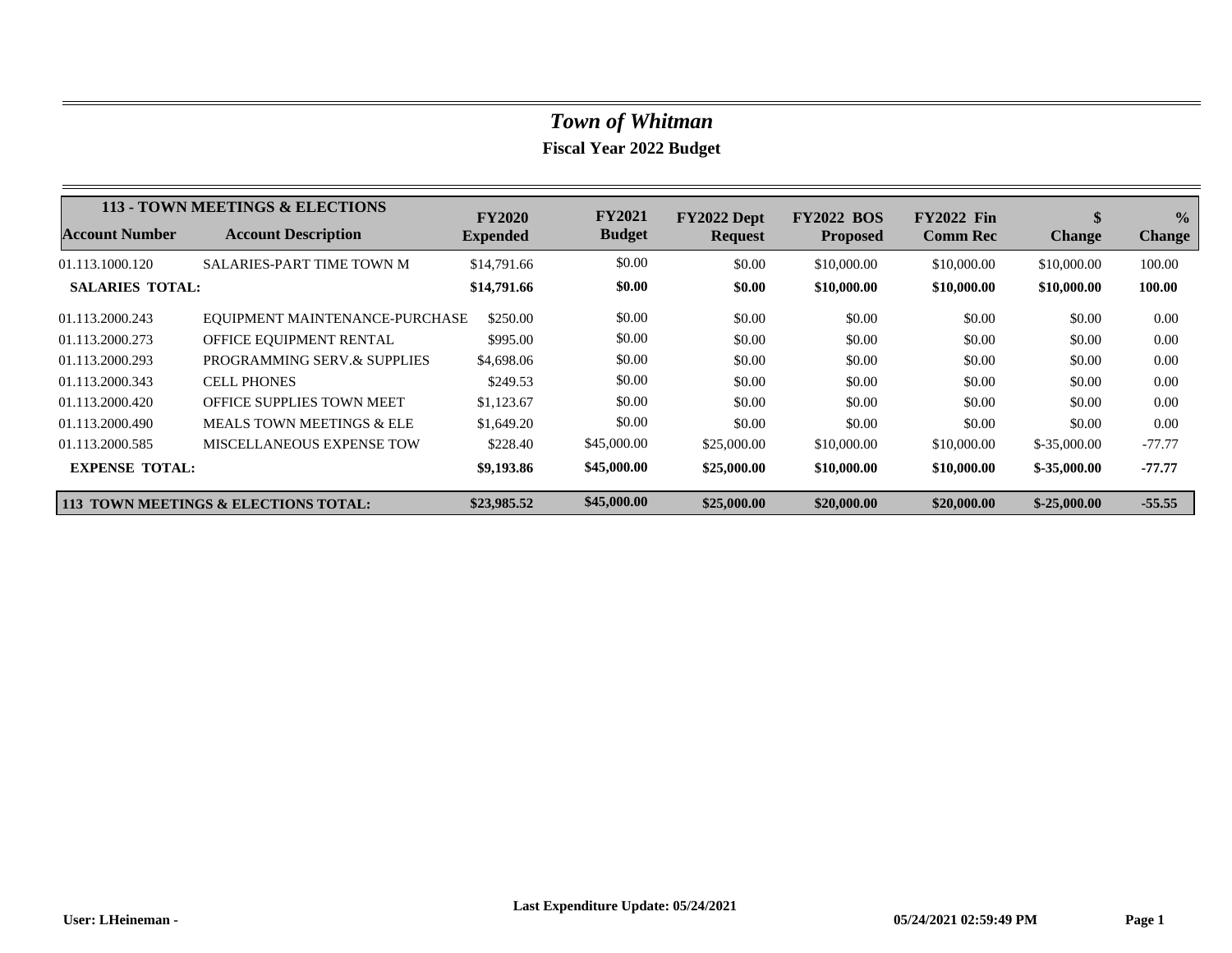| 122 - SELECTMEN             |                                  | <b>FY2020</b>   | <b>FY2021</b> | FY2022 Dept    | <b>FY2022</b><br><b>BOS</b> | <b>FY2022 Fin</b> | $\mathbf{\$}$ | $\frac{0}{0}$ |
|-----------------------------|----------------------------------|-----------------|---------------|----------------|-----------------------------|-------------------|---------------|---------------|
| <b>Account Number</b>       | <b>Account Description</b>       | <b>Expended</b> | <b>Budget</b> | <b>Request</b> | <b>Proposed</b>             | <b>Comm Rec</b>   | <b>Change</b> | <b>Change</b> |
| 01.122.1001.115             | SECRETARIAL SELECTMEN            | \$50,925.60     | \$52,716.00   | \$53,770.00    | \$53,770.00                 | \$53,770.00       | \$1,054.00    | 1.99          |
| 01.122.1003.123             | RECORDING SECRETARY SELEC        | \$1,445.40      | \$3,169.40    | \$1,715.00     | \$1,715.00                  | \$1,715.00        | $$-1,454.40$  | $-45.88$      |
| 01.122.1004.211             | <b>MUNICIPAL HEARINGS</b>        | \$2,500.00      | \$2,500.00    | \$2,500.00     | \$2,500.00                  | \$2,500.00        | \$0.00        | 0.00          |
| <b>SALARIES TOTAL:</b>      |                                  | \$54,871.00     | \$58,385.40   | \$57,985.00    | \$57,985.00                 | \$57,985.00       | $$-400.40$    | $-0.68$       |
| 01.122.2000.304             | ADVERTISING SELECTMEN            | \$331.75        | \$0.00        | \$0.00         | \$0.00                      | \$0.00            | \$0.00        | 0.00          |
| 01.122.2000.420             | <b>OFFICE SUPPLIES SELECTMEN</b> | \$212.38        | \$0.00        | \$0.00         | \$0.00                      | \$0.00            | \$0.00        | 0.00          |
| 01.122.2000.585             | MISCELLANEOUS EXPENSE SEL        | \$308.00        | \$9,000.00    | \$9,000.00     | \$9,000.00                  | \$9,000.00        | \$0.00        | 0.00          |
| 01.122.2000.710             | IN STATE TRAVEL SELECTMEN        | \$962.65        | \$0.00        | \$0.00         | \$0.00                      | \$0.00            | \$0.00        | 0.00          |
| 01.122.2000.730             | ASSOCIATION DUES SELECTME        | \$3,172.00      | \$0.00        | \$0.00         | \$0.00                      | \$0.00            | \$0.00        | 0.00          |
| 01.122.2000.731             | MEETINGS SELECTMEN               | \$3,022.63      | \$0.00        | \$0.00         | \$0.00                      | \$0.00            | \$0.00        | 0.00          |
| 01.122.2001.959             | FY 2019 ENCUMBRANCES             | \$54.66         | \$0.00        | \$0.00         | \$0.00                      | \$0.00            | \$0.00        | 0.00          |
| 01.122.2004.713             | SICK LEAVE BUY-BACK-ALL D        | \$11,960.63     | \$11,000.00   | \$11,000.00    | \$12,000.00                 | \$12,000.00       | \$1,000.00    | 9.09          |
| 01.122.2004.715             | LONGEVITY-TOWN HALL &            | \$4,800.00      | \$6,675.00    | \$6,675.00     | \$6,675.00                  | \$6,675.00        | \$0.00        | 0.00          |
| 01.122.2004.716             | <b>ASST.DEPT.HEADS - STIPEND</b> | \$2,500.00      | \$2,500.00    | \$2,500.00     | \$2,500.00                  | \$2,500.00        | \$0.00        | 0.00          |
| 01.122.2004.712             | <b>EDUCATION EXPENSE - ALL D</b> | \$6,679.35      | \$7,000.00    | \$7,000.00     | \$7,000.00                  | \$7,000.00        | \$0.00        | 0.00          |
| 01.122.2005.959             | FY 2019 ENCUMBRANCES             | \$975.00        | \$0.00        | \$0.00         | \$0.00                      | \$0.00            | \$0.00        | 0.00          |
| <b>EXPENSE TOTAL:</b>       |                                  | \$34,979.05     | \$36,175.00   | \$36,175.00    | \$37,175.00                 | \$37,175.00       | \$1,000.00    | 2.76          |
| <b>122 SELECTMEN TOTAL:</b> |                                  | \$89,850.05     | \$94,560.40   | \$94,160.00    | \$95,160.00                 | \$95,160.00       | \$599.60      |               |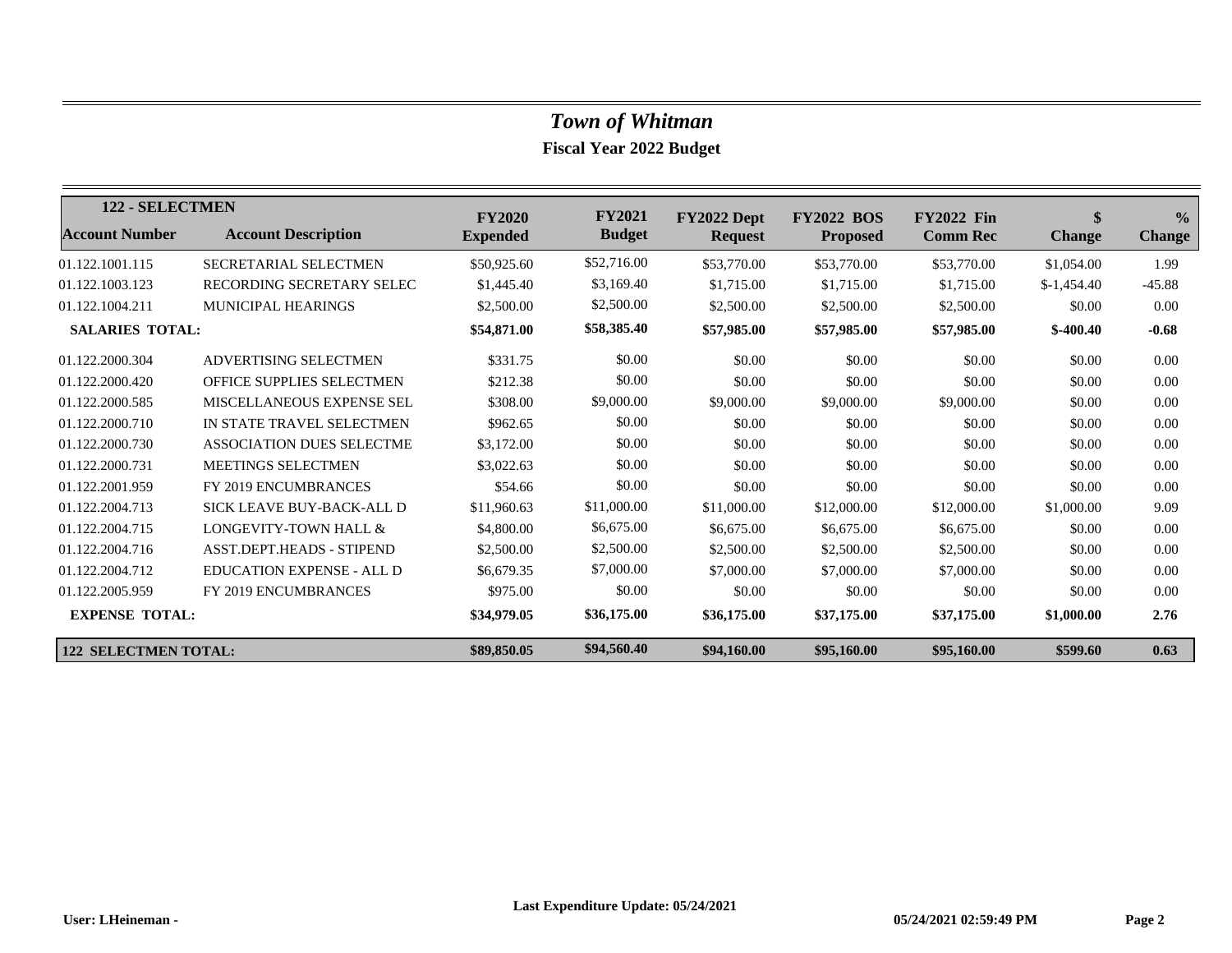|                                      | <b>123 - TOWN ADMINISTRATOR</b>  | <b>FY2020</b>   | <b>FY2021</b> | FY2022 Dept    | <b>FY2022 BOS</b> | <b>FY2022 Fin</b> | $\mathbf{\$}$ | $\frac{0}{0}$ |
|--------------------------------------|----------------------------------|-----------------|---------------|----------------|-------------------|-------------------|---------------|---------------|
| <b>Account Number</b>                | <b>Account Description</b>       | <b>Expended</b> | <b>Budget</b> | <b>Request</b> | <b>Proposed</b>   | <b>Comm Rec</b>   | <b>Change</b> | <b>Change</b> |
| 01.123.1000.111                      | <b>SALARIES-ADMINSTRATIVE TO</b> | \$128,169.00    | \$130,733.00  | \$142,800.00   | \$142,800.00      | \$142,800.00      | \$12,067.00   | 9.23          |
| 01.123.1000.565                      | <b>VACATION BUYBACK-PERSONAL</b> | \$0.00          | \$0.00        | \$5,493.00     | \$5,493.00        | \$5,493.00        | \$5,493.00    | 100.00        |
| 01.123.1001.133                      | TOWN ADMINISTRATOR -ASSISTANT    | \$88,678.00     | \$90,452.00   | \$105,000.00   | \$105,000.00      | \$105,000.00      | \$14,548.00   | 16.08         |
| <b>SALARIES TOTAL:</b>               |                                  | \$216,847.00    | \$221,185.00  | \$253,293.00   | \$253,293.00      | \$253,293,00      | \$32,108.00   | 14.51         |
| <b>EXPENSE TOTAL:</b>                |                                  | \$0.00          | \$0.00        | \$0.00         | \$0.00            | \$0.00            | \$0.00        | 0.00          |
| 01.123.4407.999                      | PILOT PMT.TO ROCKLAND            | \$5,519.50      | \$6,300.00    | \$6,300.00     | \$6,300.00        | \$6,300.00        | \$0.00        | 0.00          |
|                                      | PILOT PMT.TO ROCKLAND TOTAL:     | \$5,519.50      | \$6,300.00    | \$6,300.00     | \$6,300.00        | \$6,300.00        | \$0.00        | 0.00          |
| <b>123 TOWN ADMINISTRATOR TOTAL:</b> |                                  | \$222,366.50    | \$227,485.00  | \$259,593.00   | \$259,593.00      | \$259,593.00      | \$32,108.00   | 14.11         |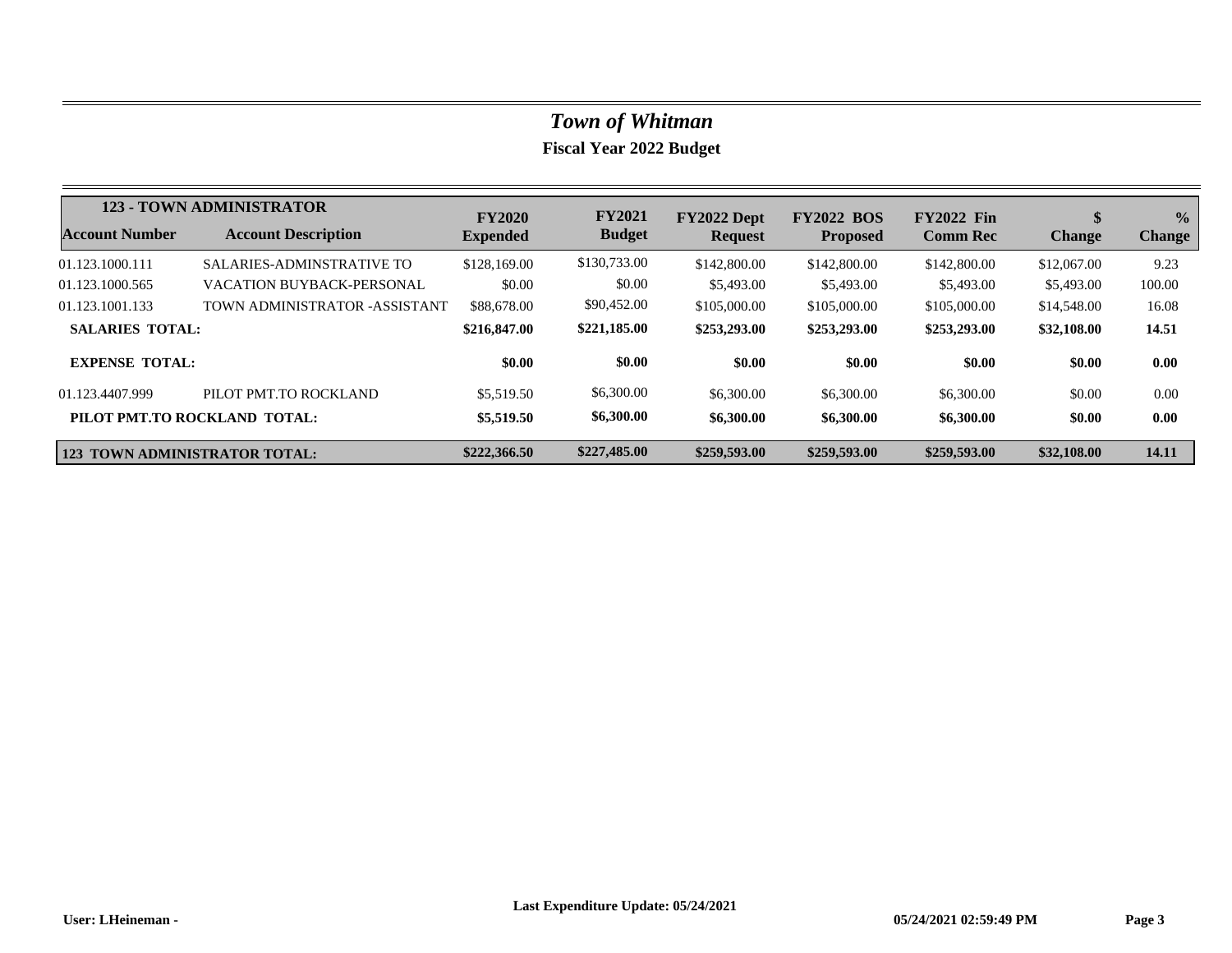|                                     | <b>131 - FINANCE COMMITTEE</b>   | <b>FY2020</b>   | <b>FY2021</b> | FY2022 Dept    | <b>FY2022 BOS</b> | <b>FY2022 Fin</b> |               | $\frac{0}{0}$ |
|-------------------------------------|----------------------------------|-----------------|---------------|----------------|-------------------|-------------------|---------------|---------------|
| Account Number                      | <b>Account Description</b>       | <b>Expended</b> | <b>Budget</b> | <b>Request</b> | <b>Proposed</b>   | <b>Comm Rec</b>   | <b>Change</b> | <b>Change</b> |
| 01.131.1000.116                     | <b>CLERICAL FINANCE COMMITTE</b> | \$1,880.32      | \$3,447.00    | \$3,447.00     | \$2,300.00        | \$2,300.00        | $$-1,147.00$  | $-33.27$      |
| <b>SALARIES TOTAL:</b>              |                                  | \$1,880.32      | \$3,447.00    | \$3,447.00     | \$2,300.00        | \$2,300.00        | $$-1,147.00$  | $-33.27$      |
| 01.131.2000.420                     | OFFICE SUPPLIES FINANCE C        | \$44.98         | \$0.00        | \$0.00         | \$0.00            | \$0.00            | \$0.00        | 0.00          |
| 01.131.2000.585                     | MISCELLANEOUS EXPENSE FIN        | \$0.00          | \$695.00      | \$695.00       | \$695.00          | \$695.00          | \$0.00        | 0.00          |
| 01.131.2000.730                     | ASSOCIATION DUES FINANCE         | \$210.00        | \$0.00        | \$0.00         | \$0.00            | \$0.00            | \$0.00        | 0.00          |
| <b>EXPENSE TOTAL:</b>               |                                  | \$254.98        | \$695.00      | \$695.00       | \$695.00          | \$695.00          | \$0.00        | 0.00          |
| <b>131 FINANCE COMMITTEE TOTAL:</b> |                                  | \$2,135.30      | \$4,142.00    | \$4,142.00     | \$2,995.00        | \$2,995.00        | $$-1.147.00$  | $-27.69$      |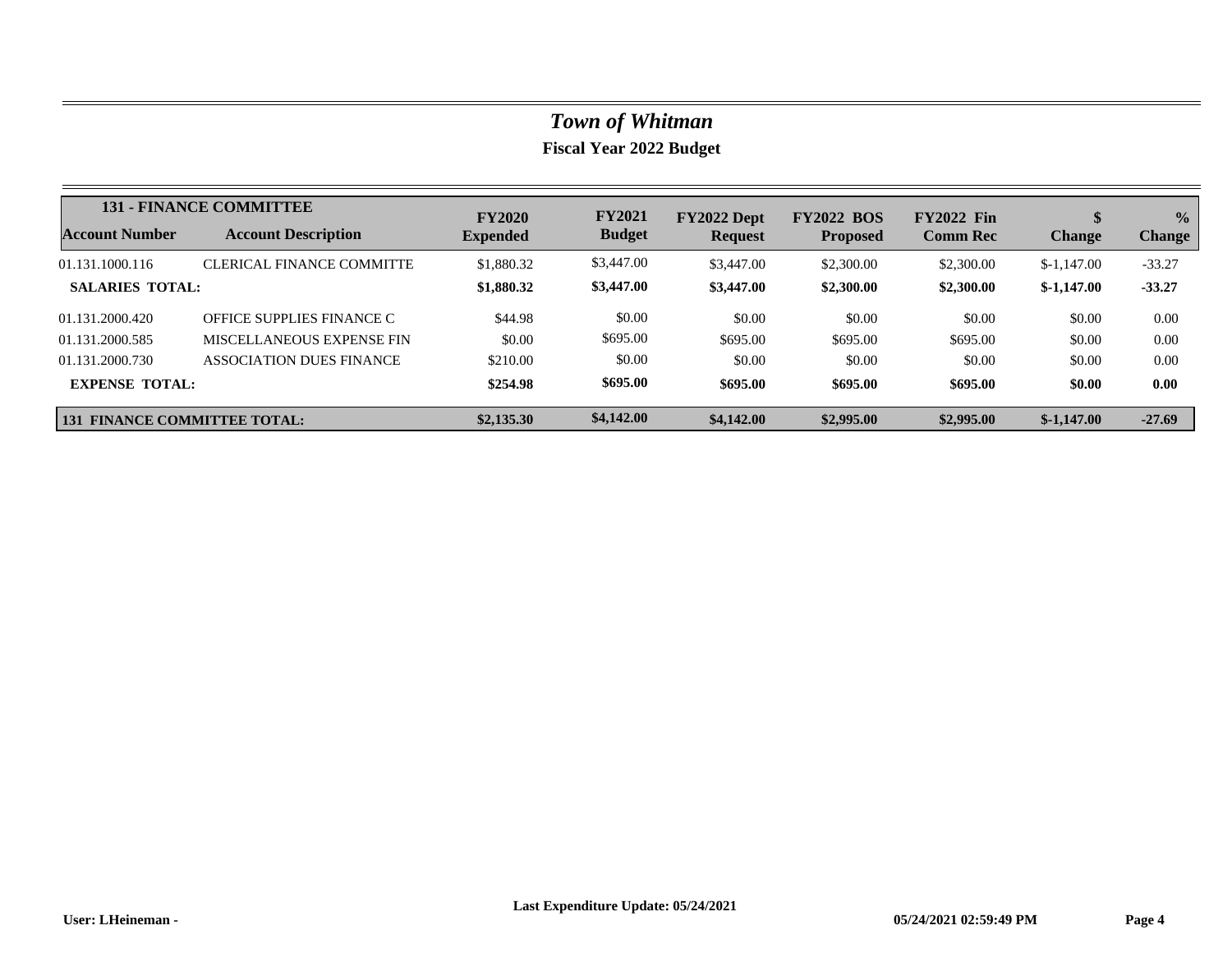|                                | <b>132 - RESERVE FUND</b>            |                                  | <b>FY2021</b> | FY2022 Dept    | <b>FY2022 BOS</b> | <b>FY2022 Fin</b> |                      | $\frac{0}{0}$ |
|--------------------------------|--------------------------------------|----------------------------------|---------------|----------------|-------------------|-------------------|----------------------|---------------|
| <b>Account Number</b>          | <b>Account Description</b>           | <b>FY2020</b><br><b>Expended</b> | <b>Budget</b> | <b>Request</b> | <b>Proposed</b>   | <b>Comm Rec</b>   | Change               | <b>Change</b> |
| 01.132.4301.999                | RESERVE FUND TRANSFERS               | \$0.00                           | \$37,321.20   | \$50,000.00    | \$35,000.00       | \$35,000.00       | $\text{\$-2,321.20}$ | $-6.21$       |
|                                | <b>RESERVE FUND TRANSFERS TOTAL:</b> | \$0.00                           | \$37,321.20   | \$50,000.00    | \$35,000.00       | \$35,000.00       | $$-2,321,20$         | $-6.21$       |
| <b>132 RESERVE FUND TOTAL:</b> |                                      | \$0.00                           | \$37,321.20   | \$50,000.00    | \$35,000.00       | \$35,000.00       | $$-2,321.20$         | $-6.21$       |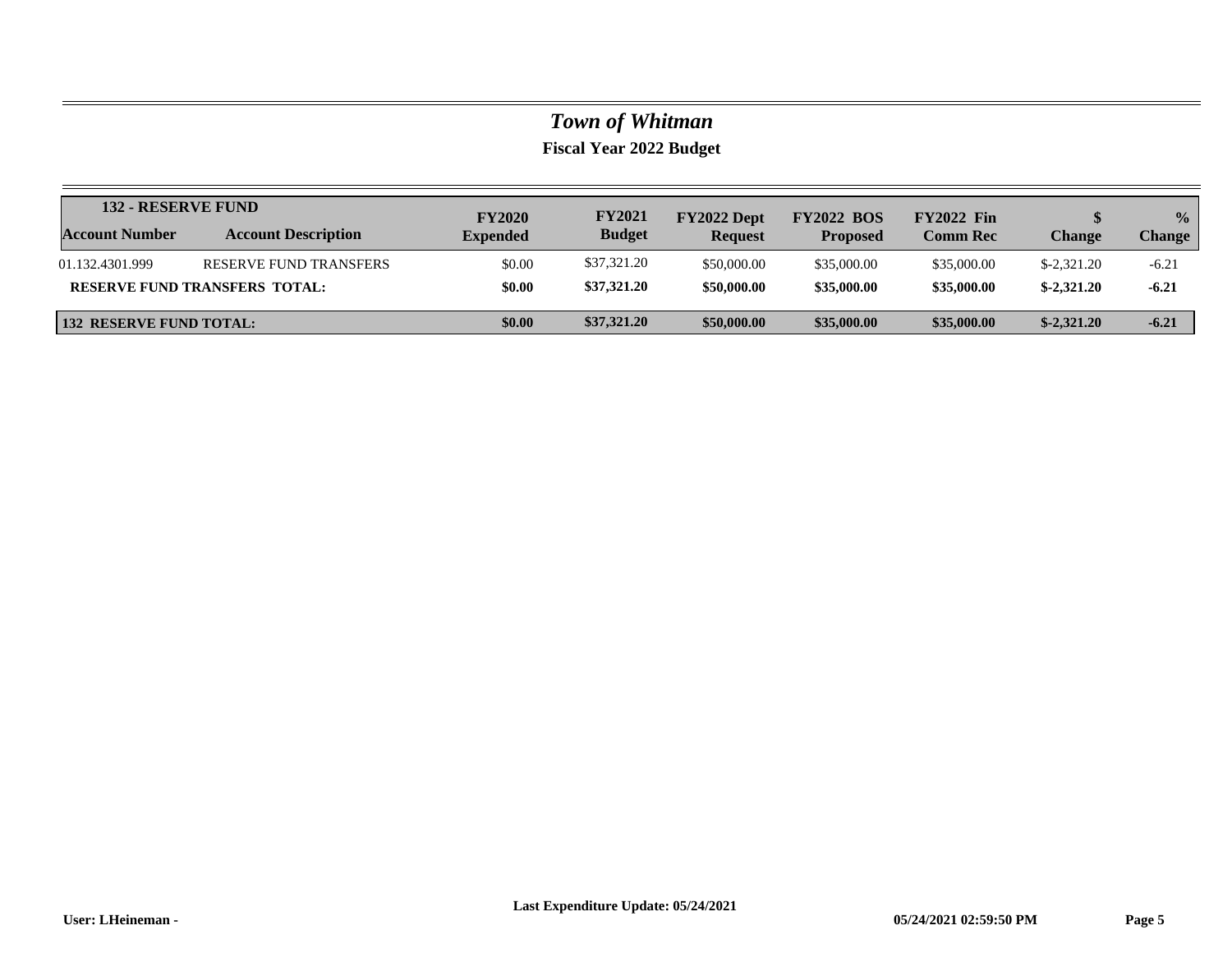| 135 - ACCOUNTANT             |                                       | <b>FY2020</b>   | <b>FY2021</b> | FY2022 Dept    | <b>FY2022 BOS</b> | <b>FY2022 Fin</b> | \$            | $\frac{0}{0}$ |
|------------------------------|---------------------------------------|-----------------|---------------|----------------|-------------------|-------------------|---------------|---------------|
| <b>Account Number</b>        | <b>Account Description</b>            | <b>Expended</b> | <b>Budget</b> | <b>Request</b> | <b>Proposed</b>   | <b>Comm Rec</b>   | <b>Change</b> | <b>Change</b> |
| 01.135.1000.112              | <b>SALARIES ACCOUNTANT</b>            | \$68,125.00     | \$69,488.00   | \$69,488.00    | \$70,878.00       | \$70,878.00       | \$1,390.00    | 2.00          |
| 01.135.1002.116              | CLERICAL ACCOUNTANT                   | \$41,835.72     | \$43,071.00   | \$43,071.00    | \$43,932.00       | \$43,932.00       | \$861.00      | 1.99          |
| 01.135.1005.186              | <b>CERTIFICATION STIPEND-PERSONAL</b> | \$0.00          | \$0.00        | \$1,000.00     | \$1,000.00        | \$1,000.00        | \$1,000.00    | 100.00        |
| <b>SALARIES TOTAL:</b>       |                                       | \$109,960.72    | \$112,559.00  | \$113,559.00   | \$115,810.00      | \$115,810.00      | \$3,251.00    | 2.88          |
| 01.135.2000.420              | OFFICE SUPPLIES ACCOUNTAN             | \$254.51        | \$0.00        | \$0.00         | \$0.00            | \$0.00            | \$0.00        | 0.00          |
| 01.135.2000.585              | MISCELLANEOUS EXPENSE ACC             | \$27.23         | \$1,100.00    | \$1,100.00     | \$1,100.00        | \$1,100.00        | \$0.00        | 0.00          |
| 01.135.2000.730              | ASSOCIATION DUES ACCOUNTA             | \$245.00        | \$0.00        | \$0.00         | \$0.00            | \$0.00            | \$0.00        | 0.00          |
| <b>EXPENSE TOTAL:</b>        |                                       | \$526.74        | \$1,100.00    | \$1,100.00     | \$1,100.00        | \$1,100.00        | \$0.00        | 0.00          |
| <b>135 ACCOUNTANT TOTAL:</b> |                                       | \$110,487.46    | \$113,659.00  | \$114,659.00   | \$116,910.00      | \$116,910.00      | \$3,251.00    | 2.86          |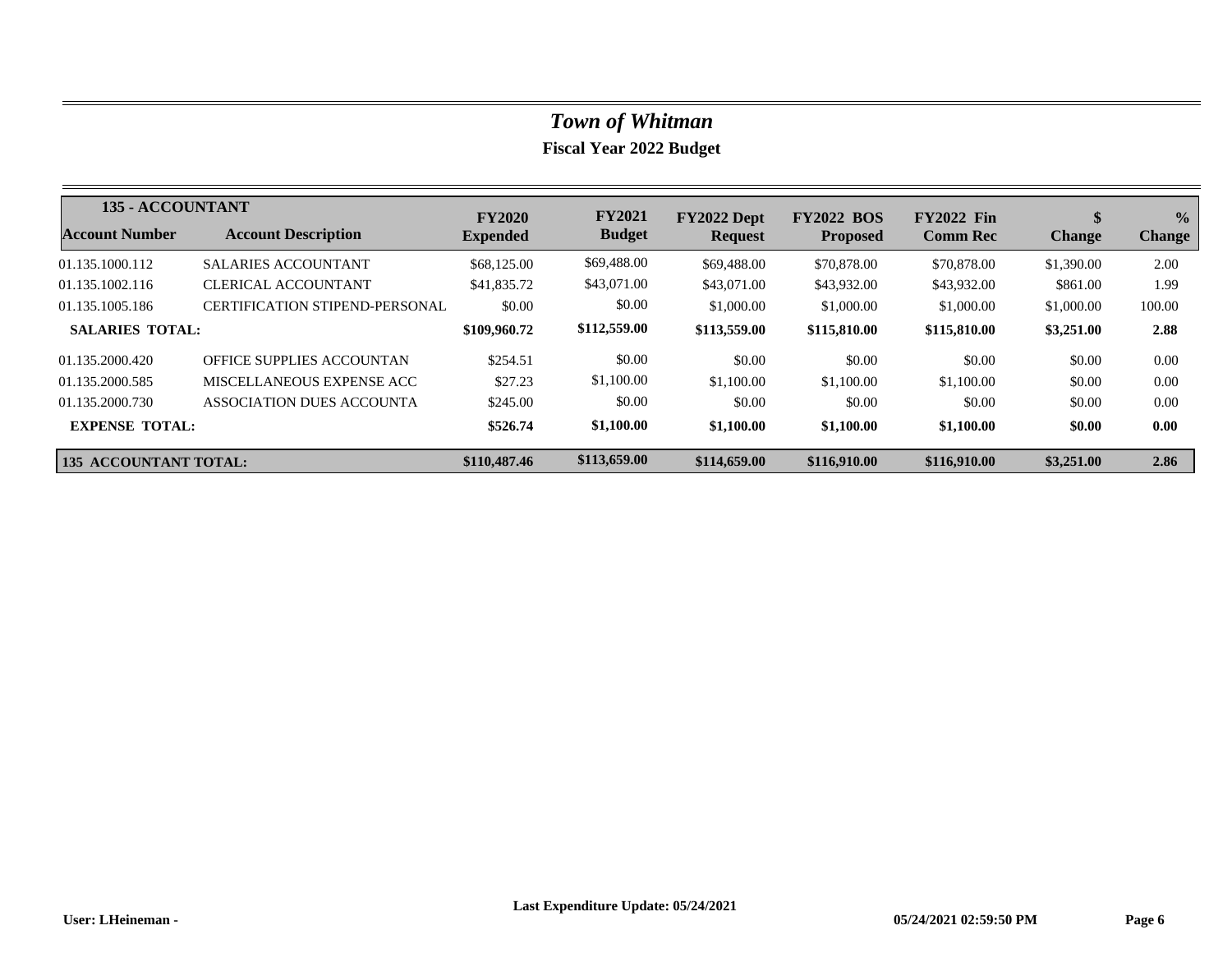|                       | <b>136 - AUDIT MUNICIPAL ACCOUNTS</b>      |                                  | <b>FY2021</b> | FY2022 Dept    | <b>FY2022 BOS</b> | <b>FY2022 Fin</b> |               | $\frac{1}{2}$ |
|-----------------------|--------------------------------------------|----------------------------------|---------------|----------------|-------------------|-------------------|---------------|---------------|
| <b>Account Number</b> | <b>Account Description</b>                 | <b>FY2020</b><br><b>Expended</b> | <b>Budget</b> | <b>Request</b> | <b>Proposed</b>   | <b>Comm Rec</b>   | <b>Change</b> | <b>Change</b> |
| 01.136.2000.252       | <b>SERVICES AUDIT MUNICIPAL</b>            | \$33,000.00                      | \$45,000.00   | \$45,000.00    | \$54,000.00       | \$54,000.00       | \$9,000.00    | 20.00         |
| <b>EXPENSE TOTAL:</b> |                                            | \$33,000.00                      | \$45,000.00   | \$45,000.00    | \$54,000.00       | \$54,000.00       | \$9,000.00    | 20.00         |
|                       | <b>136 AUDIT MUNICIPAL ACCOUNTS TOTAL:</b> | \$33,000.00                      | \$45,000.00   | \$45,000.00    | \$54,000.00       | \$54,000.00       | \$9,000.00    | 20.00         |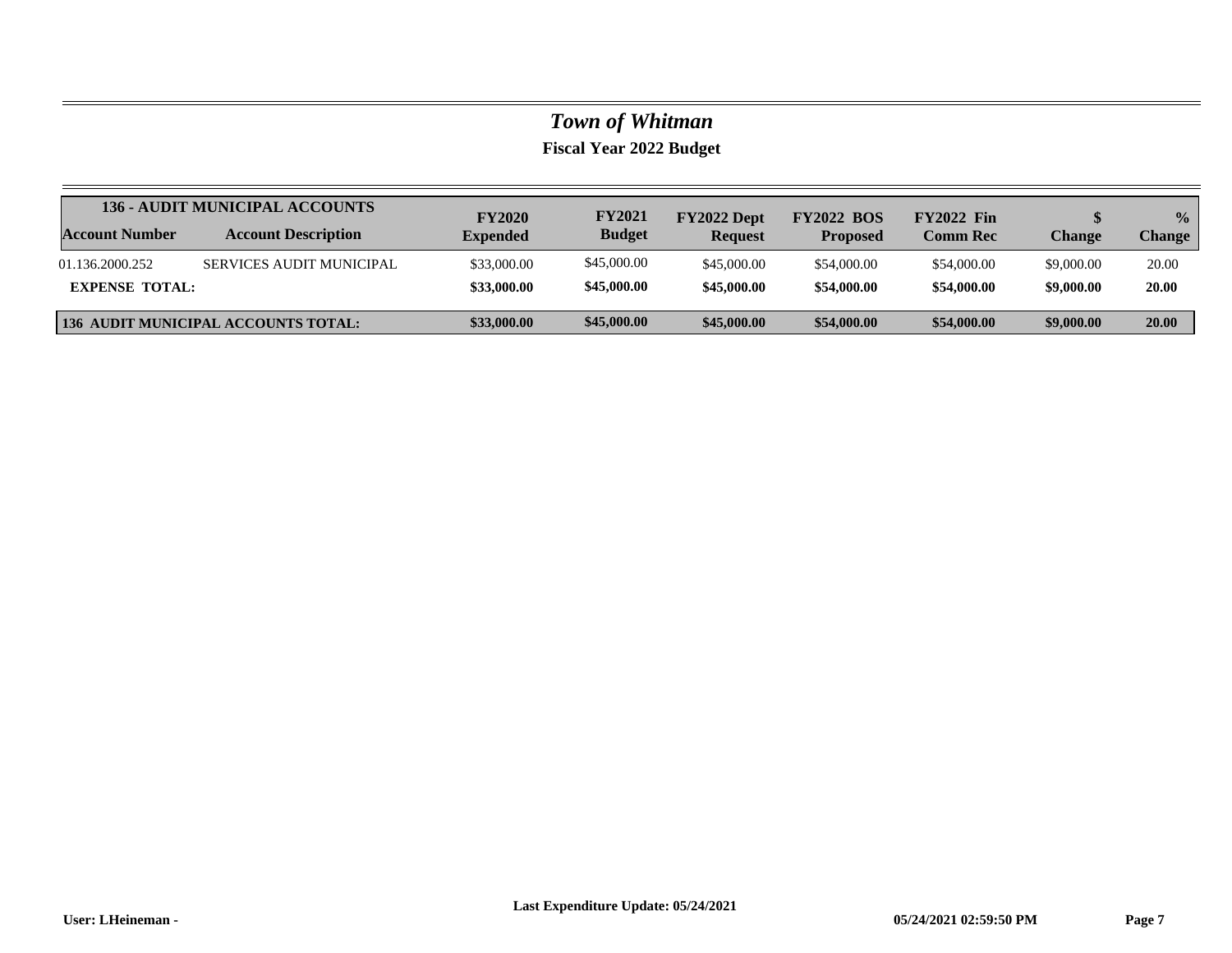|                        | 137 - CAPITAL IMPROV.ADVISORY COMM. |                 | <b>FY2021</b> | FY2022 Dept    | <b>FY2022 BOS</b> | <b>FY2022 Fin</b> |               | $\frac{0}{0}$ |
|------------------------|-------------------------------------|-----------------|---------------|----------------|-------------------|-------------------|---------------|---------------|
| Account Number         | <b>Account Description</b>          | <b>Expended</b> | <b>Budget</b> | <b>Request</b> | <b>Proposed</b>   | <b>Comm Rec</b>   | <b>Change</b> | <b>Change</b> |
| 01.137.1001.123        | RECORDING SECRETARY CAPIT           | \$0.00          | \$1,500.00    | \$1,500.00     | \$1,500.00        | \$1,500.00        | \$0.00        | 0.00          |
| <b>SALARIES TOTAL:</b> |                                     | \$0.00          | \$1,500.00    | \$1,500.00     | \$1,500.00        | \$1,500.00        | \$0.00        | 0.00          |
| 01.137.2000.585        | MISCELLANEOUS EXPENSE CAP           | \$150.65        | \$200.00      | \$200.00       | \$200.00          | \$200.00          | \$0.00        | 0.00          |
| <b>EXPENSE TOTAL:</b>  |                                     | \$150.65        | \$200.00      | \$200.00       | \$200.00          | \$200.00          | \$0.00        | 0.00          |
|                        | 137 CAPITAL IMPROV.ADVISORY COMM.   | \$150.65        | \$1,700.00    | \$1,700.00     | \$1,700.00        | \$1,700.00        | \$0.00        | 0.00          |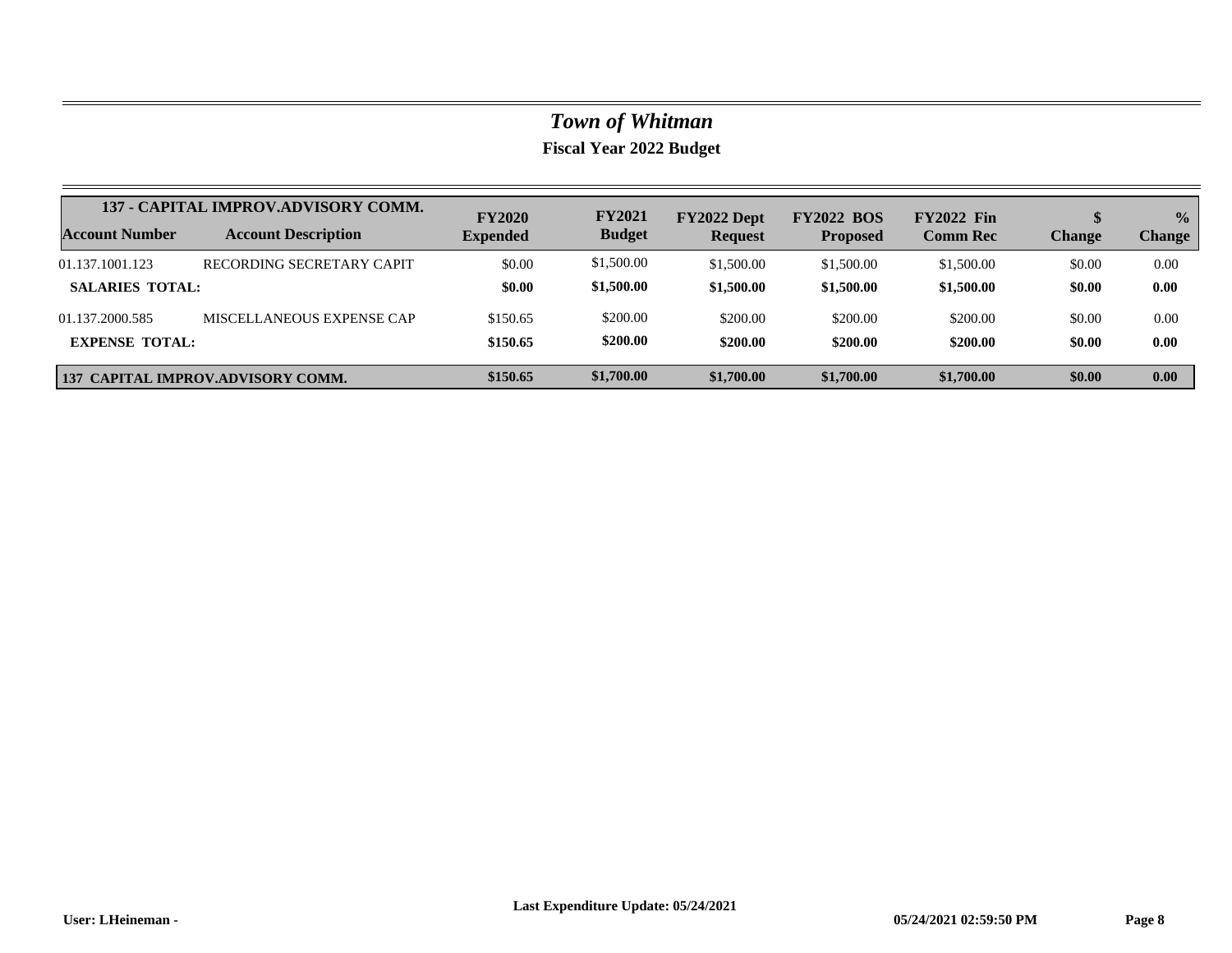|                       | <b>138 - BY-LAW STUDY COMMITTEE</b>      | <b>FY2020</b>   | <b>FY2021</b> | FY2022 Dept    | <b>FY2022 BOS</b> | <b>FY2022 Fin</b> |        | $\frac{0}{2}$ |
|-----------------------|------------------------------------------|-----------------|---------------|----------------|-------------------|-------------------|--------|---------------|
| Account Number        | <b>Account Description</b>               | <b>Expended</b> | <b>Budget</b> | <b>Request</b> | <b>Proposed</b>   | <b>Comm Rec</b>   | Change | Change        |
| 01.138.2000.585       | MISCELLANEOUS EXPENSE BY-                | \$0.00          | \$800.00      | \$800.00       | \$800.00          | \$800.00          | \$0.00 | 0.00          |
| <b>EXPENSE TOTAL:</b> |                                          | \$0.00          | \$800.00      | \$800.00       | \$800.00          | \$800.00          | \$0.00 | 0.00          |
|                       | <b>138 BY-LAW STUDY COMMITTEE TOTAL:</b> | \$0.00          | \$800.00      | \$800.00       | \$800.00          | \$800.00          | \$0.00 | 0.00          |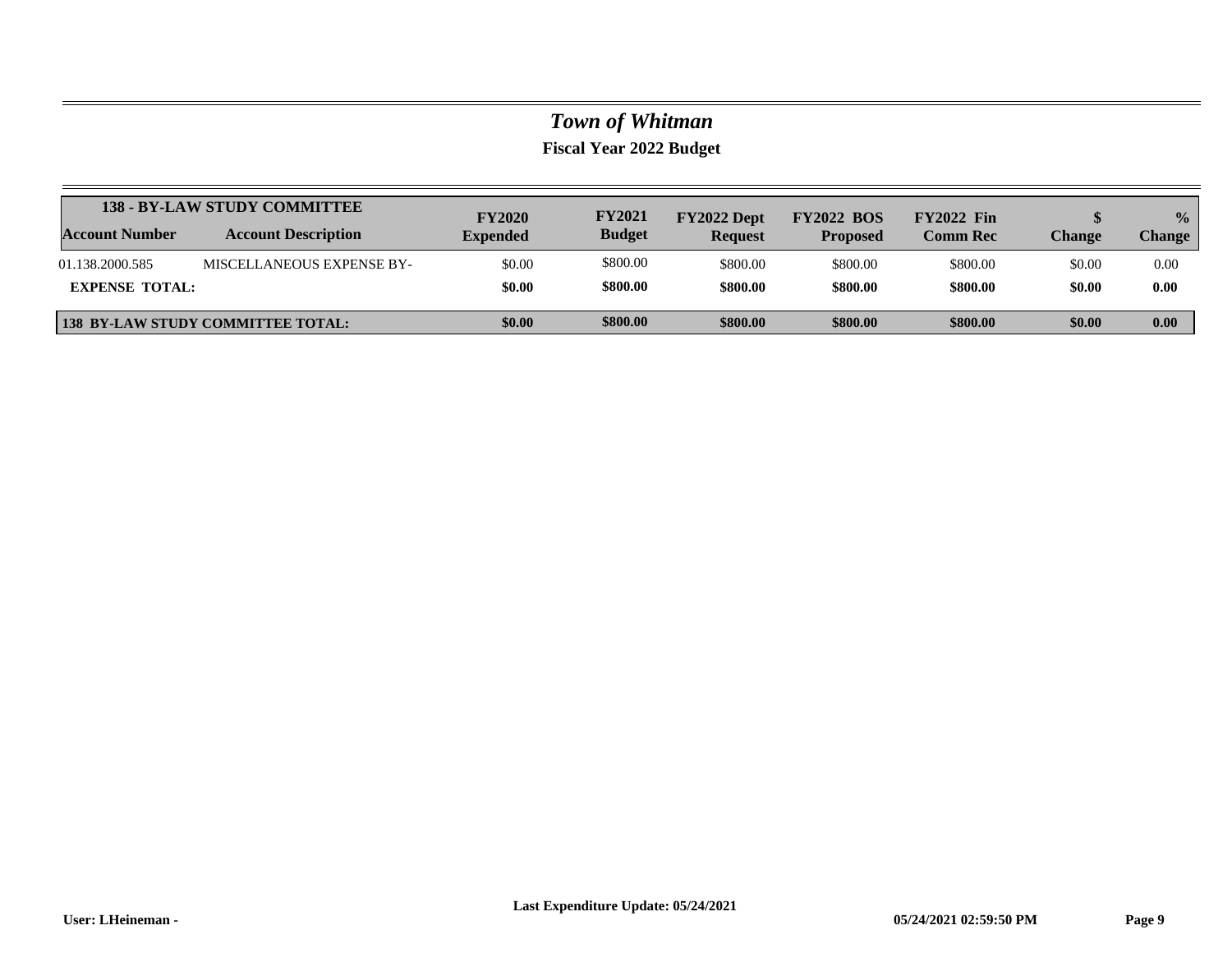| 141 - ASSESSORS        |                                       | <b>FY2020</b>   | <b>FY2021</b> | FY2022 Dept    | <b>FY2022 BOS</b> | <b>FY2022 Fin</b> | \$            | $\frac{0}{0}$ |
|------------------------|---------------------------------------|-----------------|---------------|----------------|-------------------|-------------------|---------------|---------------|
| <b>Account Number</b>  | <b>Account Description</b>            | <b>Expended</b> | <b>Budget</b> | <b>Request</b> | <b>Proposed</b>   | <b>Comm Rec</b>   | <b>Change</b> | <b>Change</b> |
| 01.141.1001.112        | <b>SALARIES ASSESSORS</b>             | \$68,125.00     | \$69,488.00   | \$71,225.00    | \$70,878.00       | \$70,878.00       | \$1,390.00    | 2.00          |
| 01.141.1002.116        | <b>CLERICAL ASSESSORS</b>             | \$43,020.45     | \$44,655.00   | \$45,771.00    | \$45,548.00       | \$45,548.00       | \$893.00      | 1.99          |
| 01.141.1003.121        | <b>CLERICAL I ASSESSORS</b>           | \$39,396.51     | \$40,593.00   | \$41,608.00    | \$41,405.00       | \$41,405.00       | \$812.00      | 2.00          |
| 01.141.1006.186        | <b>CERTIFICATION STIPEND-PERSONAL</b> | \$1,000.00      | \$1,000.00    | \$1,000.00     | \$1,000.00        | \$1,000.00        | \$0.00        | 0.00          |
| <b>SALARIES TOTAL:</b> |                                       | \$151,541.96    | \$155,736.00  | \$159,604.00   | \$158,831.00      | \$158,831.00      | \$3,095.00    | 1.98          |
| 01.141.2000.306        | <b>BOOKBINDING ASSESSORS</b>          | \$305.55        | \$0.00        | \$0.00         | \$0.00            | \$0.00            | \$0.00        | 0.00          |
| 01.141.2000.313        | <b>DEEDS &amp; PROBATE ASSESSORS</b>  | \$14.00         | \$0.00        | \$0.00         | \$0.00            | \$0.00            | \$0.00        | 0.00          |
| 01.141.2000.420        | <b>OFFICE SUPPLIES ASSESSORS</b>      | \$629.83        | \$0.00        | \$0.00         | \$0.00            | \$0.00            | \$0.00        | 0.00          |
| 01.141.2000.585        | MISCELLANEOUS EXPENSE ASS             | \$208.29        | \$3,000.00    | \$3,838.00     | \$2,500.00        | \$2,500.00        | $$-500.00$    | $-16.66$      |
| 01.141.2000.710        | IN STATE TRAVEL ASSESSORS             | \$101.44        | \$0.00        | \$0.00         | \$0.00            | \$0.00            | \$0.00        | 0.00          |
| 01.141.2000.730        | <b>ASSOCIATION DUES ASSESSOR</b>      | \$500.00        | \$0.00        | \$0.00         | \$0.00            | \$0.00            | \$0.00        | 0.00          |
| 01.141.2000.731        | <b>MEETINGS ASSESSORS</b>             | \$385.00        | \$0.00        | \$0.00         | \$0.00            | \$0.00            | \$0.00        | 0.00          |
| 01.141.2001.312        | <b>REVALUATION ASSESSORS</b>          | \$24,700.00     | \$29,500.00   | \$29,500.00    | \$37,500.00       | \$37,500.00       | \$8,000.00    | 27.11         |
| <b>EXPENSE TOTAL:</b>  |                                       | \$26,844.11     | \$32,500.00   | \$33,338.00    | \$40,000.00       | \$40,000.00       | \$7,500.00    | 23.07         |
| 141 ASSESSORS TOTAL:   |                                       | \$178,386.07    | \$188,236.00  | \$192,942.00   | \$198,831.00      | \$198,831.00      | \$10,595.00   | 5.62          |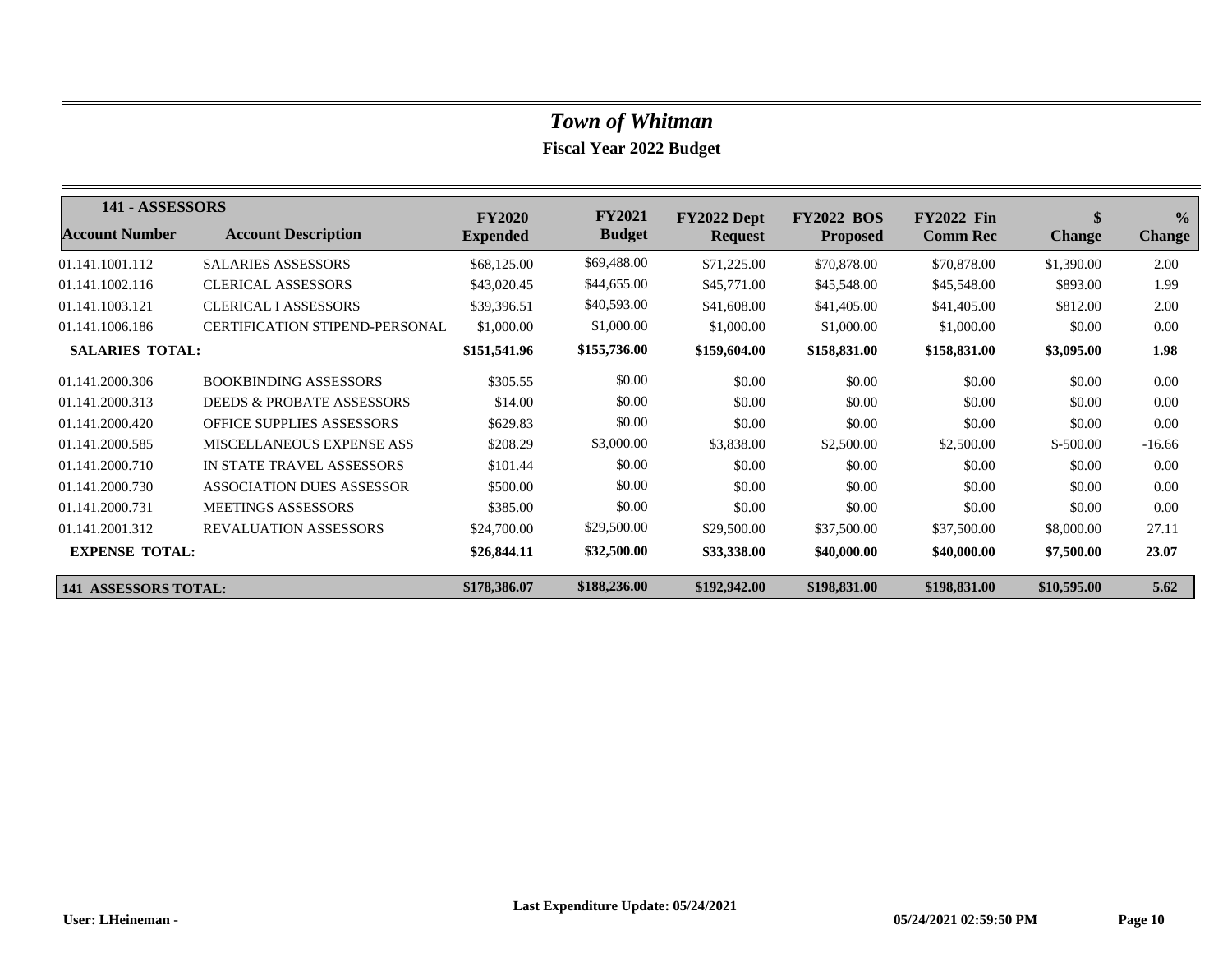| <b>145 - TREASURER</b>      |                                       | <b>FY2020</b>   | <b>FY2021</b> | FY2022 Dept    | <b>FY2022</b><br><b>BOS</b> | <b>FY2022 Fin</b> | \$            | $\frac{6}{6}$ |
|-----------------------------|---------------------------------------|-----------------|---------------|----------------|-----------------------------|-------------------|---------------|---------------|
| <b>Account Number</b>       | <b>Account Description</b>            | <b>Expended</b> | <b>Budget</b> | <b>Request</b> | <b>Proposed</b>             | <b>Comm Rec</b>   | <b>Change</b> | <b>Change</b> |
| 01.145.1000.112             | <b>SALARIES TREASURER</b>             | \$91,397.00     | \$93,225.00   | \$95,090.00    | \$102,000.00                | \$102,000.00      | \$8,775.00    | 9.41          |
| 01.145.1001.116             | <b>CLERICAL TREASURER</b>             | \$39,233.82     | \$41,797.00   | \$41,815.00    | \$42,647.00                 | \$42,647.00       | \$850.00      | 2.03          |
| 01.145.1002.121             | <b>CLERICAL I TREASURER</b>           | \$33,339.20     | \$33,807.00   | \$34,598.00    | \$21,362.00                 | \$21,362.00       | $$-12,445.00$ | $-36.81$      |
| 01.145.1003.126             | <b>CLERICAL II TREASURER</b>          | \$41,873.04     | \$43,071.00   | \$43,070.00    | \$44,962.00                 | \$44,962.00       | \$1,891.00    | 4.39          |
| 01.145.1004.139             | <b>CERTIFICATION STIPEND-PERSONAL</b> | \$2,000.00      | \$2,000.00    | \$2,000.00     | \$0.00                      | \$0.00            | $$-2,000.00$  | $-100.00$     |
| <b>SALARIES TOTAL:</b>      |                                       | \$207,843.06    | \$213,900.00  | \$216,573.00   | \$210,971.00                | \$210,971.00      | $$-2,929.00$  | $-1.36$       |
| 01.145.2000.311             | <b>COMPUTER SERVICES</b>              | \$8,349.51      | \$0.00        | \$0.00         | \$0.00                      | \$0.00            | \$0.00        | 0.00          |
| 01.145.2000.343             | CELL PHONES-PURCHASE OF SERVICES      | \$499.05        | \$0.00        | \$0.00         | \$0.00                      | \$0.00            | \$0.00        | 0.00          |
| 01.145.2000.420             | <b>OFFICE SUPPLIES TREASURER</b>      | \$3,447.46      | \$0.00        | \$0.00         | \$0.00                      | \$0.00            | \$0.00        | 0.00          |
| 01.145.2000.585             | MISCELLANEOUS EXPENSE TRE             | \$1,241.09      | \$25,071.40   | \$19,200.00    | \$37,000.00                 | \$37,000.00       | \$11,928.60   | 47.57         |
| 01.145.2000.710             | IN STATE TRAVEL TREASURER             | \$393.18        | \$0.00        | \$0.00         | \$0.00                      | \$0.00            | \$0.00        | 0.00          |
| 01.145.2000.730             | ASSOCIATION DUES TREASURE             | \$135.00        | \$0.00        | \$0.00         | \$0.00                      | \$0.00            | \$0.00        | 0.00          |
| 01.145.2000.731             | <b>MEETINGS TREASURER</b>             | \$120.00        | \$0.00        | \$0.00         | \$0.00                      | \$0.00            | \$0.00        | 0.00          |
| 01.145.2001.308             | <b>BANK CHARGES TREASURER</b>         | \$0.00          | \$500.00      | \$500.00       | \$500.00                    | \$500.00          | \$0.00        | 0.00          |
| 01.145.2001.959             | <b>FY 2019 ENCUMBRANCES</b>           | \$131.52        | \$0.00        | \$0.00         | \$0.00                      | \$0.00            | \$0.00        | 0.00          |
| <b>EXPENSE TOTAL:</b>       |                                       | \$14,316.81     | \$25,571.40   | \$19,700.00    | \$37,500.00                 | \$37,500.00       | \$11,928.60   | 46.64         |
| <b>145 TREASURER TOTAL:</b> |                                       | \$222,159.87    | \$239,471.40  | \$236,273.00   | \$248,471.00                | \$248,471.00      | \$8,999.60    | 3.75          |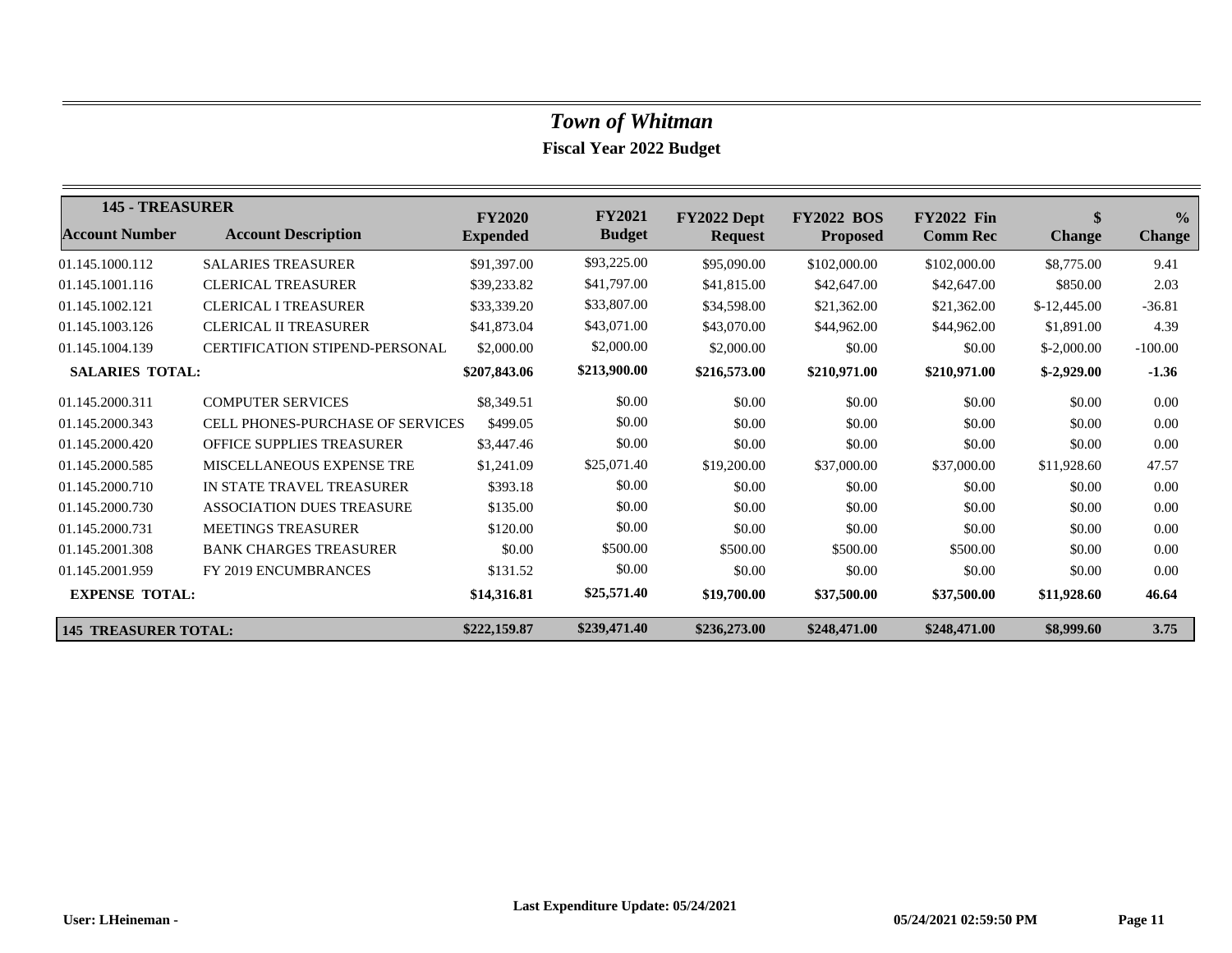| 146 - COLLECTOR             |                                  | <b>FY2020</b>   | <b>FY2021</b> | FY2022 Dept    | <b>FY2022 BOS</b> | <b>FY2022 Fin</b> |               | $\frac{1}{2}$ |
|-----------------------------|----------------------------------|-----------------|---------------|----------------|-------------------|-------------------|---------------|---------------|
| <b>Account Number</b>       | <b>Account Description</b>       | <b>Expended</b> | <b>Budget</b> | <b>Request</b> | <b>Proposed</b>   | <b>Comm Rec</b>   | <b>Change</b> | <b>Change</b> |
| 01.146.1001.116             | <b>CLERICAL COLLECTOR</b>        | \$44,398.20     | \$45,701.00   | \$45,701.00    | \$39,543.00       | \$39,543.00       | $$-6,158.00$  | $-13.47$      |
| 01.146.1002.121             | CLERICAL I COLLECTOR             | \$42,822.17     | \$44,360.00   | \$44,360.00    | \$45,243.00       | \$45,243.00       | \$883.00      | 1.99          |
| 01.146.1004.130             | <b>SALARIES-OVERTIME COLLECT</b> | \$1,996.07      | \$2,000.00    | \$2,000.00     | \$2,000.00        | \$2,000.00        | \$0.00        | 0.00          |
| <b>SALARIES TOTAL:</b>      |                                  | \$89,216.44     | \$92,061.00   | \$92,061.00    | \$86,786.00       | \$86,786.00       | $$-5,275.00$  | $-5.72$       |
| <b>EXPENSE TOTAL:</b>       |                                  | \$0.00          | \$0.00        | \$0.00         | \$0.00            | \$0.00            | \$0.00        | 0.00          |
| <b>146 COLLECTOR TOTAL:</b> |                                  | \$89,216.44     | \$92,061.00   | \$92,061.00    | \$86,786.00       | \$86,786.00       | $$-5,275.00$  | $-5.72$       |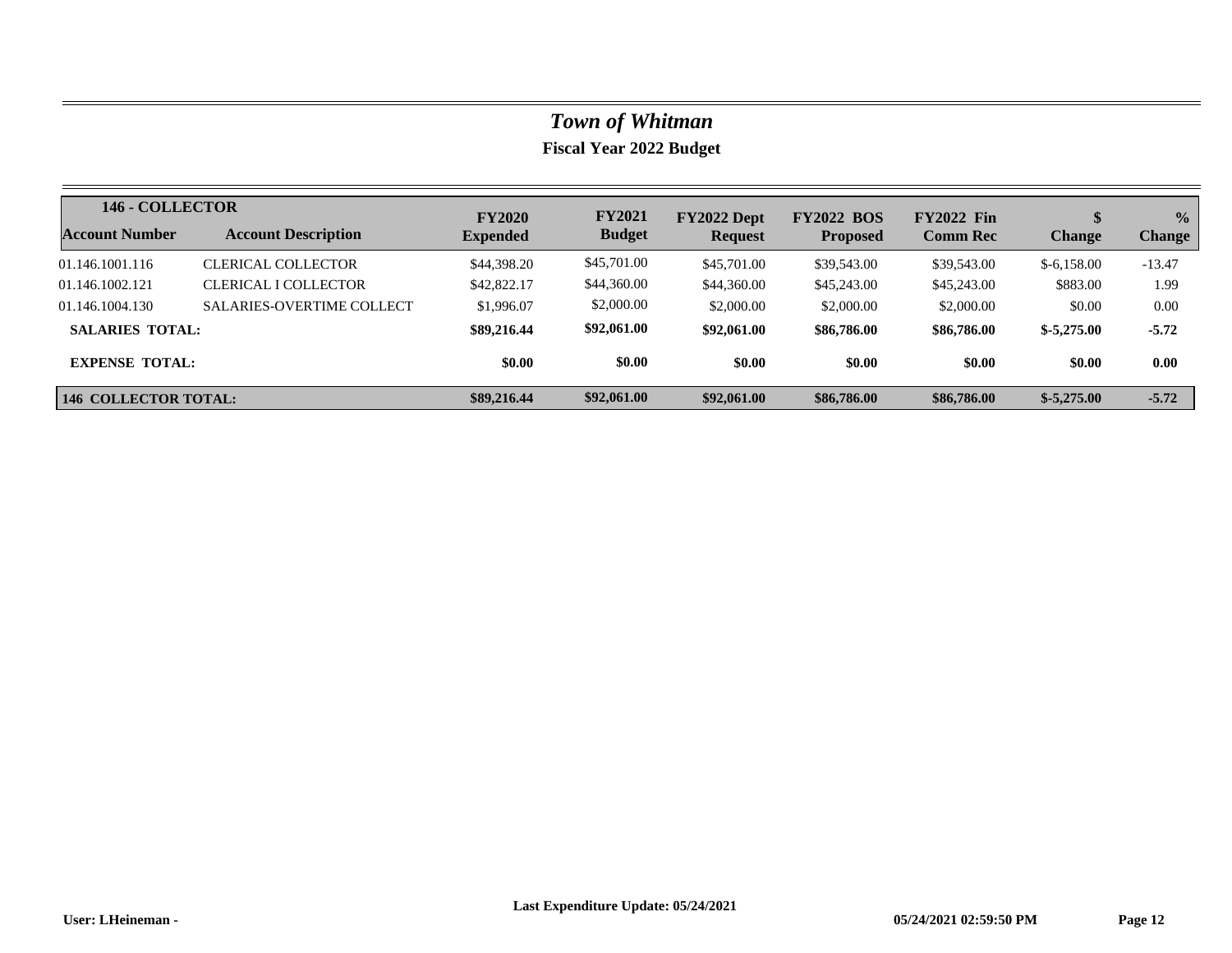|                                  | <b>151 - LAW DEPARTMENT</b> | <b>FY2020</b>   | <b>FY2021</b> | FY2022 Dept    | <b>FY2022 BOS</b> | <b>FY2022 Fin</b> |               | $\frac{0}{0}$ |
|----------------------------------|-----------------------------|-----------------|---------------|----------------|-------------------|-------------------|---------------|---------------|
| <b>Account Number</b>            | <b>Account Description</b>  | <b>Expended</b> | <b>Budget</b> | <b>Request</b> | <b>Proposed</b>   | <b>Comm Rec</b>   | <b>Change</b> | <b>Change</b> |
| 01.151.2000.301                  | LEGAL SERVICES LAW DEPART   | \$112,034.00    | \$185,000.00  | \$185,000.00   | \$155,000.00      | \$155,000.00      | $$-30,000.00$ | $-16.21$      |
| 01.151.2000.585                  | MISCELLANEOUS EXPENSE LAW   | \$3,736.91      | \$15,000.00   | \$15,000.00    | \$10,000.00       | \$10,000.00       | $$-5,000,00$  | $-33.33$      |
| 01.151.2001.302                  | CLAIMS SETTLEMENT LAW DEP   | \$500.00        | \$5,000.00    | \$10,000.00    | \$10,000.00       | \$10,000.00       | \$5,000.00    | 100.00        |
| <b>EXPENSE TOTAL:</b>            |                             | \$116,270.91    | \$205,000.00  | \$210,000.00   | \$175,000.00      | \$175,000.00      | $$-30,000,00$ | $-14.63$      |
| <b>151 LAW DEPARTMENT TOTAL:</b> |                             | \$116,270.91    | \$205,000.00  | \$210,000.00   | \$175,000.00      | \$175,000.00      | $$-30,000.00$ | $-14.63$      |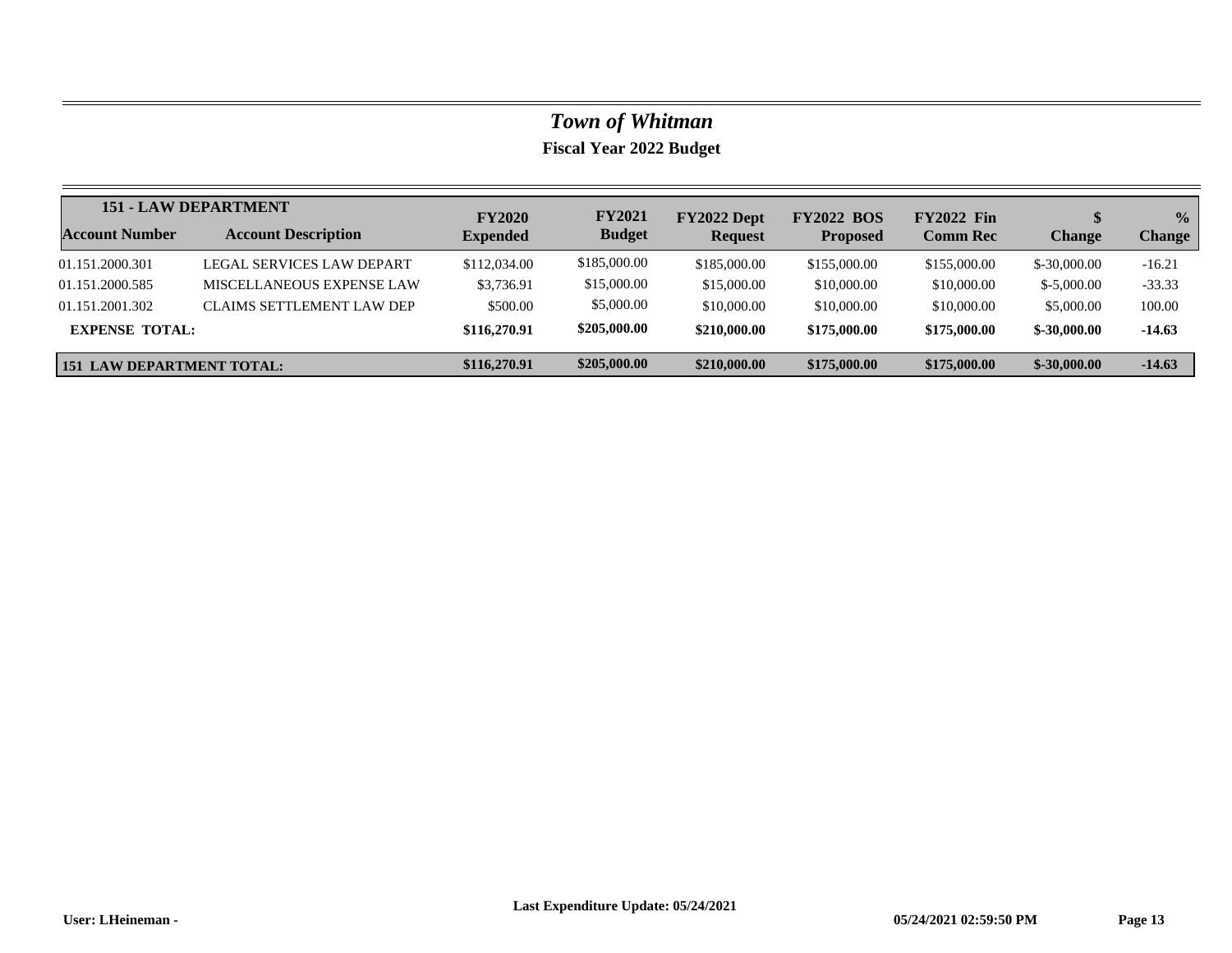| <b>155 - TECHNOLOGY</b>      |                                             | <b>FY2020</b>   | <b>FY2021</b> | FY2022 Dept    | <b>FY2022 BOS</b> | <b>FY2022 Fin</b> | \$            | $\frac{0}{2}$ |
|------------------------------|---------------------------------------------|-----------------|---------------|----------------|-------------------|-------------------|---------------|---------------|
| <b>Account Number</b>        | <b>Account Description</b>                  | <b>Expended</b> | <b>Budget</b> | <b>Request</b> | <b>Proposed</b>   | <b>Comm Rec</b>   | <b>Change</b> | <b>Change</b> |
| 01.155.1000.112              | <b>SALARIES DATA PROCESSING</b>             | \$127,590.00    | \$130,142.00  | \$132,745.00   | \$132,745.00      | \$132,745.00      | \$2,603.00    | 2.00          |
| 01.155.1001.116              | <b>CLERICAL DATA PROCESSING</b>             | \$0.00          | \$0.00        | \$65,000.00    | \$0.00            | \$0.00            | \$0.00        | 0.00          |
| <b>SALARIES TOTAL:</b>       |                                             | \$127,590.00    | \$130,142.00  | \$197,745.00   | \$132,745.00      | \$132,745.00      | \$2,603.00    | 2.00          |
| 01.155.2000.243              | EQUIPMENT MAINTENANCE DAT                   | \$18,541.44     | \$0.00        | \$0.00         | \$0.00            | \$0.00            | \$0.00        | 0.00          |
| 01.155.2000.311              | <b>COMPUTER SERVICES DATA PR</b>            | \$37,816.30     | \$0.00        | \$0.00         | \$0.00            | \$0.00            | \$0.00        | 0.00          |
| 01.155.2000.343              | <b>CELL PHONES</b>                          | \$1,187.90      | \$0.00        | \$0.00         | \$0.00            | \$0.00            | \$0.00        | 0.00          |
| 01.155.2000.585              | MISCELLANEOUS EXPENSE DAT                   | \$5,439.91      | \$185,076.00  | \$209,081.00   | \$195,000.00      | \$195,000.00      | \$9,924.00    | 5.36          |
| 01.155.2000.269              | DATA PROCESSING SOFTWARE                    | \$78,623.06     | \$0.00        | \$0.00         | \$0.00            | \$0.00            | \$0.00        | 0.00          |
| 01.155.2000.276              | DATA PROCESSING EQUIP. DA                   | \$32,506.87     | \$0.00        | \$0.00         | \$0.00            | \$0.00            | \$0.00        | 0.00          |
| 01.155.2001.959              | <b>FY 2019 ENCUMBRANCES</b>                 | \$518.88        | \$0.00        | \$0.00         | \$0.00            | \$0.00            | \$0.00        | 0.00          |
| 01.155.2002.281              | GIS SYSTEM MAINTENANCE-PURCHASE \$11,100.00 |                 | \$15,000.00   | \$15,000.00    | \$15,000.00       | \$15,000.00       | \$0.00        | 0.00          |
| <b>EXPENSE TOTAL:</b>        |                                             | \$185,734.36    | \$200,076.00  | \$224,081.00   | \$210,000.00      | \$210,000.00      | \$9,924.00    | 4.96          |
| <b>155 TECHNOLOGY TOTAL:</b> |                                             | \$313,324.36    | \$330,218.00  | \$421,826.00   | \$342,745.00      | \$342,745.00      | \$12,527.00   | 3.79          |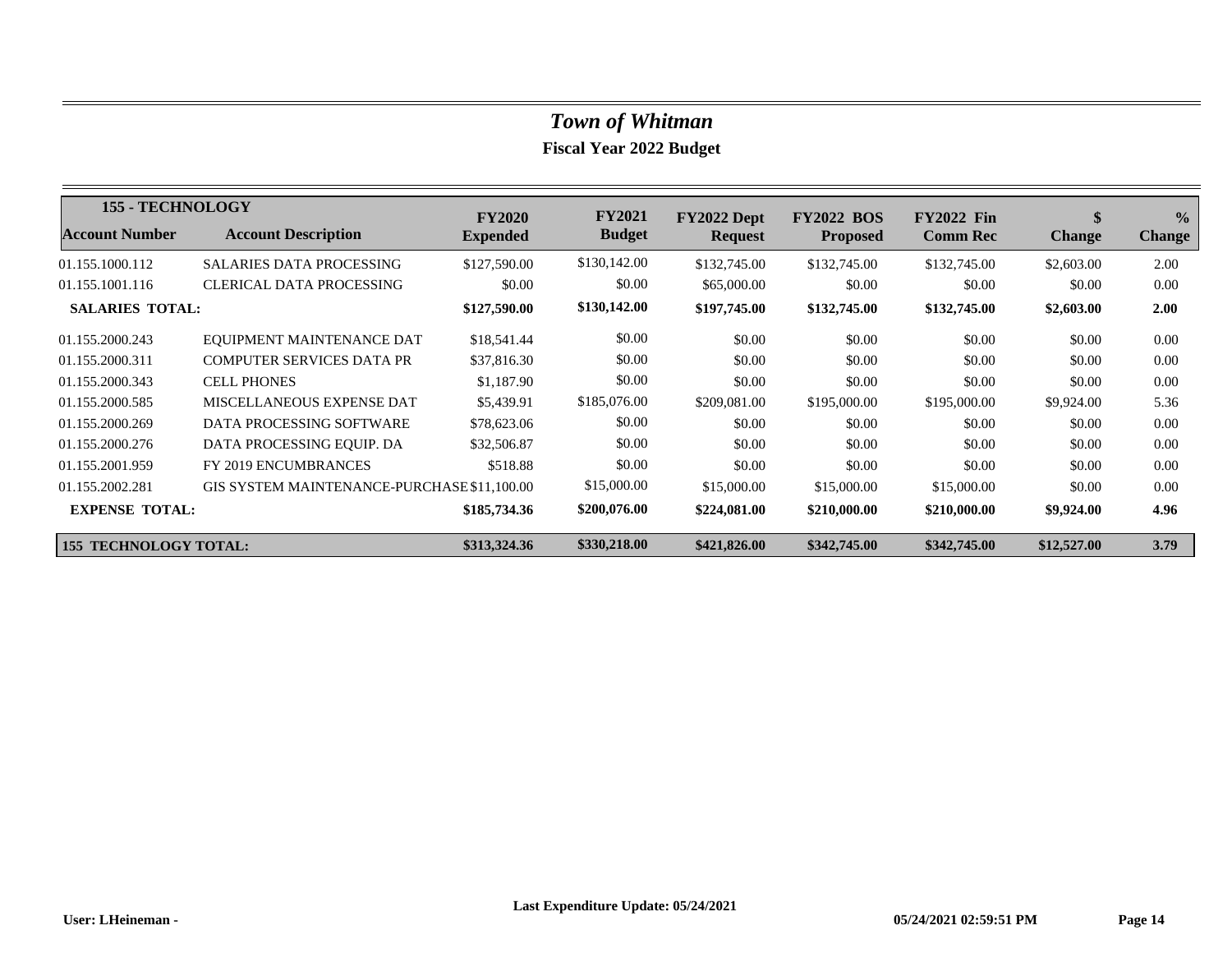|                       | <b>158 - TAX TITLE FORECLOSURE-TREAS.</b> | <b>FY2020</b>   | <b>FY2021</b> | FY2022 Dept    | <b>FY2022 BOS</b> | <b>FY2022 Fin</b> |               | $\frac{0}{0}$ |
|-----------------------|-------------------------------------------|-----------------|---------------|----------------|-------------------|-------------------|---------------|---------------|
| <b>Account Number</b> | <b>Account Description</b>                | <b>Expended</b> | <b>Budget</b> | <b>Request</b> | <b>Proposed</b>   | <b>Comm Rec</b>   | Change        | <b>Change</b> |
| 01.158.2000.252       | SERVICES TAX TITLE FORECL                 | \$14,065.25     | \$35,000.00   | \$30,000.00    | \$0.00            | \$0.00            | $$-35,000.00$ | $-100.00$     |
| <b>EXPENSE TOTAL:</b> |                                           | \$14,065.25     | \$35,000.00   | \$30,000.00    | \$0.00            | \$0.00            | $$-35,000,00$ | $-100.00$     |
|                       | <b>158 TAX TITLE FORECLOSURE-TREAS.</b>   | \$14,065.25     | \$35,000.00   | \$30,000.00    | \$0.00            | \$0.00            | $$-35,000,00$ | $-100.00$     |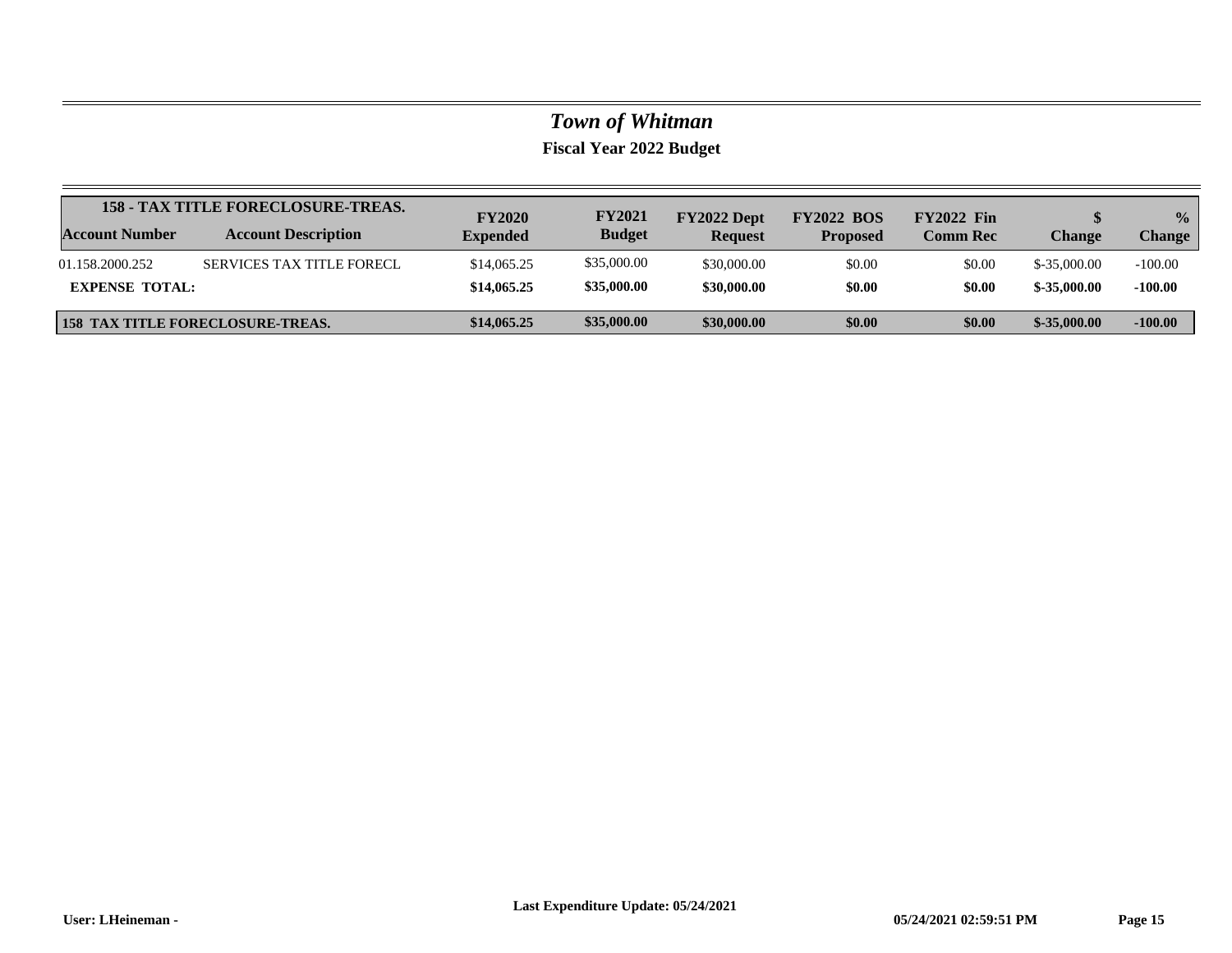| 161 - TOWN CLERK             |                                       | <b>FY2020</b>   | <b>FY2021</b> | FY2022 Dept    | <b>FY2022 BOS</b> | <b>FY2022 Fin</b> | \$            | $\frac{0}{0}$ |
|------------------------------|---------------------------------------|-----------------|---------------|----------------|-------------------|-------------------|---------------|---------------|
| <b>Account Number</b>        | <b>Account Description</b>            | <b>Expended</b> | <b>Budget</b> | <b>Request</b> | <b>Proposed</b>   | <b>Comm Rec</b>   | <b>Change</b> | <b>Change</b> |
| 01.161.1000.112              | <b>SALARIES TOWN CLERK</b>            | \$68,125.00     | \$69,488.00   | \$74,786.00    | \$76,670.00       | \$76,670.00       | \$7,182.00    | 10.33         |
| 01.161.1001.116              | <b>CLERICAL TOWN CLERK</b>            | \$41,736.20     | \$43,070.00   | \$43,066.00    | \$44,129.00       | \$44,129.00       | \$1,059.00    | 2.45          |
| 01.161.1002.126              | CLERICAL II TOWN CLERK                | \$40,588.80     | \$41,815.00   | \$41,820.00    | \$43,937.00       | \$43,937.00       | \$2,122.00    | 5.07          |
| 01.161.1004.130              | <b>SALARIES-OVERTIME TOWN CL</b>      | \$565.04        | \$2,000.00    | \$2,000.00     | \$2,000.00        | \$2,000.00        | \$0.00        | 0.00          |
| 01.161.1005.142              | <b>CERTIFICATION STIPEND-PERSONAL</b> | \$1,000.00      | \$1,000.00    | \$1,000.00     | \$1,000.00        | \$1,000.00        | \$0.00        | 0.00          |
| <b>SALARIES TOTAL:</b>       |                                       | \$152,015.04    | \$157,373.00  | \$162,672.00   | \$167,736.00      | \$167,736.00      | \$10,363.00   | 6.58          |
| 01.161.2000.314              | MICRO FILM STORAGE TOWN C             | \$264.00        | \$0.00        | \$0.00         | \$0.00            | \$0.00            | \$0.00        | 0.00          |
| 01.161.2000.343              | <b>CELL PHONES</b>                    | \$249.52        | \$0.00        | \$0.00         | \$0.00            | \$0.00            | \$0.00        | 0.00          |
| 01.161.2000.420              | OFFICE SUPPLIES TOWN CLER             | \$1,306.09      | \$0.00        | \$0.00         | \$0.00            | \$0.00            | \$0.00        | 0.00          |
| 01.161.2000.585              | <b>MISCELLANEOUS EXPENSE TOW</b>      | \$0.00          | \$3,950.00    | \$4,500.00     | \$3,950.00        | \$3,950.00        | \$0.00        | 0.00          |
| 01.161.2000.732              | DOG LICENSES & SUPPLIES T             | \$505.70        | \$0.00        | \$0.00         | \$0.00            | \$0.00            | \$0.00        | 0.00          |
| 01.161.2000.710              | IN STATE TRAVEL TOWN CLER             | \$117.95        | \$0.00        | \$0.00         | \$0.00            | \$0.00            | \$0.00        | 0.00          |
| 01.161.2000.730              | ASSOCIATION DUES TOWN CLE             | \$440.00        | \$0.00        | \$0.00         | \$0.00            | \$0.00            | \$0.00        | 0.00          |
| 01.161.2000.731              | <b>MEETINGS TOWN CLERK</b>            | \$575.57        | \$0.00        | \$0.00         | \$0.00            | \$0.00            | \$0.00        | 0.00          |
| 01.161.2001.736              | TOWN RECORDS RESTORATION              | \$2,500.00      | \$2,500.00    | \$2,500.00     | \$2,500.00        | \$2,500.00        | \$0.00        | 0.00          |
| <b>EXPENSE TOTAL:</b>        |                                       | \$5,958.83      | \$6,450.00    | \$7,000.00     | \$6,450.00        | \$6,450.00        | \$0.00        | 0.00          |
| <b>161 TOWN CLERK TOTAL:</b> |                                       | \$157,973.87    | \$163,823.00  | \$169,672.00   | \$174,186.00      | \$174,186.00      | \$10,363.00   | 6.32          |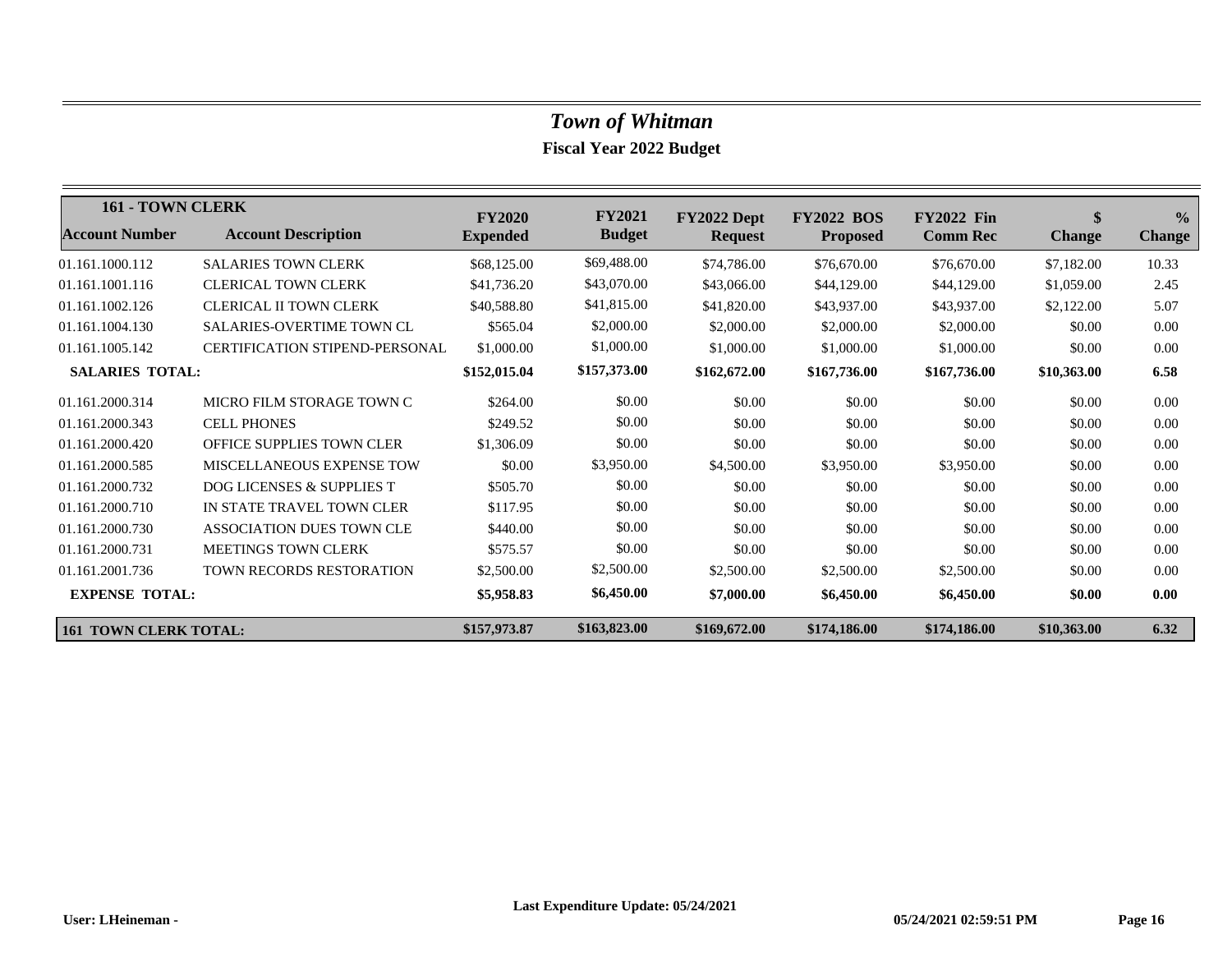| <b>163 - REGISTRARS</b>      |                                  | <b>FY2020</b>   | <b>FY2021</b> | FY2022 Dept    | <b>FY2022 BOS</b> | <b>FY2022 Fin</b> | \$            | $\frac{0}{0}$ |
|------------------------------|----------------------------------|-----------------|---------------|----------------|-------------------|-------------------|---------------|---------------|
| Account Number               | <b>Account Description</b>       | <b>Expended</b> | <b>Budget</b> | <b>Request</b> | <b>Proposed</b>   | <b>Comm Rec</b>   | <b>Change</b> | <b>Change</b> |
| 01.163.1000.110              | <b>SALARIES-BOARD MEMBERS RE</b> | \$3,858.00      | \$3,936.00    | \$4,015.00     | \$7,202.00        | \$7,202.00        | \$3,266.00    | 82.97         |
| 01.163.1000.128              | <b>TOWN CLERK REGISTRARS</b>     | \$723.00        | \$738.00      | \$753.00       | \$0.00            | \$0.00            | $$-738.00$    | $-100.00$     |
| 01.163.1002.122              | <b>CANVAS LIST SERVICES REGI</b> | \$4,262,00      | \$4,348.00    | \$4,435.00     | \$0.00            | \$0.00            | $$-4,348.00$  | $-100.00$     |
| <b>SALARIES TOTAL:</b>       |                                  | \$8,843.00      | \$9,022.00    | \$9,203.00     | \$7,202.00        | \$7,202.00        | $$-1,820.00$  | $-20.17$      |
| 01.163.2000.420              | OFFICE SUPPLIES REGISTRAR        | \$350.99        | \$400.00      | \$500.00       | \$400.00          | \$400.00          | \$0.00        | 0.00          |
| 01.163.2001.342              | PRINTING REGISTRARS              | \$1,600.00      | \$1,745.00    | \$2,000.00     | \$1,745.00        | \$1,745.00        | \$0.00        | 0.00          |
| 01.163.2002.590              | DATA PROCESSING SUPPLIES         | \$1,785.10      | \$1,900.00    | \$2,500.00     | \$2,000.00        | \$2,000.00        | \$100.00      | 5.26          |
| <b>EXPENSE TOTAL:</b>        |                                  | \$3,736.09      | \$4,045.00    | \$5,000.00     | \$4,145.00        | \$4,145.00        | \$100.00      | 2.47          |
| <b>163 REGISTRARS TOTAL:</b> |                                  | \$12,579.09     | \$13,067.00   | \$14,203.00    | \$11,347.00       | \$11,347.00       | $$-1,720.00$  | $-13.16$      |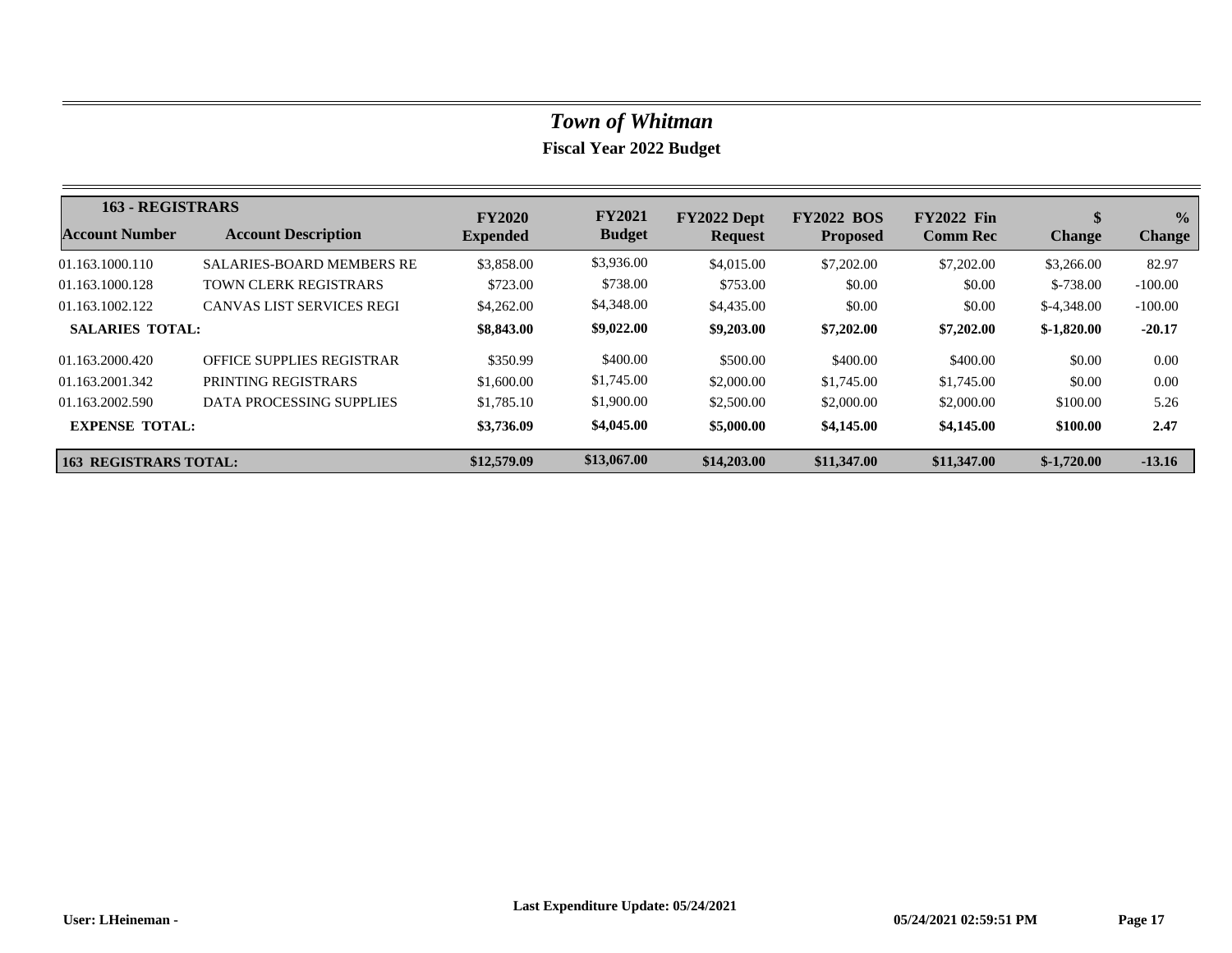|                        | <b>171 - CONSERVATION COMMISSION</b>      | <b>FY2020</b>   | <b>FY2021</b> | FY2022 Dept    | <b>FY2022 BOS</b> | <b>FY2022 Fin</b> |               | $\frac{0}{0}$ |
|------------------------|-------------------------------------------|-----------------|---------------|----------------|-------------------|-------------------|---------------|---------------|
| <b>Account Number</b>  | <b>Account Description</b>                | <b>Expended</b> | <b>Budget</b> | <b>Request</b> | <b>Proposed</b>   | <b>Comm Rec</b>   | <b>Change</b> | <b>Change</b> |
| 01.171.1000.121        | CLERICAL I CONSERVATION C                 | \$1,030.90      | \$1,367.00    | \$1,367.00     | \$1,367.00        | \$1,367.00        | \$0.00        | 0.00          |
| <b>SALARIES TOTAL:</b> |                                           | \$1,030.90      | \$1,367.00    | \$1,367.00     | \$1,367.00        | \$1,367.00        | \$0.00        | 0.00          |
| 01.171.2000.585        | MISCELLANEOUS EXPENSE CON                 | \$147.75        | \$580.00      | \$580.00       | \$580.00          | \$580.00          | \$0.00        | 0.00          |
| 01.171.2000.730        | ASSOCIATION DUES CONSERVA                 | \$425.00        | \$0.00        | \$0.00         | \$0.00            | \$0.00            | \$0.00        | 0.00          |
| <b>EXPENSE TOTAL:</b>  |                                           | \$572.75        | \$580.00      | \$580.00       | \$580.00          | \$580.00          | \$0.00        | 0.00          |
|                        | <b>171 CONSERVATION COMMISSION TOTAL:</b> | \$1,603.65      | \$1,947.00    | \$1,947.00     | \$1,947.00        | \$1,947.00        | \$0.00        | 0.00          |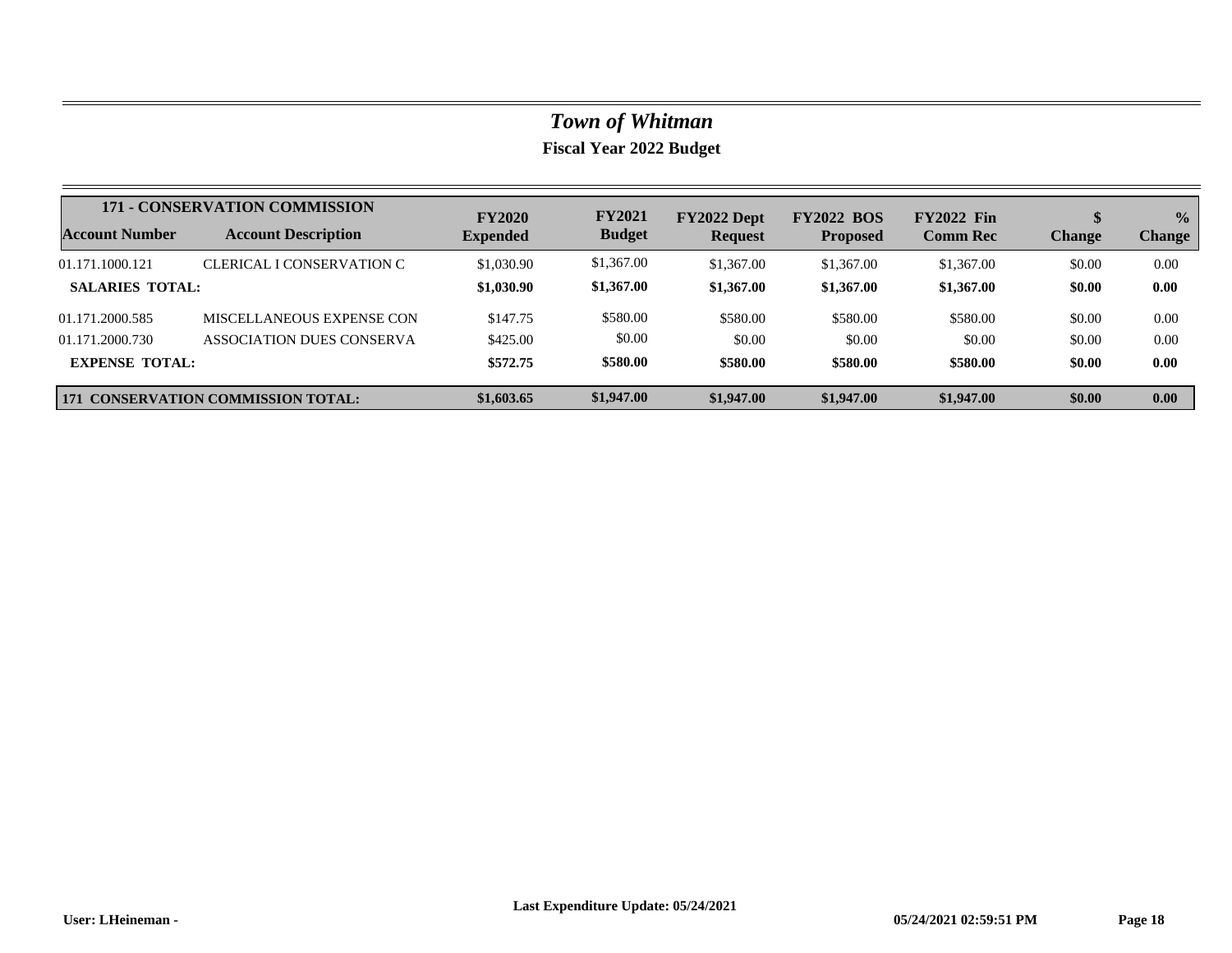|                                  | 175 - PLANNING BOARD       | <b>FY2020</b>   | <b>FY2021</b> | FY2022 Dept    | <b>FY2022 BOS</b> | <b>FY2022 Fin</b> |               | $\frac{0}{0}$ |
|----------------------------------|----------------------------|-----------------|---------------|----------------|-------------------|-------------------|---------------|---------------|
| <b>Account Number</b>            | <b>Account Description</b> | <b>Expended</b> | <b>Budget</b> | <b>Request</b> | <b>Proposed</b>   | <b>Comm Rec</b>   | <b>Change</b> | <b>Change</b> |
| 01.175.1000.121                  | CLERICAL I PLANNING BOARD  | \$2,088.45      | \$4,000.00    | \$5,002.00     | \$3,000.00        | \$3,000.00        | $$-1,000.00$  | $-25.00$      |
| <b>SALARIES TOTAL:</b>           |                            | \$2,088.45      | \$4,000.00    | \$5,002.00     | \$3,000.00        | \$3,000.00        | $$-1,000.00$  | $-25.00$      |
| 01.175.2000.585                  | MISCELLANEOUS EXPENSE PLA  | \$77.00         | \$400.00      | \$600.00       | \$400.00          | \$400.00          | \$0.00        | 0.00          |
| <b>EXPENSE TOTAL:</b>            |                            | \$77.00         | \$400.00      | \$600.00       | \$400.00          | \$400.00          | \$0.00        | 0.00          |
| <b>175 PLANNING BOARD TOTAL:</b> |                            | \$2,165.45      | \$4,400.00    | \$5,602.00     | \$3,400.00        | \$3,400.00        | $$-1,000.00$  | $-22.72$      |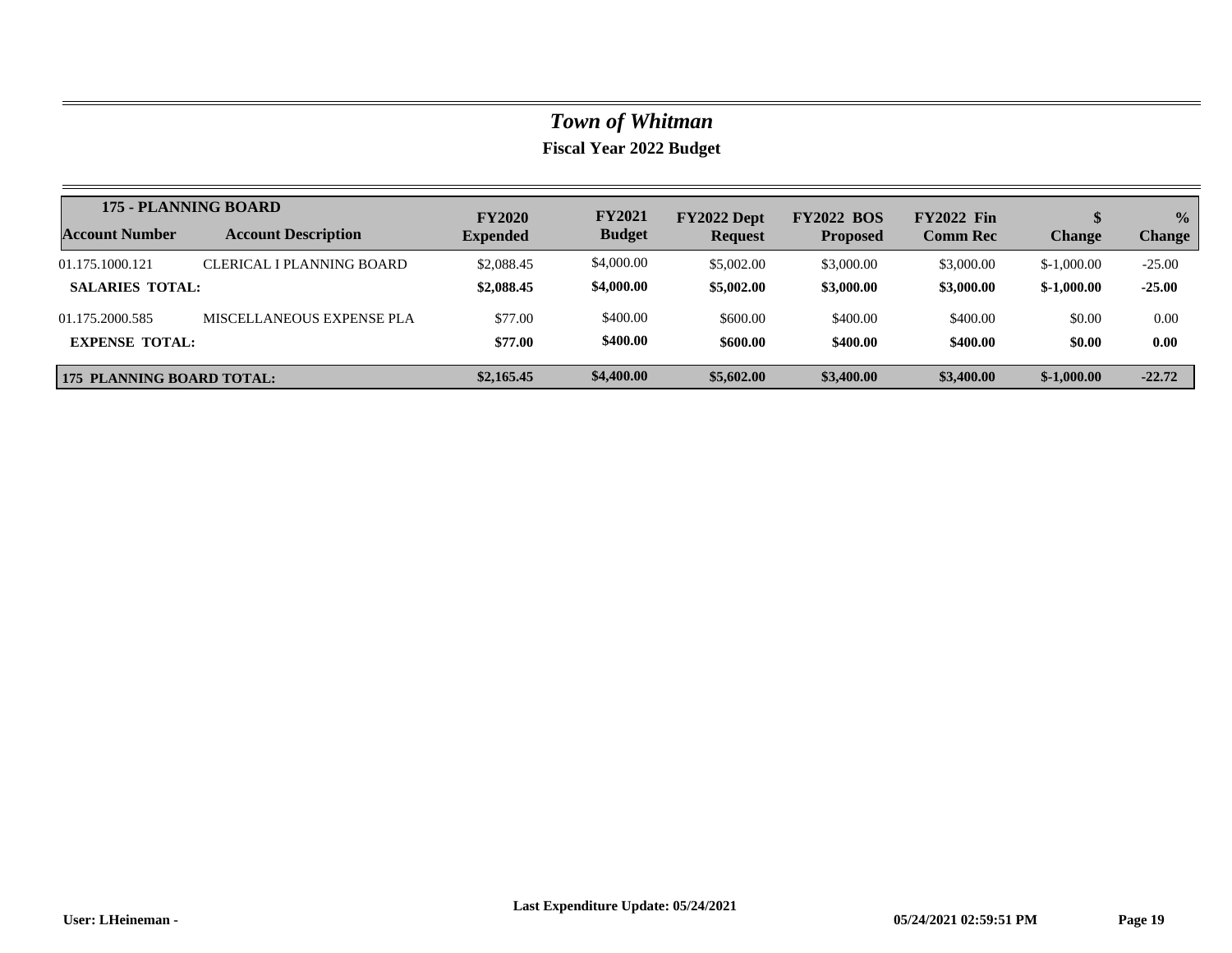|                        | 176 - ZONING BOARD OF APPEALS             | <b>FY2020</b>   | <b>FY2021</b> | FY2022 Dept    | <b>FY2022 BOS</b> | <b>FY2022 Fin</b> |               | $\frac{1}{2}$ |
|------------------------|-------------------------------------------|-----------------|---------------|----------------|-------------------|-------------------|---------------|---------------|
| <b>Account Number</b>  | <b>Account Description</b>                | <b>Expended</b> | <b>Budget</b> | <b>Request</b> | <b>Proposed</b>   | <b>Comm Rec</b>   | <b>Change</b> | <b>Change</b> |
| 01.176.1001.121        | CLERICAL I ZONING BOARD O                 | \$3,179.00      | \$5,202.00    | \$5,307.00     | \$4,500.00        | \$4,500.00        | $$-702.00$    | $-13.49$      |
| <b>SALARIES TOTAL:</b> |                                           | \$3,179.00      | \$5,202.00    | \$5,307.00     | \$4,500.00        | \$4,500.00        | $$-702.00$    | $-13.49$      |
| 01.176.2000.420        | OFFICE SUPPLIES ZONING BO                 | \$75.17         | \$0.00        | \$0.00         | \$0.00            | \$0.00            | \$0.00        | 0.00          |
| 01.176.2000.585        | MISCELLANEOUS EXPENSE ZON                 | \$0.00          | \$500.00      | \$500.00       | \$500.00          | \$500.00          | \$0.00        | 0.00          |
| <b>EXPENSE TOTAL:</b>  |                                           | \$75.17         | \$500.00      | \$500.00       | \$500.00          | \$500.00          | \$0.00        | 0.00          |
|                        | <b>176 ZONING BOARD OF APPEALS TOTAL:</b> | \$3,254.17      | \$5,702.00    | \$5,807.00     | \$5,000.00        | \$5,000.00        | $$-702.00$    | $-12.31$      |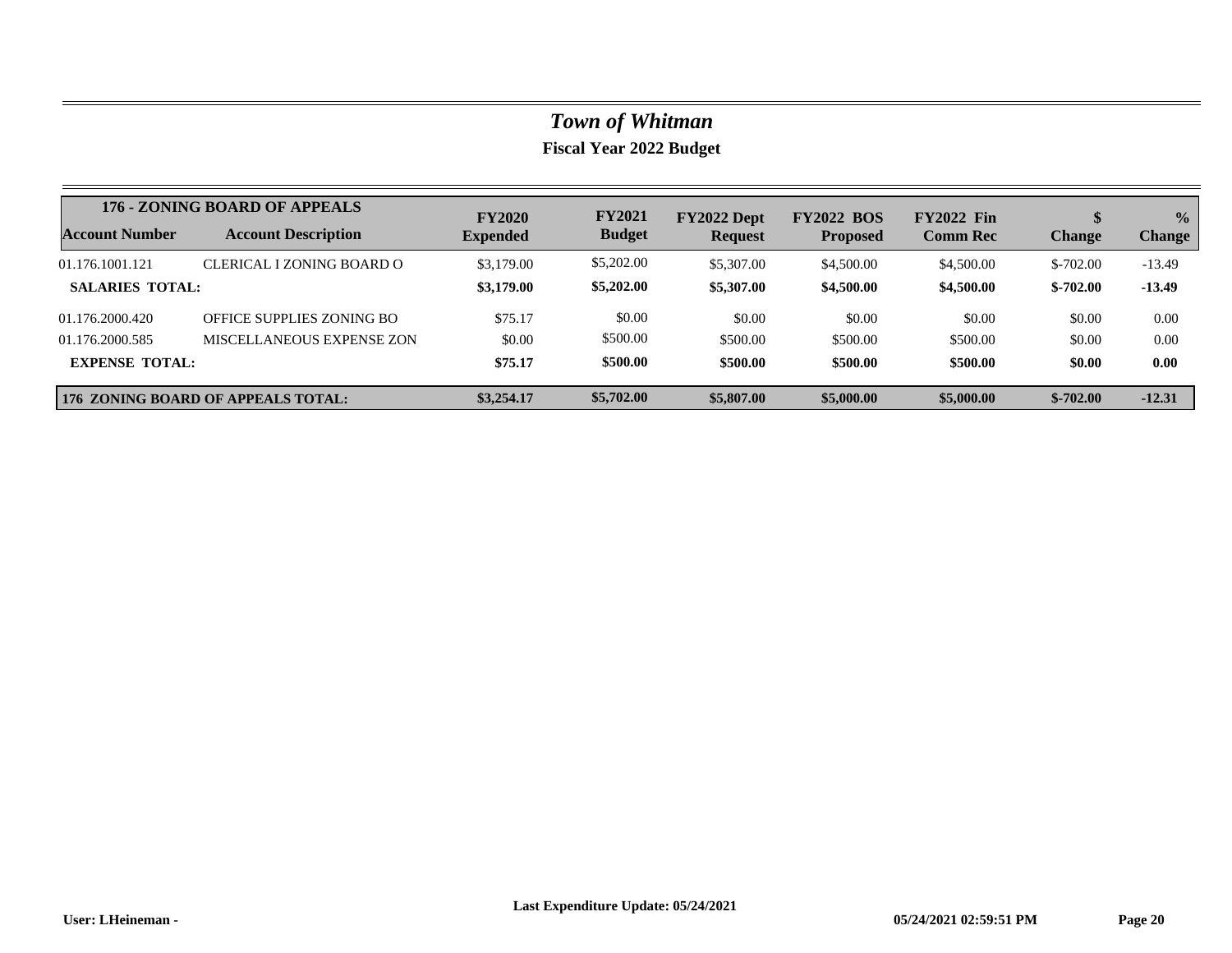| Account Number         | <b>189 - AFFIRMATIVE ACTION OFFICER</b>      | <b>FY2020</b>   | <b>FY2021</b> | FY2022 Dept    | <b>FY2022 BOS</b> | <b>FY2022 Fin</b> | \$            | $\frac{0}{0}$ |
|------------------------|----------------------------------------------|-----------------|---------------|----------------|-------------------|-------------------|---------------|---------------|
|                        | <b>Account Description</b>                   | <b>Expended</b> | <b>Budget</b> | <b>Request</b> | <b>Proposed</b>   | <b>Comm Rec</b>   | <b>Change</b> | <b>Change</b> |
| <b>SALARIES TOTAL:</b> |                                              | \$0.00          | \$0.00        | \$0.00         | \$0.00            | \$0.00            | \$0.00        | 0.00          |
| 01.189.2000.167        | INTERPRETIVE SERVICES-PURCHASE               | \$0.00          | \$500.00      | \$500.00       | \$500.00          | \$500.00          | \$0.00        | 0.00          |
| <b>EXPENSE TOTAL:</b>  |                                              | \$0.00          | \$500.00      | \$500.00       | \$500.00          | \$500.00          | \$0.00        | 0.00          |
|                        | <b>189 AFFIRMATIVE ACTION OFFICER TOTAL:</b> | \$0.00          | \$500.00      | \$500.00       | \$500.00          | \$500.00          | \$0.00        | 0.00          |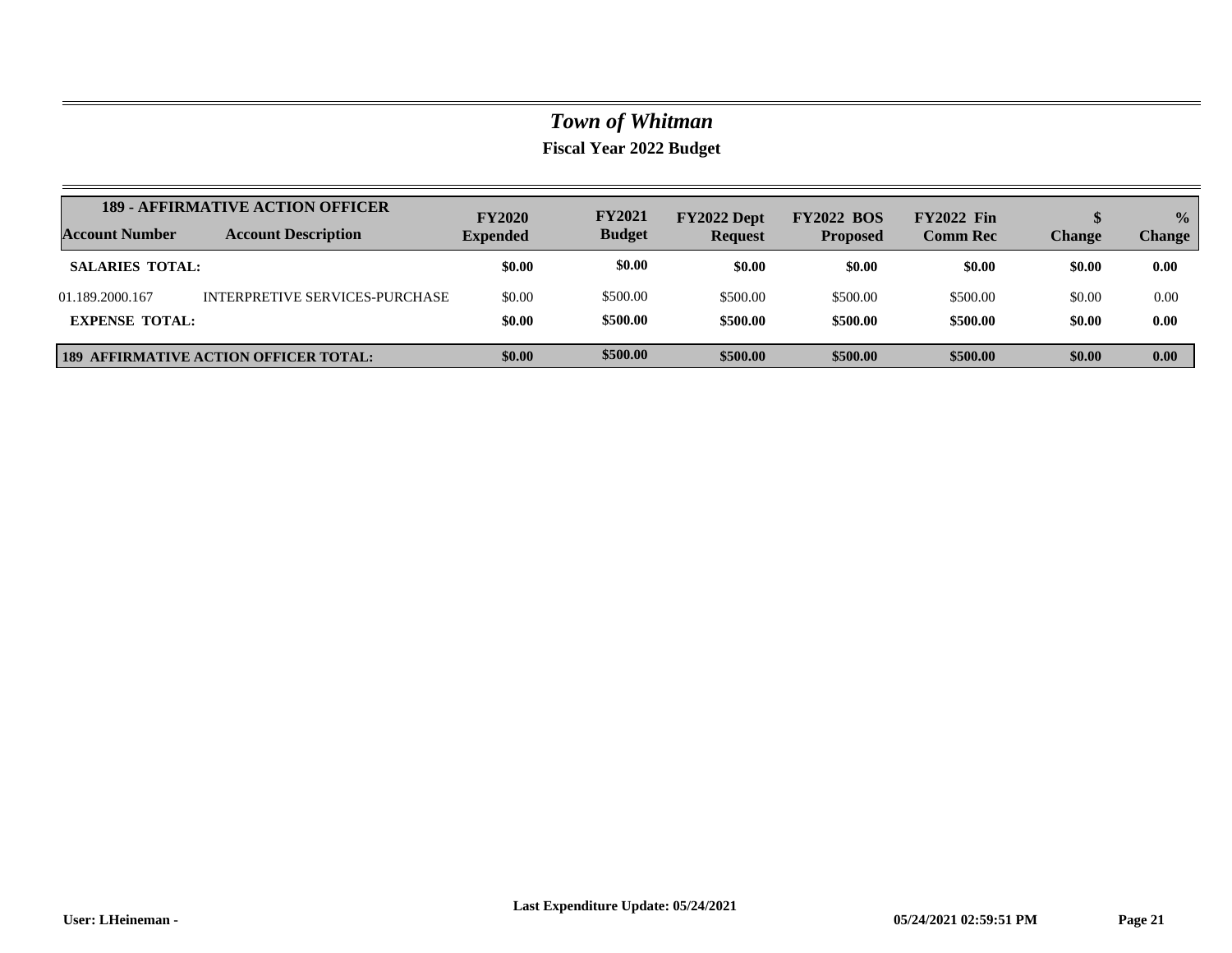|                        | <b>192 - TOWN HALL MAINTENANCE</b>      | <b>FY2020</b>   | <b>FY2021</b> | FY2022 Dept    | <b>FY2022 BOS</b> | <b>FY2022 Fin</b> | <sup>\$</sup> | $\frac{0}{0}$ |
|------------------------|-----------------------------------------|-----------------|---------------|----------------|-------------------|-------------------|---------------|---------------|
| <b>Account Number</b>  | <b>Account Description</b>              | <b>Expended</b> | <b>Budget</b> | <b>Request</b> | <b>Proposed</b>   | <b>Comm Rec</b>   | <b>Change</b> | <b>Change</b> |
| 01.192.1000.112        | <b>SALARIES TOWN HALL MAINTE</b>        | \$53,049.76     | \$53,892.00   | \$53,905.00    | \$54,991.00       | \$54,991.00       | \$1,099.00    | 2.03          |
| 01.192.1001.120        | <b>SALARIES-PART TIME TOWN H</b>        | \$24,894.41     | \$25,652.00   | \$26,165.00    | \$26,165.00       | \$26,165.00       | \$513.00      | 1.99          |
| 01.192.1001.130        | <b>SALARIES-OVERTIME TOWN HA</b>        | \$1,258.99      | \$4,000.00    | \$4,000.00     | \$4,000.00        | \$4,000.00        | \$0.00        | 0.00          |
| 01.192.1001.188        | MAINTENANCE TECHNICIAN                  | \$24,226.35     | \$24,792.00   | \$25,288.00    | \$25,288.00       | \$25,288.00       | \$496.00      | 2.00          |
| <b>SALARIES TOTAL:</b> |                                         | \$103,429.51    | \$108,336.00  | \$109,358.00   | \$110,444.00      | \$110,444.00      | \$2,108.00    | 1.94          |
| 01.192.2000.210        | ELECTRICITY TOWN HALL MAI               | \$34,430.73     | \$0.00        | \$0.00         | \$0.00            | \$0.00            | \$0.00        | 0.00          |
| 01.192.2000.212        | GAS (NATURAL) TOWN HALL M               | \$24,675.07     | \$0.00        | \$0.00         | \$0.00            | \$0.00            | \$0.00        | 0.00          |
| 01.192.2000.243        | EQUIPMENT MAINTENANCE TOW               | \$622.56        | \$0.00        | \$0.00         | \$0.00            | \$0.00            | \$0.00        | 0.00          |
| 01.192.2000.343        | <b>CELL PHONES-PURCHASE OF SERVICES</b> | \$499.05        | \$0.00        | \$0.00         | \$0.00            | \$0.00            | \$0.00        | 0.00          |
| 01.192.2000.430        | <b>BUILDING MAINTENANCE &amp; RE</b>    | \$8,020.82      | \$0.00        | \$0.00         | \$0.00            | \$0.00            | \$0.00        | 0.00          |
| 01.192.2000.450        | <b>CUSTODIAL SUPPLIES</b>               | \$3,822.09      | \$0.00        | \$0.00         | \$0.00            | \$0.00            | \$0.00        | 0.00          |
| 01.192.2000.481        | <b>GASOLINE-SUPPLIES EXPENSE</b>        | \$28.58         | \$0.00        | \$0.00         | \$0.00            | \$0.00            | \$0.00        | 0.00          |
| 01.192.2000.585        | <b>MISCELLANEOUS EXPENSE TOW</b>        | \$1,345.27      | \$90,000.00   | \$90,000.00    | \$92,000.00       | \$92,000.00       | \$2,000.00    | 2.22          |
| 01.192.2001.239        | ELEVATOR MAINTENANCE TOWN               | \$5,874.00      | \$7,500.00    | \$7,500.00     | \$7,500.00        | \$7,500.00        | \$0.00        | 0.00          |
| 01.192.2001.959        | FY 2019 ENCUMBRANCES                    | \$164.64        | \$0.00        | \$0.00         | \$0.00            | \$0.00            | \$0.00        | 0.00          |
| <b>EXPENSE TOTAL:</b>  |                                         | \$79,482.81     | \$97,500.00   | \$97,500.00    | \$99,500.00       | \$99,500.00       | \$2,000.00    | 2.05          |
|                        | <b>192 TOWN HALL MAINTENANCE TOTAL:</b> | \$182,912.32    | \$205,836.00  | \$206,858.00   | \$209,944.00      | \$209,944.00      | \$4,108.00    | 1.99          |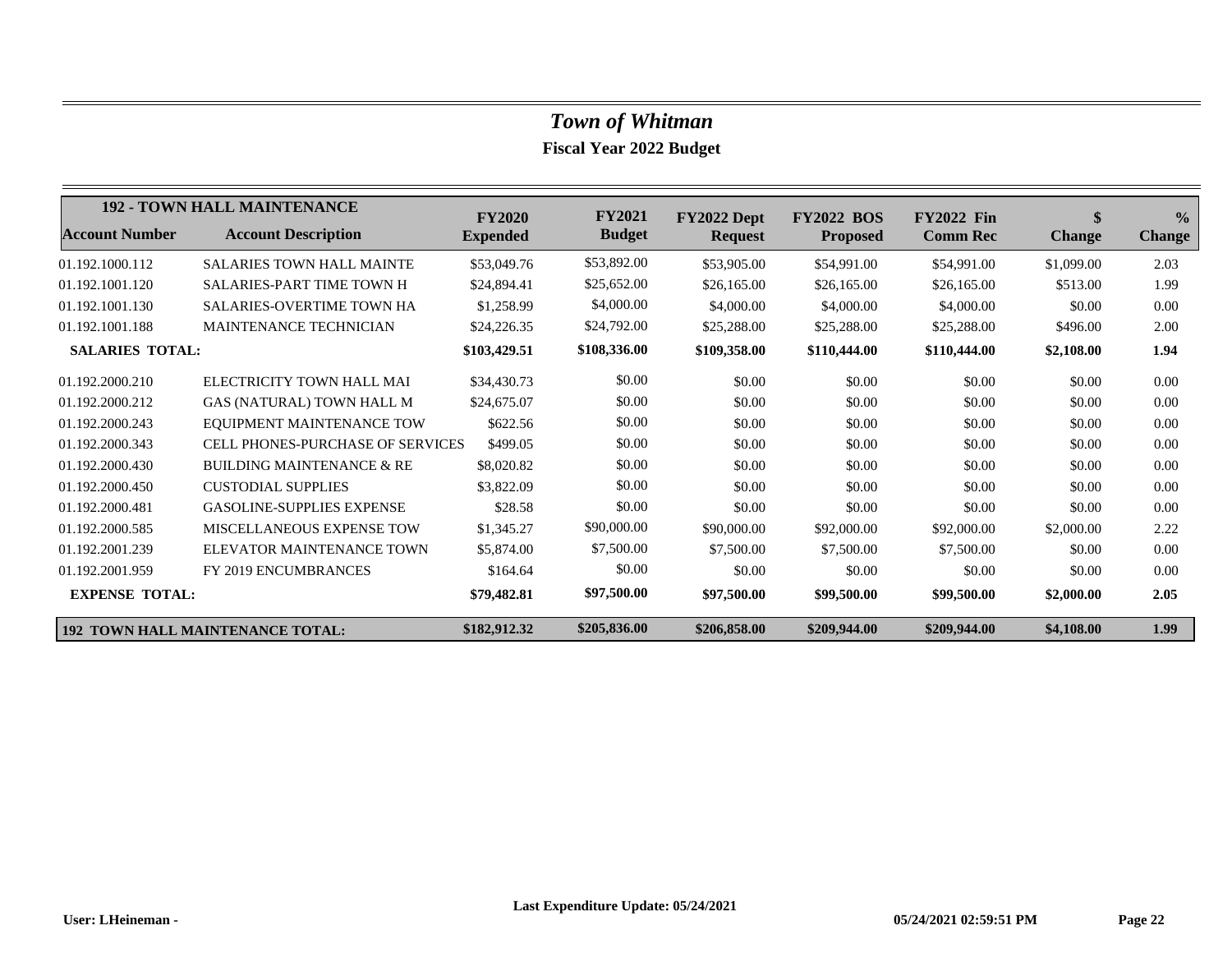|                                      | <b>193 - FACILITIES MANAGER</b>  | <b>FY2020</b>   | <b>FY2021</b> | FY2022 Dept    | <b>FY2022 BOS</b> | <b>FY2022 Fin</b> |        | $\frac{0}{0}$ |
|--------------------------------------|----------------------------------|-----------------|---------------|----------------|-------------------|-------------------|--------|---------------|
| <b>Account Number</b>                | <b>Account Description</b>       | <b>Expended</b> | <b>Budget</b> | <b>Request</b> | <b>Proposed</b>   | <b>Comm Rec</b>   | Change | <b>Change</b> |
| 01.193.1000.137                      | <b>FACILITIES MANAGER FACILI</b> | \$13,690.00     | \$13,964.00   | \$13,964.00    | \$13,964.00       | \$13,964.00       | \$0.00 | 0.00          |
| <b>SALARIES TOTAL:</b>               |                                  | \$13,690.00     | \$13,964.00   | \$13,964.00    | \$13,964.00       | \$13,964.00       | \$0.00 | 0.00          |
| <b>193 FACILITIES MANAGER TOTAL:</b> |                                  | \$13,690.00     | \$13,964.00   | \$13,964.00    | \$13,964.00       | \$13,964.00       | \$0.00 | 0.00          |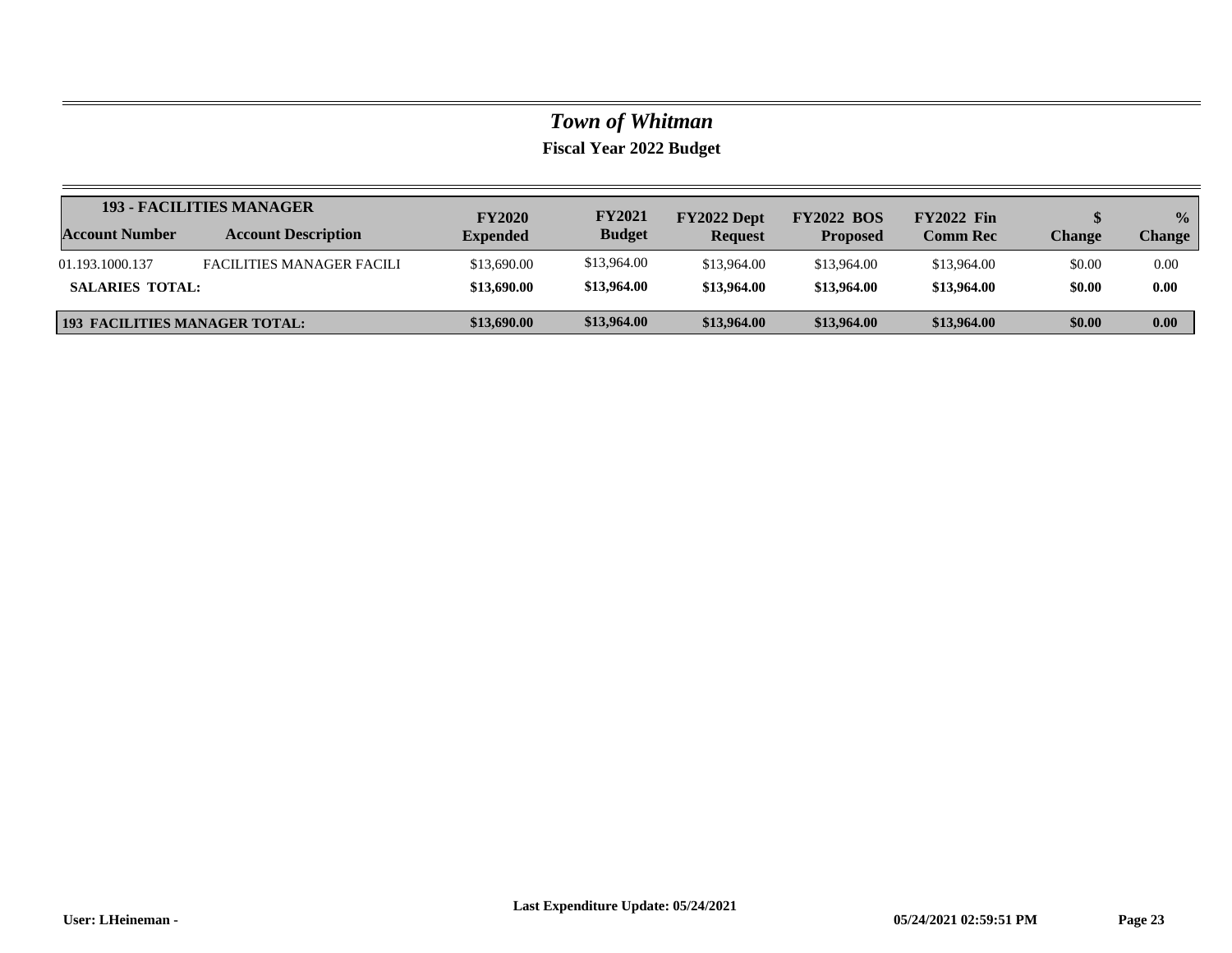|                                | <b>195 - TOWN REPORTS</b>  |                                  | <b>FY2021</b> | FY2022 Dept    | <b>FY2022 BOS</b> | <b>FY2022</b> Fin |        | $\frac{0}{2}$ |
|--------------------------------|----------------------------|----------------------------------|---------------|----------------|-------------------|-------------------|--------|---------------|
| <b>Account Number</b>          | <b>Account Description</b> | <b>FY2020</b><br><b>Expended</b> | <b>Budget</b> | <b>Request</b> | <b>Proposed</b>   | <b>Comm Rec</b>   | Change | <b>Change</b> |
| 01.195.2000.342                | PRINTING TOWN REPORTS      | \$3,898.00                       | \$6,000.00    | \$6,000.00     | \$6,000.00        | \$6,000.00        | \$0.00 | 0.00          |
| <b>EXPENSE TOTAL:</b>          |                            | \$3,898.00                       | \$6,000.00    | \$6,000.00     | \$6,000.00        | \$6,000.00        | \$0.00 | 0.00          |
| <b>195 TOWN REPORTS TOTAL:</b> |                            | \$3,898.00                       | \$6,000.00    | \$6,000.00     | \$6,000.00        | \$6,000.00        | \$0.00 | 0.00          |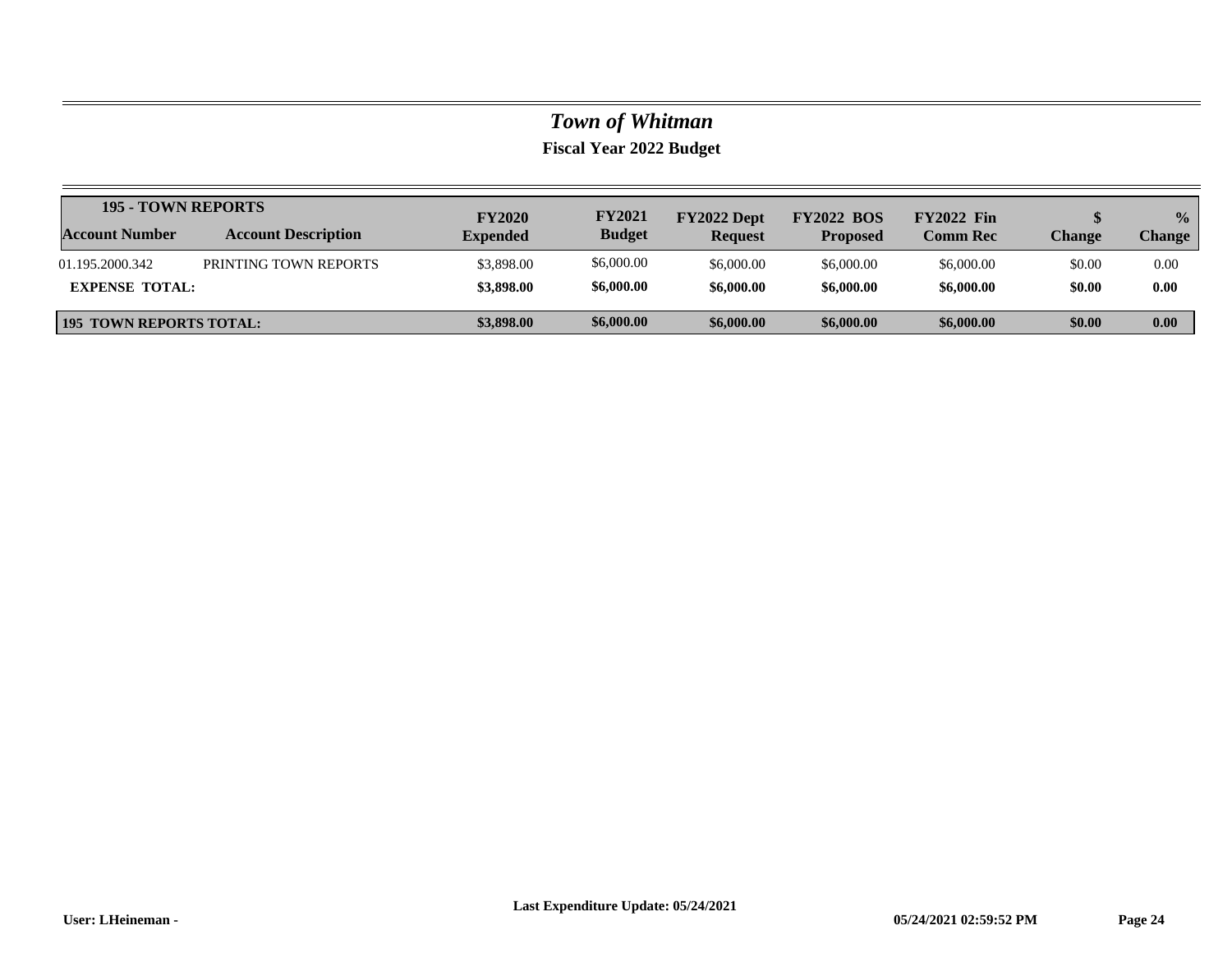|                                             | 196 - MAILING & DUPLICATING      | <b>FY2020</b>   | <b>FY2021</b> | FY2022 Dept    | <b>FY2022 BOS</b> | <b>FY2022 Fin</b> |               | $\frac{0}{0}$     |
|---------------------------------------------|----------------------------------|-----------------|---------------|----------------|-------------------|-------------------|---------------|-------------------|
| Account Number                              | <b>Account Description</b>       | <b>Expended</b> | <b>Budget</b> | <b>Request</b> | <b>Proposed</b>   | <b>Comm Rec</b>   | <b>Change</b> | <b>Change</b>     |
| 01.196.2000.279                             | <b>MAILING EQUIPMENT REPAIRS</b> | \$4,270.92      | \$4,700.00    | \$4,700.00     | \$4,700.00        | \$4,700.00        | \$0.00        | 0.00              |
| 01.196.2000.344                             | POSTAGE MAILING & DUPLICA        | \$28,832.35     | \$48,960.00   | \$48,960.00    | \$48,960.00       | \$48,960.00       | \$0.00        | 0.00              |
| 01.196.2000.585                             | MISCELLANEOUS EXPENSE MAI        | \$1,641.73      | \$0.00        | \$0.00         | \$0.00            | \$0.00            | \$0.00        | 0.00              |
| 01.196.2002.275                             | PHOTOCOPIER MAINTENANCE M        | \$3,647.67      | \$0.00        | \$0.00         | \$0.00            | \$0.00            | \$0.00        | 0.00              |
| 01.196.2002.421                             | DUPLICATING SUPPLIES MAIL        | \$1,415.96      | \$0.00        | \$0.00         | \$0.00            | \$0.00            | \$0.00        | 0.00              |
| <b>EXPENSE TOTAL:</b>                       |                                  | \$39,808.63     | \$53,660.00   | \$53,660.00    | \$53,660.00       | \$53,660.00       | \$0.00        | 0.00              |
| <b>196 MAILING &amp; DUPLICATING TOTAL:</b> |                                  | \$39,808.63     | \$53,660.00   | \$53,660.00    | \$53,660.00       | \$53,660.00       | \$0.00        | 0.00 <sub>1</sub> |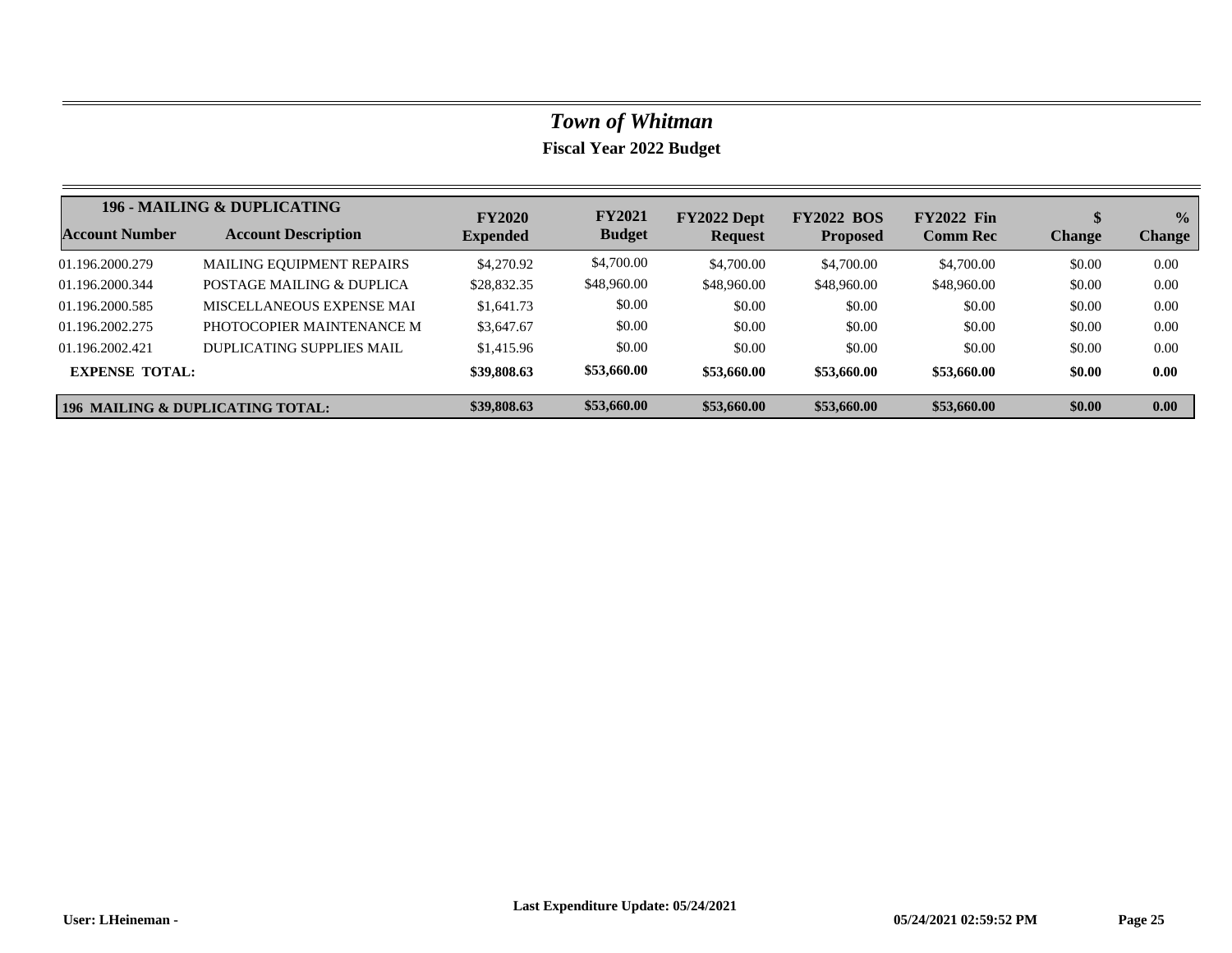|                       | <b>197 - CENTRAL TELEPHONE SYSTEM</b>      | <b>FY2020</b>   | <b>FY2021</b> | FY2022 Dept    | <b>FY2022 BOS</b> | <b>FY2022 Fin</b> |              | $\frac{0}{2}$ |
|-----------------------|--------------------------------------------|-----------------|---------------|----------------|-------------------|-------------------|--------------|---------------|
| <b>Account Number</b> | <b>Account Description</b>                 | <b>Expended</b> | <b>Budget</b> | <b>Request</b> | <b>Proposed</b>   | <b>Comm Rec</b>   | Change       | <b>Change</b> |
| 01.197.2000.340       | TELEPHONE CENTRAL TELEPHO                  | \$25,806.86     | \$35,000.00   | \$35,000.00    | \$30,000.00       | \$30,000.00       | $$-5,000,00$ | $-14.28$      |
| 01.197.2000.343       | <b>CELL PHONES-PURCHASE OF SERVICES</b>    | \$1,533.85      | \$0.00        | \$0.00         | \$0.00            | \$0.00            | \$0.00       | 0.00          |
| 01.197.2001.959       | FY 2019 ENCUMBRANCES                       | \$16.06         | \$0.00        | \$0.00         | \$0.00            | \$0.00            | \$0.00       | 0.00          |
| <b>EXPENSE TOTAL:</b> |                                            | \$27,356.77     | \$35,000.00   | \$35,000.00    | \$30,000.00       | \$30,000.00       | $$-5,000.00$ | $-14.28$      |
|                       | <b>197 CENTRAL TELEPHONE SYSTEM TOTAL:</b> | \$27,356.77     | \$35,000.00   | \$35,000.00    | \$30,000.00       | \$30,000.00       | $$-5,000.00$ | $-14.28$      |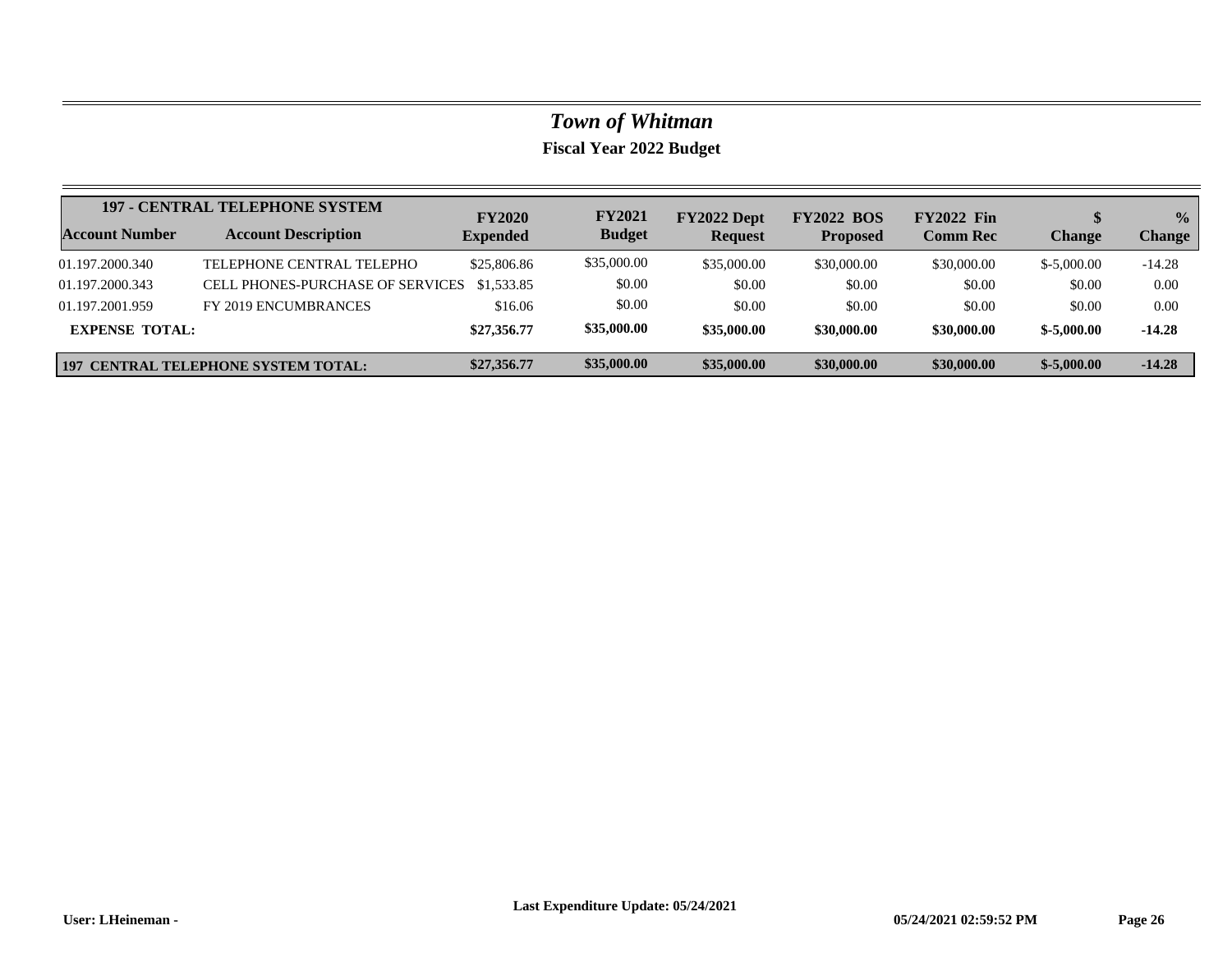| <b>210 - POLICE</b>    |                                             | <b>FY2020</b>   | <b>FY2021</b>  | FY2022 Dept    | <b>FY2022 BOS</b> | <b>FY2022 Fin</b> | $\boldsymbol{\$}$ | $\frac{0}{0}$ |
|------------------------|---------------------------------------------|-----------------|----------------|----------------|-------------------|-------------------|-------------------|---------------|
| <b>Account Number</b>  | <b>Account Description</b>                  | <b>Expended</b> | <b>Budget</b>  | <b>Request</b> | <b>Proposed</b>   | <b>Comm Rec</b>   | <b>Change</b>     | <b>Change</b> |
| 01.210.1000.111        | SALARIES-ADMINSTRATIVE PO                   | \$211,293.57    | \$169,900.00   | \$173,298.00   | \$173,375.00      | \$173,375.00      | \$3,475.00        | 2.04          |
| 01.210.1000.282        | DEPUTY CHIEF-SALARY-PERSONAL                | \$133,354.30    | \$135,252.00   | \$137,957.00   | \$137,957.00      | \$137,957.00      | \$2,705.00        | 1.99          |
| 01.210.1000.959        | FY 2019 ENCUMBRANCES                        | \$42,907.28     | \$0.00         | \$0.00         | \$0.00            | \$0.00            | \$0.00            | 0.00          |
| 01.210.1001.112        | <b>SALARIES POLICE</b>                      | \$1,587,947.57  | \$2,571,414.00 | \$2,755,214.00 | \$2,648,797.00    | \$2,648,797.00    | \$77,383.00       | 3.00          |
| 01.210.1001.130        | <b>SALARIES-OVERTIME POLICE</b>             | \$400,763.53    | \$0.00         | \$0.00         | \$0.00            | \$0.00            | \$0.00            | 0.00          |
| 01.210.1001.135        | <b>SALARIES-COURT TIME POLIC</b>            | \$22,149.20     | \$0.00         | \$0.00         | \$0.00            | \$0.00            | \$0.00            | 0.00          |
| 01.210.1001.143        | SALARIES-COLLEGE INCENTIV                   | \$232,115.84    | \$0.00         | \$0.00         | \$0.00            | \$0.00            | \$0.00            | 0.00          |
| 01.210.1001.145        | <b>SALARIES-HOLIDAY POLICE</b>              | \$66,700.71     | \$0.00         | \$0.00         | \$0.00            | \$0.00            | \$0.00            | 0.00          |
| 01.210.1001.147        | SALARIES-SHIFT DIFFERENTI                   | \$90,311.90     | \$0.00         | \$0.00         | \$0.00            | \$0.00            | \$0.00            | 0.00          |
| 01.210.1001.148        | SERVICE TRAINING POLICE                     | \$70,565.00     | \$0.00         | \$0.00         | \$0.00            | \$0.00            | \$0.00            | 0.00          |
| <b>SALARIES TOTAL:</b> |                                             | \$2,858,108.90  | \$2,876,566.00 | \$3,066,469.00 | \$2,960,129.00    | \$2,960,129.00    | \$83,563.00       | 2.90          |
| 01.210.1016.116        | <b>CLERICAL POLICE</b>                      | \$56,521.20     | \$49,682.00    | \$50,676.00    | \$50,676.00       | \$50,676.00       | \$994.00          | 2.00          |
| 01.210.1016.120        | SALARIES-PART TIME                          | \$17,644.42     | \$20,791.00    | \$21,207.00    | \$21,207.00       | \$21,207.00       | \$416.00          | 2.00          |
| <b>SALARIES TOTAL:</b> |                                             | \$74,165.62     | \$70,473.00    | \$71,883.00    | \$71,883.00       | \$71,883.00       | \$1,410.00        | 2.00          |
| 01.210.2000.242        | <b>VEHICLE MAINTENANCE POLIC</b>            | \$38,736.09     | \$0.00         | \$0.00         | \$0.00            | \$0.00            | \$0.00            | 0.00          |
| 01.210.2000.243        | EQUIPMENT MAINTENANCE POL                   | \$21,575.84     | \$0.00         | \$0.00         | \$0.00            | \$0.00            | \$0.00            | 0.00          |
| 01.210.2000.275        | PHOTOCOPIER MAINTENANCE P                   | \$1,037.61      | \$0.00         | \$0.00         | \$0.00            | \$0.00            | \$0.00            | 0.00          |
| 01.210.2000.305        | <b>INSTRUCTIONAL POLICE</b>                 | \$7,331.35      | \$0.00         | \$0.00         | \$0.00            | \$0.00            | \$0.00            | 0.00          |
| 01.210.2000.311        | <b>COMPUTER SERVICES POLICE</b>             | \$17,208.71     | \$0.00         | \$0.00         | \$0.00            | \$0.00            | \$0.00            | 0.00          |
| 01.210.2000.343        | CELL PHONES-PURCHASE OF SERVICES \$9,370.37 |                 | \$0.00         | \$0.00         | \$0.00            | \$0.00            | \$0.00            | 0.00          |
| 01.210.2000.420        | OFFICE SUPPLIES POLICE                      | \$2,958.24      | \$0.00         | \$0.00         | \$0.00            | \$0.00            | \$0.00            | 0.00          |
| 01.210.2000.430        | <b>BUILDING MAINTENANCE &amp; REPAIR</b>    | \$20,188.29     | \$0.00         | \$0.00         | \$0.00            | \$0.00            | \$0.00            | 0.00          |
| 01.210.2000.450        | <b>CUSTODIAL SUPPLIES</b>                   | \$2,745.93      | \$0.00         | \$0.00         | \$0.00            | \$0.00            | \$0.00            | 0.00          |
| 01.210.2000.481        | <b>GASOLINE POLICE</b>                      | \$22,582.38     | \$0.00         | \$0.00         | \$0.00            | \$0.00            | \$0.00            | 0.00          |
| 01.210.2000.582        | <b>UNIFORMS POLICE</b>                      | \$38,667.75     | \$0.00         | \$0.00         | \$0.00            | \$0.00            | \$0.00            | 0.00          |
| 01.210.2000.583        | <b>CRIME PREVENTION SUPPLIES</b>            | \$16,572.53     | \$0.00         | \$0.00         | \$0.00            | \$0.00            | \$0.00            | 0.00          |
| 01.210.2000.585        | MISCELLANEOUS EXPENSE POL                   | \$21,956.65     | \$241,230.00   | \$306,055.00   | \$241,230.00      | \$241,230.00      | \$0.00            | 0.00          |
| 01.210.2000.320        | HEALTH CLUB MEMBERSHIPS P                   | \$4,718.92      | \$0.00         | \$0.00         | \$0.00            | \$0.00            | \$0.00            | 0.00          |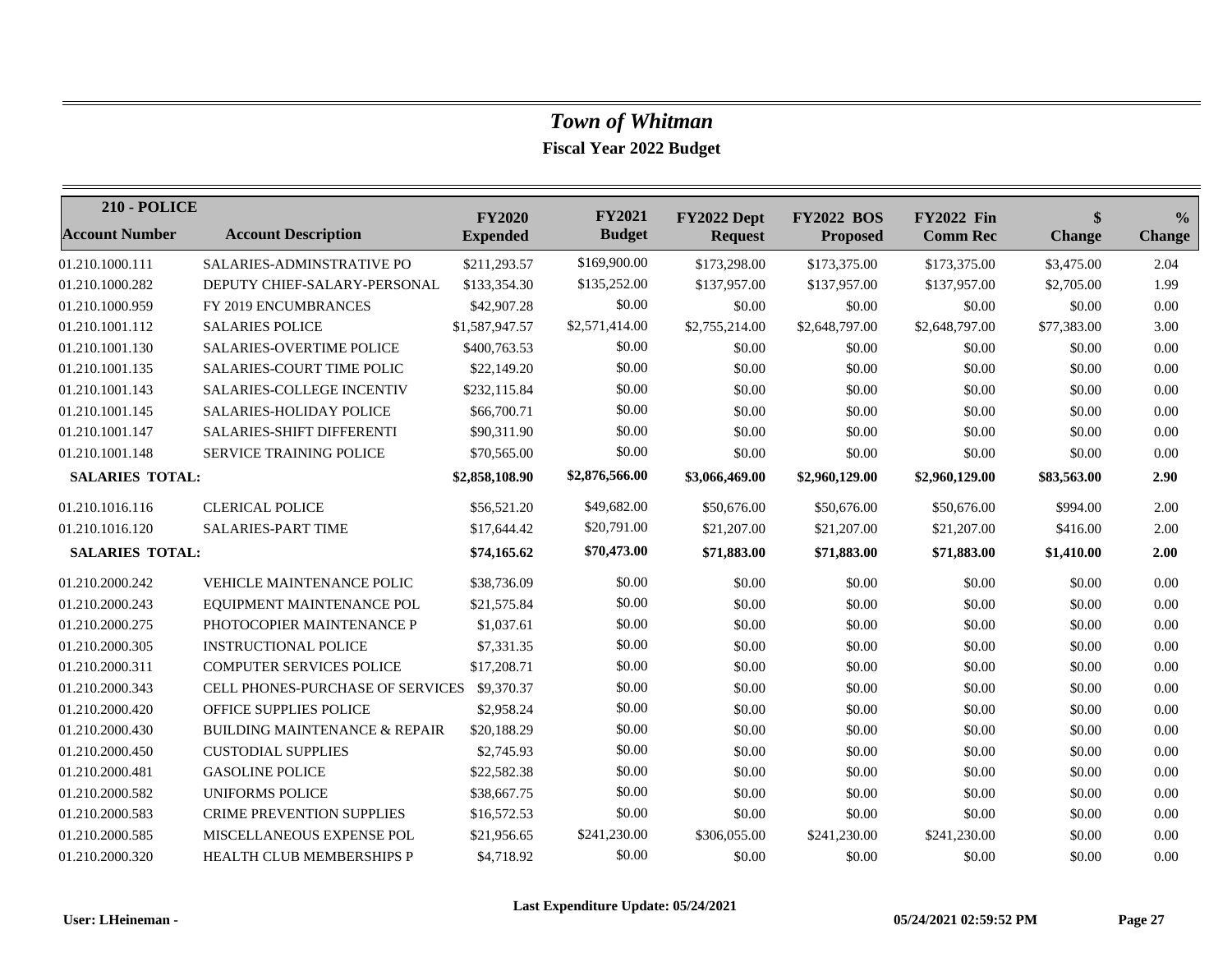| <b>210 - POLICE</b>      |                                       | <b>FY2020</b>   | <b>FY2021</b>  | FY2022 Dept    | <b>FY2022 BOS</b> | <b>FY2022 Fin</b> | S             | $\frac{1}{2}$ |
|--------------------------|---------------------------------------|-----------------|----------------|----------------|-------------------|-------------------|---------------|---------------|
| Account Number           | <b>Account Description</b>            | <b>Expended</b> | <b>Budget</b>  | <b>Request</b> | <b>Proposed</b>   | <b>Comm Rec</b>   | <b>Change</b> | <b>Change</b> |
| 01.210.2000.730          | ASSOCIATION DUES POLICE               | \$8,459.00      | \$0.00         | \$0.00         | \$0.00            | \$0.00            | \$0.00        | 0.00          |
| 01.210.2001.596          | OCCUPANCY-UTILITIES                   | \$46,332.88     | \$58,344.00    | \$58,344.00    | \$58,344.00       | \$58,344.00       | \$0.00        | 0.00          |
| 01.210.2003.739          | AUXILIARY POLICE                      | \$2,338.84      | \$3,910.00     | \$3,988.00     | \$3,988.00        | \$3,988.00        | \$78.00       | 1.99          |
| 01.210.2005.959          | FY 2019 ENCUMBRANCES                  | \$14,909.20     | \$0.00         | \$0.00         | \$0.00            | \$0.00            | \$0.00        | 0.00          |
| <b>EXPENSE TOTAL:</b>    |                                       | \$297,690.58    | \$303,484.00   | \$368,387.00   | \$303,562.00      | \$303,562.00      | \$78.00       | 0.02          |
| 01.210.4404.999          | A.2 ATM FY21 LEA/PUR 2 CRUISERS (2/   | \$0.00          | \$41,796.00    | \$0.00         | \$0.00            | \$0.00            | $$-41,796,00$ | $-100.00$     |
|                          | A.2 ATM FY21 LEA/PUR 2 CRUISER TOTAL: | \$0.00          | \$41,796.00    | \$0.00         | \$0.00            | \$0.00            | $$-41,796,00$ | $-100.00$     |
| <b>210 POLICE TOTAL:</b> |                                       | \$3,229,965.10  | \$3,292,319.00 | \$3,506,739,00 | \$3,335,574.00    | \$3,335,574.00    | \$43,255.00   | 1.31          |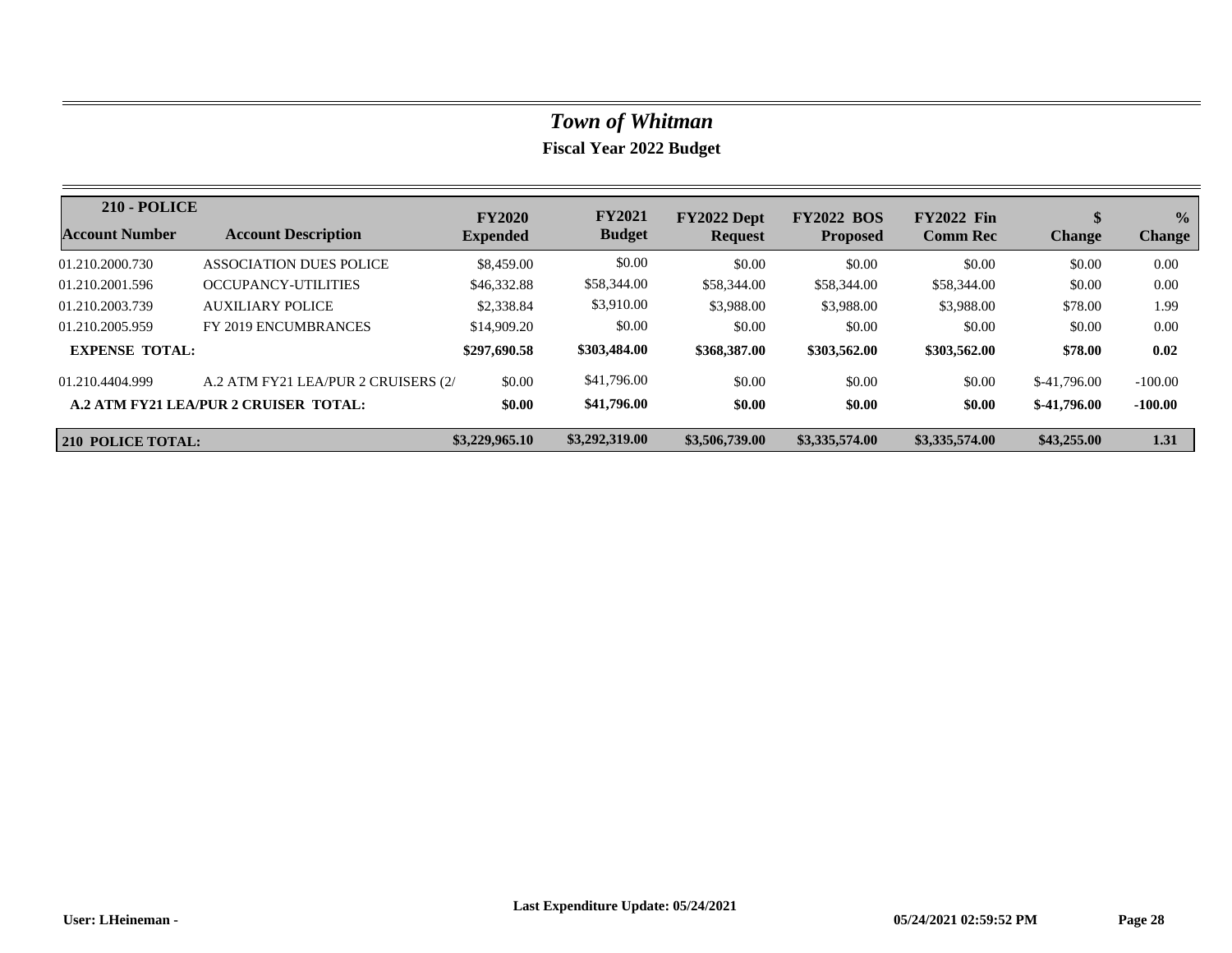| <b>220 - FIRE</b>      |                                             | <b>FY2020</b>   | <b>FY2021</b>  | FY2022 Dept    | <b>FY2022 BOS</b> | <b>FY2022 Fin</b> | \$            | $\frac{6}{6}$ |
|------------------------|---------------------------------------------|-----------------|----------------|----------------|-------------------|-------------------|---------------|---------------|
| <b>Account Number</b>  | <b>Account Description</b>                  | <b>Expended</b> | <b>Budget</b>  | <b>Request</b> | <b>Proposed</b>   | <b>Comm Rec</b>   | <b>Change</b> | <b>Change</b> |
| 01.220.1000.111        | SALARIES-ADMINSTRATIVE FI                   | \$160,666.00    | \$163,880.00   | \$302,157.00   | \$167,157.00      | \$167,157.00      | \$3,277.00    | 1.99          |
| 01.220.1001.112        | <b>SALARIES FIRE</b>                        | \$1,973,937.20  | \$3,049,000.00 | \$3,094,494.00 | \$3,139,980.00    | \$3,139,980.00    | \$90,980.00   | 2.98          |
| 01.220.1001.130        | <b>SALARIES-OVERTIME FIRE</b>               | \$876,903.18    | \$0.00         | \$0.00         | \$0.00            | \$0.00            | \$0.00        | 0.00          |
| 01.220.1001.145        | SALARIES-HOLIDAY FIRE                       | \$87,963.36     | \$0.00         | \$0.00         | \$0.00            | \$0.00            | \$0.00        | 0.00          |
| 01.220.1001.146        | <b>SALARIES-LONGEVITY FIRE</b>              | \$2,650.00      | \$0.00         | \$0.00         | \$0.00            | \$0.00            | \$0.00        | 0.00          |
| 01.220.1001.959        | FY 2019 ENCUMBRANCES-PERSONAL               | \$13,639.62     | \$0.00         | \$0.00         | \$0.00            | \$0.00            | \$0.00        | 0.00          |
| 01.220.1004.121        | <b>CLERICAL I FIRE</b>                      | \$43,058.40     | \$44,584.00    | \$45,476.00    | \$45,476.00       | \$45,476.00       | \$892.00      | 2.00          |
| <b>SALARIES TOTAL:</b> |                                             | \$3,158,817.76  | \$3,257,464.00 | \$3,442,127.00 | \$3,352,613.00    | \$3,352,613.00    | \$95,149.00   | 2.92          |
| 01.220.2000.210        | <b>ELECTRICITY FIRE</b>                     | \$15,983.90     | \$0.00         | \$0.00         | \$0.00            | \$0.00            | \$0.00        | 0.00          |
| 01.220.2000.212        | <b>GAS (NATURAL) FIRE</b>                   | \$7,187.53      | \$0.00         | \$0.00         | \$0.00            | \$0.00            | \$0.00        | 0.00          |
| 01.220.2000.242        | <b>VEHICLE MAINTENANCE FIRE</b>             | \$45,111.93     | \$0.00         | \$0.00         | \$0.00            | \$0.00            | \$0.00        | 0.00          |
| 01.220.2000.243        | EQUIPMENT MAINTENANCE FIR                   | \$6,327.79      | \$0.00         | \$0.00         | \$0.00            | \$0.00            | \$0.00        | 0.00          |
| 01.220.2000.305        | <b>INSTRUCTIONAL FIRE</b>                   | \$16,019.26     | \$0.00         | \$0.00         | \$0.00            | \$0.00            | \$0.00        | 0.00          |
| 01.220.2000.341        | AMBULANCE SERVICES FIRE                     | \$4,320.00      | \$0.00         | \$0.00         | \$0.00            | \$0.00            | \$0.00        | 0.00          |
| 01.220.2000.343        | CELL PHONES-PURCHASE OF SERVICES \$4,223.28 |                 | \$0.00         | \$0.00         | \$0.00            | \$0.00            | \$0.00        | 0.00          |
| 01.220.2000.420        | OFFICE SUPPLIES-SUPPLIES EXPENSE            | \$1,477.46      | \$0.00         | \$0.00         | \$0.00            | \$0.00            | \$0.00        | 0.00          |
| 01.220.2000.430        | <b>BUILDING MAINTENANCE &amp; RE</b>        | \$14,906.76     | \$0.00         | \$0.00         | \$0.00            | \$0.00            | \$0.00        | 0.00          |
| 01.220.2000.481        | <b>GASOLINE FIRE</b>                        | \$14,093.60     | \$0.00         | \$0.00         | \$0.00            | \$0.00            | \$0.00        | 0.00          |
| 01.220.2000.580        | FIRE SUPPLIES/PROTECT GEA                   | \$7,777.67      | \$0.00         | \$0.00         | \$0.00            | \$0.00            | \$0.00        | 0.00          |
| 01.220.2000.581        | AMBULANCE SUPPLIES & EXPE                   | \$15,986.18     | \$0.00         | \$0.00         | \$0.00            | \$0.00            | \$0.00        | 0.00          |
| 01.220.2000.582        | <b>UNIFORMS FIRE</b>                        | \$29,881.16     | \$0.00         | \$0.00         | \$0.00            | \$0.00            | \$0.00        | 0.00          |
| 01.220.2000.585        | MISCELLANEOUS EXPENSE FIRE                  | \$34,299.31     | \$230,000.00   | \$230,000.00   | \$230,000.00      | \$230,000.00      | \$0.00        | 0.00          |
| 01.220.2000.320        | HEALTH CLUB MEMBERSHIPS-OTHER               | \$6,585.88      | \$0.00         | \$0.00         | \$0.00            | \$0.00            | \$0.00        | 0.00          |
| 01.220.2000.730        | <b>ASSOCIATION DUES FIRE</b>                | \$1,570.00      | \$0.00         | \$0.00         | \$0.00            | \$0.00            | \$0.00        | 0.00          |
| 01.220.2000.731        | <b>MEETINGS FIRE</b>                        | \$120.00        | \$0.00         | \$0.00         | \$0.00            | \$0.00            | \$0.00        | 0.00          |
| 01.220.2001.354        | FIRE/SPRINKLER ALARM SYSTEM                 | \$3,748.50      | \$12,500.00    | \$12,500.00    | \$10,000.00       | \$10,000.00       | $$-2,500.00$  | $-20.00$      |
| 01.220.2001.959        | FY 2019 ENCUMBRANCES                        | \$1,729.35      | \$0.00         | \$0.00         | \$0.00            | \$0.00            | \$0.00        | 0.00          |
| 01.220.2003.382        | ARMORY BUILDING MAINTENANCE                 | \$8,990.02      | \$10,000.00    | \$10,000.00    | \$10,000.00       | \$10,000.00       | \$0.00        | 0.00          |
| 01.220.2004.353        | REGIONAL DISPATCH                           | \$60,000.00     | \$70,000.00    | \$80,000.00    | \$80,000.00       | \$80,000.00       | \$10,000.00   | 14.28         |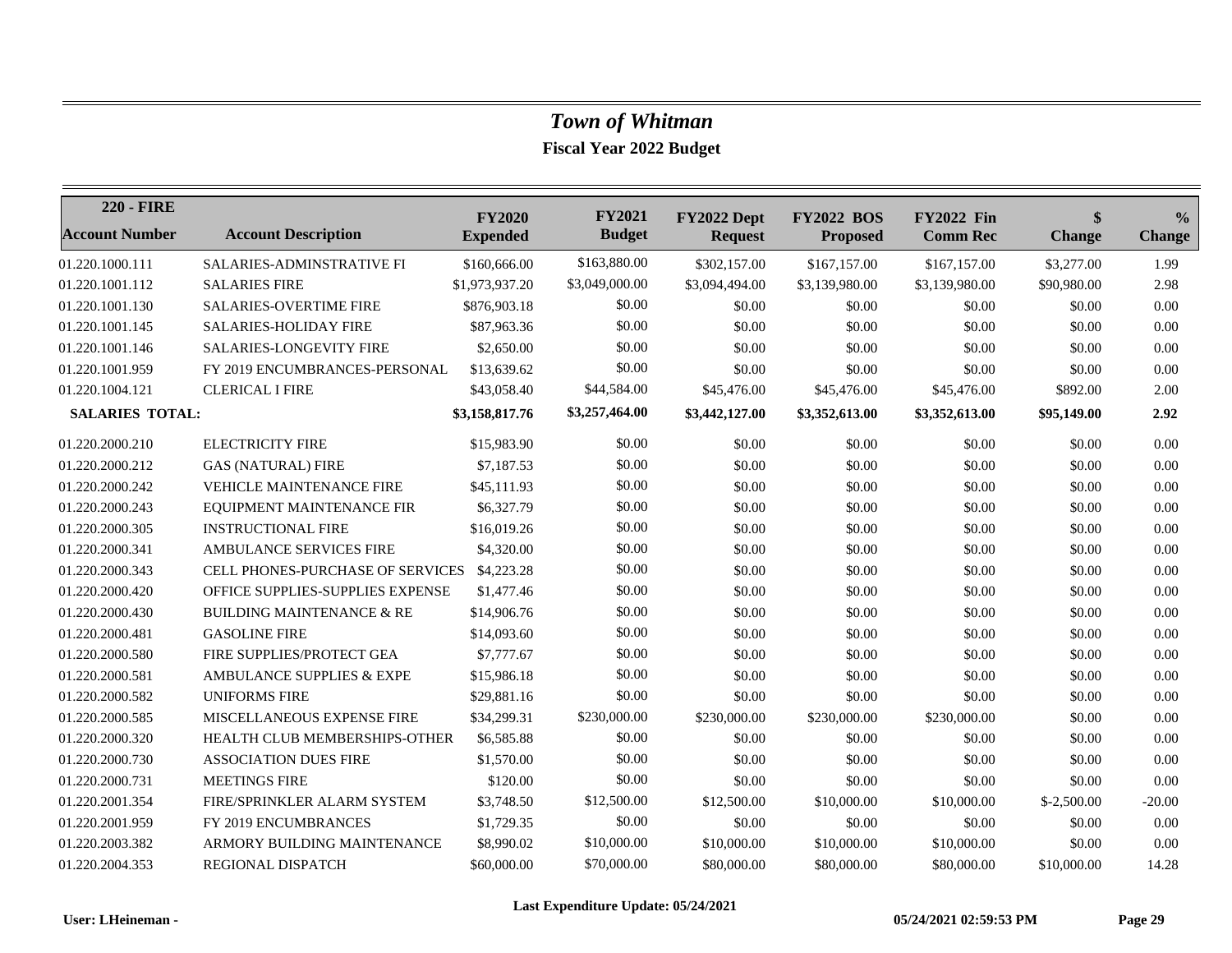| <b>220 - FIRE</b><br><b>Account Number</b> | <b>Account Description</b>            | <b>FY2020</b><br><b>Expended</b> | <b>FY2021</b><br><b>Budget</b> | FY2022 Dept<br><b>Request</b> | <b>FY2022 BOS</b><br><b>Proposed</b> | <b>FY2022 Fin</b><br><b>Comm Rec</b> | J<br><b>Change</b> | $\frac{0}{0}$<br><b>Change</b> |
|--------------------------------------------|---------------------------------------|----------------------------------|--------------------------------|-------------------------------|--------------------------------------|--------------------------------------|--------------------|--------------------------------|
| <b>EXPENSE TOTAL:</b>                      |                                       | \$300,339.58                     | \$322,500.00                   | \$332,500.00                  | \$330,000.00                         | \$330,000.00                         | \$7,500.00         | 2.32                           |
| 01.220.4440.999                            | A.2 ATM FY21 LEA/PUR PUMP ENGINE      | \$0.00                           | \$70,927.00                    | \$0.00                        | \$0.00                               | \$0.00                               | $$-70.927.00$      | $-100.00$                      |
|                                            | A.2 ATM FY21 LEA/PUR PUMP ENGI TOTAL: | \$0.00                           | \$70,927.00                    | \$0.00                        | \$0.00                               | \$0.00                               | $$-70,927,00$      | $-100.00$                      |
| 01.220.4649.999                            | A.2 ATM FY21 LEA/PUR AMBULANCE        | \$0.00                           | \$39,600.00                    | \$0.00                        | \$0.00                               | \$0.00                               | $$-39,600.00$      | $-100.00$                      |
|                                            | <b>A.2 ATM FY21 LEA/PUR AMBULANCE</b> | \$0.00                           | \$39,600.00                    | \$0.00                        | \$0.00                               | \$0.00                               | $$-39,600.00$      | $-100.00$                      |
| 220 FIRE TOTAL:                            |                                       | \$3,459,157.34                   | \$3,690,491.00                 | \$3,774,627.00                | \$3,682,613.00                       | \$3,682,613.00                       | $$-7,878.00$       | $-0.21$                        |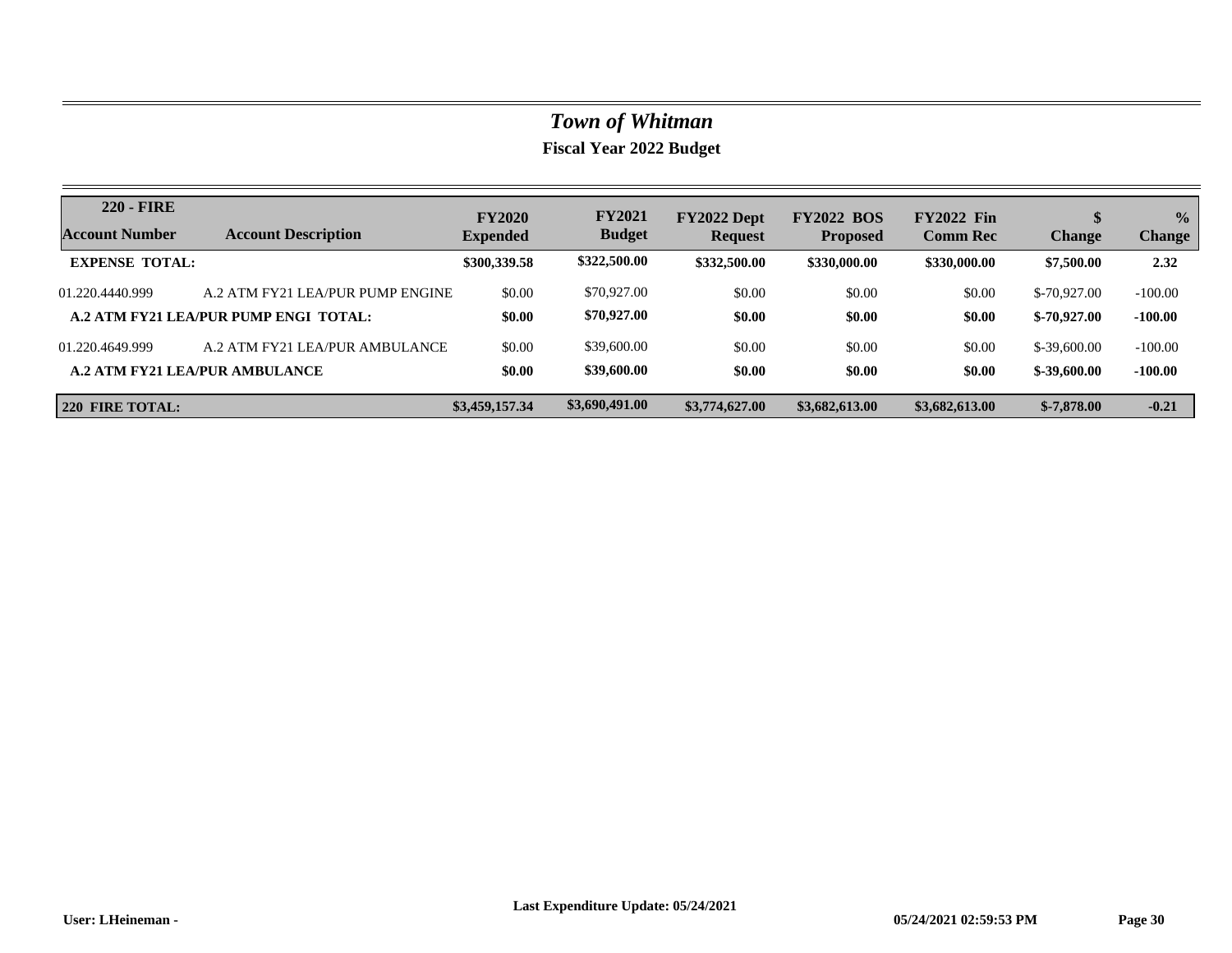| <b>222 - FOREST FIRES</b><br><b>Account Number</b> | <b>Account Description</b> | <b>FY2020</b><br><b>Expended</b> | <b>FY2021</b><br><b>Budget</b> | FY2022 Dept<br><b>Request</b> | <b>FY2022 BOS</b><br><b>Proposed</b> | <b>FY2022 Fin</b><br><b>Comm Rec</b> | Change           | $\frac{0}{0}$<br><b>Change</b> |
|----------------------------------------------------|----------------------------|----------------------------------|--------------------------------|-------------------------------|--------------------------------------|--------------------------------------|------------------|--------------------------------|
| <b>SALARIES TOTAL:</b>                             |                            | \$0.00                           | \$0.00                         | \$0.00                        | \$0.00                               | \$0.00                               | \$0.00           | 0.00                           |
| 01.222.2000.585<br><b>EXPENSE TOTAL:</b>           | MISCELLANEOUS EXPENSE FOR  | \$2,000.00<br>\$2,000.00         | \$2,000.00<br>\$2,000.00       | \$2,000.00<br>\$2,000.00      | \$2,000.00<br>\$2,000.00             | \$2,000.00<br>\$2,000.00             | \$0.00<br>\$0.00 | 0.00<br>0.00                   |
| 222 FOREST FIRES TOTAL:                            |                            | \$2,000.00                       | \$2,000.00                     | \$2,000.00                    | \$2,000.00                           | \$2,000.00                           | \$0.00           | 0.00                           |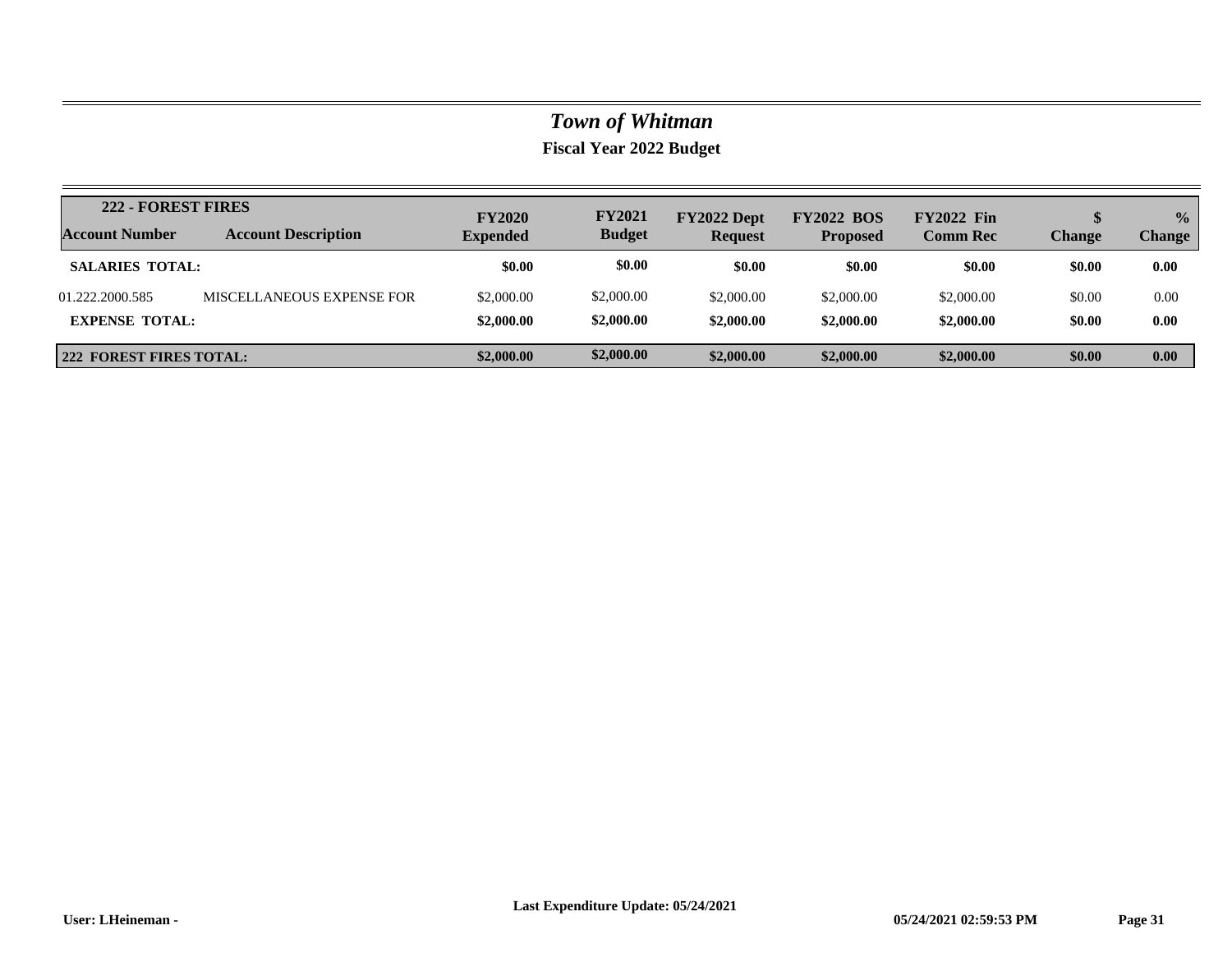|                                    | 231 - AMBULANCE REPAIR     | <b>FY2020</b>   | <b>FY2021</b> | FY2022 Dept    | <b>FY2022 BOS</b> | <b>FY2022</b> Fin |        | $\frac{0}{2}$ |
|------------------------------------|----------------------------|-----------------|---------------|----------------|-------------------|-------------------|--------|---------------|
| <b>Account Number</b>              | <b>Account Description</b> | <b>Expended</b> | <b>Budget</b> | <b>Request</b> | <b>Proposed</b>   | <b>Comm Rec</b>   | Change | <b>Change</b> |
| 01.231.2000.585                    | MISCELLANEOUS EXPENSE AMB  | \$24,997.68     | \$30,000.00   | \$30,000.00    | \$30,000.00       | \$30,000.00       | \$0.00 | 0.00          |
| <b>EXPENSE TOTAL:</b>              |                            | \$24,997.68     | \$30,000.00   | \$30,000.00    | \$30,000.00       | \$30,000.00       | \$0.00 | 0.00          |
| <b>231 AMBULANCE REPAIR TOTAL:</b> |                            | \$24,997.68     | \$30,000.00   | \$30,000.00    | \$30,000.00       | \$30,000.00       | \$0.00 | 0.00          |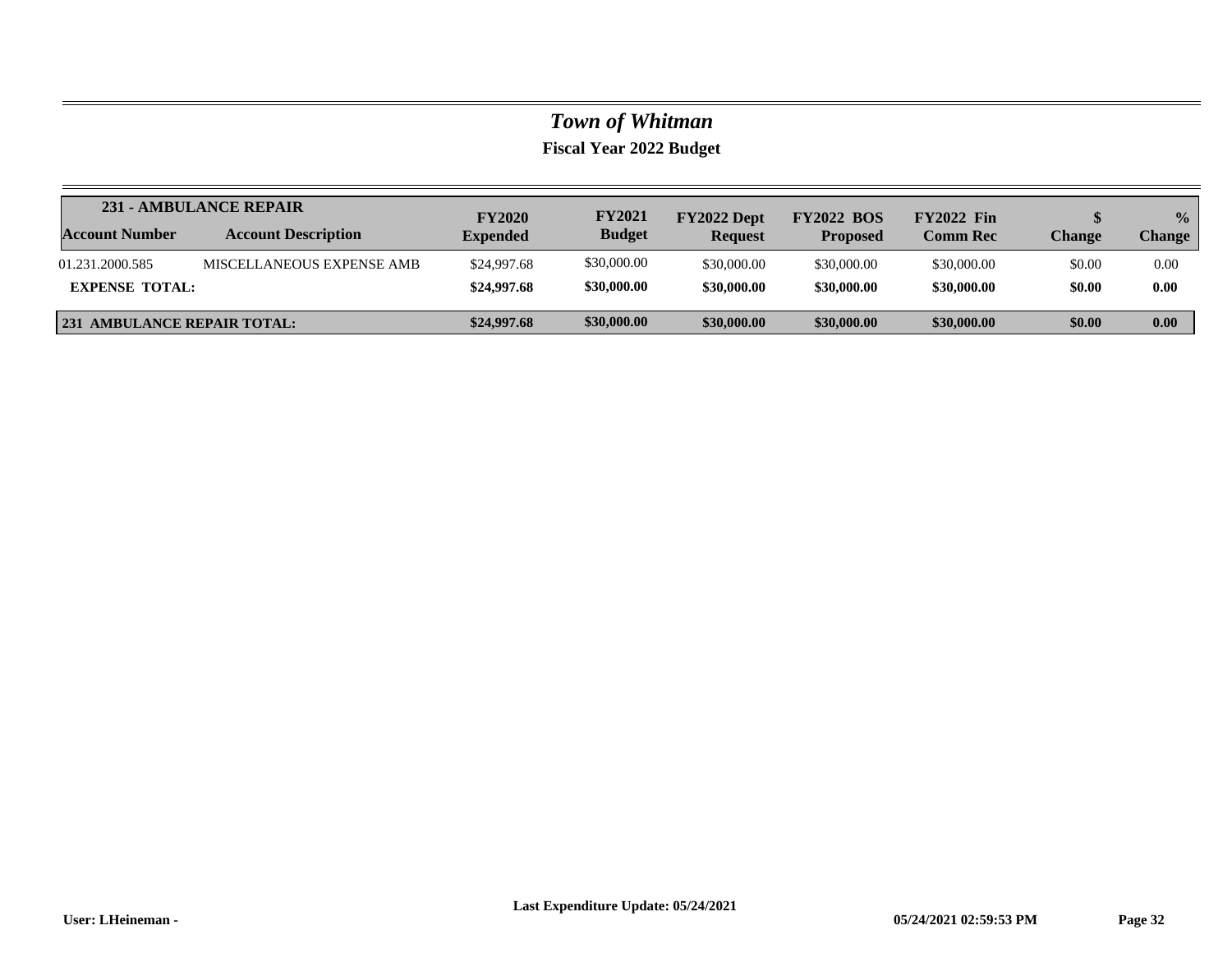|                                     | 233 - AMBULANCE BILLING          | <b>FY2020</b>   | <b>FY2021</b> | FY2022 Dept    | <b>FY2022 BOS</b> | <b>FY2022 Fin</b> |        | $\frac{1}{2}$ |
|-------------------------------------|----------------------------------|-----------------|---------------|----------------|-------------------|-------------------|--------|---------------|
| Account Number                      | <b>Account Description</b>       | <b>Expended</b> | <b>Budget</b> | <b>Request</b> | <b>Proposed</b>   | <b>Comm Rec</b>   | Change | <b>Change</b> |
| 01.233.2000.252                     | <b>SERVICES AMBULANCE BILLIN</b> | \$42,686.16     | \$35,000.00   | \$35,000.00    | \$35,000.00       | \$35,000.00       | \$0.00 | 0.00          |
| <b>EXPENSE TOTAL:</b>               |                                  | \$42,686.16     | \$35,000.00   | \$35,000.00    | \$35,000.00       | \$35,000.00       | \$0.00 | 0.00          |
| <b>233 AMBULANCE BILLING TOTAL:</b> |                                  | \$42,686.16     | \$35,000.00   | \$35,000.00    | \$35,000.00       | \$35,000.00       | \$0.00 | 0.00          |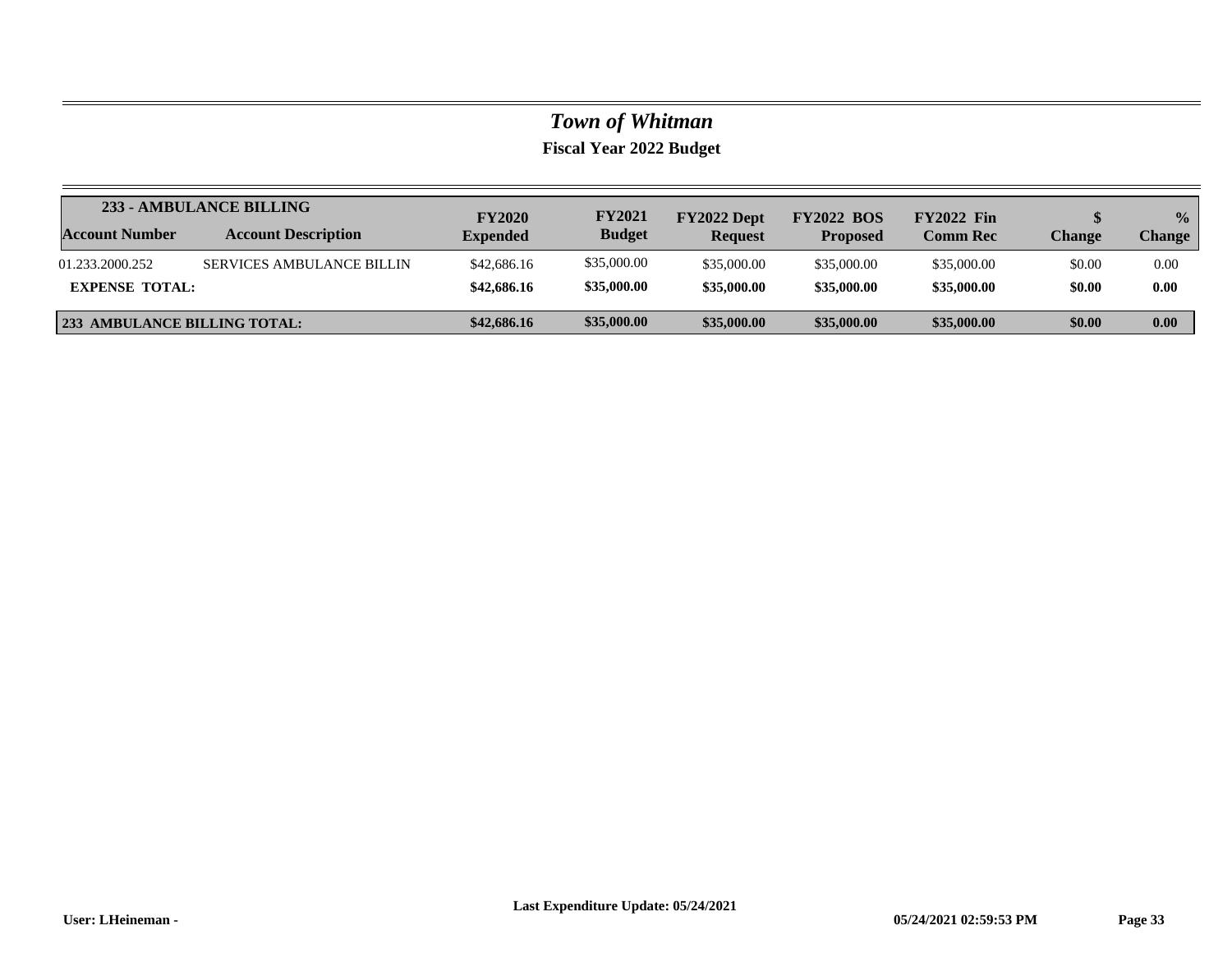|                                      | 241 - BUILDING INSPECTOR                | <b>FY2020</b>   | <b>FY2021</b> | FY2022 Dept    | <b>FY2022 BOS</b> | <b>FY2022 Fin</b> | \$            | $\frac{0}{0}$ |
|--------------------------------------|-----------------------------------------|-----------------|---------------|----------------|-------------------|-------------------|---------------|---------------|
| <b>Account Number</b>                | <b>Account Description</b>              | <b>Expended</b> | <b>Budget</b> | <b>Request</b> | <b>Proposed</b>   | <b>Comm Rec</b>   | <b>Change</b> | <b>Change</b> |
| 01.241.1000.120                      | <b>SALARIES-PART TIME BUILDI</b>        | \$72,886.00     | \$77,988.00   | \$68,812.00    | \$68,812.00       | \$68,812.00       | $$-9.176.00$  | $-11.76$      |
| 01.241.1001.121                      | <b>CLERICAL I BUILDING INSPE</b>        | \$38,083.17     | \$40,524.00   | \$41,734.00    | \$41,734.00       | \$41,734.00       | \$1,210.00    | 2.98          |
| 01.241.1003.133                      | ASSISTANT BUILDING INSPEC               | \$545.00        | \$1,500.00    | \$1,500.00     | \$800.00          | \$800.00          | $$-700.00$    | $-46.66$      |
| <b>SALARIES TOTAL:</b>               |                                         | \$111,514.17    | \$120,012.00  | \$112,046.00   | \$111,346.00      | \$111,346.00      | $$-8,666.00$  | $-7.22$       |
| 01.241.2000.343                      | <b>CELL PHONES-PURCHASE OF SERVICES</b> | \$388.41        | \$0.00        | \$0.00         | \$0.00            | \$0.00            | \$0.00        | 0.00          |
| 01.241.2000.420                      | <b>OFFICE SUPPLIES BUILDING</b>         | \$1,572.99      | \$0.00        | \$0.00         | \$0.00            | \$0.00            | \$0.00        | 0.00          |
| 01.241.2000.585                      | MISCELLANEOUS EXPENSE BUI               | \$93.28         | \$5,000.00    | \$5,000.00     | \$5,000.00        | \$5,000.00        | \$0.00        | 0.00          |
| 01.241.2000.730                      | ASSOCIATION DUES BUILDING               | \$70.00         | \$0.00        | \$0.00         | \$0.00            | \$0.00            | \$0.00        | 0.00          |
| 01.241.2000.731                      | MEETINGS BUILDING INSPECT               | \$100.00        | \$0.00        | \$0.00         | \$0.00            | \$0.00            | \$0.00        | 0.00          |
| 01.241.2000.746                      | AUTO EXPENSE-OTHER CHARGES &            | \$566.30        | \$0.00        | \$0.00         | \$0.00            | \$0.00            | \$0.00        | 0.00          |
| 01.241.2001.746                      | <b>AUTO EXPENSE</b>                     | \$312.45        | \$800.00      | \$2,000.00     | \$2,000.00        | \$2,000.00        | \$1,200.00    | 150.00        |
| <b>EXPENSE TOTAL:</b>                |                                         | \$3,103.43      | \$5,800.00    | \$7,000.00     | \$7,000.00        | \$7,000.00        | \$1,200.00    | 20.68         |
| <b>241 BUILDING INSPECTOR TOTAL:</b> |                                         | \$114,617.60    | \$125,812.00  | \$119,046.00   | \$118,346.00      | \$118,346.00      | $$-7,466.00$  | $-5.93$       |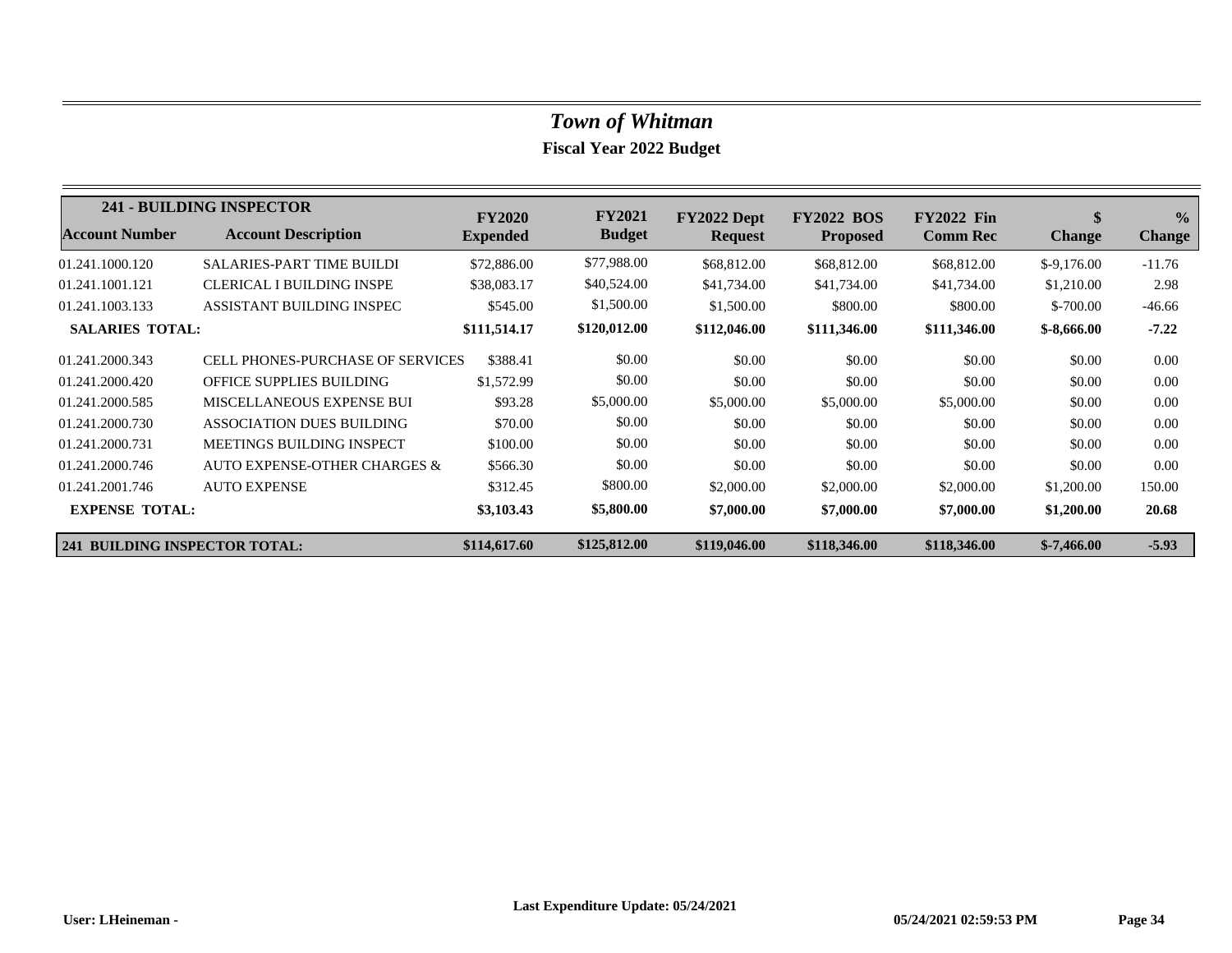| 242 - GAS INSPECTOR             |                                  | <b>FY2020</b>   | <b>FY2021</b> | FY2022 Dept    | <b>FY2022 BOS</b> | <b>FY2022 Fin</b> |               | $\frac{0}{0}$ |
|---------------------------------|----------------------------------|-----------------|---------------|----------------|-------------------|-------------------|---------------|---------------|
| <b>Account Number</b>           | <b>Account Description</b>       | <b>Expended</b> | <b>Budget</b> | <b>Request</b> | <b>Proposed</b>   | <b>Comm Rec</b>   | <b>Change</b> | <b>Change</b> |
| 01.242.1000.120                 | <b>SALARIES-PART TIME GAS IN</b> | \$4,757.00      | \$4,853.00    | \$4,950.00     | \$4,950.00        | \$4,950.00        | \$97.00       | 1.99          |
| <b>SALARIES TOTAL:</b>          |                                  | \$4,757.00      | \$4,853.00    | \$4,950.00     | \$4,950.00        | \$4,950.00        | \$97.00       | 1.99          |
| 01.242.2000.585                 | MISCELLANEOUS EXPENSE GAS        | \$162.90        | \$400.00      | \$400.00       | \$400.00          | \$400.00          | \$0.00        | 0.00          |
| 01.242.2000.731                 | <b>MEETINGS</b>                  | \$120.00        | \$0.00        | \$0.00         | \$0.00            | \$0.00            | \$0.00        | 0.00          |
| <b>EXPENSE TOTAL:</b>           |                                  | \$282.90        | \$400.00      | \$400.00       | \$400.00          | \$400.00          | \$0.00        | 0.00          |
| <b>242 GAS INSPECTOR TOTAL:</b> |                                  | \$5,039.90      | \$5,253.00    | \$5,350.00     | \$5,350.00        | \$5,350.00        | \$97.00       | 1.84          |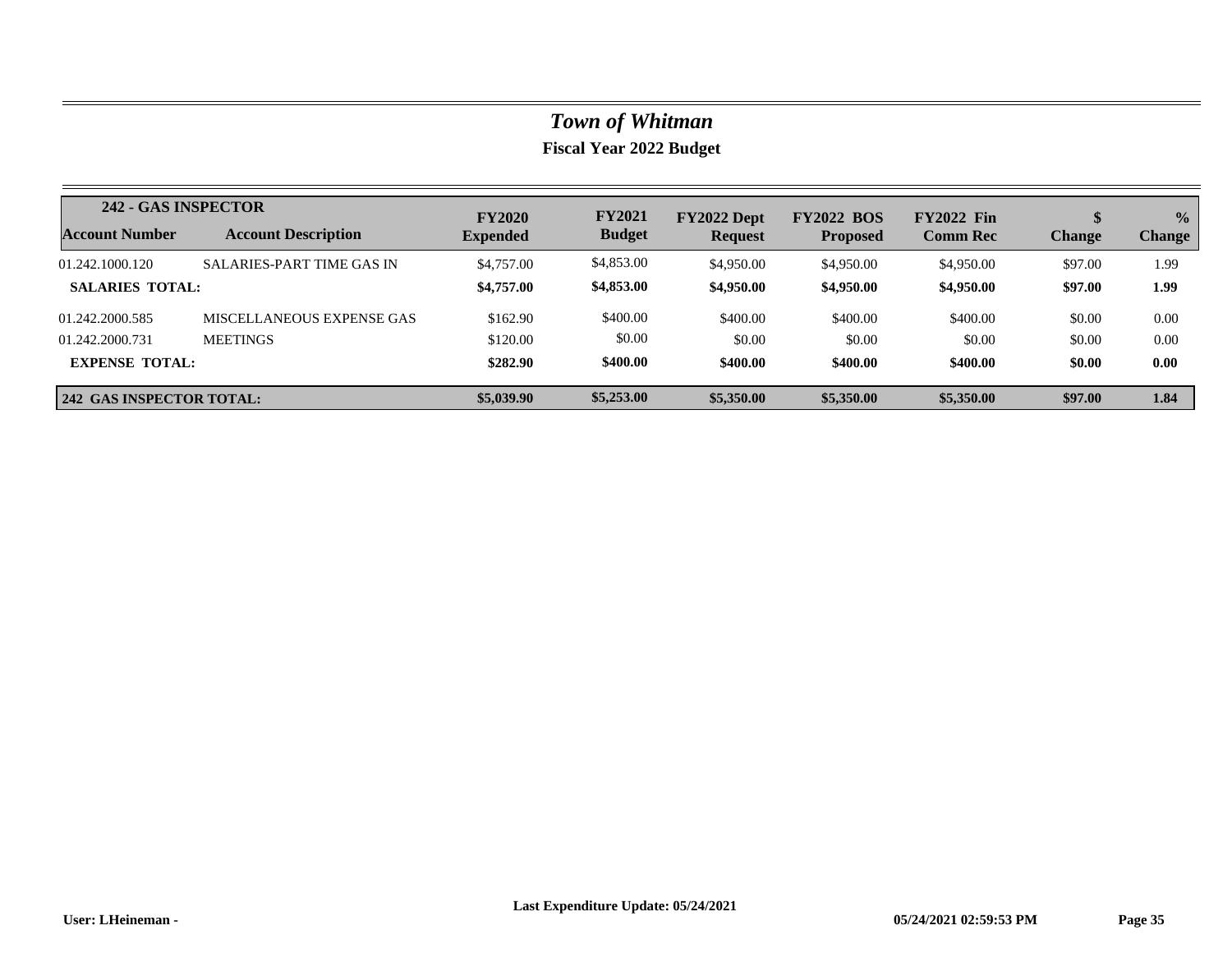|                                      | 243 - PLUMBING INSPECTOR         | <b>FY2020</b>   | <b>FY2021</b> | FY2022 Dept    | <b>FY2022 BOS</b> | <b>FY2022 Fin</b> |               | $\frac{0}{0}$ |
|--------------------------------------|----------------------------------|-----------------|---------------|----------------|-------------------|-------------------|---------------|---------------|
| <b>Account Number</b>                | <b>Account Description</b>       | <b>Expended</b> | <b>Budget</b> | <b>Request</b> | <b>Proposed</b>   | <b>Comm Rec</b>   | <b>Change</b> | <b>Change</b> |
| 01.243.1000.120                      | <b>SALARIES-PART TIME PLUMBI</b> | \$11,556.00     | \$11,788.00   | \$12,024.00    | \$12,024.00       | \$12,024.00       | \$236.00      | 2.00          |
| <b>SALARIES TOTAL:</b>               |                                  | \$11,556.00     | \$11,788.00   | \$12,024.00    | \$12,024.00       | \$12,024.00       | \$236.00      | 2.00          |
| 01.243.2000.585                      | MISCELLANEOUS EXPENSE PLU        | \$0.00          | \$500.00      | \$500.00       | \$500.00          | \$500.00          | \$0.00        | 0.00          |
| 01.243.2000.710                      | IN STATE TRAVEL PLUMBING         | \$174.35        | \$0.00        | \$0.00         | \$0.00            | \$0.00            | \$0.00        | 0.00          |
| <b>EXPENSE TOTAL:</b>                |                                  | \$174.35        | \$500.00      | \$500.00       | \$500.00          | \$500.00          | \$0.00        | 0.00          |
| <b>243 PLUMBING INSPECTOR TOTAL:</b> |                                  | \$11,730.35     | \$12,288.00   | \$12,524.00    | \$12,524.00       | \$12,524.00       | \$236.00      | 1.92          |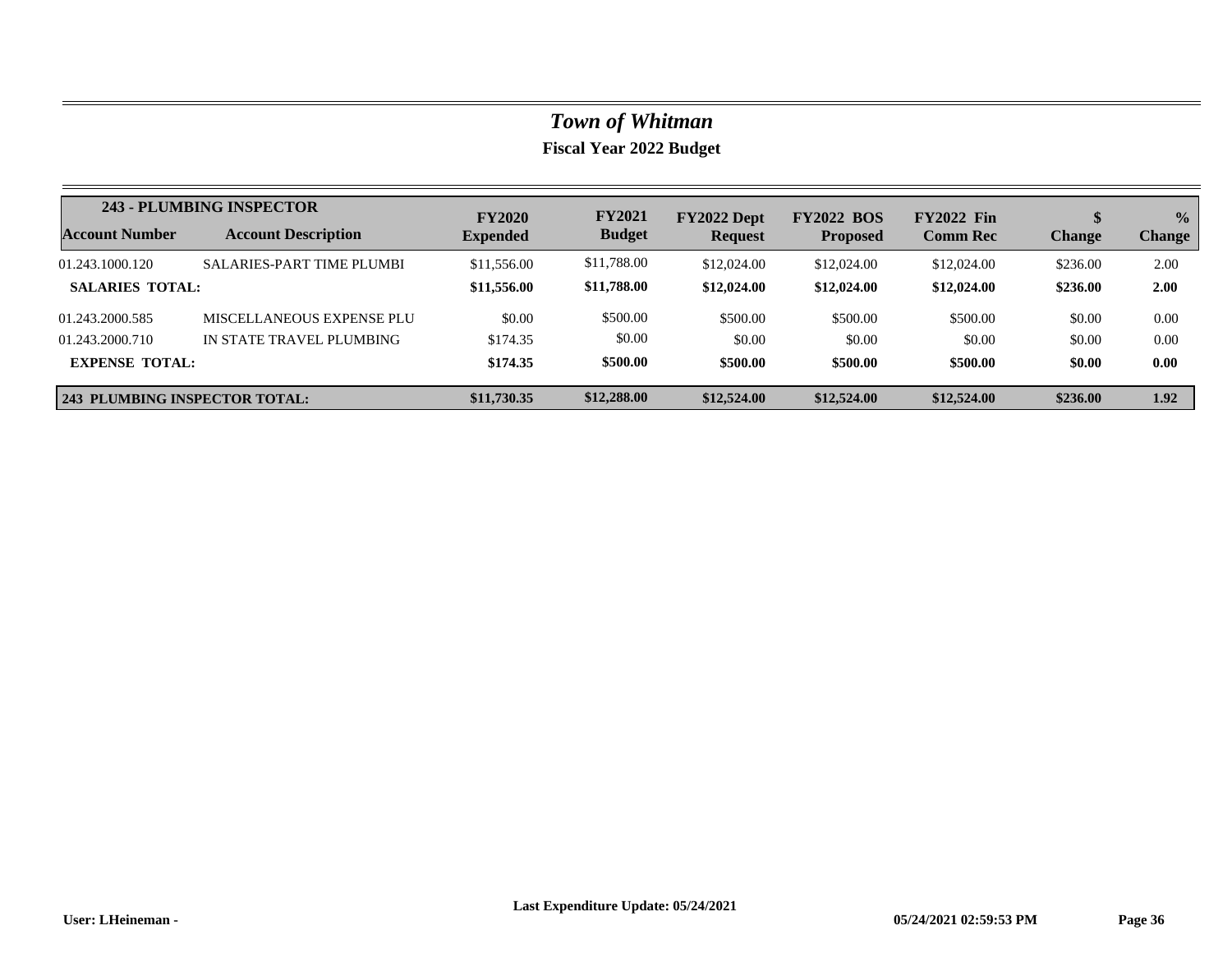|                        | 244 - SEALER OF WEIGHTS & MEASURES          | <b>FY2020</b>   | <b>FY2021</b> | FY2022 Dept    | <b>FY2022 BOS</b> | <b>FY2022 Fin</b> | D             | $\frac{1}{2}$ |
|------------------------|---------------------------------------------|-----------------|---------------|----------------|-------------------|-------------------|---------------|---------------|
| <b>Account Number</b>  | <b>Account Description</b>                  | <b>Expended</b> | <b>Budget</b> | <b>Request</b> | <b>Proposed</b>   | <b>Comm Rec</b>   | <b>Change</b> | <b>Change</b> |
| 01.244.1000.120        | <b>SALARIES-PART TIME SEALER</b>            | \$4,710.00      | \$4,805.00    | \$4,805.00     | \$4,805.00        | \$4,805.00        | \$0.00        | 0.00          |
| <b>SALARIES TOTAL:</b> |                                             | \$4,710.00      | \$4,805.00    | \$4,805.00     | \$4,805.00        | \$4,805.00        | \$0.00        | 0.00          |
| 01.244.2000.420        | OFFICE SUPPLIES SEALER OF                   | \$331.10        | \$0.00        | \$0.00         | \$0.00            | \$0.00            | \$0.00        | 0.00          |
| 01.244.2000.585        | MISCELLANEOUS EXPENSE SEA                   | \$0.00          | \$800.00      | \$800.00       | \$800.00          | \$800.00          | \$0.00        | 0.00          |
| 01.244.2001.243        | EQUIPMENT MAINTENANCE SEA                   | \$0.00          | \$125.00      | \$125.00       | \$125.00          | \$125.00          | \$0.00        | 0.00          |
| <b>EXPENSE TOTAL:</b>  |                                             | \$331.10        | \$925.00      | \$925.00       | \$925.00          | \$925.00          | \$0.00        | 0.00          |
|                        | <b>RESERVE FND.TRAN. - EQUIPMENT TOTAL:</b> | \$0.00          | \$0.00        | \$0.00         | \$0.00            | \$0.00            | \$0.00        | 0.00          |
|                        | <b>244 SEALER OF WEIGHTS &amp; MEASURES</b> | \$5,041.10      | \$5,730.00    | \$5,730.00     | \$5,730.00        | \$5,730.00        | \$0.00        | 0.00          |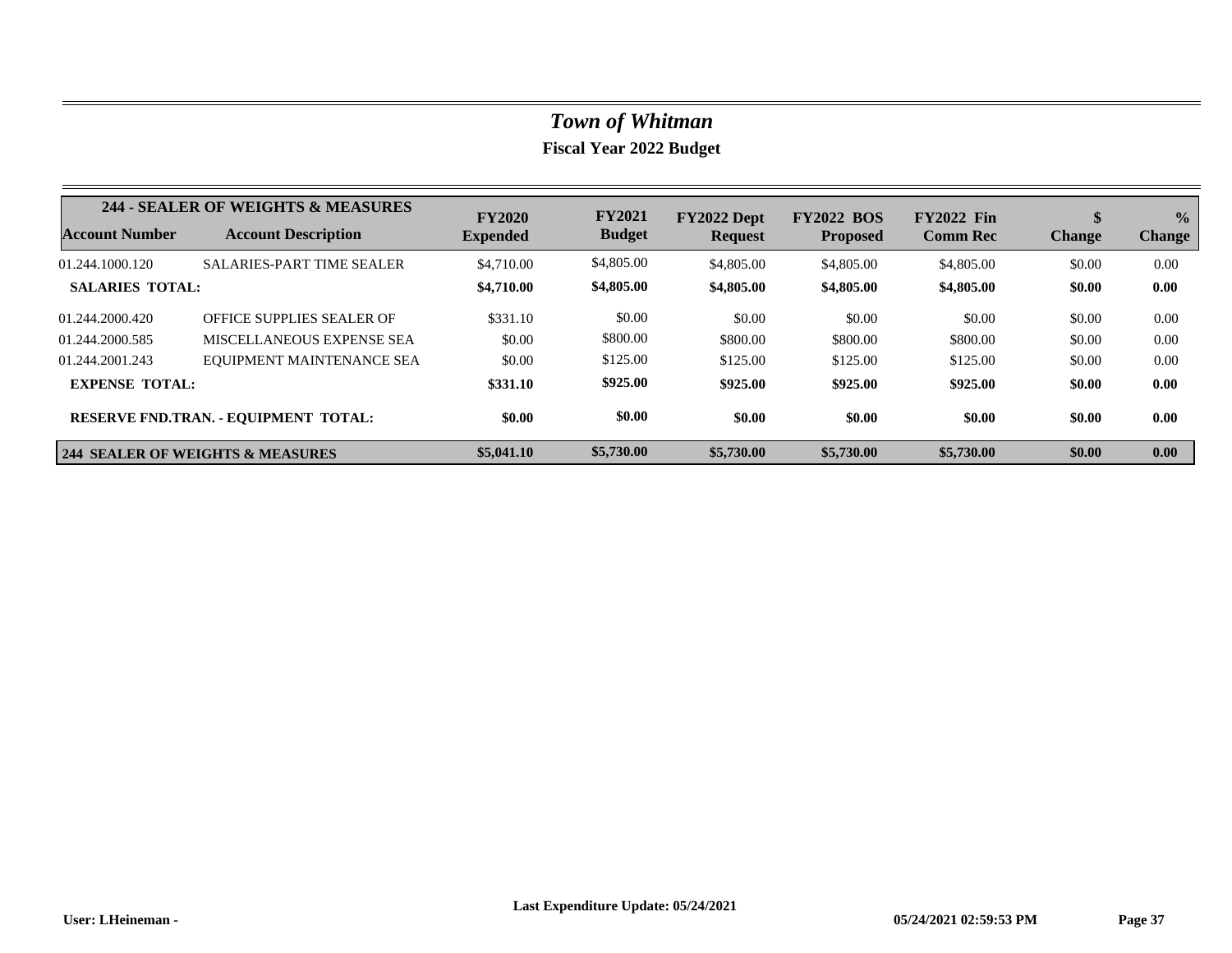|                        | 245 - ELECTRICAL INSPECTOR             | <b>FY2020</b>   | <b>FY2021</b> | FY2022 Dept    | <b>FY2022 BOS</b> | <b>FY2022 Fin</b> |               | $\frac{0}{0}$ |
|------------------------|----------------------------------------|-----------------|---------------|----------------|-------------------|-------------------|---------------|---------------|
| Account Number         | <b>Account Description</b>             | <b>Expended</b> | <b>Budget</b> | <b>Request</b> | <b>Proposed</b>   | <b>Comm Rec</b>   | <b>Change</b> | <b>Change</b> |
| 01.245.1000.120        | <b>SALARIES-PART TIME ELECTR</b>       | \$17,120.00     | \$17,463.00   | \$17,812.00    | \$17,812.00       | \$17,812.00       | \$349.00      | 1.99          |
| 01.245.1000.219        | EMERGENCY RESPONSE-PERSONAL            | \$1,020.00      | \$2,600.00    | \$2,600.00     | \$300.00          | \$300.00          | $$-2,300.00$  | $-88.46$      |
| <b>SALARIES TOTAL:</b> |                                        | \$18,140.00     | \$20,063.00   | \$20,412.00    | \$18,112.00       | \$18,112.00       | $$-1,951.00$  | $-9.72$       |
| 01.245.2000.585        | MISCELLANEOUS EXPENSE ELE              | \$200.00        | \$1,200.00    | \$1,200.00     | \$1,200.00        | \$1,200.00        | \$0.00        | 0.00          |
| 01.245.2000.710        | IN STATE TRAVEL ELECTRICA              | \$70.15         | \$0.00        | \$0.00         | \$0.00            | \$0.00            | \$0.00        | 0.00          |
| <b>EXPENSE TOTAL:</b>  |                                        | \$270.15        | \$1,200.00    | \$1,200.00     | \$1,200.00        | \$1,200.00        | \$0.00        | 0.00          |
|                        | <b>245 ELECTRICAL INSPECTOR TOTAL:</b> | \$18,410.15     | \$21,263.00   | \$21,612.00    | \$19,312.00       | \$19,312.00       | $$-1.951.00$  | $-9.17$       |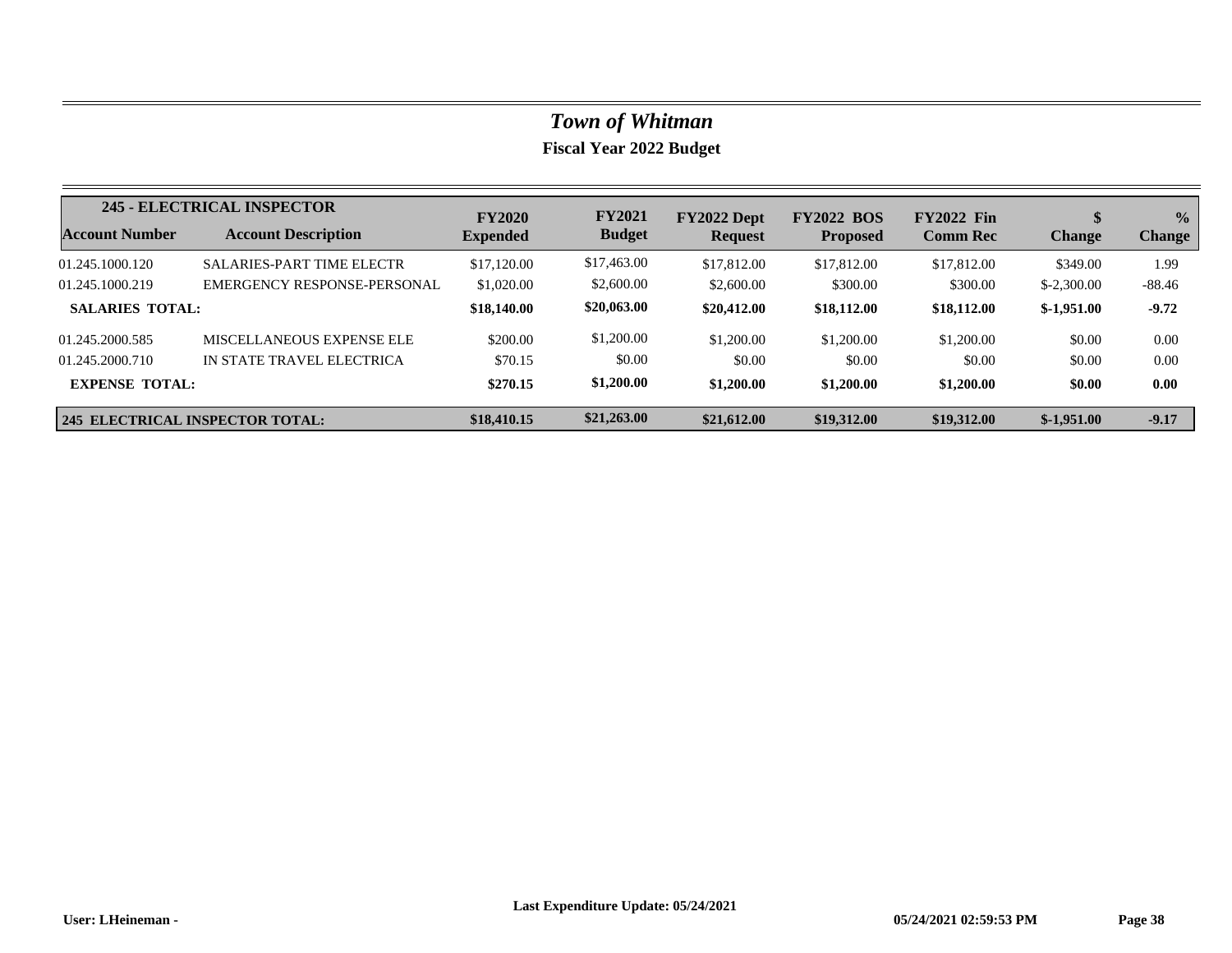| 291 - CIVIL DEFENSE             |                                  | <b>FY2020</b>   | <b>FY2021</b> | FY2022 Dept    | <b>FY2022 BOS</b> | <b>FY2022 Fin</b> |               | $\frac{0}{0}$ |
|---------------------------------|----------------------------------|-----------------|---------------|----------------|-------------------|-------------------|---------------|---------------|
| Account Number                  | <b>Account Description</b>       | <b>Expended</b> | <b>Budget</b> | <b>Request</b> | <b>Proposed</b>   | <b>Comm Rec</b>   | <b>Change</b> | <b>Change</b> |
| 01.291.1001.116                 | <b>CLERICAL CIVIL DEFENSE</b>    | \$3,817.00      | \$3,894.00    | \$3,972.00     | \$3,972.00        | \$3,972.00        | \$78.00       | 2.00          |
| <b>SALARIES TOTAL:</b>          |                                  | \$3,817.00      | \$3,894.00    | \$3,972.00     | \$3,972.00        | \$3,972.00        | \$78.00       | 2.00          |
| 01.291.2000.343                 | CELL PHONES-PURCHASE OF SERVICES | \$443.42        | \$0.00        | \$0.00         | \$0.00            | \$0.00            | \$0.00        | 0.00          |
| 01.291.2000.585                 | MISCELLANEOUS EXPENSE CIV        | \$2,223.59      | \$3,000.00    | \$3,000.00     | \$3,000.00        | \$3,000.00        | \$0.00        | 0.00          |
| 01.291.2003.748                 | <b>GENERATOR MAINTAINANCE</b>    | \$5,344.31      | \$7,500.00    | \$7,500.00     | \$7,500.00        | \$7,500.00        | \$0.00        | 0.00          |
| <b>EXPENSE TOTAL:</b>           |                                  | \$8,011.32      | \$10,500.00   | \$10,500.00    | \$10,500.00       | \$10,500.00       | \$0.00        | 0.00          |
| <b>291 CIVIL DEFENSE TOTAL:</b> |                                  | \$11,828.32     | \$14,394.00   | \$14,472.00    | \$14,472.00       | \$14,472.00       | \$78.00       | 0.54          |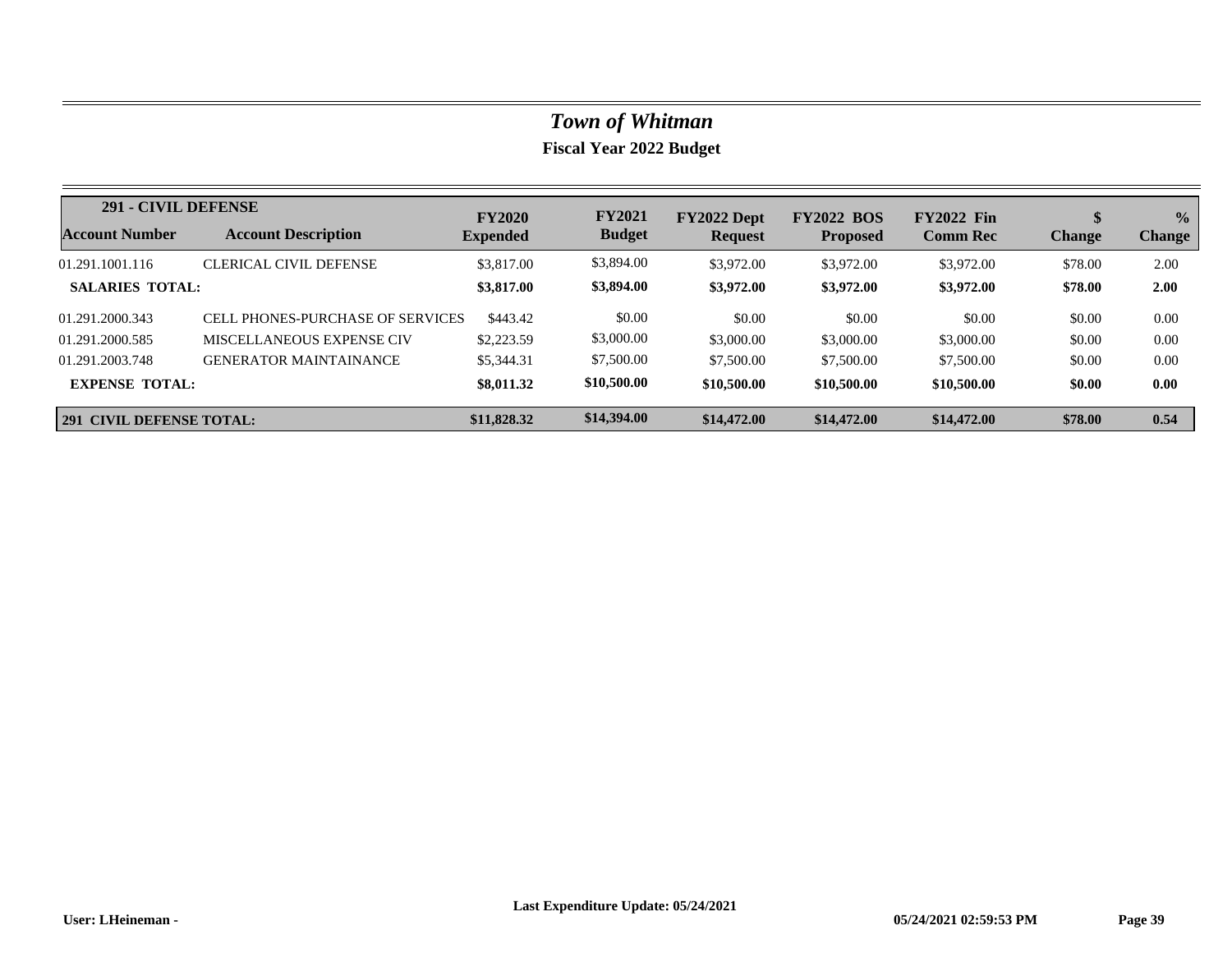|                        | <b>292 - SMALL ANIMAL CONTROL</b>       | <b>FY2020</b>   | <b>FY2021</b> | FY2022 Dept    | <b>FY2022 BOS</b> | <b>FY2022 Fin</b> | \$            | $\frac{0}{0}$ |
|------------------------|-----------------------------------------|-----------------|---------------|----------------|-------------------|-------------------|---------------|---------------|
| <b>Account Number</b>  | <b>Account Description</b>              | <b>Expended</b> | <b>Budget</b> | <b>Request</b> | <b>Proposed</b>   | <b>Comm Rec</b>   | <b>Change</b> | <b>Change</b> |
| 01.292.1000.112        | <b>SALARIES SMALL ANIMAL CON</b>        | \$49,184.49     | \$47,115.00   | \$47,115.00    | \$47,600.00       | \$47,600.00       | \$485.00      | 1.02          |
| <b>SALARIES TOTAL:</b> |                                         | \$49,184.49     | \$47,115.00   | \$47,115.00    | \$47,600.00       | \$47,600.00       | \$485.00      | 1.02          |
| 01.292.2000.210        | ELECTRICITY SMALL ANIMAL                | \$1,486.67      | \$0.00        | \$0.00         | \$0.00            | \$0.00            | \$0.00        | 0.00          |
| 01.292.2000.212        | <b>GAS (NATURAL) SMALL ANIMA</b>        | \$1,134.71      | \$0.00        | \$0.00         | \$0.00            | \$0.00            | \$0.00        | 0.00          |
| 01.292.2000.242        | <b>VEHICLE MAINTENANCE SMALL</b>        | \$237.90        | \$0.00        | \$0.00         | \$0.00            | \$0.00            | \$0.00        | 0.00          |
| 01.292.2000.343        | <b>CELL PHONES-PURCHASE OF SERVICES</b> | \$499.05        | \$0.00        | \$0.00         | \$0.00            | \$0.00            | \$0.00        | 0.00          |
| 01.292.2000.430        | <b>BUILDING MAINTENANCE &amp; RE</b>    | \$1,558.98      | \$0.00        | \$0.00         | \$0.00            | \$0.00            | \$0.00        | 0.00          |
| 01.292.2000.481        | <b>GASOLINE SMALL ANIMAL CON</b>        | \$185.55        | \$0.00        | \$0.00         | \$0.00            | \$0.00            | \$0.00        | 0.00          |
| 01.292.2000.585        | MISCELLANEOUS EXPENSE SMA               | \$448.11        | \$10,234.00   | \$10,234.00    | \$10,000.00       | \$10,000.00       | $$-234.00$    | $-2.28$       |
| 01.292.2001.200        | BURIAL OF DEAD ANIMALS SM               | \$102.00        | \$4,088.00    | \$4,088.00     | \$1,500.00        | \$1,500.00        | $$-2,588.00$  | $-63.30$      |
| 01.292.2001.959        | FY 2019 ENCUMBRANCES                    | \$898.60        | \$0.00        | \$0.00         | \$0.00            | \$0.00            | \$0.00        | 0.00          |
| <b>EXPENSE TOTAL:</b>  |                                         | \$6,551.57      | \$14,322.00   | \$14,322.00    | \$11,500.00       | \$11,500.00       | $$-2,822.00$  | $-19.70$      |
|                        | <b>292 SMALL ANIMAL CONTROL TOTAL:</b>  | \$55,736.06     | \$61,437.00   | \$61,437.00    | \$59,100.00       | \$59,100.00       | $$-2,337.00$  | $-3.80$       |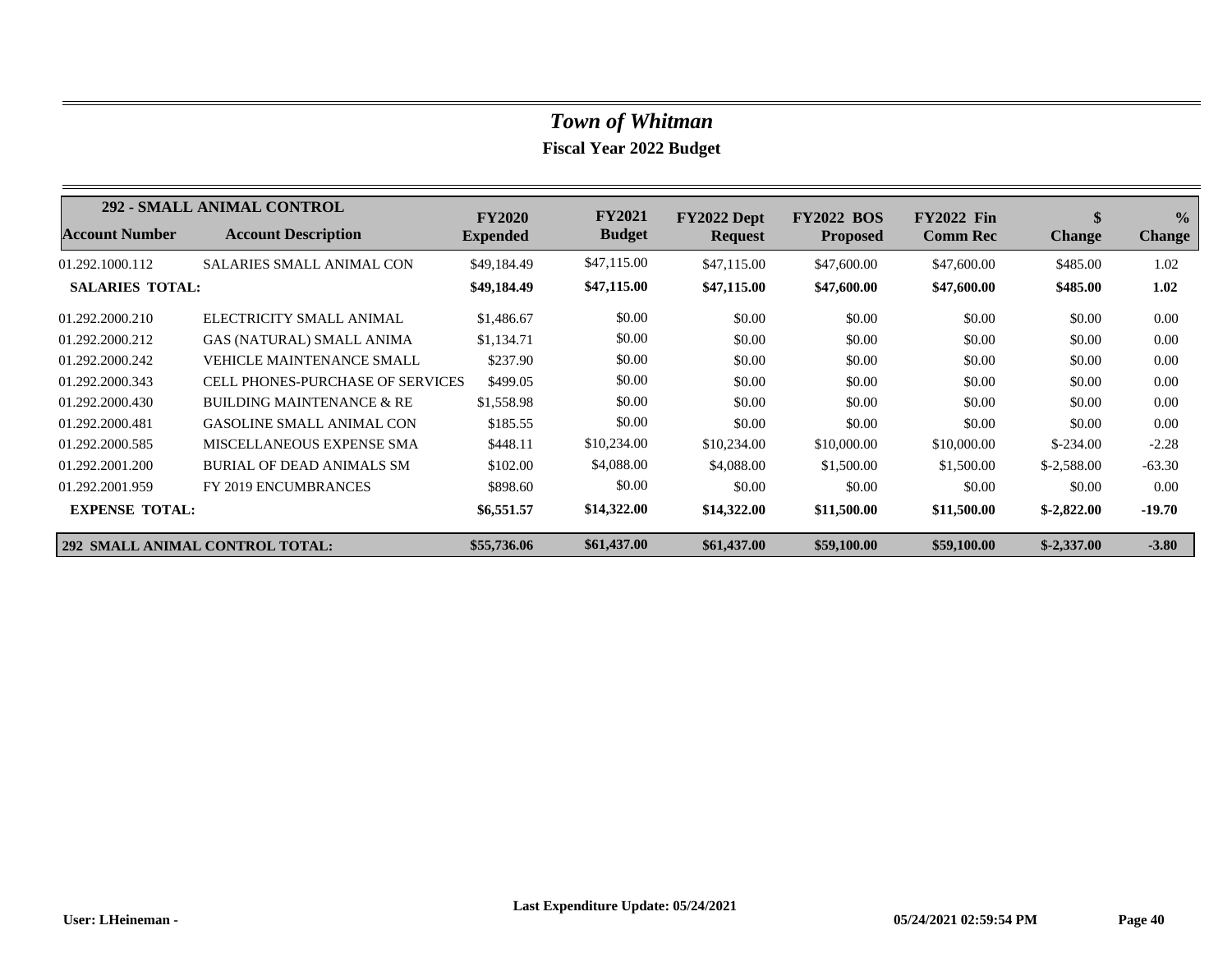|                                       | <b>301 - VOCATIONAL TRAINING</b> | <b>FY2020</b>   | <b>FY2021</b>  | FY2022 Dept    | <b>FY2022 BOS</b> | <b>FY2022 Fin</b> |               | $\frac{0}{0}$ |
|---------------------------------------|----------------------------------|-----------------|----------------|----------------|-------------------|-------------------|---------------|---------------|
| <b>Account Number</b>                 | <b>Account Description</b>       | <b>Expended</b> | <b>Budget</b>  | <b>Request</b> | <b>Proposed</b>   | <b>Comm Rec</b>   | <b>Change</b> | <b>Change</b> |
| 01.301.2000.321                       | <b>SOUTH SHORE VOCATIONAL-TE</b> | \$1,604,997.00  | \$1,623,676.00 | \$1,660,531.00 | \$1,660,531.00    | \$1,660,531.00    | \$36,855.00   | 2.26          |
| 01.301.2001.322                       | OTHER VOCATIONAL TUITION         | \$275,060.00    | \$294,174.00   | \$385,600.00   | \$385,600.00      | \$385,600.00      | \$91,426.00   | 31.07         |
| 01.301.2002.710                       | IN STATE TRAVEL VOCATIONA        | \$36,076.40     | \$52,000.00    | \$52,000.00    | \$52,000.00       | \$52,000.00       | \$0.00        | 0.00          |
| <b>EXPENSE TOTAL:</b>                 |                                  | \$1,916,133.40  | \$1,969,850.00 | \$2,098,131.00 | \$2,098,131.00    | \$2,098,131.00    | \$128,281.00  | 6.51          |
| <b>301 VOCATIONAL TRAINING TOTAL:</b> |                                  | \$1,916,133.40  | \$1,969,850.00 | \$2,098,131.00 | \$2,098,131.00    | \$2,098,131.00    | \$128,281.00  | 6.51          |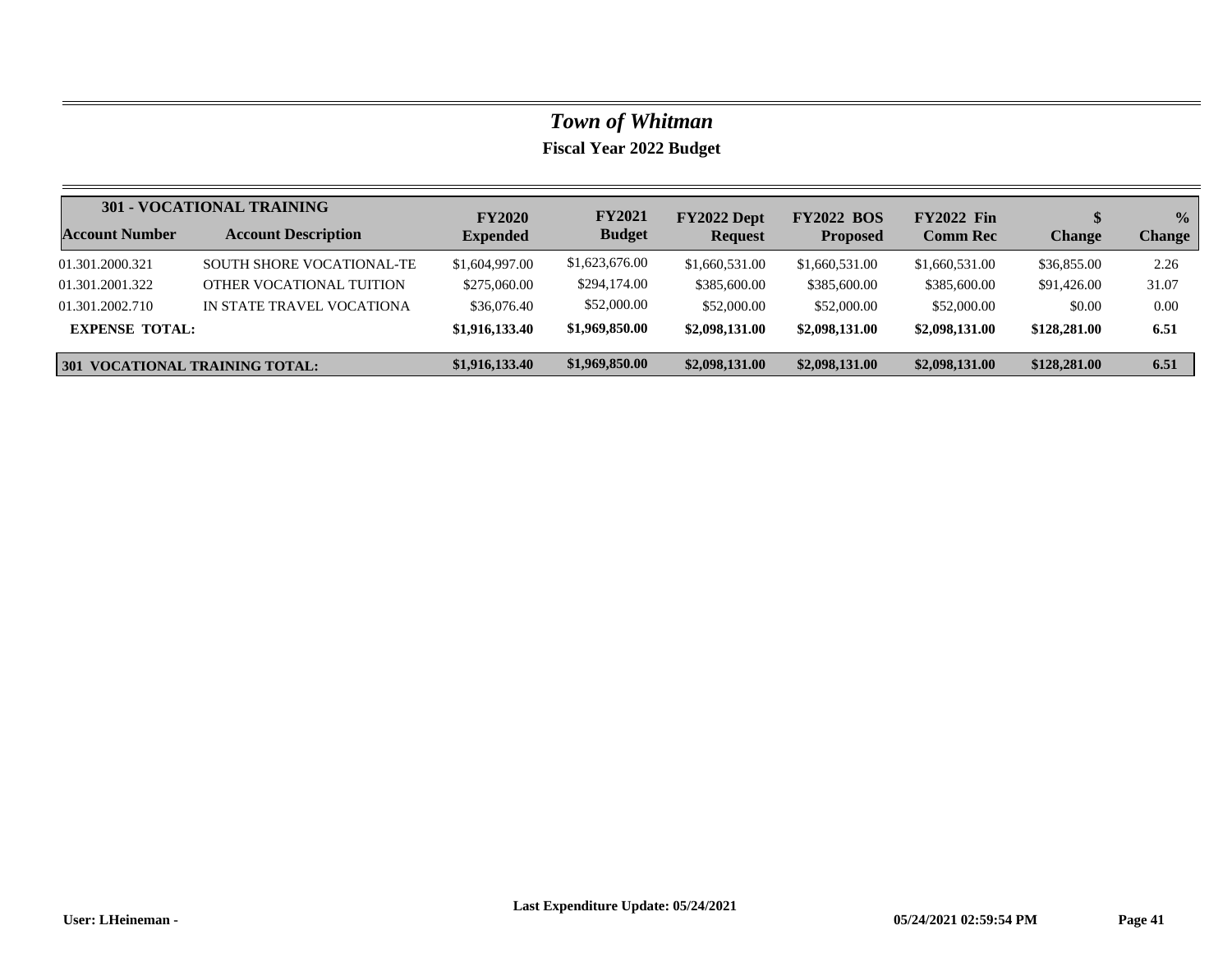|                        | 320 - WHITMAN-HANSON REGIONAL         | <b>FY2020</b>   | <b>FY2021</b>   | FY2022 Dept     | <b>FY2022 BOS</b> | <b>FY2022 Fin</b> | \$            | $\frac{0}{2}$ |
|------------------------|---------------------------------------|-----------------|-----------------|-----------------|-------------------|-------------------|---------------|---------------|
| <b>Account Number</b>  | <b>Account Description</b>            | <b>Expended</b> | <b>Budget</b>   | <b>Request</b>  | <b>Proposed</b>   | <b>Comm Rec</b>   | <b>Change</b> | <b>Change</b> |
| 01.320.1000.324        | CROSSING GUARDS-SALARIES              | \$38,400.64     | \$39,808.00     | \$40,604.00     | \$40,604.00       | \$40,604.00       | \$796.00      | 1.99          |
| <b>SALARIES TOTAL:</b> |                                       | \$38,400.64     | \$39,808.00     | \$40,604.00     | \$40,604.00       | \$40,604.00       | \$796.00      | 1.99          |
| 01.320.2000.305        | INSTRUCTIONAL WHITMAN-HAN             | \$14,398,151.00 | \$15,367,392.00 | \$16,575,019.00 | \$16,104,903.00   | \$16,104,903.00   | \$737,511.00  | 4.79          |
| 01.320.2001.323        | NON-MANDATED BUSSING WHIT             | \$397,604.00    | \$401,177.00    | \$411,745.00    | \$411,746.00      | \$401,177.00      | \$0.00        | 0.00          |
| 01.320.2002.324        | CROSSING GUARDS WHITMAN-H             | \$571.96        | \$0.00          | \$0.00          | \$0.00            | \$0.00            | \$0.00        | 0.00          |
| <b>EXPENSE TOTAL:</b>  |                                       | \$14,796,326.96 | \$15,768,569.00 | \$16,986,764.00 | \$16,516,649.00   | \$16,506,080.00   | \$737,511.00  | 4.67          |
| 01.320.4587.999        | A.2 ATM FY21 WHRHS SCHOOL DEBT        | \$0.00          | \$437,649.00    | \$428,682.00    | \$428,682.00      | \$428,682.00      | $$-8.967.00$  | $-2.04$       |
|                        | <b>A.2 ATM FY21 WHRHS SCHOOL DEBT</b> | \$0.00          | \$437,649.00    | \$428,682.00    | \$428,682.00      | \$428,682.00      | $$-8,967.00$  | $-2.04$       |
|                        | 320 WHITMAN-HANSON REGIONAL TOTAL:    | \$14,834,727.60 | \$16,246,026.00 | \$17,456,050.00 | \$16,985,935.00   | \$16,975,366.00   | \$729,340.00  | 4.48          |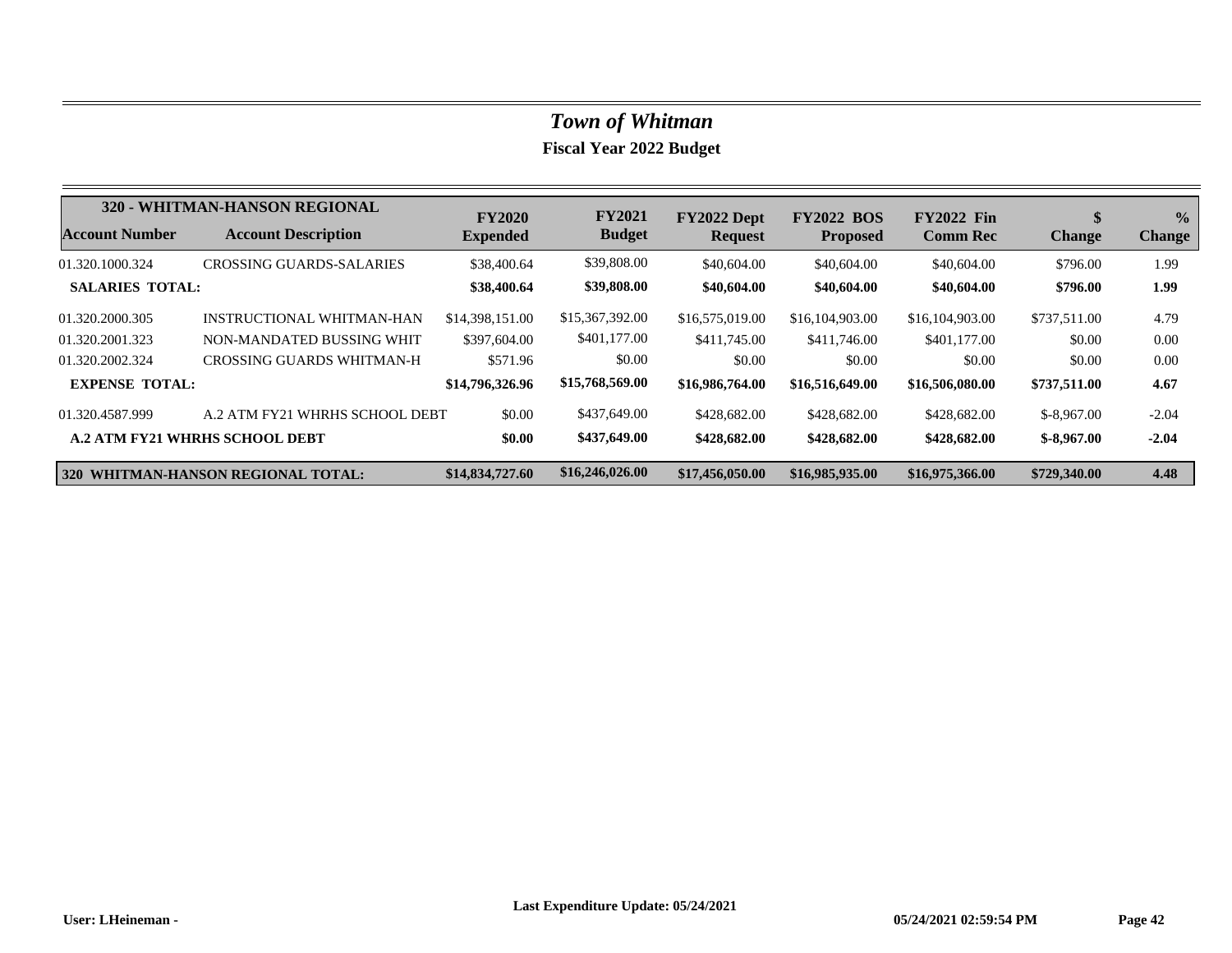| <b>400 - DPW SALARIES</b> |                                                | <b>FY2020</b>   | <b>FY2021</b> | FY2022 Dept    | <b>FY2022 BOS</b> | <b>FY2022 Fin</b> | D.            | $\frac{0}{0}$ |
|---------------------------|------------------------------------------------|-----------------|---------------|----------------|-------------------|-------------------|---------------|---------------|
| <b>Account Number</b>     | <b>Account Description</b>                     | <b>Expended</b> | <b>Budget</b> | <b>Request</b> | <b>Proposed</b>   | <b>Comm Rec</b>   | <b>Change</b> | <b>Change</b> |
| 01.400.1000.113           | DIVISIONAL LABOR-REGULAR                       | \$405,481.92    | \$490,000.00  | \$490,000.00   | \$499,800.00      | \$499,800.00      | \$9,800.00    | 2.00          |
| 01.400.1000.114           | DIVISIONAL LABOR-O.T. DPW                      | \$28,476.89     | \$0.00        | \$0.00         | \$0.00            | \$0.00            | \$0.00        | 0.00          |
| 01.400.1000.116           | <b>CLERICAL DPW SALARIES</b>                   | \$45,116.40     | \$45,840.00   | \$45,840.00    | \$46,757.00       | \$46,757.00       | \$917.00      | 2.00          |
| 01.400.1000.123           | RECORDING SECRETARY DPW S                      | \$1,075.20      | \$1,620.00    | \$1,694.00     | \$1,694.00        | \$1,694.00        | \$74.00       | 4.56          |
| 01.400.1000.144           | <b>EDUCATION INCENTIVE DPW S</b>               | \$2,435.20      | \$0.00        | \$0.00         | \$0.00            | \$0.00            | \$0.00        | 0.00          |
| 01.400.1000.146           | <b>SALARIES-LONGEVITY DPW SA</b>               | \$1,900.00      | \$2,350.00    | \$2,175,00     | \$2,175.00        | \$2,175,00        | $$-175.00$    | $-7.44$       |
| 01.400.1001.119           | SALARY-SUPERINTENDENT                          | \$99,371.00     | \$101,359.00  | \$103,386.00   | \$103,386.00      | \$103,386.00      | \$2,027.00    | 1.99          |
| 01.400.1001.222           | CDL LIC. / STIPEND-PERSONAL SERVICE \$1,003.00 |                 | \$1,014.00    | \$1,034.00     | \$1,034.00        | \$1,034.00        | \$20.00       | 1.97          |
| <b>SALARIES TOTAL:</b>    |                                                | \$584,859.61    | \$642,183.00  | \$644,129.00   | \$654,846.00      | \$654,846.00      | \$12,663.00   | 1.97          |
| 400 DPW SALARIES TOTAL:   |                                                | \$584,859.61    | \$642,183.00  | \$644,129.00   | \$654,846.00      | \$654,846.00      | \$12,663.00   | 1.97          |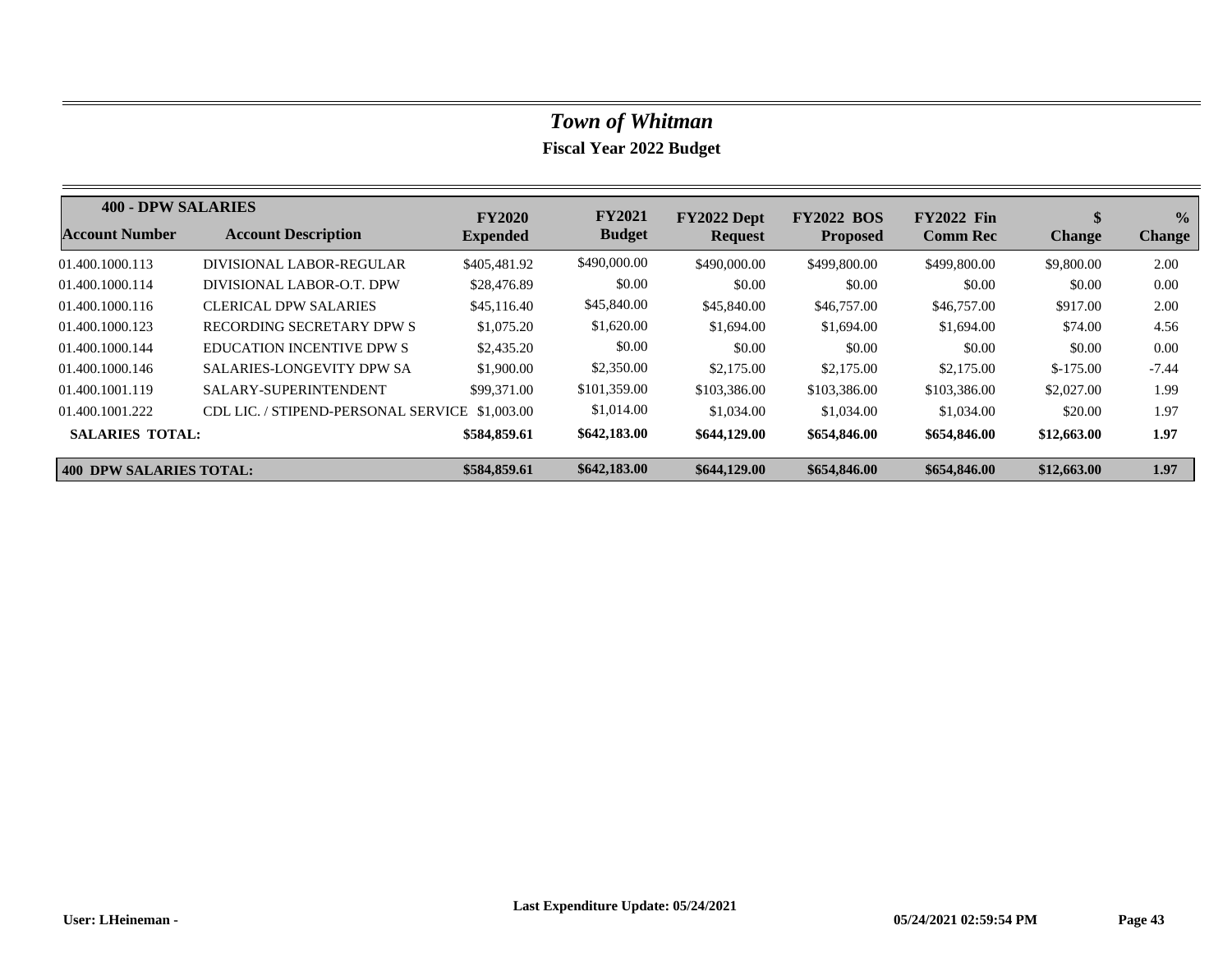|                            | <b>402 - DPW-DIVISIONAL EXPENSE</b>     | <b>FY2020</b>   | <b>FY2021</b> | FY2022 Dept    | <b>FY2022 BOS</b> | <b>FY2022 Fin</b> | \$            | $\frac{6}{6}$ |
|----------------------------|-----------------------------------------|-----------------|---------------|----------------|-------------------|-------------------|---------------|---------------|
| <b>Account Number</b>      | <b>Account Description</b>              | <b>Expended</b> | <b>Budget</b> | <b>Request</b> | <b>Proposed</b>   | <b>Comm Rec</b>   | <b>Change</b> | <b>Change</b> |
| 01.402.2294.460            | <b>GROUNDSKEEPING SUPPLIES D</b>        | \$95.14         | \$0.00        | \$0.00         | \$0.00            | \$0.00            | \$0.00        | 0.00          |
| 01.402.2294.582            | UNIFORMS DPW-DIVISIONAL E               | \$692.48        | \$0.00        | \$0.00         | \$0.00            | \$0.00            | \$0.00        | 0.00          |
| 01.402.2294.585            | <b>MISCELLANEOUS EXPENSE DPW</b>        | \$2,773.98      | \$176,100.00  | \$176,100.00   | \$176,100.00      | \$176,100.00      | \$0.00        | 0.00          |
| DPW-TREE DEPARTMENT TOTAL: |                                         | \$3,561.60      | \$176,100.00  | \$176,100.00   | \$176,100.00      | \$176,100.00      | \$0.00        | 0.00          |
| 01.402.2405.244            | OFFICE EQUIPMENT MAINTENA               | \$198.00        | \$0.00        | \$0.00         | \$0.00            | \$0.00            | \$0.00        | 0.00          |
| 01.402.2405.340            | TELEPHONE DPW-DIVISIONAL                | \$457.84        | \$0.00        | \$0.00         | \$0.00            | \$0.00            | \$0.00        | 0.00          |
| 01.402.2405.343            | <b>CELL PHONES-PURCHASE OF SERVICES</b> | \$3,851.70      | \$0.00        | \$0.00         | \$0.00            | \$0.00            | \$0.00        | 0.00          |
| 01.402.2405.420            | OFFICE SUPPLIES DPW-DIVIS               | \$1,581.12      | \$0.00        | \$0.00         | \$0.00            | \$0.00            | \$0.00        | 0.00          |
| 01.402.2405.422            | COPY EXPENSE DPW-DIVISION               | \$405.13        | \$0.00        | \$0.00         | \$0.00            | \$0.00            | \$0.00        | 0.00          |
| 01.402.2405.582            | UNIFORMS DPW-DIVISIONAL E               | \$1,400.00      | \$0.00        | \$0.00         | \$0.00            | \$0.00            | \$0.00        | 0.00          |
| 01.402.2405.585            | MISCELLANEOUS EXPENSE DPW               | \$1,057.06      | \$0.00        | \$0.00         | \$0.00            | \$0.00            | \$0.00        | 0.00          |
| DPW-ADMINISTRATION TOTAL:  |                                         | \$8,950.85      | \$0.00        | \$0.00         | \$0.00            | \$0.00            | \$0.00        | 0.00          |
| DPW-ENGINEERING TOTAL:     |                                         | \$0.00          | \$0.00        | \$0.00         | \$0.00            | \$0.00            | \$0.00        | 0.00          |
| 01.402.2422.245            | ROADWAY MAINTENANCE DPW-D               | \$20,708.51     | \$0.00        | \$0.00         | \$0.00            | \$0.00            | \$0.00        | 0.00          |
| 01.402.2422.248            | <b>STREET SIGNS &amp; MARKINGS D</b>    | \$2,465.80      | \$0.00        | \$0.00         | \$0.00            | \$0.00            | \$0.00        | 0.00          |
| 01.402.2422.582            | UNIFORMS DPW-DIVISIONAL E               | \$4,297.68      | \$0.00        | \$0.00         | \$0.00            | \$0.00            | \$0.00        | 0.00          |
| 01.402.2422.585            | MISCELLANEOUS EXPENSE DPW               | \$10,352.55     | \$0.00        | \$0.00         | \$0.00            | \$0.00            | \$0.00        | 0.00          |
| 01.402.2422.959            | FY 2019 ENCUMBRANCES                    | \$75.00         | \$0.00        | \$0.00         | \$0.00            | \$0.00            | \$0.00        | 0.00          |
| 01.402.2427.585            | MISCELLANEOUS EXPENSE DPW               | \$1,887.82      | \$0.00        | \$0.00         | \$0.00            | \$0.00            | \$0.00        | 0.00          |
| 01.402.2428.210            | ELECTRICITY DPW-DIVISIONA               | \$9,030.32      | \$0.00        | \$0.00         | \$0.00            | \$0.00            | \$0.00        | 0.00          |
| 01.402.2428.212            | <b>GAS (NATURAL) DPW-DIVISIO</b>        | \$5,562.92      | \$0.00        | \$0.00         | \$0.00            | \$0.00            | \$0.00        | 0.00          |
| 01.402.2428.430            | <b>BUILDING MAINTENANCE &amp; RE</b>    | \$1,128.98      | \$0.00        | \$0.00         | \$0.00            | \$0.00            | \$0.00        | 0.00          |
| 01.402.2428.585            | MISCELLANEOUS EXPENSE DPW               | \$6,565.67      | \$0.00        | \$0.00         | \$0.00            | \$0.00            | \$0.00        | 0.00          |
| 01.402.2428.959            | FY 2019 ENCUMBRANCES                    | \$40.72         | \$0.00        | \$0.00         | \$0.00            | \$0.00            | \$0.00        | 0.00          |
| 01.402.2429.242            | VEHICLE MAINTENANCE DPW-D               | \$44,145.00     | \$0.00        | \$0.00         | \$0.00            | \$0.00            | \$0.00        | 0.00          |
| 01.402.2429.481            | <b>GASOLINE DPW-DIVISIONAL E</b>        | \$35,192.96     | \$0.00        | \$0.00         | \$0.00            | \$0.00            | \$0.00        | 0.00          |
| 01.402.2429.582            | UNIFORMS DPW-DIVISIONAL E               | \$520.00        | \$0.00        | \$0.00         | \$0.00            | \$0.00            | \$0.00        | 0.00          |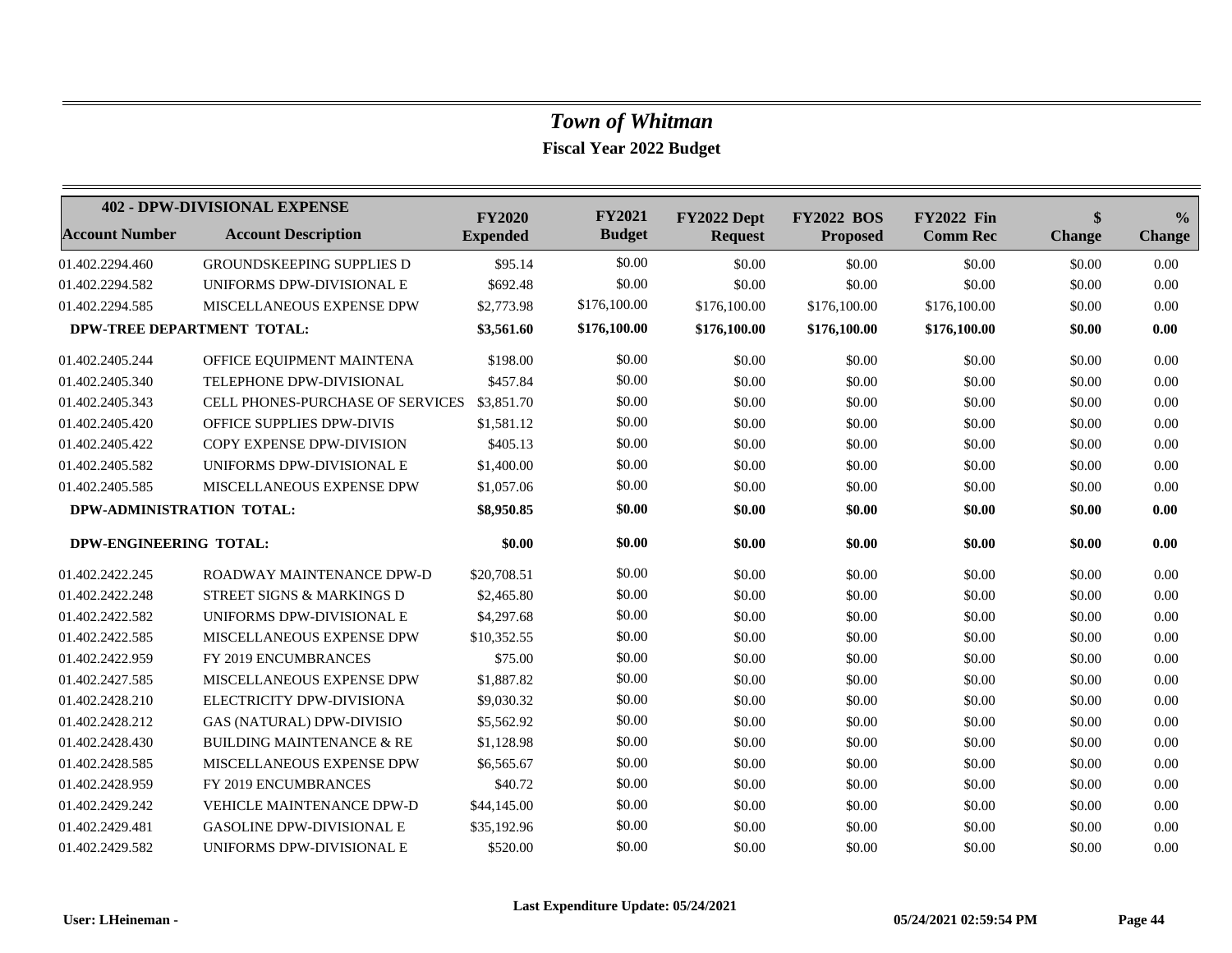|                       | 402 - DPW-DIVISIONAL EXPENSE      | <b>FY2020</b>   | <b>FY2021</b> | FY2022 Dept    | <b>FY2022 BOS</b> | <b>FY2022 Fin</b> | đ<br>J        | $\frac{0}{0}$ |
|-----------------------|-----------------------------------|-----------------|---------------|----------------|-------------------|-------------------|---------------|---------------|
| <b>Account Number</b> | <b>Account Description</b>        | <b>Expended</b> | <b>Budget</b> | <b>Request</b> | <b>Proposed</b>   | <b>Comm Rec</b>   | <b>Change</b> | <b>Change</b> |
| 01.402.2429.585       | MISCELLANEOUS EXPENSE DPW         | \$5,979.44      | \$0.00        | \$0.00         | \$0.00            | \$0.00            | \$0.00        | 0.00          |
|                       | DPW-EQUIPMENT MAINTENANCE TOTAL:  | \$147,953.37    | \$0.00        | \$0.00         | \$0.00            | \$0.00            | \$0.00        | 0.00          |
| DPW-WATER TOTAL:      |                                   | \$0.00          | \$0.00        | \$0.00         | \$0.00            | \$0.00            | \$0.00        | 0.00          |
| 01.402.2650.460       | <b>GROUNDSKEEPING SUPPLIES D</b>  | \$4,038.68      | \$0.00        | \$0.00         | \$0.00            | \$0.00            | \$0.00        | 0.00          |
| 01.402.2650.582       | UNIFORMS DPW-DIVISIONAL E         | \$1,388.87      | \$0.00        | \$0.00         | \$0.00            | \$0.00            | \$0.00        | 0.00          |
| 01.402.2650.585       | MISCELLANEOUS EXPENSE DPW         | \$7,970.45      | \$0.00        | \$0.00         | \$0.00            | \$0.00            | \$0.00        | 0.00          |
|                       | DPW-PARK MAINTENANCE TOTAL:       | \$13,398.00     | \$0.00        | \$0.00         | \$0.00            | \$0.00            | \$0.00        | 0.00          |
|                       | 402 DPW-DIVISIONAL EXPENSE TOTAL: | \$173,863.82    | \$176,100.00  | \$176,100.00   | \$176,100.00      | \$176,100.00      | \$0.00        | 0.00          |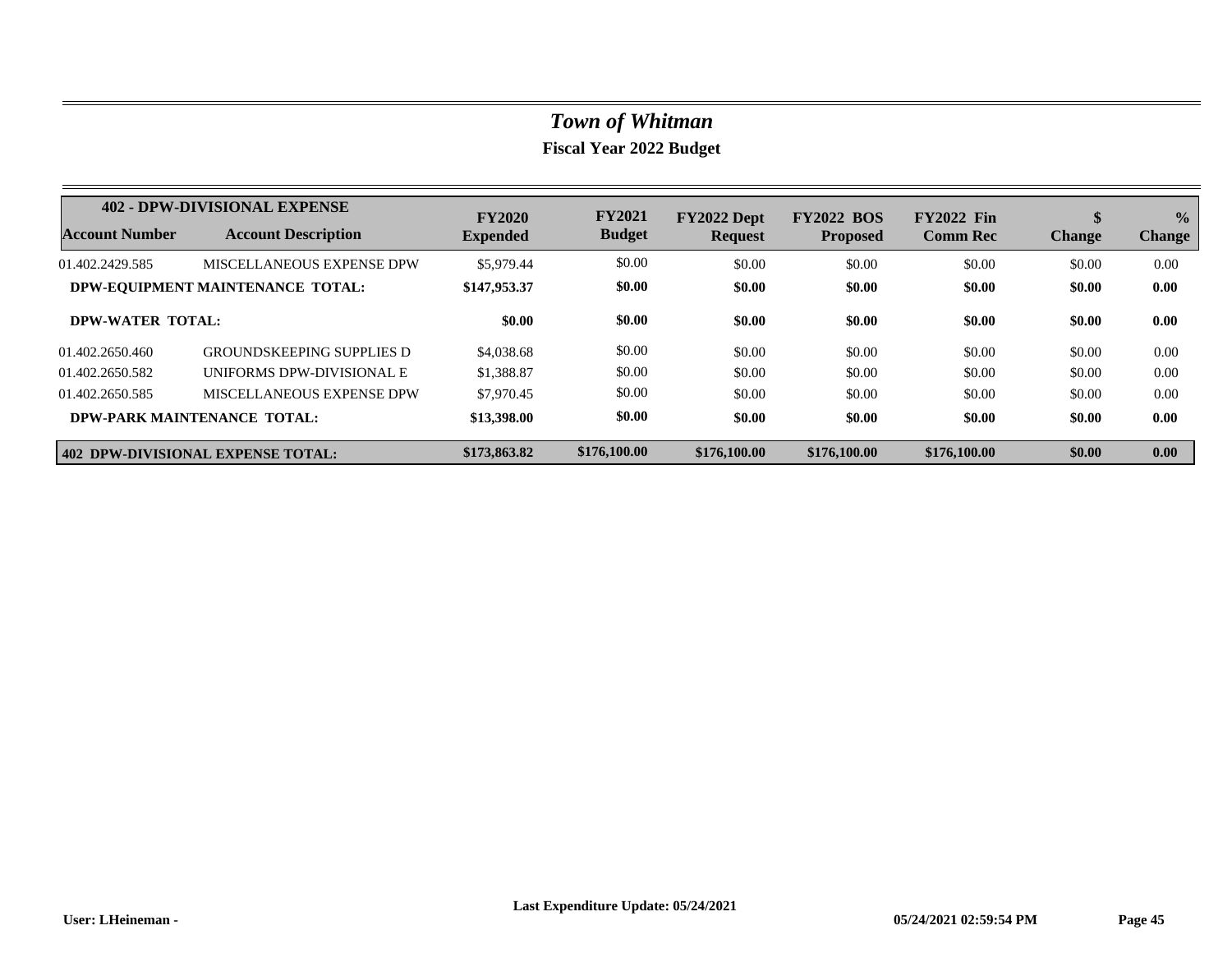|                              | <b>405 - DPW-ADMINSTRATION</b> | <b>FY2020</b>   | <b>FY2021</b> | FY2022 Dept    | <b>FY2022 BOS</b> | <b>FY2022 Fin</b> | S              | $\frac{0}{0}$ |
|------------------------------|--------------------------------|-----------------|---------------|----------------|-------------------|-------------------|----------------|---------------|
| Account Number               | <b>Account Description</b>     | <b>Expended</b> | <b>Budget</b> | <b>Request</b> | <b>Proposed</b>   | <b>Comm Rec</b>   | <b>Change</b>  | <b>Change</b> |
| <b>SALARIES TOTAL:</b>       |                                | \$0.00          | \$0.00        | \$0.00         | \$0.00            | \$0.00            | \$0.00         | 0.00          |
| <b>EXPENSE TOTAL:</b>        |                                | \$0.00          | \$0.00        | \$0.00         | \$0.00            | \$0.00            | \$0.00         | 0.00          |
| 01.405.2450.336              | STORMWATER MANAGEMENT FOR      | \$0.00          | \$112,775.00  | \$0.00         | \$0.00            | \$0.00            | $$-112,775.00$ | $-100.00$     |
| DPW-WATER TOTAL:             |                                | \$0.00          | \$112,775.00  | \$0.00         | \$0.00            | \$0.00            | $$-112,775.00$ | $-100.00$     |
| 405 DPW-ADMINSTRATION TOTAL: |                                | \$0.00          | \$112,775.00  | \$0.00         | \$0.00            | \$0.00            | $$-112,775.00$ | $-100.00$     |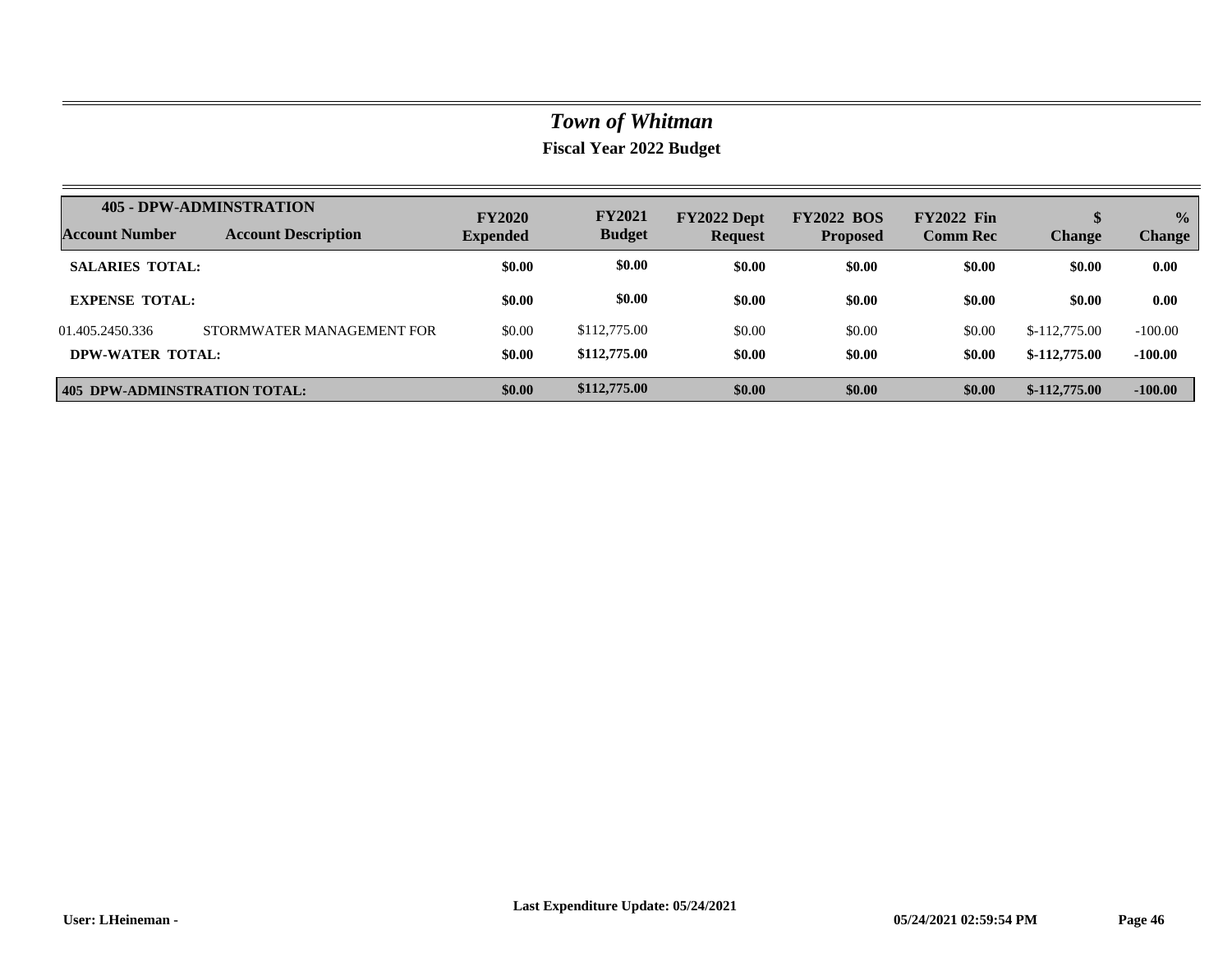|                        | 414 - DPW-POLICE COVERAGE        | <b>FY2020</b>   | <b>FY2021</b> | FY2022 Dept    | <b>FY2022 BOS</b> | <b>FY2022 Fin</b> |        | $\frac{0}{0}$ |
|------------------------|----------------------------------|-----------------|---------------|----------------|-------------------|-------------------|--------|---------------|
| <b>Account Number</b>  | <b>Account Description</b>       | <b>Expended</b> | <b>Budget</b> | <b>Request</b> | <b>Proposed</b>   | <b>Comm Rec</b>   | Change | <b>Change</b> |
| 01.414.1000.134        | <b>SALARIES-DPW COVERAGE DPW</b> | \$12,969.56     | \$16,500.00   | \$16,500.00    | \$16,500.00       | \$16,500.00       | \$0.00 | 0.00          |
| <b>SALARIES TOTAL:</b> |                                  | \$12,969.56     | \$16,500.00   | \$16,500.00    | \$16,500.00       | \$16,500.00       | \$0.00 | 0.00          |
| <b>EXPENSE TOTAL:</b>  |                                  | \$0.00          | \$0.00        | \$0.00         | \$0.00            | \$0.00            | \$0.00 | 0.00          |
|                        | 414 DPW-POLICE COVERAGE TOTAL:   | \$12,969.56     | \$16,500.00   | \$16,500.00    | \$16,500.00       | \$16,500.00       | \$0.00 | 0.00          |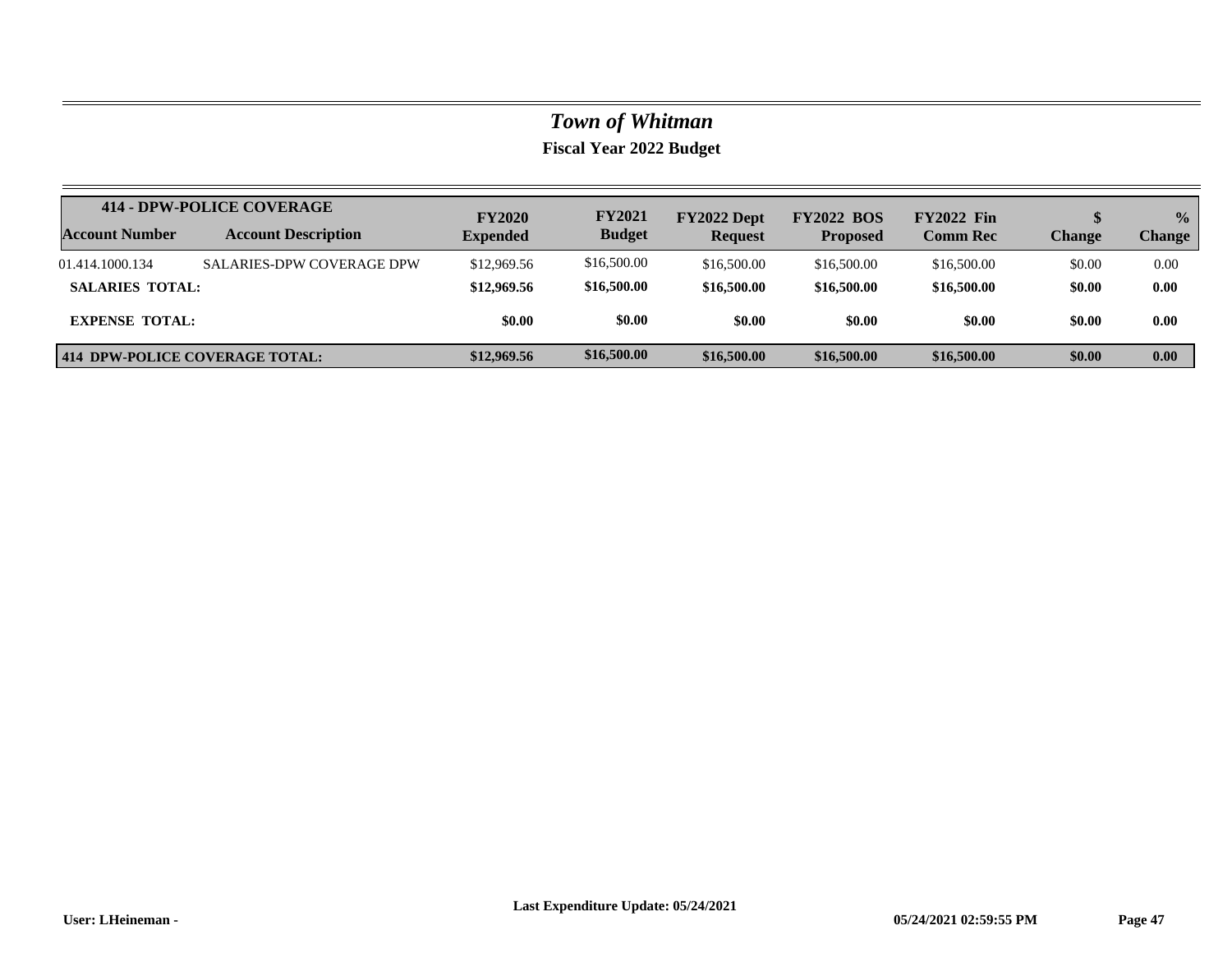|                               | 423 - SNOW & ICE CONTROL             | <b>FY2020</b>   | <b>FY2021</b> | FY2022 Dept  | <b>FY2022 BOS</b> | <b>FY2022 Fin</b> |               | $\frac{0}{0}$ |
|-------------------------------|--------------------------------------|-----------------|---------------|--------------|-------------------|-------------------|---------------|---------------|
| Account Number                | <b>Account Description</b>           | <b>Expended</b> | <b>Budget</b> | Request      | <b>Proposed</b>   | <b>Comm Rec</b>   | <b>Change</b> | <b>Change</b> |
| 01.423.1000.114               | DIVISIONAL LABOR-O.T. SNO            | \$24,582.42     | \$0.00        | \$0.00       | \$0.00            | \$0.00            | \$0.00        | 0.00          |
| <b>SALARIES TOTAL:</b>        |                                      | \$24,582.42     | \$0.00        | \$0.00       | \$0.00            | \$0.00            | \$0.00        | 0.00          |
| 01.423.2000.272               | <b>EOUIPMENT RENTAL SNOW &amp; I</b> | \$17,979.50     | \$0.00        | \$0.00       | \$0.00            | \$0.00            | \$0.00        | 0.00          |
| 01.423.2000.530               | CHEMICALS SNOW & ICE CONT            | \$37,923.20     | \$0.00        | \$0.00       | \$0.00            | \$0.00            | \$0.00        | 0.00          |
| 01.423.2000.585               | MISCELLANEOUS EXPENSE SNO            | \$17,476.81     | \$120,000.00  | \$120,000.00 | \$120,000.00      | \$120,000.00      | \$0.00        | 0.00          |
| <b>EXPENSE TOTAL:</b>         |                                      | \$73,379.51     | \$120,000.00  | \$120,000.00 | \$120,000.00      | \$120,000.00      | \$0.00        | 0.00          |
| 423 SNOW & ICE CONTROL TOTAL: |                                      | \$97,961.93     | \$120,000.00  | \$120,000.00 | \$120,000.00      | \$120,000.00      | \$0.00        | 0.00          |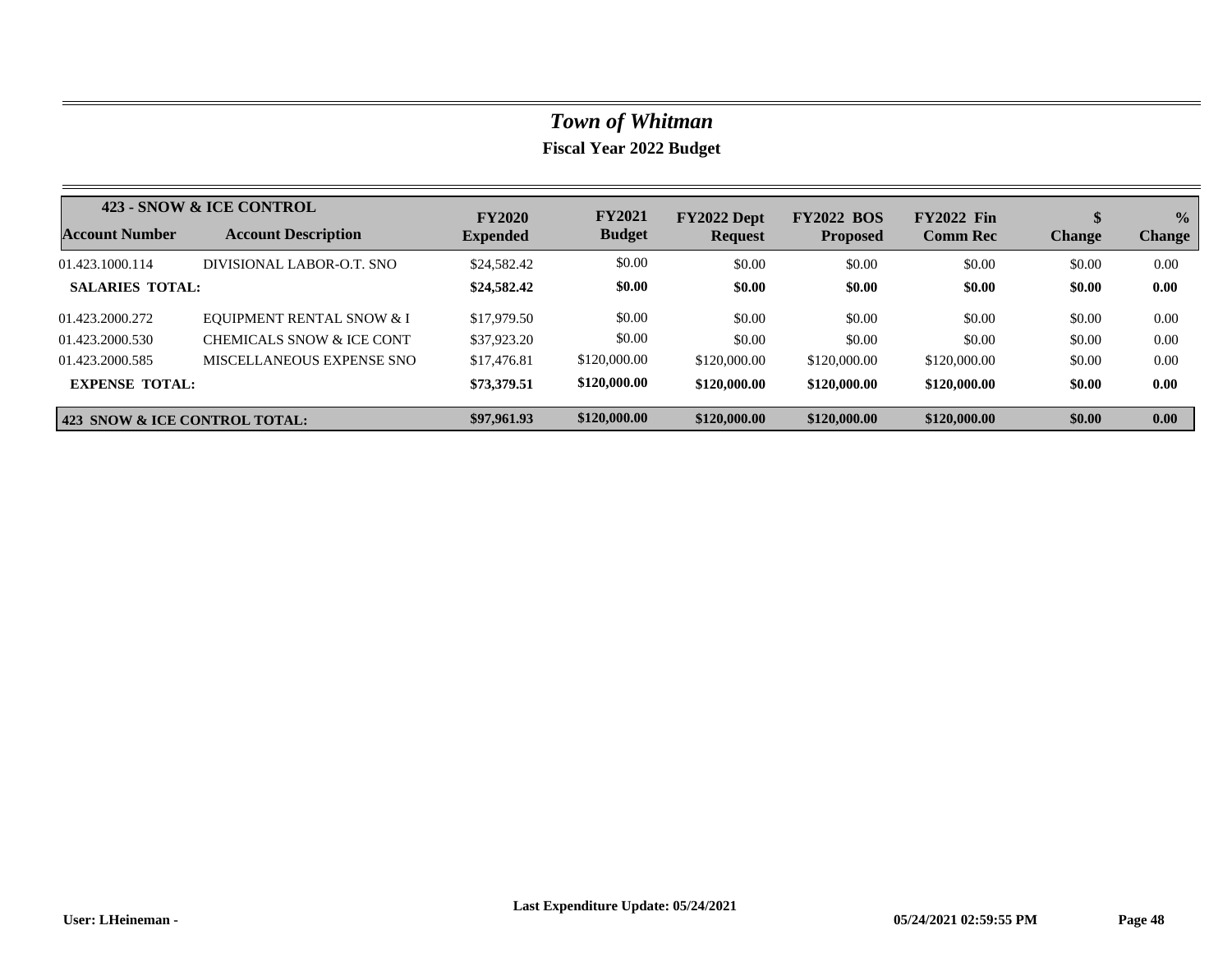|                                 | 424 - STREET LIGHTS        |                                  | <b>FY2021</b> | FY2022 Dept    | <b>FY2022 BOS</b> | <b>FY2022</b> Fin |               | $\frac{0}{2}$ |
|---------------------------------|----------------------------|----------------------------------|---------------|----------------|-------------------|-------------------|---------------|---------------|
| <b>Account Number</b>           | <b>Account Description</b> | <b>FY2020</b><br><b>Expended</b> | <b>Budget</b> | <b>Request</b> | <b>Proposed</b>   | <b>Comm Rec</b>   | Change        | <b>Change</b> |
| 01.424.2000.210                 | ELECTRICITY STREET LIGHTS  | \$39,015.17                      | \$100,000.00  | \$100,000.00   | \$60,000.00       | \$60,000.00       | $$-40,000,00$ | $-40.00$      |
| <b>EXPENSE TOTAL:</b>           |                            | \$39,015.17                      | \$100,000.00  | \$100,000.00   | \$60,000.00       | \$60,000.00       | $$-40,000,00$ | $-40.00$      |
| <b>424 STREET LIGHTS TOTAL:</b> |                            | \$39,015.17                      | \$100,000.00  | \$100,000.00   | \$60,000.00       | \$60,000.00       | $$-40,000,00$ | $-40.00$      |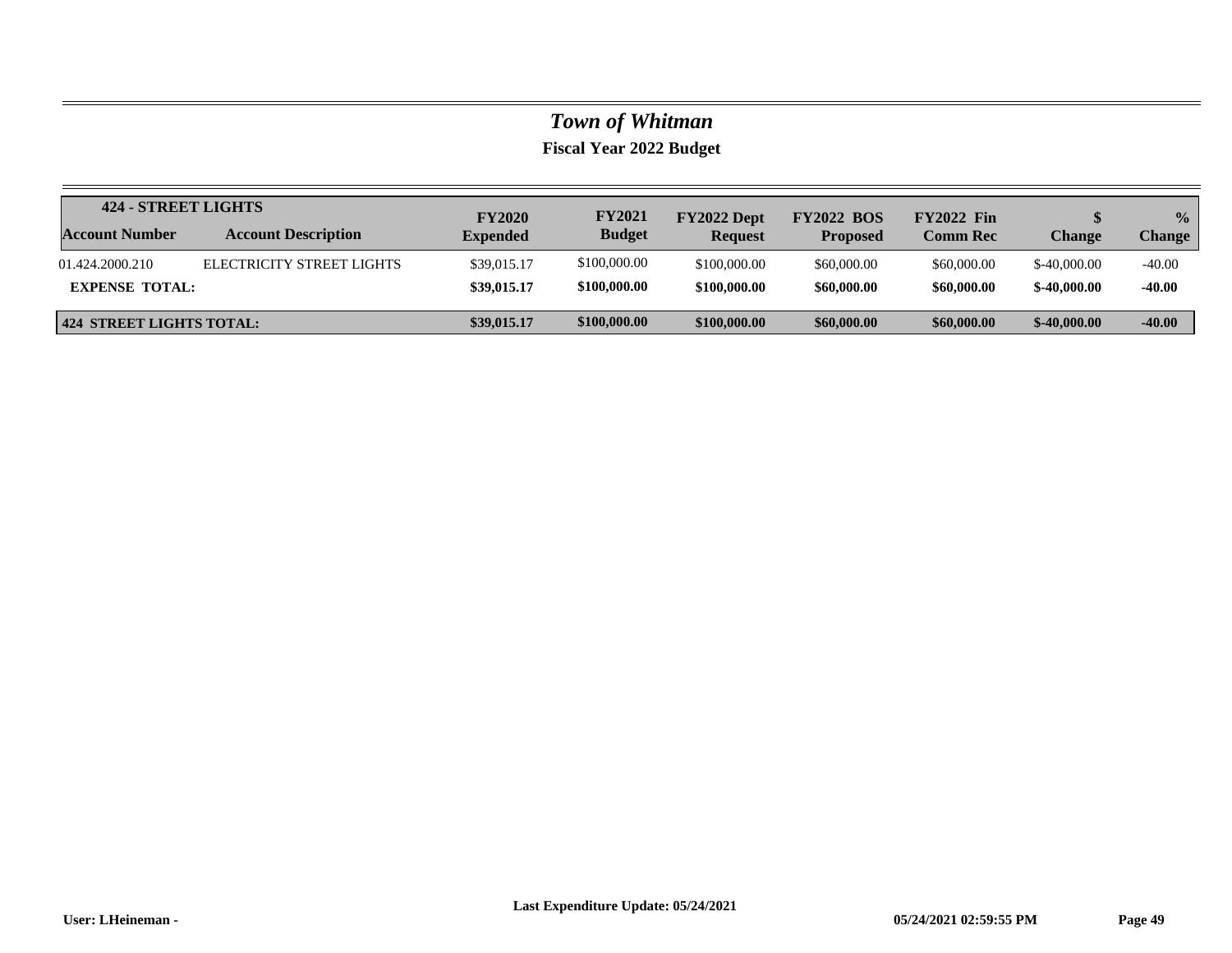|                       | 433 - DPW-WASTE COLLECTION & DISP.          | <b>FY2020</b>   | <b>FY2021</b>  | FY2022 Dept    | <b>FY2022 BOS</b> | <b>FY2022 Fin</b> |               | $\frac{0}{0}$ |
|-----------------------|---------------------------------------------|-----------------|----------------|----------------|-------------------|-------------------|---------------|---------------|
| <b>Account Number</b> | <b>Account Description</b>                  | <b>Expended</b> | <b>Budget</b>  | <b>Request</b> | <b>Proposed</b>   | <b>Comm Rec</b>   | <b>Change</b> | <b>Change</b> |
| 01.433.2000.380       | DISPOSAL COSTS DPW-WASTE                    | \$1,126,485.87  | \$1,381,423.00 | \$1,405,463,00 | \$1,405,463.00    | \$1,405,463.00    | \$24,040.00   | 1.74          |
| 01.433.2000.585       | MISCELLANEOUS EXPENSE DPW                   | \$494.80        | \$0.00         | \$0.00         | \$0.00            | \$0.00            | \$0.00        | 0.00          |
| 01.433.2001.959       | FY 2019 ENCUMBRANCES                        | \$88,087.15     | \$0.00         | \$0.00         | \$0.00            | \$0.00            | \$0.00        | 0.00          |
| <b>EXPENSE TOTAL:</b> |                                             | \$1,215,067.82  | \$1,381,423.00 | \$1,405,463.00 | \$1,405,463.00    | \$1,405,463,00    | \$24,040.00   | 1.74          |
|                       | <b>433 DPW-WASTE COLLECTION &amp; DISP.</b> | \$1,215,067.82  | \$1,381,423.00 | \$1,405,463.00 | \$1,405,463.00    | \$1,405,463.00    | \$24,040.00   | 1.74          |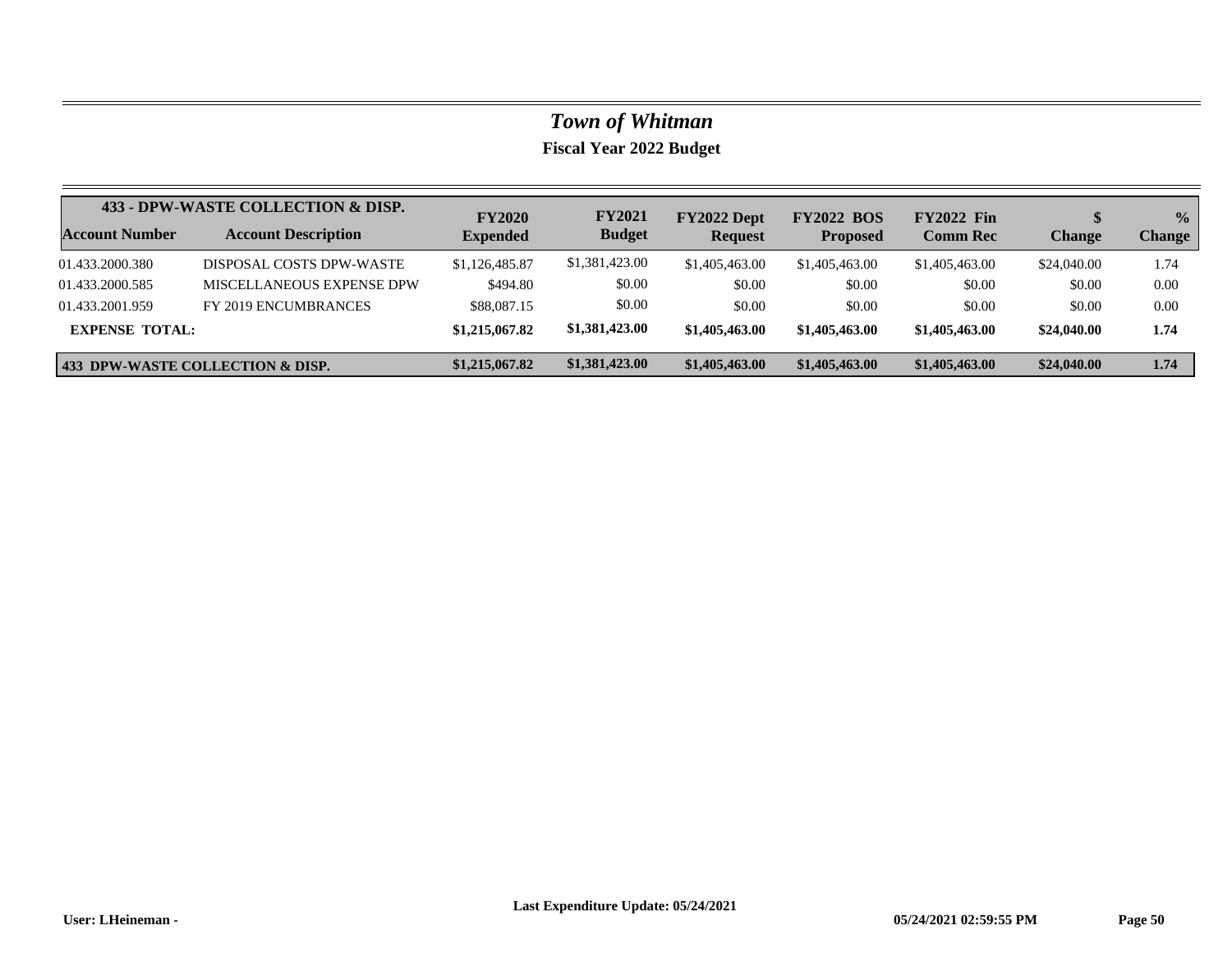|                       | 492 - CARE OF SOLDIERS GRAVES      | <b>FY2020</b>   | <b>FY2021</b> | FY2022 Dept    | <b>FY2022 BOS</b> | <b>FY2022 Fin</b> |               | $\frac{0}{0}$ |
|-----------------------|------------------------------------|-----------------|---------------|----------------|-------------------|-------------------|---------------|---------------|
| <b>Account Number</b> | <b>Account Description</b>         | <b>Expended</b> | <b>Budget</b> | <b>Request</b> | <b>Proposed</b>   | <b>Comm Rec</b>   | <b>Change</b> | <b>Change</b> |
| 01.492.2000.240       | BUILDING & GROUNDS MAINT.          | \$1,500.00      | \$1,500.00    | \$1,500.00     | \$1,500.00        | \$1,500.00        | \$0.00        | 0.00          |
| <b>EXPENSE TOTAL:</b> |                                    | \$1,500.00      | \$1,500.00    | \$1,500.00     | \$1,500.00        | \$1,500.00        | \$0.00        | 0.00          |
|                       | 492 CARE OF SOLDIERS GRAVES TOTAL: | \$1,500.00      | \$1,500.00    | \$1,500.00     | \$1,500.00        | \$1,500.00        | \$0.00        | 0.00          |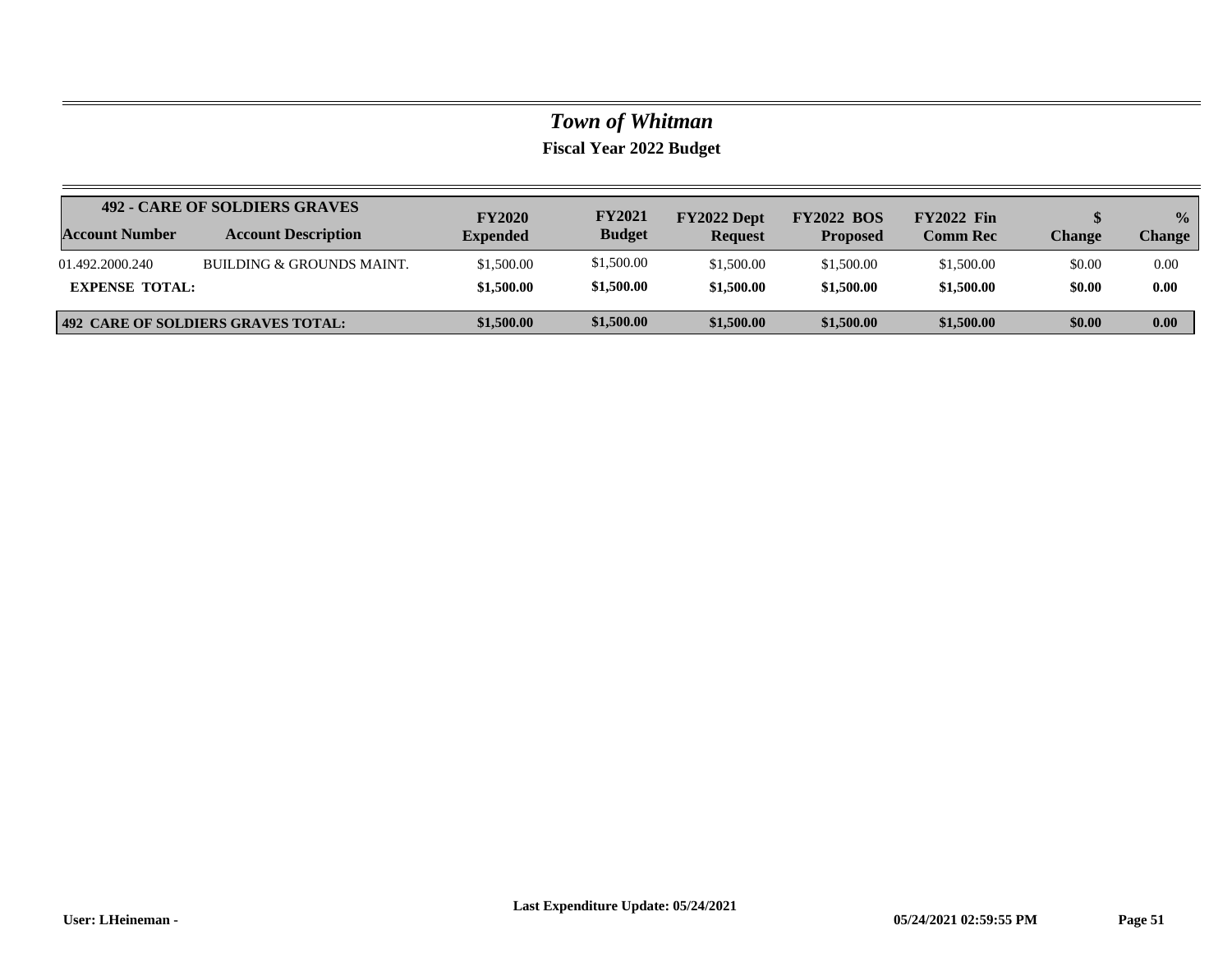|                                   | 510 - BOARD OF HEALTH            | <b>FY2020</b>   | <b>FY2021</b> | FY2022 Dept    | <b>FY2022 BOS</b> | <b>FY2022 Fin</b> | \$            | $\frac{0}{0}$ |
|-----------------------------------|----------------------------------|-----------------|---------------|----------------|-------------------|-------------------|---------------|---------------|
| <b>Account Number</b>             | <b>Account Description</b>       | <b>Expended</b> | <b>Budget</b> | <b>Request</b> | <b>Proposed</b>   | <b>Comm Rec</b>   | <b>Change</b> | <b>Change</b> |
| 01.510.1002.120                   | <b>SALARIES-PART TIME BOARD</b>  | \$66,789.00     | \$68,125.00   | \$68,125.00    | \$68,125.00       | \$68,125.00       | \$0.00        | 0.00          |
| 01.510.1003.121                   | CLERICAL I BOARD OF HEALT        | \$26,173.76     | \$27,090.00   | \$33,539.00    | \$24,642.00       | \$24,642.00       | $$-2,448.00$  | $-9.03$       |
| 01.510.1004.123                   | RECORDING SECRETARY BOARD        | \$1,462.50      | \$3,643.00    | \$0.00         | \$0.00            | \$0.00            | $$-3,643.00$  | $-100.00$     |
| 01.510.1005.133                   | <b>ASSISTANT BOARD OF HEALTH</b> | \$464.10        | \$2,208.00    | \$1,855.00     | \$1,855.00        | \$1,855.00        | $$-353.00$    | $-15.98$      |
| 01.510.1006.126                   | <b>CLERICAL II</b>               | \$547.36        | \$1,400.00    | \$1,428.00     | \$1,428.00        | \$1,428.00        | \$28.00       | 2.00          |
| <b>SALARIES TOTAL:</b>            |                                  | \$95,436.72     | \$102,466.00  | \$104,947.00   | \$96,050.00       | \$96,050.00       | $$-6,416.00$  | $-6.26$       |
| <b>SALARIES TOTAL:</b>            |                                  | \$0.00          | \$0.00        | \$0.00         | \$0.00            | \$0.00            | \$0.00        | 0.00          |
| 01.510.2000.150                   | ANIMAL INSPECTOR BOARD OF        | \$1,080.00      | \$1,500.00    | \$1,500.00     | \$150.00          | \$150.00          | $$-1.350.00$  | $-90.00$      |
| 01.510.2000.315                   | <b>BURIAL AGENT BOARD OF HEA</b> | \$275.00        | \$275.00      | \$275.00       | \$0.00            | \$0.00            | $$-275.00$    | $-100.00$     |
| 01.510.2000.420                   | OFFICE SUPPLIES BOARD OF         | \$612.73        | \$0.00        | \$0.00         | \$0.00            | \$0.00            | \$0.00        | 0.00          |
| 01.510.2000.585                   | MISCELLANEOUS EXPENSE BOA        | \$1,117.74      | \$2,500.00    | \$2,500.00     | \$3,000.00        | \$3,000.00        | \$500.00      | 20.00         |
| 01.510.2000.730                   | <b>ASSOCIATION DUES BOARD OF</b> | \$270.00        | \$0.00        | \$0.00         | \$0.00            | \$0.00            | \$0.00        | 0.00          |
| 01.510.2000.737                   | <b>RABID ANIMAL EXPENSE</b>      | \$100.00        | \$500.00      | \$500.00       | \$0.00            | \$0.00            | $$-500.00$    | $-100.00$     |
| 01.510.2000.738                   | <b>HOUSEHOLD HAZARDOUS WASTE</b> | \$3,226.00      | \$3,920.00    | \$4,000.00     | \$3,500.00        | \$3,500.00        | $$-420.00$    | $-10.71$      |
| 01.510.2001.710                   | IN STATE TRAVEL BOARD OF         | \$237.04        | \$1,443.00    | \$1,443.00     | \$500.00          | \$500.00          | $$-943.00$    | $-65.34$      |
| 01.510.2001.959                   | FY 2019 ENCUMBRANCES             | \$247.41        | \$0.00        | \$0.00         | \$0.00            | \$0.00            | \$0.00        | 0.00          |
| <b>EXPENSE TOTAL:</b>             |                                  | \$7,165.92      | \$10,138.00   | \$10,218.00    | \$7,150.00        | \$7,150.00        | $$-2.988.00$  | $-29.47$      |
| <b>510 BOARD OF HEALTH TOTAL:</b> |                                  | \$102,602.64    | \$112,604.00  | \$115,165.00   | \$103,200.00      | \$103,200.00      | $$-9,404.00$  | $-8.35$       |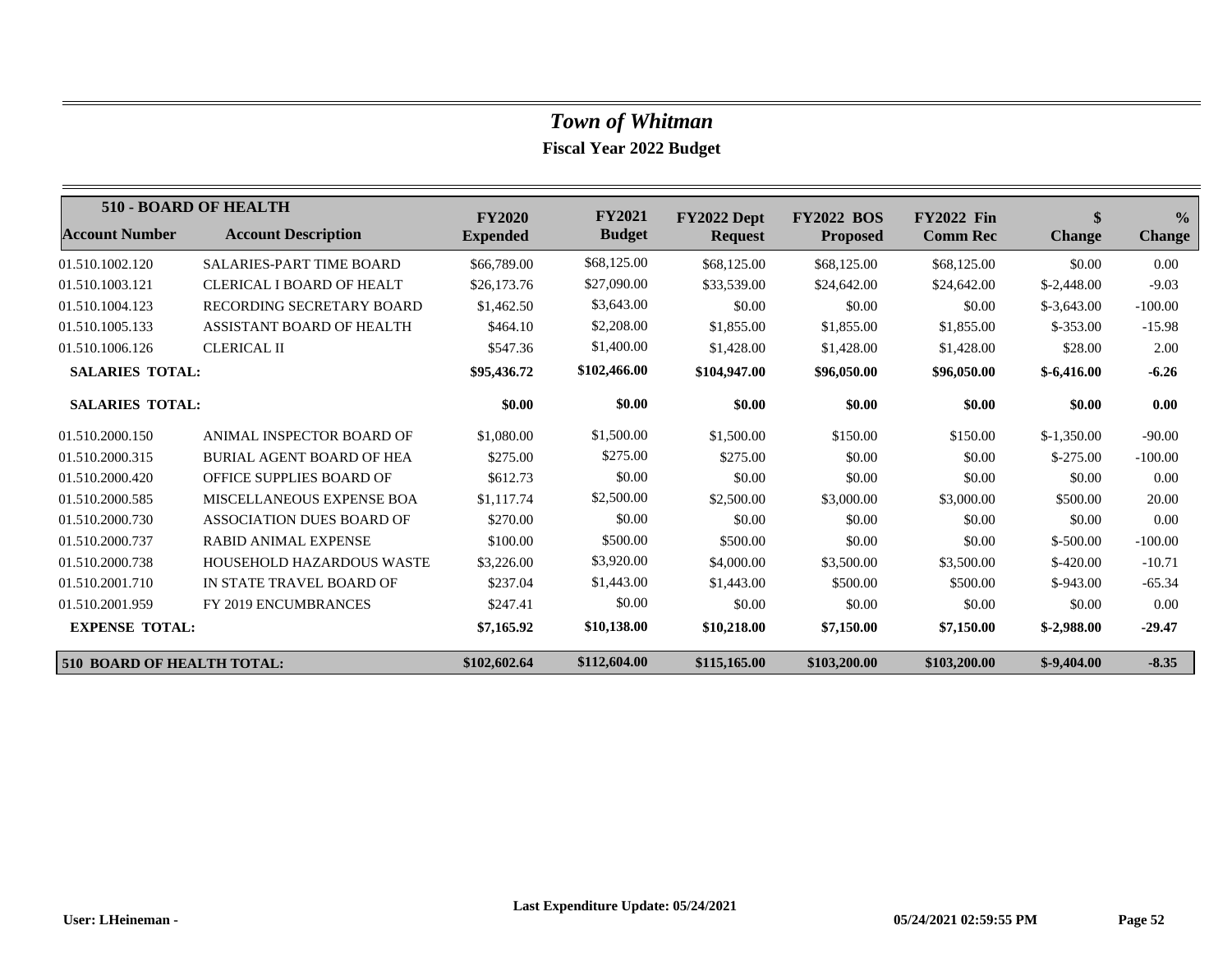| 522 - VISITING NURSE      |                            | <b>FY2020</b>   | <b>FY2021</b> | FY2022 Dept    | <b>FY2022 BOS</b> | <b>FY2022 Fin</b> |        | $\frac{0}{0}$ |
|---------------------------|----------------------------|-----------------|---------------|----------------|-------------------|-------------------|--------|---------------|
| <b>Account Number</b>     | <b>Account Description</b> | <b>Expended</b> | <b>Budget</b> | <b>Request</b> | <b>Proposed</b>   | <b>Comm Rec</b>   | Change | <b>Change</b> |
| 01.522.2000.300           | MEDICAL & DENTAL EXPENSE   | \$8,457.04      | \$12,000.00   | \$20,000.00    | \$12,000.00       | \$12,000.00       | \$0.00 | 0.00          |
| <b>EXPENSE TOTAL:</b>     |                            | \$8,457.04      | \$12,000.00   | \$20,000.00    | \$12,000.00       | \$12,000.00       | \$0.00 | 0.00          |
| 522 VISITING NURSE TOTAL: |                            | \$8,457.04      | \$12,000.00   | \$20,000.00    | \$12,000.00       | \$12,000.00       | \$0.00 | 0.00          |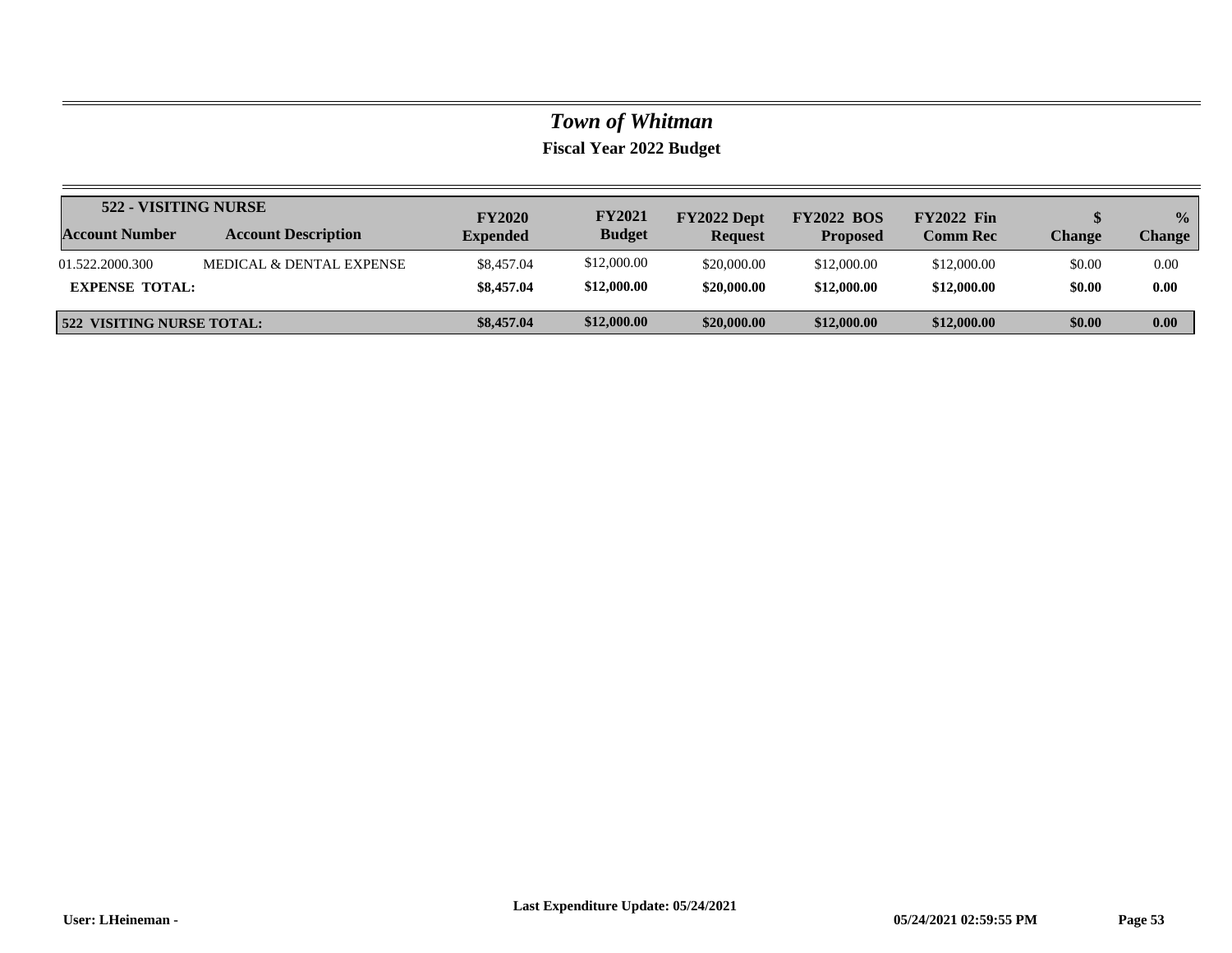|                                    | 541 - COUNCIL ON AGING                  | <b>FY2020</b>   | <b>FY2021</b> | FY2022 Dept    | <b>FY2022 BOS</b> | <b>FY2022 Fin</b> | \$            | $\frac{0}{0}$ |
|------------------------------------|-----------------------------------------|-----------------|---------------|----------------|-------------------|-------------------|---------------|---------------|
| <b>Account Number</b>              | <b>Account Description</b>              | <b>Expended</b> | <b>Budget</b> | <b>Request</b> | <b>Proposed</b>   | <b>Comm Rec</b>   | <b>Change</b> | <b>Change</b> |
| 01.541.1000.111                    | <b>SALARIES-ADMINSTRATIVE CO</b>        | \$68,125.00     | \$69,488.00   | \$70,878.00    | \$70,878.00       | \$70,878.00       | \$1,390.00    | 2.00          |
| 01.541.1001.121                    | <b>CLERICAL I COUNCIL ON AGI</b>        | \$42,633.25     | \$43,661.00   | \$38,280.00    | \$39,287.00       | \$39,287.00       | $$-4,374.00$  | $-10.01$      |
| 01.541.1003.157                    | <b>BUS DRIVER COUNCIL ON AGI</b>        | \$24,857.51     | \$37,547.00   | \$37,366.00    | \$38,301.00       | \$38,301.00       | \$754.00      | 2.00          |
| 01.541.1004.129                    | ADDITIONAL CLERICAL                     | \$34,627.97     | \$35,134.00   | \$37,001.00    | \$37,001.00       | \$37,001.00       | \$1,867.00    | 5.31          |
| 01.541.1005.131                    | SOCIAL WORKER COUNCIL ON                | \$33,981.08     | \$34,663.00   | \$34,442.00    | \$28,025.00       | \$28,025.00       | $$-6,638.00$  | $-19.15$      |
| <b>SALARIES TOTAL:</b>             |                                         | \$204,224.81    | \$220,493.00  | \$217,967.00   | \$213,492.00      | \$213,492.00      | $$-7,001.00$  | $-3.17$       |
| 01.541.2000.210                    | ELECTRICITY COUNCIL ON AG               | \$3,088.99      | \$0.00        | \$0.00         | \$0.00            | \$0.00            | \$0.00        | 0.00          |
| 01.541.2000.212                    | GAS (NATURAL) COUNCIL ON                | \$1,715.47      | \$0.00        | \$0.00         | \$0.00            | \$0.00            | \$0.00        | 0.00          |
| 01.541.2000.343                    | <b>CELL PHONES-PURCHASE OF SERVICES</b> | \$998.10        | \$0.00        | \$0.00         | \$0.00            | \$0.00            | \$0.00        | 0.00          |
| 01.541.2000.420                    | OFFICE SUPPLIES COUNCIL O               | \$2,314.85      | \$0.00        | \$0.00         | \$0.00            | \$0.00            | \$0.00        | 0.00          |
| 01.541.2000.585                    | <b>MISCELLANEOUS EXPENSE COU</b>        | \$606.52        | \$14,500.00   | \$14,500.00    | \$14,500.00       | \$14,500.00       | \$0.00        | 0.00          |
| 01.541.2000.430                    | <b>BUILDING MAINTENANCE &amp; RE</b>    | \$2,634.63      | \$0.00        | \$0.00         | \$0.00            | \$0.00            | \$0.00        | 0.00          |
| 01.541.2000.710                    | IN STATE TRAVEL COUNCIL O               | \$93.68         | \$0.00        | \$0.00         | \$0.00            | \$0.00            | \$0.00        | 0.00          |
| <b>EXPENSE TOTAL:</b>              |                                         | \$11,452.24     | \$14,500.00   | \$14,500.00    | \$14,500.00       | \$14,500.00       | \$0.00        | 0.00          |
| <b>541 COUNCIL ON AGING TOTAL:</b> |                                         | \$215,677.05    | \$234,993.00  | \$232,467.00   | \$227,992.00      | \$227,992.00      | $$-7,001.00$  | $-2.97$       |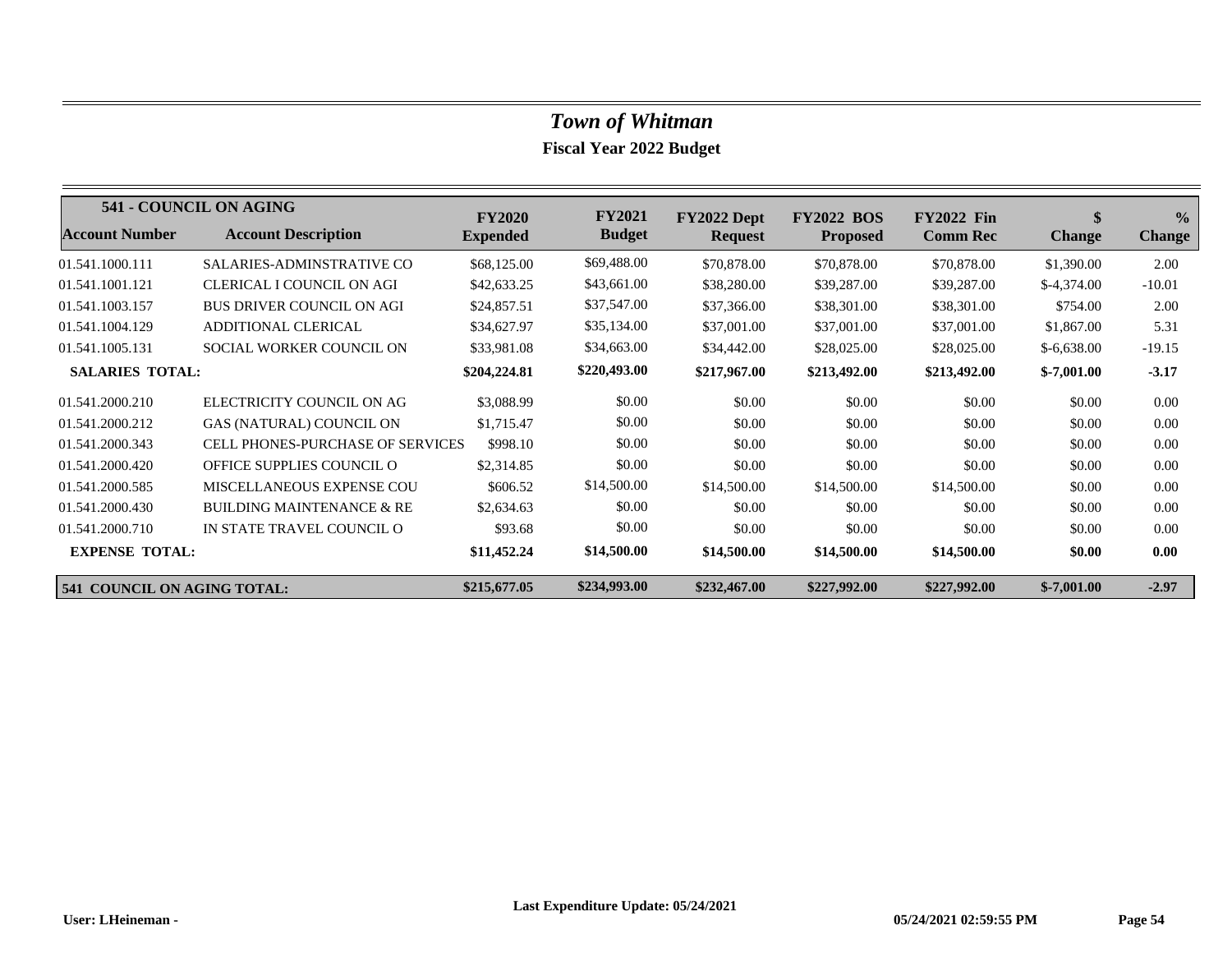|                                     | 543 - VETERANS SERVICES          | <b>FY2020</b>   | <b>FY2021</b> | FY2022 Dept    | <b>FY2022 BOS</b> | <b>FY2022 Fin</b> | \$            | $\frac{1}{2}$ |
|-------------------------------------|----------------------------------|-----------------|---------------|----------------|-------------------|-------------------|---------------|---------------|
| <b>Account Number</b>               | <b>Account Description</b>       | <b>Expended</b> | <b>Budget</b> | <b>Request</b> | <b>Proposed</b>   | <b>Comm Rec</b>   | <b>Change</b> | <b>Change</b> |
| 01.543.1000.112                     | <b>SALARIES VETERANS SERVICE</b> | \$0.00          | \$0.00        | \$55,000.00    | \$55,000.00       | \$55,000.00       | \$55,000.00   | 100.00        |
| <b>SALARIES TOTAL:</b>              |                                  | \$0.00          | \$0.00        | \$55,000.00    | \$55,000.00       | \$55,000.00       | \$55,000.00   | 100.00        |
| 01.543.2000.330                     | <b>DISTRICT SERVICES</b>         | \$37,232.33     | \$50,000.00   | \$0.00         | \$0.00            | \$0.00            | $$-50,000,00$ | $-100.00$     |
| 01.543.2000.343                     | <b>CELL PHONES</b>               | \$499.05        | \$0.00        | \$0.00         | \$0.00            | \$0.00            | \$0.00        | 0.00          |
| 01.543.2000.420                     | <b>OFFICE SUPPLIES VETERANS</b>  | \$225.52        | \$0.00        | \$0.00         | \$0.00            | \$0.00            | \$0.00        | 0.00          |
| 01.543.2000.585                     | MISCELLANEOUS EXPENSE VET        | \$3.89          | \$1,500.00    | \$1,500.00     | \$1,500.00        | \$1,500.00        | \$0.00        | 0.00          |
| 01.543.2001.710                     | IN STATE TRAVEL VETERANS         | \$0.00          | \$1,000.00    | \$1,000.00     | \$1,000.00        | \$1,000.00        | \$0.00        | 0.00          |
| 01.543.2001.959                     | FY 2019 ENCUMBRANCES             | \$9,117.23      | \$0.00        | \$0.00         | \$0.00            | \$0.00            | \$0.00        | 0.00          |
| <b>EXPENSE TOTAL:</b>               |                                  | \$47,078.02     | \$52,500.00   | \$2,500.00     | \$2,500.00        | \$2,500.00        | $$-50,000.00$ | $-95.23$      |
| <b>543 VETERANS SERVICES TOTAL:</b> |                                  | \$47,078.02     | \$52,500.00   | \$57,500.00    | \$57,500.00       | \$57,500.00       | \$5,000.00    | 9.52          |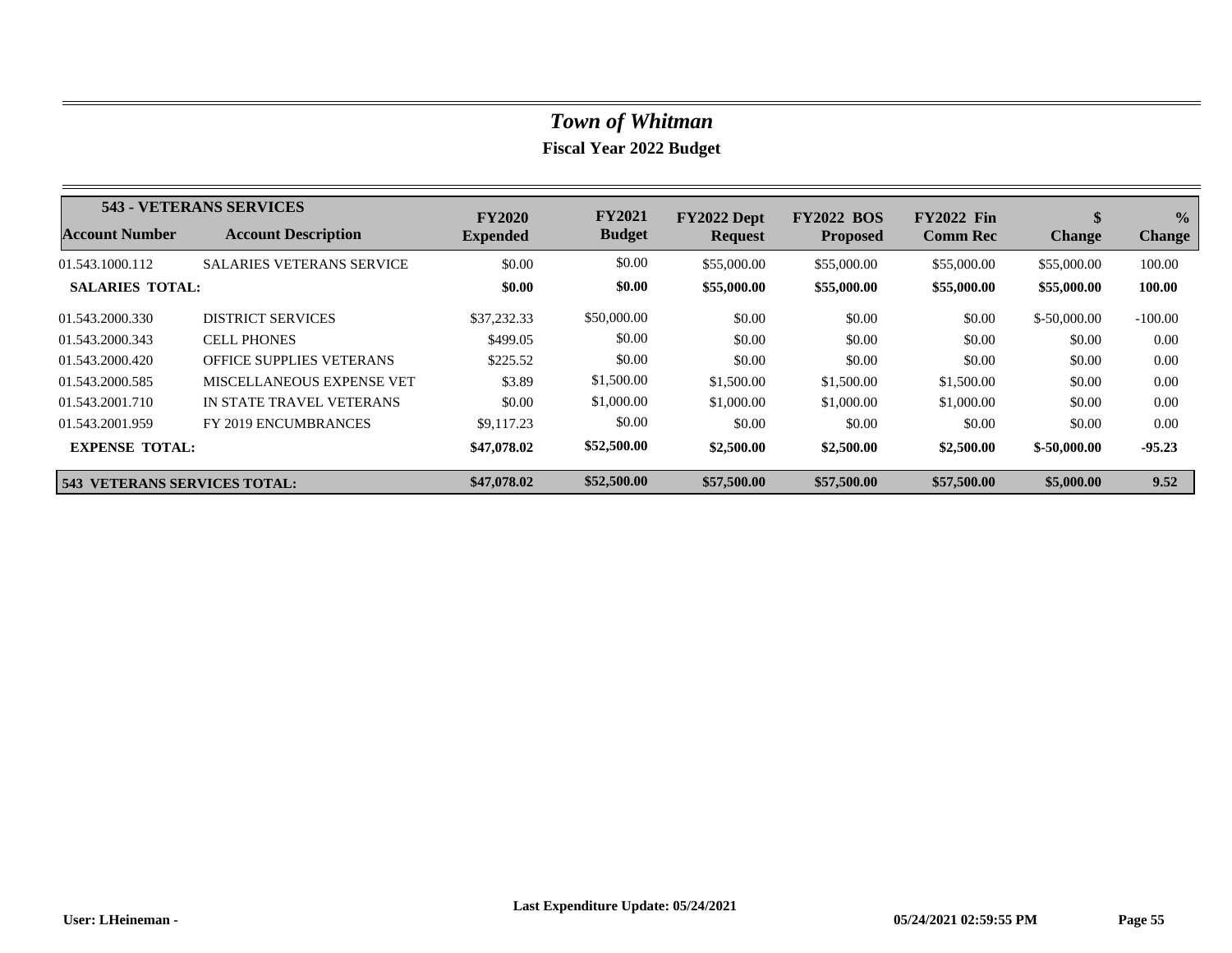|                                     | 544 - VETERANS BENEFITS          | <b>FY2020</b>   | <b>FY2021</b> | FY2022 Dept    | <b>FY2022 BOS</b> | <b>FY2022 Fin</b> |               | $\frac{0}{0}$ |
|-------------------------------------|----------------------------------|-----------------|---------------|----------------|-------------------|-------------------|---------------|---------------|
| Account Number                      | <b>Account Description</b>       | <b>Expended</b> | <b>Budget</b> | <b>Request</b> | <b>Proposed</b>   | <b>Comm Rec</b>   | <b>Change</b> | <b>Change</b> |
| 01.544.2000.770                     | <b>SUBSISTENCE VETERANS BENE</b> | \$211,724.67    | \$234,000.00  | \$241,020.00   | \$210,000.00      | \$210,000.00      | $$-24,000,00$ | $-10.25$      |
| 01.544.2000.776                     | <b>HOUSING VETERANS BENEFITS</b> | \$2,120.00      | \$0.00        | \$0.00         | \$0.00            | \$0.00            | \$0.00        | 0.00          |
| <b>EXPENSE TOTAL:</b>               |                                  | \$213,844.67    | \$234,000.00  | \$241,020.00   | \$210,000.00      | \$210,000.00      | $$-24,000,00$ | $-10.25$      |
| <b>544 VETERANS BENEFITS TOTAL:</b> |                                  | \$213,844.67    | \$234,000.00  | \$241,020.00   | \$210,000.00      | \$210,000.00      | $$-24,000.00$ | $-10.25$      |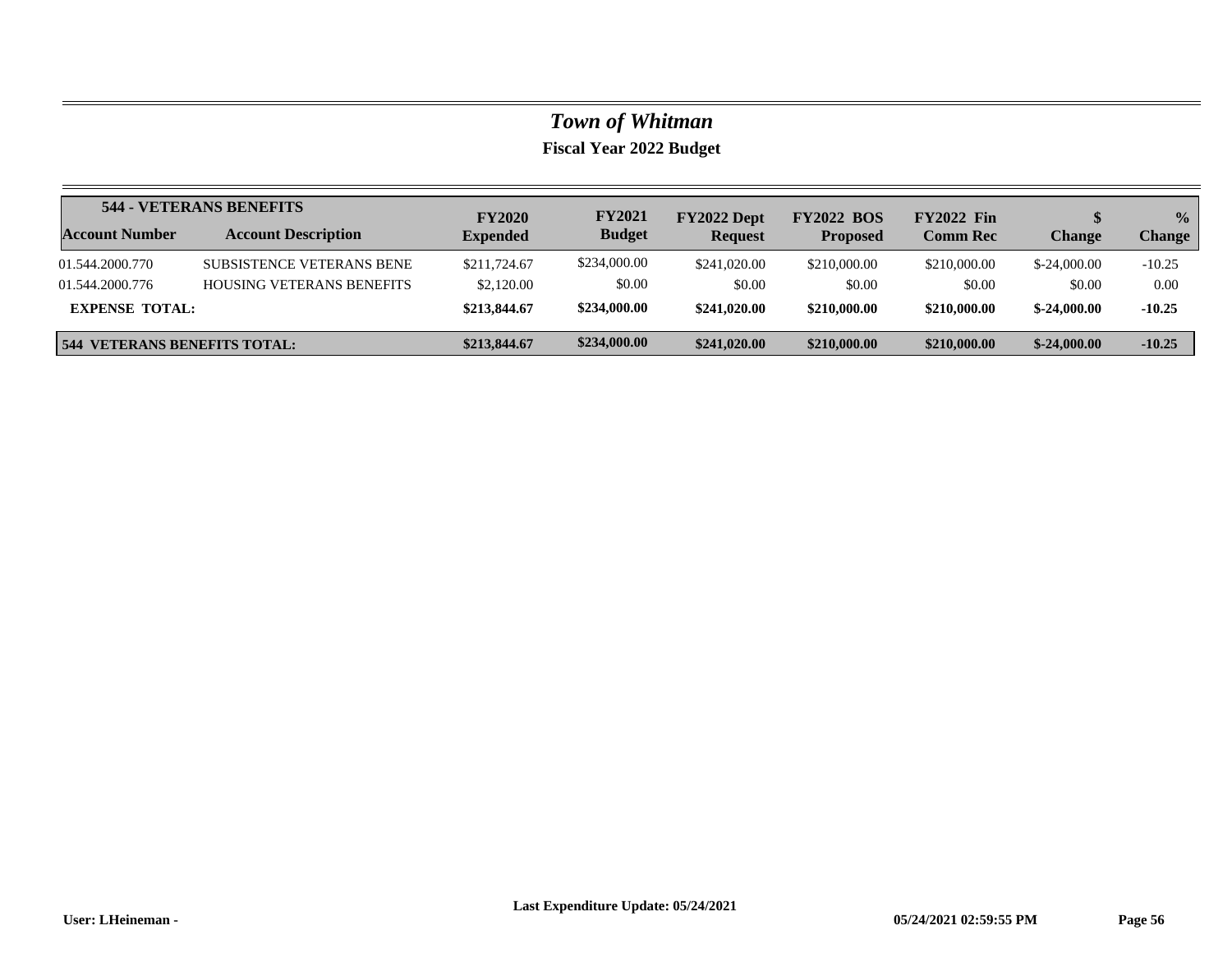|                                        | 550 - MISC. HUMAN SERVICES     | <b>FY2020</b>   | <b>FY2021</b> | FY2022 Dept    | <b>FY2022 BOS</b> | <b>FY2022 Fin</b> |               | $\frac{0}{0}$ |
|----------------------------------------|--------------------------------|-----------------|---------------|----------------|-------------------|-------------------|---------------|---------------|
| <b>Account Number</b>                  | <b>Account Description</b>     | <b>Expended</b> | <b>Budget</b> | <b>Request</b> | <b>Proposed</b>   | <b>Comm Rec</b>   | <b>Change</b> | <b>Change</b> |
| 01.550.4414.999                        | WHITMAN COUNSELING             | \$3,000.00      | \$3,000.00    | \$3,000.00     | \$0.00            | \$0.00            | $$-3,000,00$  | $-100.00$     |
| 01.550.4416.999                        | PLYMOUTH COUNTY COOP EXTENSION | \$500.00        | \$500.00      | \$500.00       | \$500.00          | \$500.00          | \$0.00        | 0.00          |
| 01.550.4418.999                        | WHITMAN WILL                   | \$6,000.00      | \$6,000.00    | \$6,000.00     | \$9,000.00        | \$9,000.00        | \$3,000.00    | 50.00         |
| <b>A.2 ATM WHITMAN WILL TOTAL:</b>     |                                | \$9,500.00      | \$9,500.00    | \$9,500.00     | \$9,500.00        | \$9,500.00        | \$0.00        | 0.00          |
| <b>550 MISC. HUMAN SERVICES TOTAL:</b> |                                | \$9,500.00      | \$9,500.00    | \$9,500.00     | \$9,500.00        | \$9,500.00        | \$0.00        | 0.00          |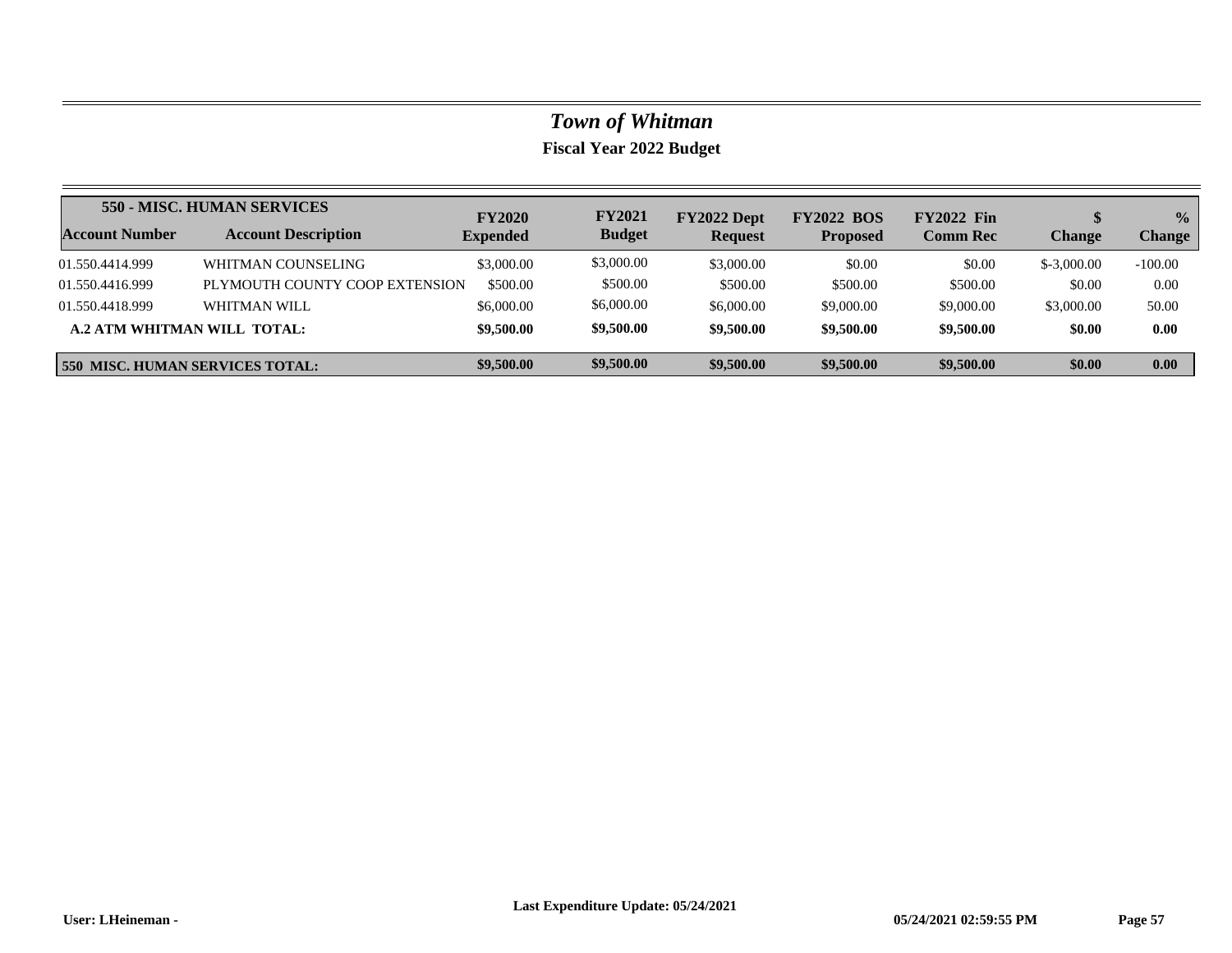| 610 - LIBRARY             |                                      | <b>FY2020</b>   | <b>FY2021</b> | FY2022 Dept    | <b>FY2022 BOS</b> | <b>FY2022 Fin</b> | \$            | $\frac{0}{0}$ |
|---------------------------|--------------------------------------|-----------------|---------------|----------------|-------------------|-------------------|---------------|---------------|
| <b>Account Number</b>     | <b>Account Description</b>           | <b>Expended</b> | <b>Budget</b> | <b>Request</b> | <b>Proposed</b>   | <b>Comm Rec</b>   | <b>Change</b> | <b>Change</b> |
| 01.610.1000.111           | SALARIES-ADMINSTRATIVE LI            | \$69,121.00     | \$70,504.00   | \$71,914.00    | \$71,914.00       | \$71,914.00       | \$1,410.00    | 1.99          |
| 01.610.1000.146           | SALARIES-LONGEVITY                   | \$1,300.00      | \$1,375.00    | \$1,375.00     | \$1,375.00        | \$1,375.00        | \$0.00        | 0.00          |
| 01.610.1002.154           | SALARY-ASSISTANT LIBRARIA            | \$37,492.49     | \$53,299.00   | \$54,365.00    | \$54,365.00       | \$54,365.00       | \$1,066.00    | 2.00          |
| 01.610.1003.155           | <b>SALARY-CIRCULATION SUPERV</b>     | \$50,911.84     | \$51,741.00   | \$52,776.00    | \$52,776.00       | \$52,776.00       | \$1,035.00    | 2.00          |
| 01.610.1004.156           | SALARY-YOUTH SERV. LIBRAR            | \$49,416.22     | \$50,554.00   | \$51,565.00    | \$51,565.00       | \$51,565.00       | \$1,011.00    | 1.99          |
| 01.610.1005.159           | SALARY-LIBRARY AIDES-P.T.            | \$74,278.73     | \$79,383.00   | \$80,971.00    | \$80,971.00       | \$80,971.00       | \$1,588.00    | 2.00          |
| 01.610.1006.117           | <b>CUSTODIAL LIBRARY</b>             | \$0.00          | \$0.00        | \$10,400.00    | \$0.00            | \$0.00            | \$0.00        | 0.00          |
| 01.610.1007.220           | <b>SENIOR LIBRARY TECHNICIAN</b>     | \$43,429.12     | \$44,123.00   | \$45,005.00    | \$45,005.00       | \$45,005.00       | \$882.00      | 1.99          |
| <b>SALARIES TOTAL:</b>    |                                      | \$325,949.40    | \$350,979.00  | \$368,371.00   | \$357,971.00      | \$357,971.00      | \$6,992.00    | 1.99          |
| 01.610.2000.210           | <b>ELECTRICITY</b>                   | \$998.94        | \$0.00        | \$0.00         | \$0.00            | \$0.00            | \$0.00        | 0.00          |
| 01.610.2000.244           | OFFICE EQUIPMENT MAINTENA            | \$6,258.40      | \$0.00        | \$0.00         | \$0.00            | \$0.00            | \$0.00        | 0.00          |
| 01.610.2000.420           | <b>OFFICE SUPPLIES LIBRARY</b>       | \$1,156.42      | \$0.00        | \$0.00         | \$0.00            | \$0.00            | \$0.00        | 0.00          |
| 01.610.2000.585           | MISCELLANEOUS EXPENSE LIB            | \$225.99        | \$41,996.00   | \$46,438.00    | \$46,438.00       | \$46,438.00       | \$4,442.00    | 10.57         |
| 01.610.2000.587           | <b>BOOKS LIBRARY</b>                 | \$26,372.81     | \$0.00        | \$0.00         | \$0.00            | \$0.00            | \$0.00        | 0.00          |
| 01.610.2000.588           | PERIODICALS LIBRARY                  | \$348.00        | \$0.00        | \$0.00         | \$0.00            | \$0.00            | \$0.00        | 0.00          |
| 01.610.2000.710           | IN STATE TRAVEL LIBRARY              | \$115.44        | \$0.00        | \$0.00         | \$0.00            | \$0.00            | \$0.00        | 0.00          |
| 01.610.2000.730           | <b>ASSOCIATION DUES LIBRARY</b>      | \$148.00        | \$0.00        | \$0.00         | \$0.00            | \$0.00            | \$0.00        | 0.00          |
| 01.610.2001.210           | ELECTRICITY LIBRARY                  | \$10,935.75     | \$25,069.00   | \$23,000.00    | \$23,000.00       | \$23,000.00       | $$-2,069.00$  | $-8.25$       |
| 01.610.2001.212           | <b>GAS (NATURAL) LIBRARY</b>         | \$4,134.73      | \$0.00        | \$0.00         | \$0.00            | \$0.00            | \$0.00        | 0.00          |
| 01.610.2001.240           | <b>BUILDING &amp; GROUNDS MAINT.</b> | \$9,141.41      | \$0.00        | \$0.00         | \$0.00            | \$0.00            | \$0.00        | 0.00          |
| 01.610.2004.215           | OCLN MEMBERSHIP LIBRARY              | \$22,361.00     | \$22,583.00   | \$22,583.00    | \$22,583.00       | \$22,583.00       | \$0.00        | 0.00          |
| <b>EXPENSE TOTAL:</b>     |                                      | \$82,196.89     | \$89,648.00   | \$92,021.00    | \$92,021.00       | \$92,021.00       | \$2,373.00    | 2.64          |
| <b>610 LIBRARY TOTAL:</b> |                                      | \$408,146.29    | \$440,627.00  | \$460,392.00   | \$449,992.00      | \$449,992.00      | \$9,365.00    | 2.12          |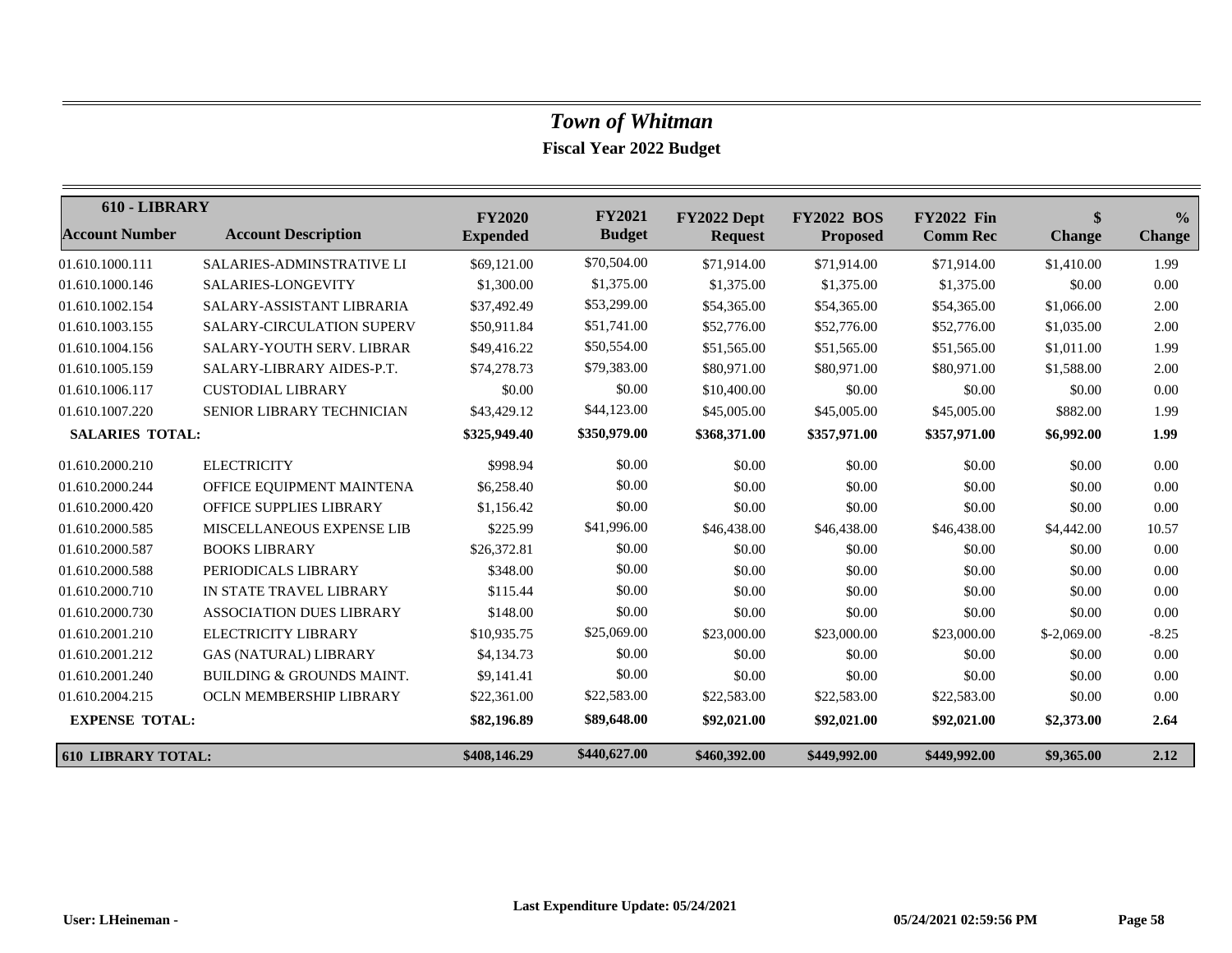| <b>630 - RECREATION</b>      |                                  | <b>FY2020</b>   | <b>FY2021</b> | FY2022 Dept    | <b>FY2022 BOS</b> | <b>FY2022 Fin</b> | \$            | $\frac{0}{0}$ |
|------------------------------|----------------------------------|-----------------|---------------|----------------|-------------------|-------------------|---------------|---------------|
| <b>Account Number</b>        | <b>Account Description</b>       | <b>Expended</b> | <b>Budget</b> | <b>Request</b> | <b>Proposed</b>   | <b>Comm Rec</b>   | <b>Change</b> | <b>Change</b> |
| 01.630.1000.111              | <b>SALARIES-ADMINSTRATIVE RE</b> | \$11,527.32     | \$21,574.00   | \$22,005.00    | \$22,005.00       | \$22,005.00       | \$431.00      | 1.99          |
| 01.630.1001.124              | <b>SALARIES-POOL RECREATION</b>  | \$4,995.12      | \$5,000.00    | \$8,000.00     | \$8,000.00        | \$8,000.00        | \$3,000.00    | 60.00         |
| <b>SALARIES TOTAL:</b>       |                                  | \$16,522.44     | \$26,574.00   | \$30,005.00    | \$30,005.00       | \$30,005.00       | \$3,431.00    | 12.91         |
| 01.630.2000.210              | ELECTRICITY RECREATION           | \$38.84         | \$0.00        | \$0.00         | \$0.00            | \$0.00            | \$0.00        | 0.00          |
| 01.630.2000.340              | <b>TELEPHONE RECREATION</b>      | \$284.55        | \$0.00        | \$0.00         | \$0.00            | \$0.00            | \$0.00        | 0.00          |
| 01.630.2000.585              | MISCELLANEOUS EXPENSE REC        | \$3,057.50      | \$6,100.00    | \$7,500.00     | \$7,500.00        | \$7,500.00        | \$1,400.00    | 22.95         |
| 01.630.2000.591              | FOURTH OF JULY RECREATION        | \$1,886.25      | \$0.00        | \$0.00         | \$0.00            | \$0.00            | \$0.00        | 0.00          |
| 01.630.2000.749              | POOL MAINTENANCE-OTHER CHARGES   | \$9,540.00      | \$0.00        | \$0.00         | \$0.00            | \$0.00            | \$0.00        | 0.00          |
| <b>EXPENSE TOTAL:</b>        |                                  | \$14,807.14     | \$6,100.00    | \$7,500.00     | \$7,500.00        | \$7,500.00        | \$1,400.00    | 22.95         |
| <b>630 RECREATION TOTAL:</b> |                                  | \$31,329.58     | \$32,674.00   | \$37,505.00    | \$37,505.00       | \$37,505.00       | \$4,831.00    | 14.78         |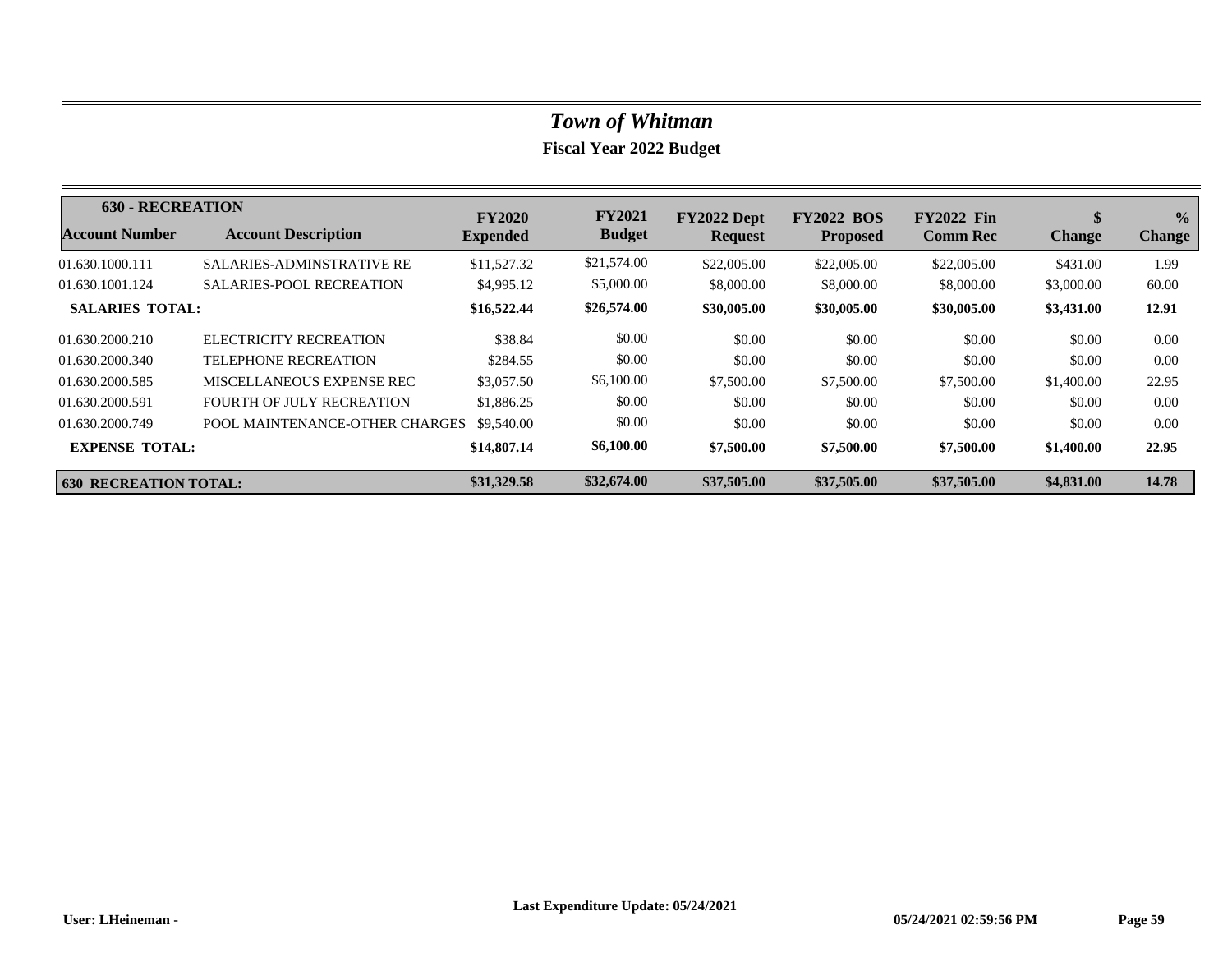|                       | 650 - DPW-BANDSTAND & PARK MAINTENAN          |                                  | <b>FY2021</b> | FY2022 Dept    | <b>FY2022 BOS</b> | <b>FY2022 Fin</b> |        | $\frac{0}{2}$ |
|-----------------------|-----------------------------------------------|----------------------------------|---------------|----------------|-------------------|-------------------|--------|---------------|
| Account Number        | <b>Account Description</b>                    | <b>FY2020</b><br><b>Expended</b> | <b>Budget</b> | <b>Request</b> | <b>Proposed</b>   | <b>Comm Rec</b>   | Change | <b>Change</b> |
| 01.650.2000.585       | MISCELLANEOUS EXPENSE DPW                     | \$651.62                         | \$2,000.00    | \$2,000.00     | \$2,000.00        | \$2,000.00        | \$0.00 | 0.00          |
| <b>EXPENSE TOTAL:</b> |                                               | \$651.62                         | \$2,000.00    | \$2,000.00     | \$2,000.00        | \$2,000.00        | \$0.00 | 0.00          |
|                       | <b>650 DPW-BANDSTAND &amp; PARK MAINTENAN</b> | \$651.62                         | \$2,000.00    | \$2,000.00     | \$2,000.00        | \$2,000.00        | \$0.00 | 0.00          |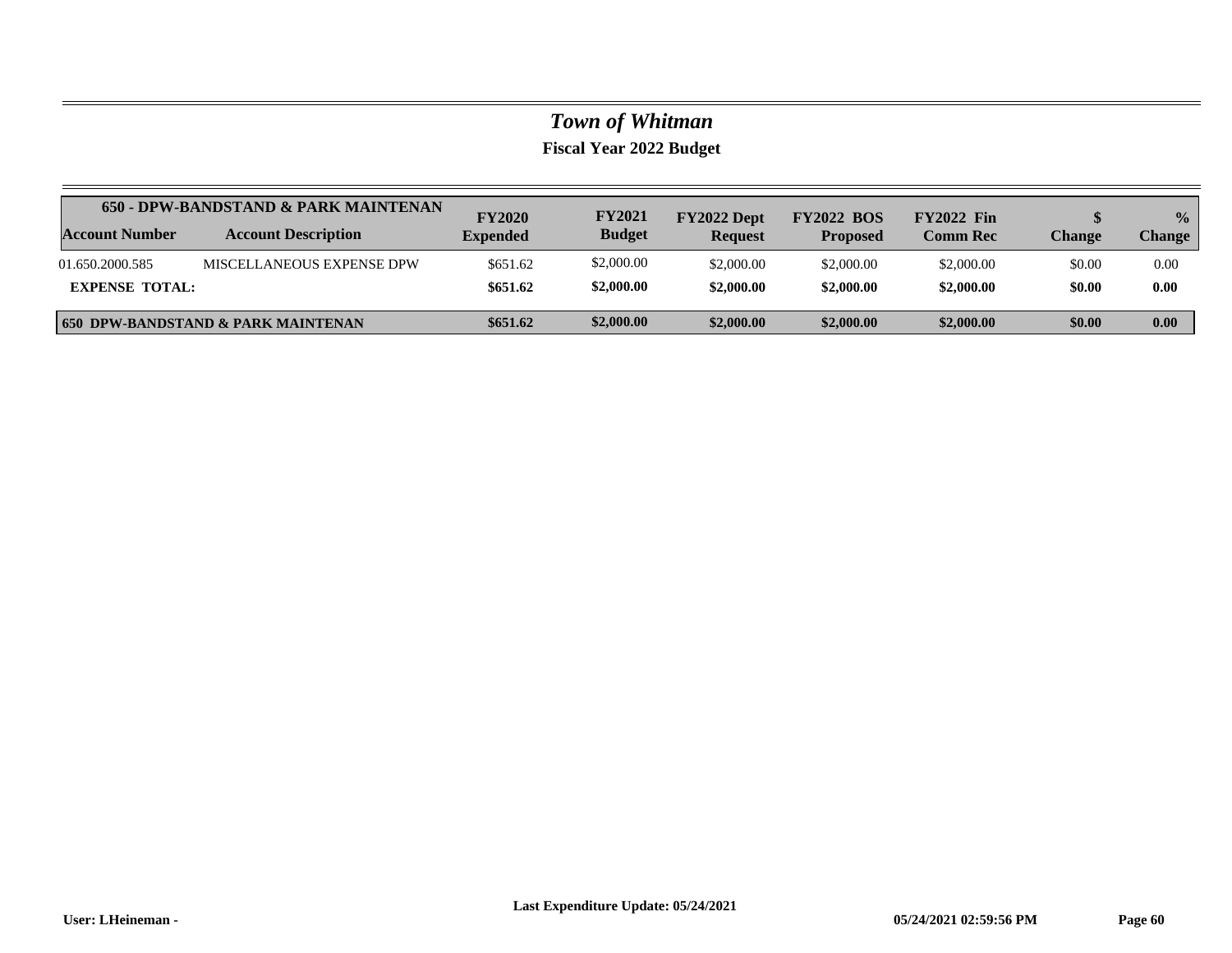|                       | <b>691 - HISTORICAL COMMISSION</b>      | <b>FY2020</b>   | <b>FY2021</b> | FY2022 Dept    | <b>FY2022 BOS</b> | <b>FY2022 Fin</b> |               | $\frac{0}{2}$ |
|-----------------------|-----------------------------------------|-----------------|---------------|----------------|-------------------|-------------------|---------------|---------------|
| <b>Account Number</b> | <b>Account Description</b>              | <b>Expended</b> | <b>Budget</b> | <b>Request</b> | <b>Proposed</b>   | <b>Comm Rec</b>   | <b>Change</b> | Change        |
| 01.691.2000.585       | MISCELLANEOUS EXPENSE HIS               | \$0.00          | \$500.00      | \$500.00       | \$500.00          | \$500.00          | \$0.00        | 0.00          |
| <b>EXPENSE TOTAL:</b> |                                         | \$0.00          | \$500.00      | \$500.00       | \$500.00          | \$500.00          | \$0.00        | 0.00          |
|                       | <b>691 HISTORICAL COMMISSION TOTAL:</b> | \$0.00          | \$500.00      | \$500.00       | \$500.00          | \$500.00          | \$0.00        | 0.00          |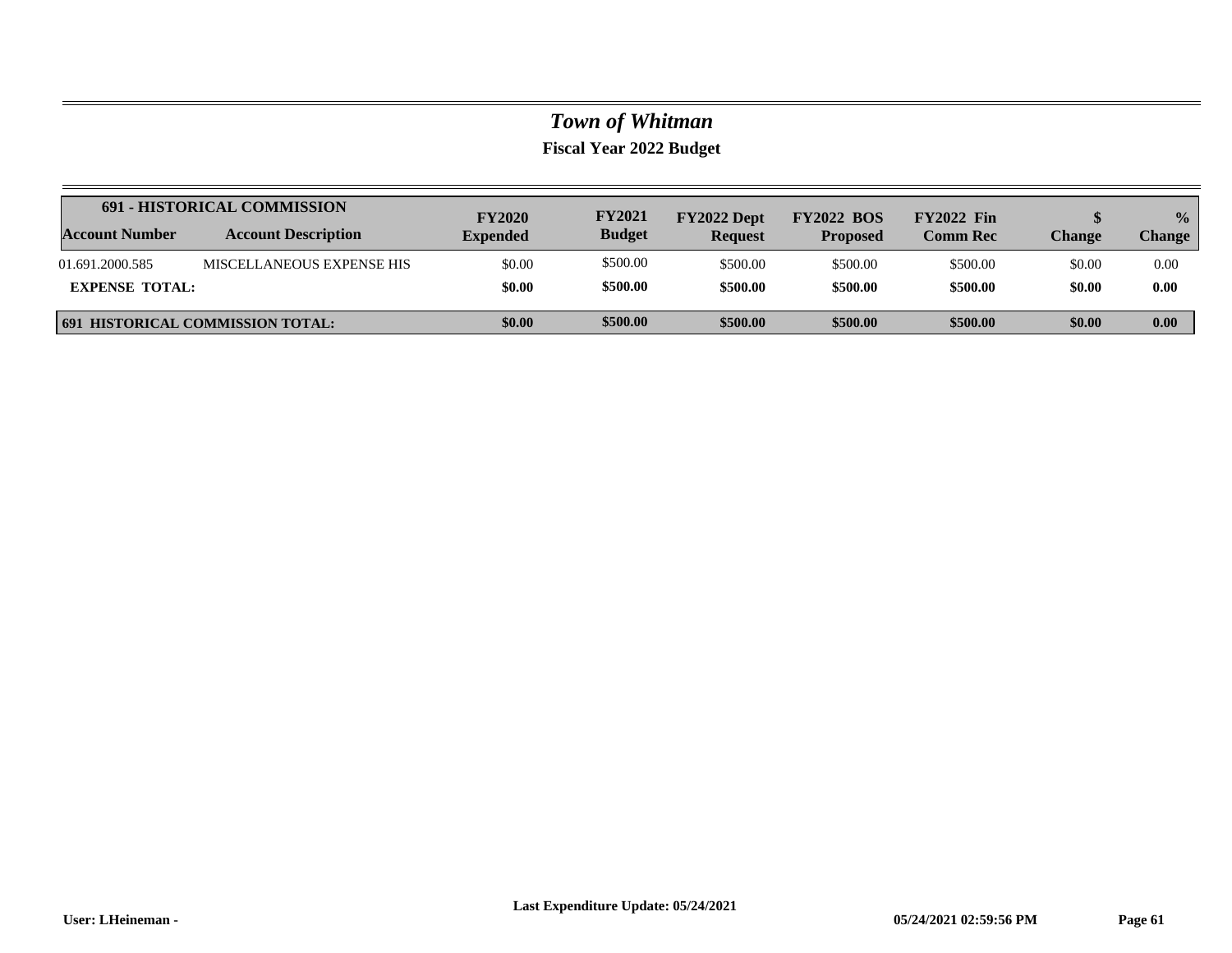| <b>692 - MEMORIAL DAY</b>      |                            | <b>FY2020</b>   | <b>FY2021</b> | FY2022 Dept    | <b>FY2022 BOS</b> | <b>FY2022 Fin</b> |               | $\frac{0}{2}$ |
|--------------------------------|----------------------------|-----------------|---------------|----------------|-------------------|-------------------|---------------|---------------|
| <b>Account Number</b>          | <b>Account Description</b> | <b>Expended</b> | <b>Budget</b> | <b>Request</b> | <b>Proposed</b>   | <b>Comm Rec</b>   | <b>Change</b> | <b>Change</b> |
| 01.692.2000.585                | MISCELLANEOUS EXPENSE MEM  | \$0.00          | \$2,000.00    | \$2,000.00     | \$2,000.00        | \$2,000.00        | \$0.00        | 0.00          |
| <b>EXPENSE TOTAL:</b>          |                            | \$0.00          | \$2,000.00    | \$2,000.00     | \$2,000.00        | \$2,000.00        | \$0.00        | 0.00          |
| <b>692 MEMORIAL DAY TOTAL:</b> |                            | \$0.00          | \$2,000.00    | \$2,000.00     | \$2,000.00        | \$2,000.00        | \$0.00        | 0.00          |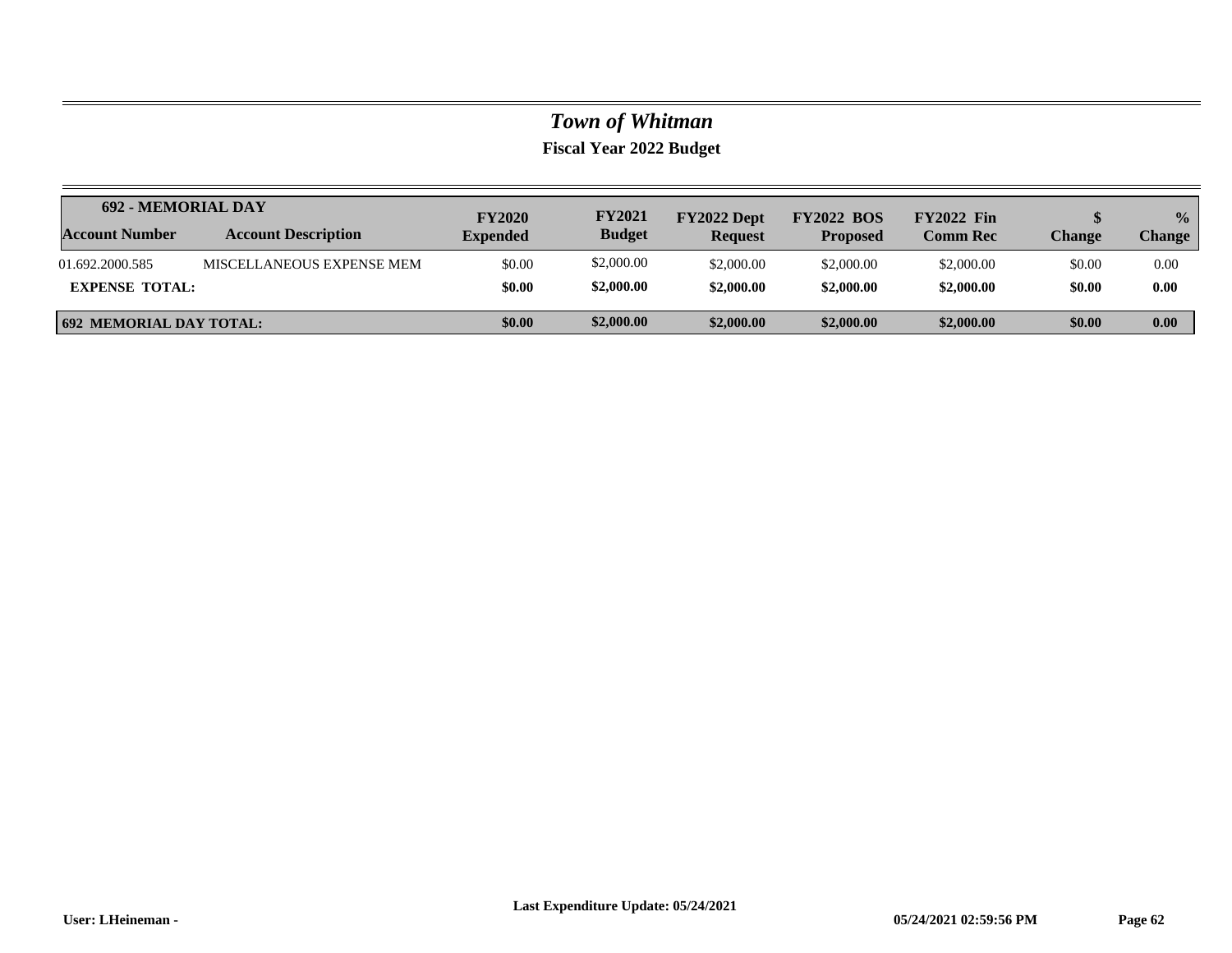|                                      | <b>710 - RETIREMENT OF DEBT</b>                | <b>FY2020</b>   | <b>FY2021</b> | FY2022 Dept    | <b>FY2022 BOS</b> | <b>FY2022 Fin</b> | \$            | $\frac{0}{0}$ |
|--------------------------------------|------------------------------------------------|-----------------|---------------|----------------|-------------------|-------------------|---------------|---------------|
| <b>Account Number</b>                | <b>Account Description</b>                     | <b>Expended</b> | <b>Budget</b> | <b>Request</b> | <b>Proposed</b>   | <b>Comm Rec</b>   | <b>Change</b> | <b>Change</b> |
| 01.710.2003.906                      | A.12 ATM FY21 TITLE V DEBT SERVICE             | \$0.00          | \$2,788.20    | \$2,789.00     | \$2,789.00        | \$2,789.00        | \$0.80        | 0.02          |
| 01.710.2003.907                      | A.6 ATM 5/19 TITLE V DEBT SERVICE              | \$6,623.20      | \$0.00        | \$0.00         | \$0.00            | \$0.00            | \$0.00        | 0.00          |
| <b>EXPENSE TOTAL:</b>                |                                                | \$6,623.20      | \$2,788.20    | \$2,789.00     | \$2,789.00        | \$2,789.00        | \$0.80        | 0.02          |
| 01.710.4404.999                      | DEBT SERVICE A.2 ATM FY21 LEA/PUR              | \$0.00          | \$0.00        | \$41,796.00    | \$41,796.00       | \$41,796.00       | \$41,796.00   | 100.00        |
|                                      | A.2 ATM FY21 LEA/PUR 2 CRUISER TOTAL:          | \$0.00          | \$0.00        | \$41,796.00    | \$41,796.00       | \$41,796.00       | \$41,796.00   | 100.00        |
| 01.710.4440.999                      | DEBT SERVICE A.2 ATM FY21 LEA/PUR P            | \$0.00          | \$0.00        | \$70,927.00    | \$70,927.00       | \$70,927.00       | \$70,927.00   | 100.00        |
|                                      | A.2 ATM FY21 LEA/PUR PUMP ENGI TOTAL:          | \$0.00          | \$0.00        | \$70,927.00    | \$70,927.00       | \$70,927.00       | \$70,927.00   | 100.00        |
| 01.710.4601.912                      | A.2 ATM FY21 DEBT TN.BLDGS.POLICE \$425,000.00 |                 | \$470,000.00  | \$475,000.00   | \$475,000.00      | \$475,000.00      | \$5,000.00    | 1.06          |
| 01.710.4601.916                      | A.2 ATM FY21 DEBT TN.BLDGS.POLICE \$262,025.00 |                 | \$201,750.00  | \$178,250.00   | \$178,250.00      | \$178,250.00      | $$-23,500.00$ | $-11.64$      |
|                                      | A.2 ATM FY21 DEBT TN.BLDGS.POL TOTAL:          | \$687,025.00    | \$671,750.00  | \$653,250.00   | \$653,250.00      | \$653,250.00      | $$-18,500.00$ | $-2.75$       |
| 01.710.4649.999                      | DEBT SERVICE A.2 ATM FY21 LEA/PUR              | \$0.00          | \$0.00        | \$39,600.00    | \$39,600.00       | \$39,600.00       | \$39,600.00   | 100.00        |
|                                      | <b>A.2 ATM FY21 LEA/PUR AMBULANCE</b>          | \$0.00          | \$0.00        | \$39,600.00    | \$39,600.00       | \$39,600.00       | \$39,600.00   | 100.00        |
| <b>710 RETIREMENT OF DEBT TOTAL:</b> |                                                | \$693,648.20    | \$674,538.20  | \$808,362.00   | \$808,362.00      | \$808,362.00      | \$133,823.80  | 19.83         |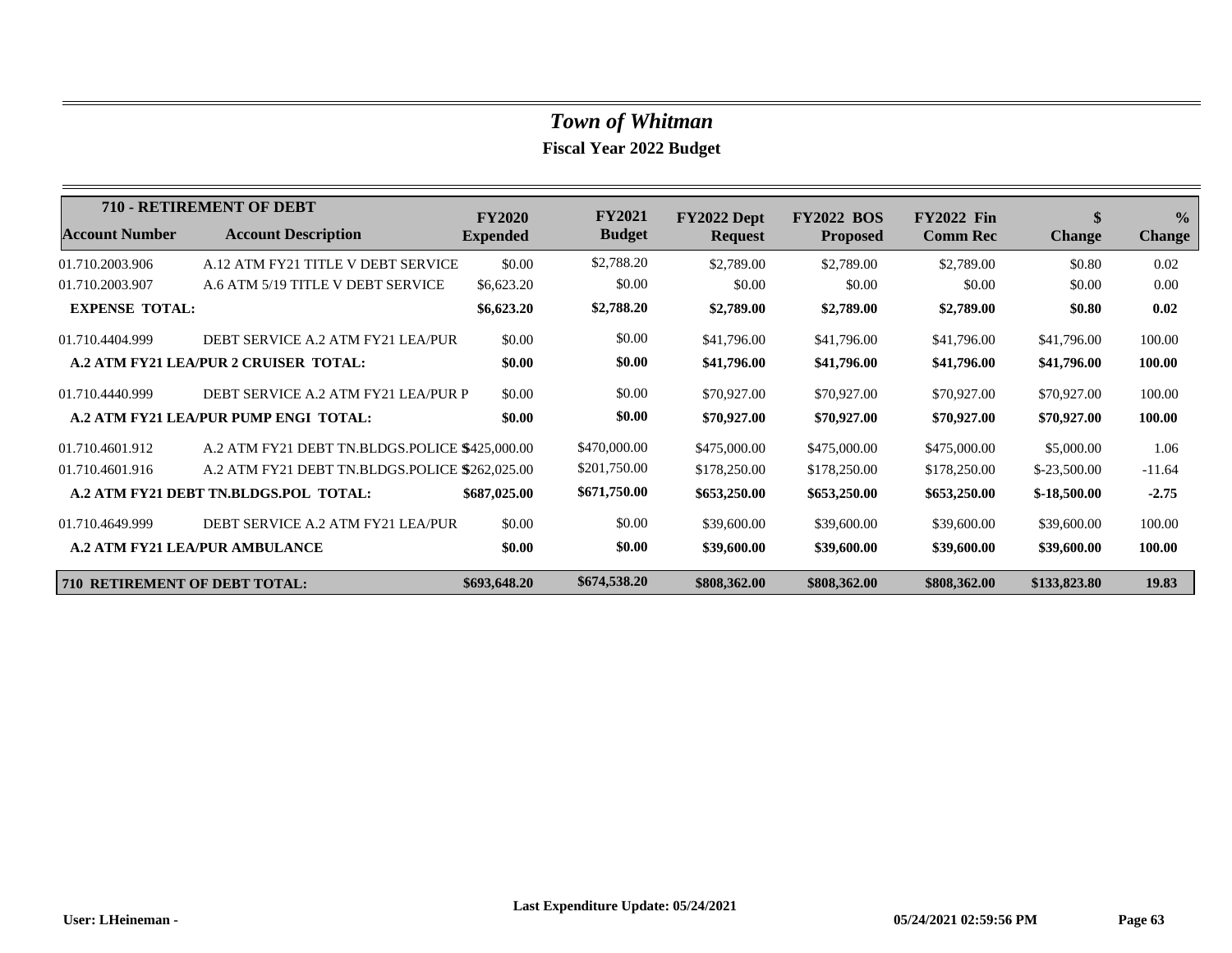|                                           | 751 - INTEREST-LONG TERM DEBT | <b>FY2020</b>   | <b>FY2021</b> | FY2022 Dept    | <b>FY2022 BOS</b> | <b>FY2022 Fin</b> |               | $\frac{0}{0}$ |
|-------------------------------------------|-------------------------------|-----------------|---------------|----------------|-------------------|-------------------|---------------|---------------|
| <b>Account Number</b>                     | <b>Account Description</b>    | <b>Expended</b> | <b>Budget</b> | <b>Request</b> | <b>Proposed</b>   | <b>Comm Rec</b>   | <b>Change</b> | Change        |
| <b>EXPENSE TOTAL:</b>                     |                               | \$0.00          | \$0.00        | \$0.00         | \$0.00            | \$0.00            | \$0.00        | 0.00          |
| <b>751 INTEREST-LONG TERM DEBT TOTAL:</b> |                               | \$0.00          | \$0.00        | \$0.00         | \$0.00            | \$0.00            | \$0.00        | 0.00          |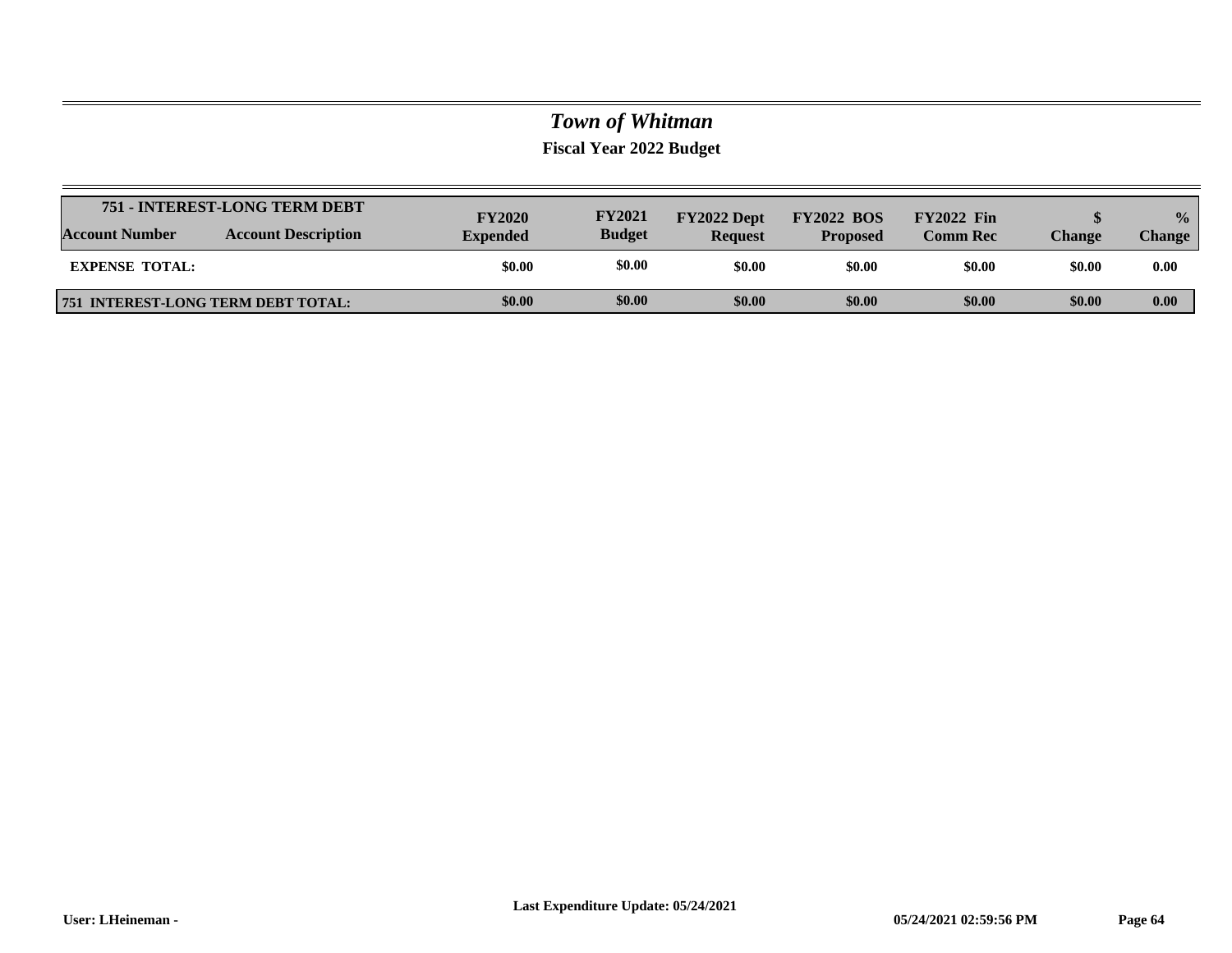|                       | 752 - INTEREST-SHORT TERM DEBT             | <b>FY2020</b>   | <b>FY2021</b> | FY2022 Dept    | <b>FY2022 BOS</b> | <b>FY2022 Fin</b> |               | $\frac{0}{0}$ |
|-----------------------|--------------------------------------------|-----------------|---------------|----------------|-------------------|-------------------|---------------|---------------|
| <b>Account Number</b> | <b>Account Description</b>                 | <b>Expended</b> | <b>Budget</b> | <b>Request</b> | <b>Proposed</b>   | <b>Comm Rec</b>   | <b>Change</b> | Change        |
| <b>EXPENSE TOTAL:</b> |                                            | \$0.00          | \$0.00        | \$0.00         | \$0.00            | \$0.00            | \$0.00        | 0.00          |
|                       | <b>752 INTEREST-SHORT TERM DEBT TOTAL:</b> | \$0.00          | \$0.00        | \$0.00         | \$0.00            | \$0.00            | \$0.00        | 0.00          |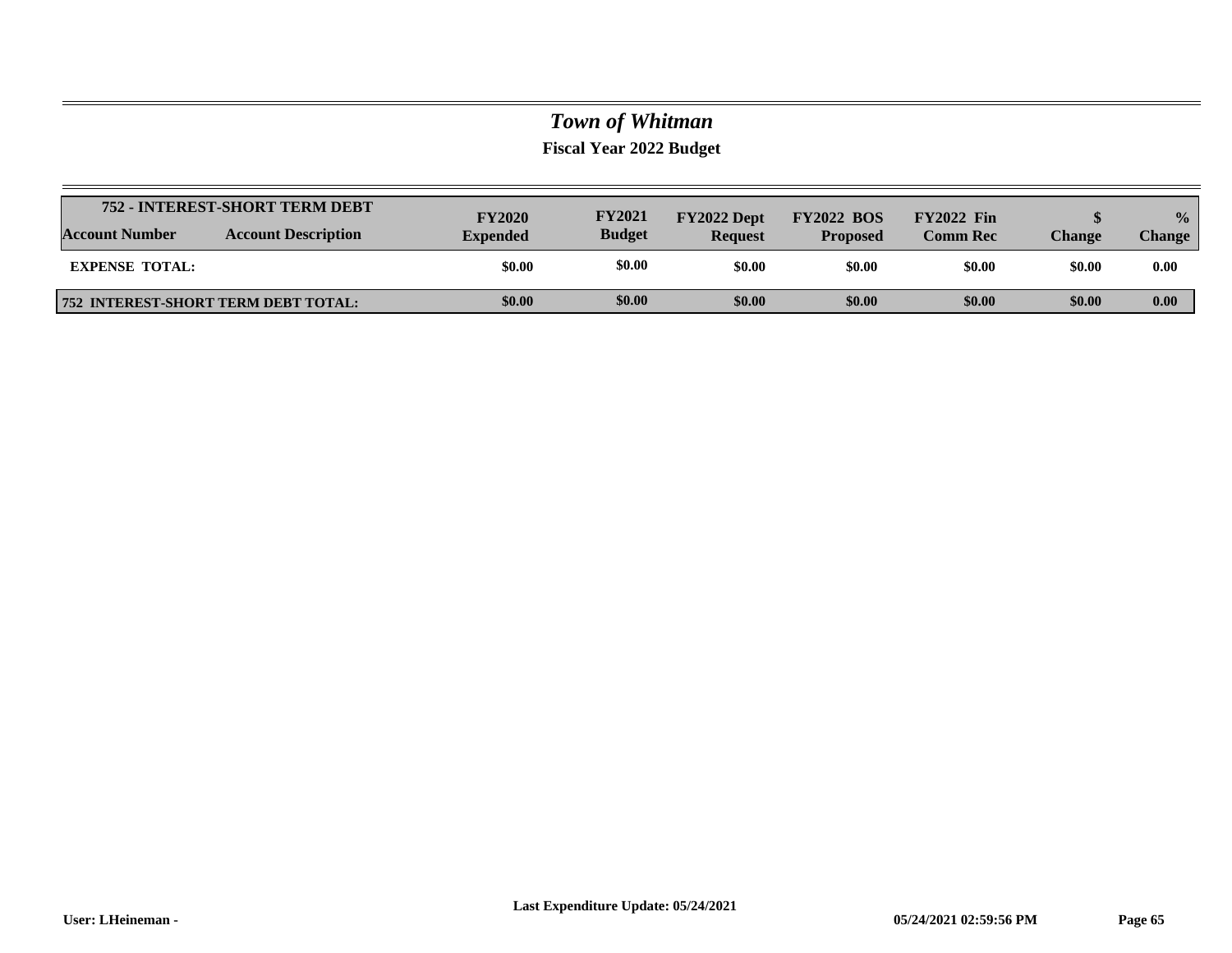|                                      | 761 - DEBT ISSUE EXPENSE         | <b>FY2020</b>   | <b>FY2021</b> | FY2022 Dept    | <b>FY2022 BOS</b> | <b>FY2022 Fin</b> |        | $\frac{1}{2}$ |
|--------------------------------------|----------------------------------|-----------------|---------------|----------------|-------------------|-------------------|--------|---------------|
| <b>Account Number</b>                | <b>Account Description</b>       | <b>Expended</b> | <b>Budget</b> | <b>Request</b> | <b>Proposed</b>   | <b>Comm Rec</b>   | Change | <b>Change</b> |
| 01.761.2000.252                      | <b>SERVICES DEBT ISSUE EXPEN</b> | \$1,216.67      | \$2,000.00    | \$2,000.00     | \$2,000.00        | \$2,000.00        | \$0.00 | 0.00          |
| <b>EXPENSE TOTAL:</b>                |                                  | \$1,216.67      | \$2,000.00    | \$2,000.00     | \$2,000.00        | \$2,000.00        | \$0.00 | 0.00          |
| <b>761 DEBT ISSUE EXPENSE TOTAL:</b> |                                  | \$1,216.67      | \$2,000.00    | \$2,000.00     | \$2,000.00        | \$2,000.00        | \$0.00 | 0.00          |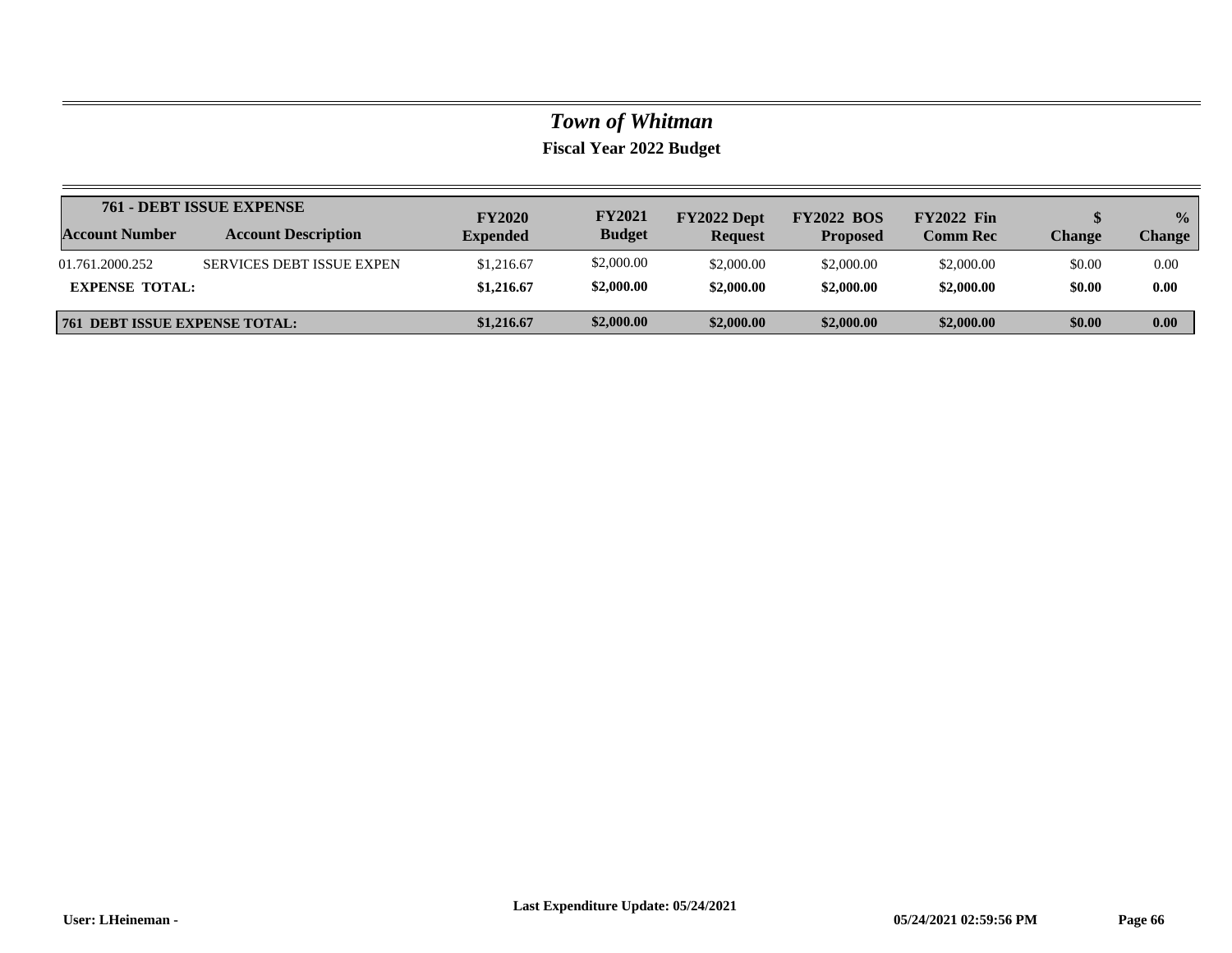|                                   | 878 - OTHER FINANCING USES             | <b>FY2020</b>   | <b>FY2021</b> | FY2022 Dept    | <b>FY2022 BOS</b> | <b>FY2022 Fin</b> |               | $\frac{0}{0}$ |
|-----------------------------------|----------------------------------------|-----------------|---------------|----------------|-------------------|-------------------|---------------|---------------|
| <b>Account Number</b>             | <b>Account Description</b>             | <b>Expended</b> | <b>Budget</b> | <b>Request</b> | <b>Proposed</b>   | <b>Comm Rec</b>   | <b>Change</b> | Change        |
| 01.878.2100.406                   | <b>TRUST FUNDS</b>                     | \$140,000.00    | \$140,000.00  | \$150,000.00   | \$140,000.00      | \$140,000.00      | \$0.00        | 0.00          |
| <b>INTERFUND TRANSFERS TOTAL:</b> |                                        | \$140,000.00    | \$140,000.00  | \$150,000.00   | \$140,000.00      | \$140,000.00      | \$0.00        | 0.00          |
|                                   | <b>878 OTHER FINANCING USES TOTAL:</b> | \$140,000.00    | \$140,000.00  | \$150,000.00   | \$140,000.00      | \$140,000.00      | \$0.00        | 0.00          |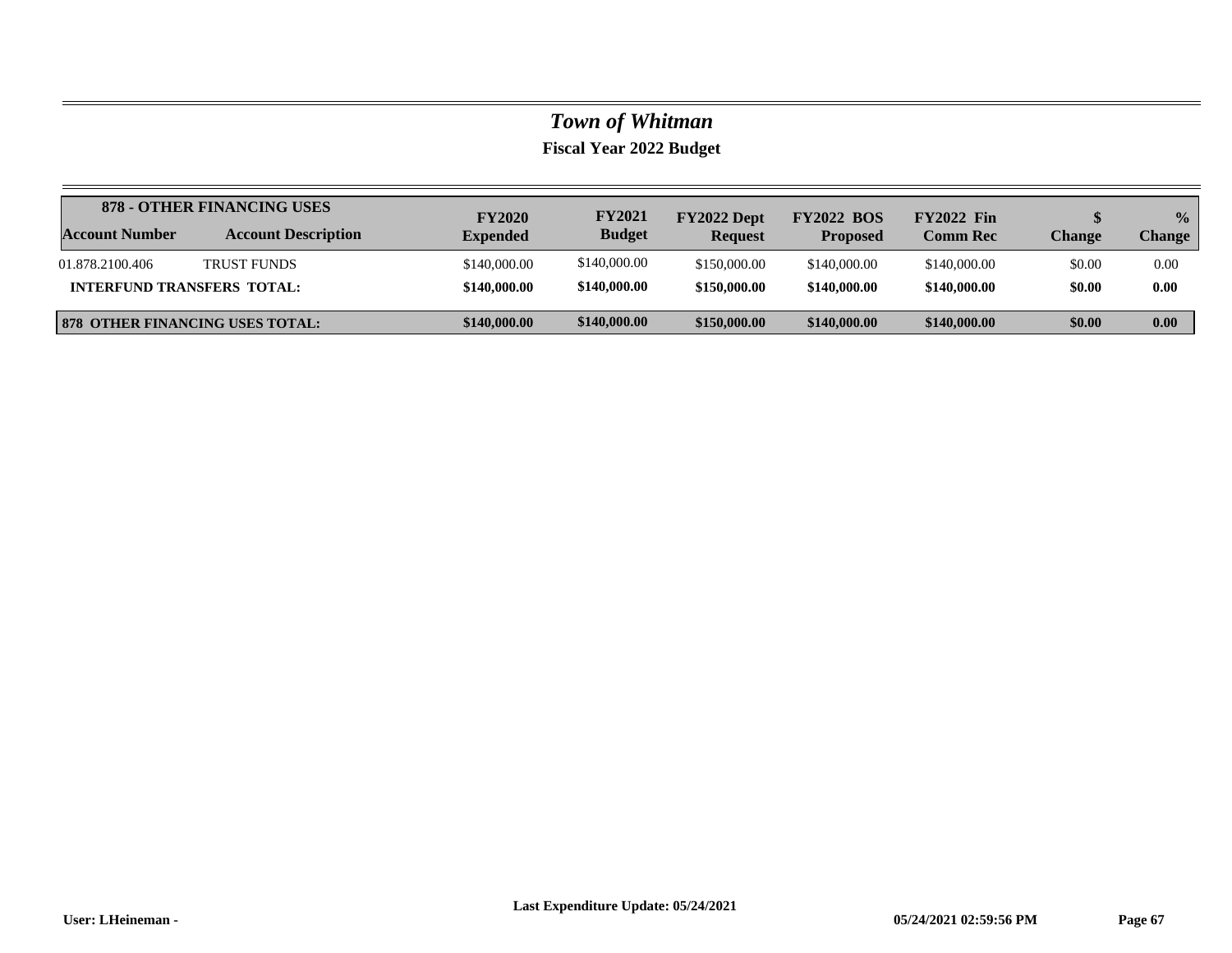| 911 - RETIREMENT       |                                  | <b>FY2020</b>   | <b>FY2021</b>  | FY2022 Dept    | <b>FY2022 BOS</b> | <b>FY2022 Fin</b> |               | $\frac{0}{0}$ |
|------------------------|----------------------------------|-----------------|----------------|----------------|-------------------|-------------------|---------------|---------------|
| <b>Account Number</b>  | <b>Account Description</b>       | <b>Expended</b> | <b>Budget</b>  | <b>Request</b> | <b>Proposed</b>   | <b>Comm Rec</b>   | <b>Change</b> | <b>Change</b> |
| 01.911.1000.575        | VACATION PAY FOR TERM EMPLOYEES  | \$0.00          | \$42,355.00    | \$42,355.00    | \$42,355.00       | \$42,355.00       | \$0.00        | 0.00          |
| <b>SALARIES TOTAL:</b> |                                  | \$0.00          | \$42,355.00    | \$42,355.00    | \$42,355.00       | \$42,355.00       | \$0.00        | 0.00          |
| 01.911.2000.170        | <b>COUNTY RETIREMENT RETIREM</b> | \$1,995,986.00  | \$2,211,038.00 | \$2,407,960.00 | \$2,407,960.00    | \$2,407,960.00    | \$196,922.00  | 8.90          |
| <b>EXPENSE TOTAL:</b>  |                                  | \$1,995,986.00  | \$2,211,038.00 | \$2,407,960.00 | \$2,407,960.00    | \$2,407,960.00    | \$196,922.00  | 8.90          |
| 911 RETIREMENT TOTAL:  |                                  | \$1,995,986.00  | \$2,253,393.00 | \$2,450,315.00 | \$2,450,315.00    | \$2,450,315.00    | \$196,922.00  | 8.73          |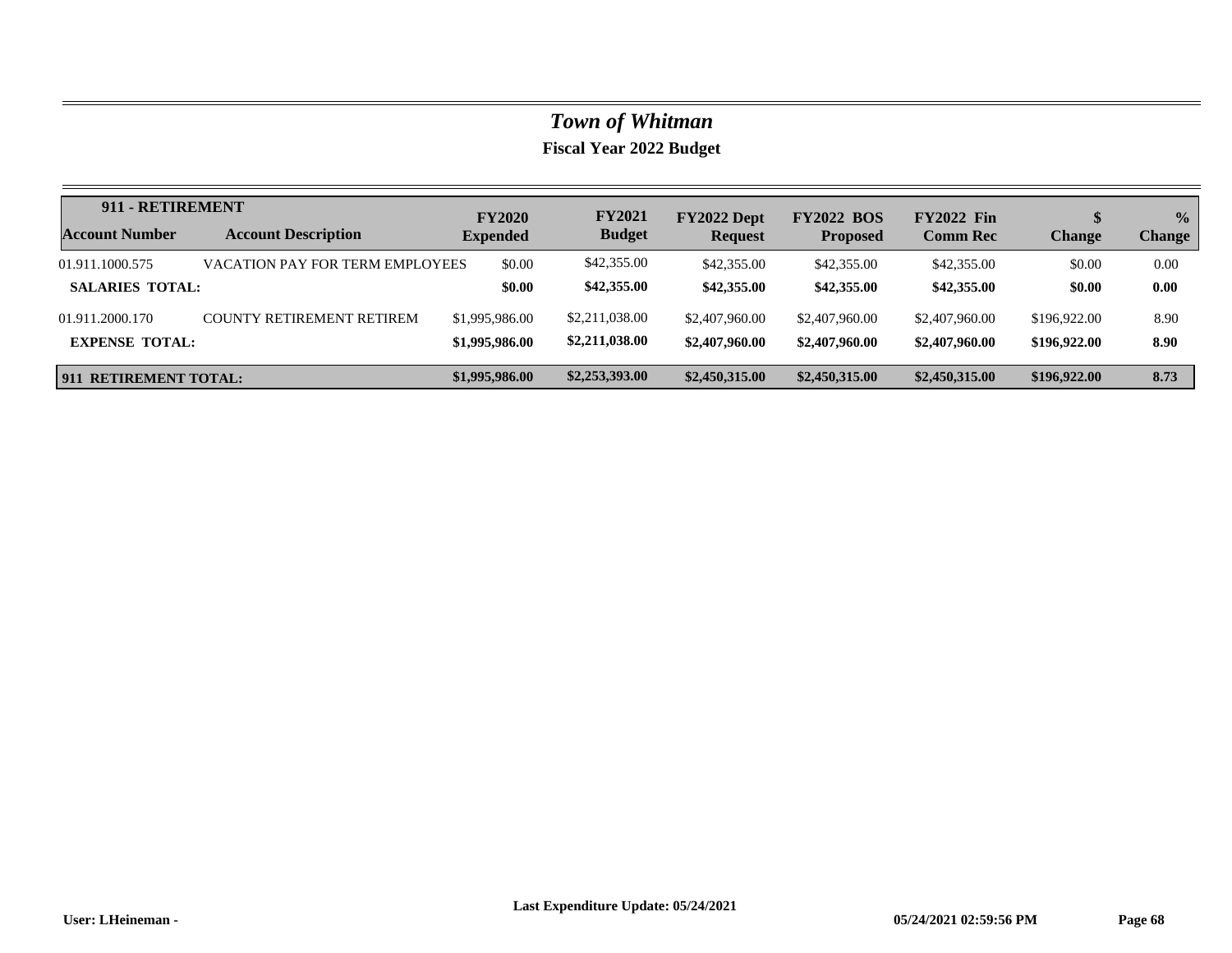|                       | 913 - UNEMPLOYMENT COMPENSATION      | <b>FY2020</b>   | <b>FY2021</b> | FY2022 Dept    | <b>FY2022 BOS</b> | <b>FY2022 Fin</b> |        | $\frac{1}{2}$ |
|-----------------------|--------------------------------------|-----------------|---------------|----------------|-------------------|-------------------|--------|---------------|
| Account Number        | <b>Account Description</b>           | <b>Expended</b> | <b>Budget</b> | <b>Request</b> | <b>Proposed</b>   | <b>Comm Rec</b>   | Change | Change        |
| 01.913.2000.172       | <b>UNEMPLOYMENT ASSESSMENT</b>       | \$876.00        | \$8,000.00    | \$8,000.00     | \$8,000.00        | \$8,000.00        | \$0.00 | 0.00          |
| <b>EXPENSE TOTAL:</b> |                                      | \$876.00        | \$8,000.00    | \$8,000.00     | \$8,000.00        | \$8,000.00        | \$0.00 | 0.00          |
|                       | <b>913 UNEMPLOYMENT COMPENSATION</b> | \$876.00        | \$8,000.00    | \$8,000.00     | \$8,000.00        | \$8,000.00        | \$0.00 | 0.00          |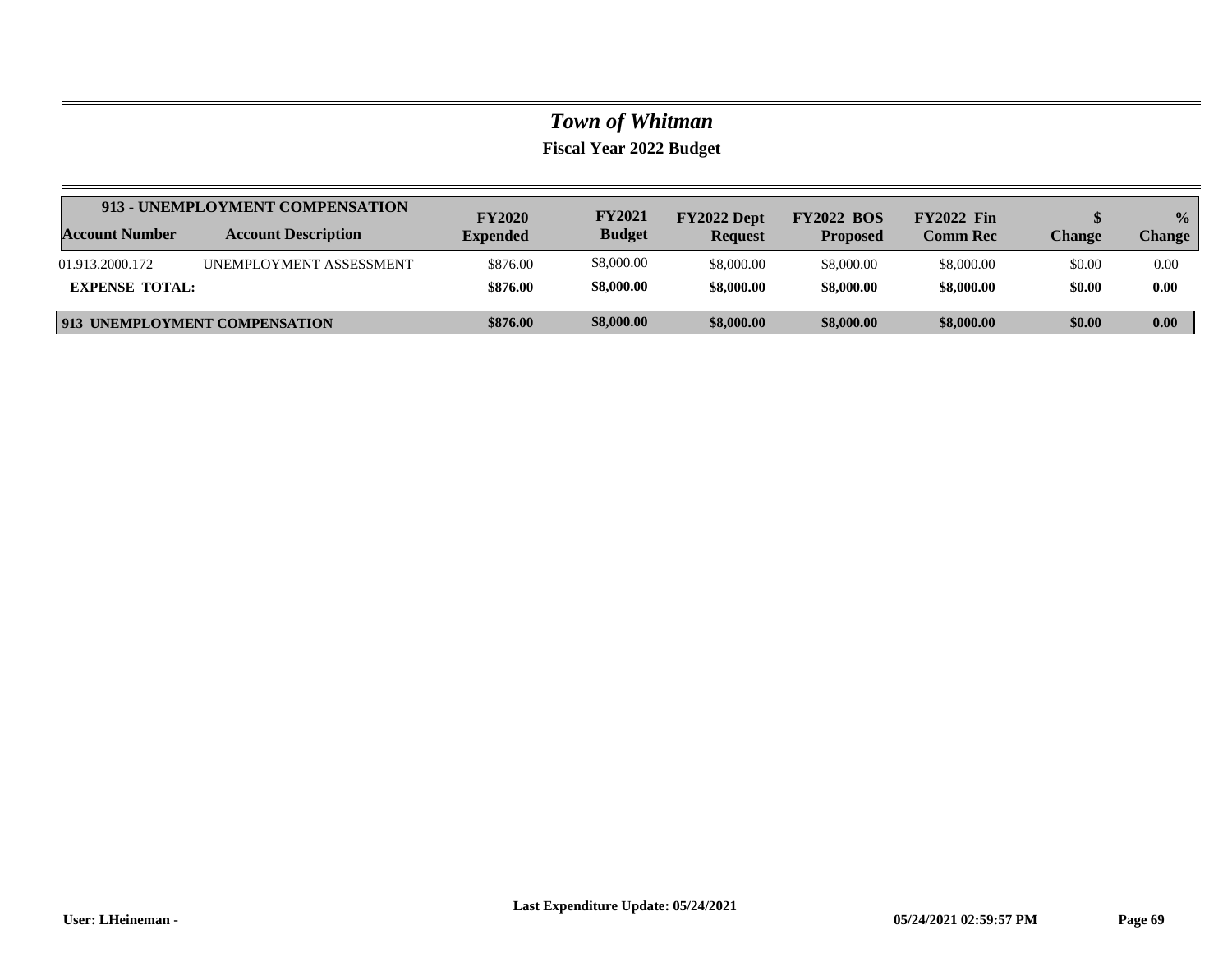|                       | 914 - HEALTH/LIFE INSURANCE-TOWN MAT | <b>FY2020</b>   | <b>FY2021</b>  | FY2022 Dept    | <b>FY2022 BOS</b> | <b>FY2022 Fin</b> |               | $\frac{0}{0}$ |
|-----------------------|--------------------------------------|-----------------|----------------|----------------|-------------------|-------------------|---------------|---------------|
| Account Number        | <b>Account Description</b>           | <b>Expended</b> | <b>Budget</b>  | <b>Request</b> | <b>Proposed</b>   | <b>Comm Rec</b>   | <b>Change</b> | <b>Change</b> |
| 01.914.2000.175       | LIFE INSURANCE HEALTH/LIF            | \$8,781.07      | \$0.00         | \$0.00         | \$0.00            | \$0.00            | \$0.00        | 0.00          |
| 01.914.2000.180       | <b>FLEX BENEFITS FEES</b>            | \$1,645.00      | \$0.00         | \$0.00         | \$0.00            | \$0.00            | \$0.00        | 0.00          |
| 01.914.2000.174       | HEALTH INSURANCE HEALTH/L            | \$1,472,089.24  | \$1,582,100.00 | \$1,661,205.00 | \$1,617,697.00    | \$1,617,697.00    | \$35,597.00   | 2.24          |
| <b>EXPENSE TOTAL:</b> |                                      | \$1,482,515.31  | \$1,582,100.00 | \$1,661,205.00 | \$1,617,697.00    | \$1,617,697.00    | \$35,597.00   | 2.24          |
|                       | 914 HEALTH/LIFE INSURANCE-TOWN MAT   | \$1,482,515.31  | \$1,582,100.00 | \$1,661,205.00 | \$1,617,697.00    | \$1,617,697.00    | \$35,597.00   | 2.24          |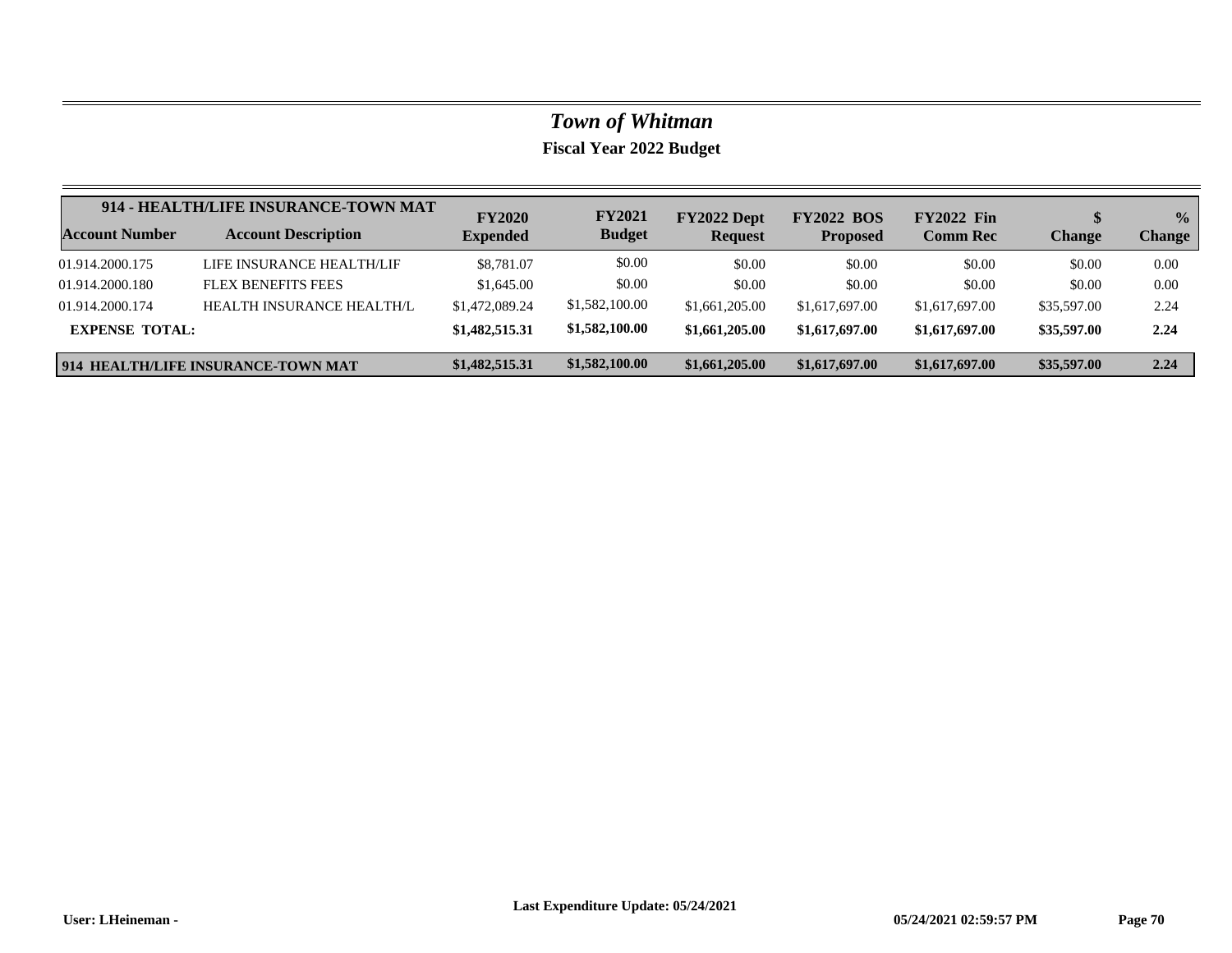|                       | 919 - PAYROLL TAXES - TOWN MATCH | <b>FY2020</b>   | <b>FY2021</b> | FY2022 Dept    | <b>FY2022 BOS</b> | <b>FY2022 Fin</b> |            | $\frac{0}{0}$ |
|-----------------------|----------------------------------|-----------------|---------------|----------------|-------------------|-------------------|------------|---------------|
| <b>Account Number</b> | <b>Account Description</b>       | <b>Expended</b> | <b>Budget</b> | <b>Request</b> | <b>Proposed</b>   | <b>Comm Rec</b>   | Change     | <b>Change</b> |
| 01.919.2000.181       | MANDATORY DEF COMP EXP.          | \$1,223.40      | \$0.00        | \$0.00         | \$0.00            | \$0.00            | \$0.00     | 0.00          |
| 01.919.2000.176       | MEDICARE TAX PAYROLL TAXE        | \$141,684.27    | \$144,200.00  | \$150,000.00   | \$150,000.00      | \$150,000.00      | \$5,800.00 | 4.02          |
| <b>EXPENSE TOTAL:</b> |                                  | \$142,907.67    | \$144,200.00  | \$150,000.00   | \$150,000.00      | \$150,000.00      | \$5,800.00 | 4.02          |
|                       | 919 PAYROLL TAXES - TOWN MATCH   | \$142,907.67    | \$144,200.00  | \$150,000.00   | \$150,000.00      | \$150,000.00      | \$5,800.00 | 4.02          |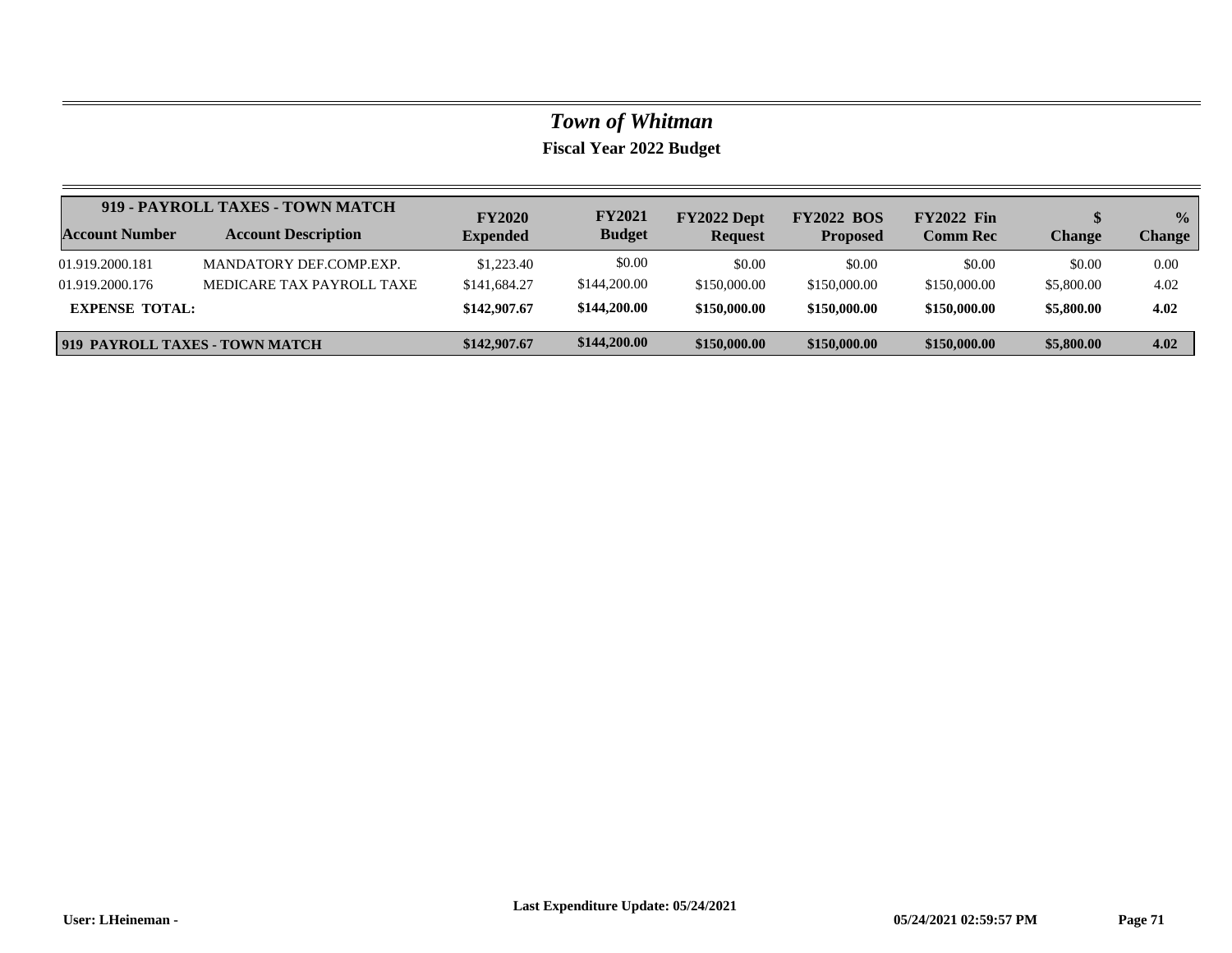| Account Number                        | 945 - LIABILITY INSURANCE        | <b>FY2020</b>   | <b>FY2021</b>   | FY2022 Dept     | <b>FY2022 BOS</b> | <b>FY2022 Fin</b> | \$             | $\frac{0}{0}$ |
|---------------------------------------|----------------------------------|-----------------|-----------------|-----------------|-------------------|-------------------|----------------|---------------|
|                                       | <b>Account Description</b>       | <b>Expended</b> | <b>Budget</b>   | <b>Request</b>  | <b>Proposed</b>   | <b>Comm Rec</b>   | Change         | <b>Change</b> |
| 01.945.2000.740                       | <b>INSURANCE PREMIUMS LIABIL</b> | \$313,399.53    | \$375,500.00    | \$375,500.00    | \$375,500.00      | \$375,500.00      | \$0.00         | 0.00          |
| <b>EXPENSE TOTAL:</b>                 |                                  | \$313,399.53    | \$375,500.00    | \$375,500.00    | \$375,500.00      | \$375,500.00      | \$0.00         | 0.00          |
| <b>945 LIABILITY INSURANCE TOTAL:</b> |                                  | \$313,399.53    | \$375,500.00    | \$375,500.00    | \$375,500.00      | \$375,500.00      | \$0.00         | 0.00          |
| <b>GENERAL FUND TOTAL:</b>            |                                  | \$33,525,785.29 | \$36,539,026.20 | \$38,681,210.00 | \$37,650,498.00   | \$37,639,929.00   | \$1,100,902.80 | 3.01          |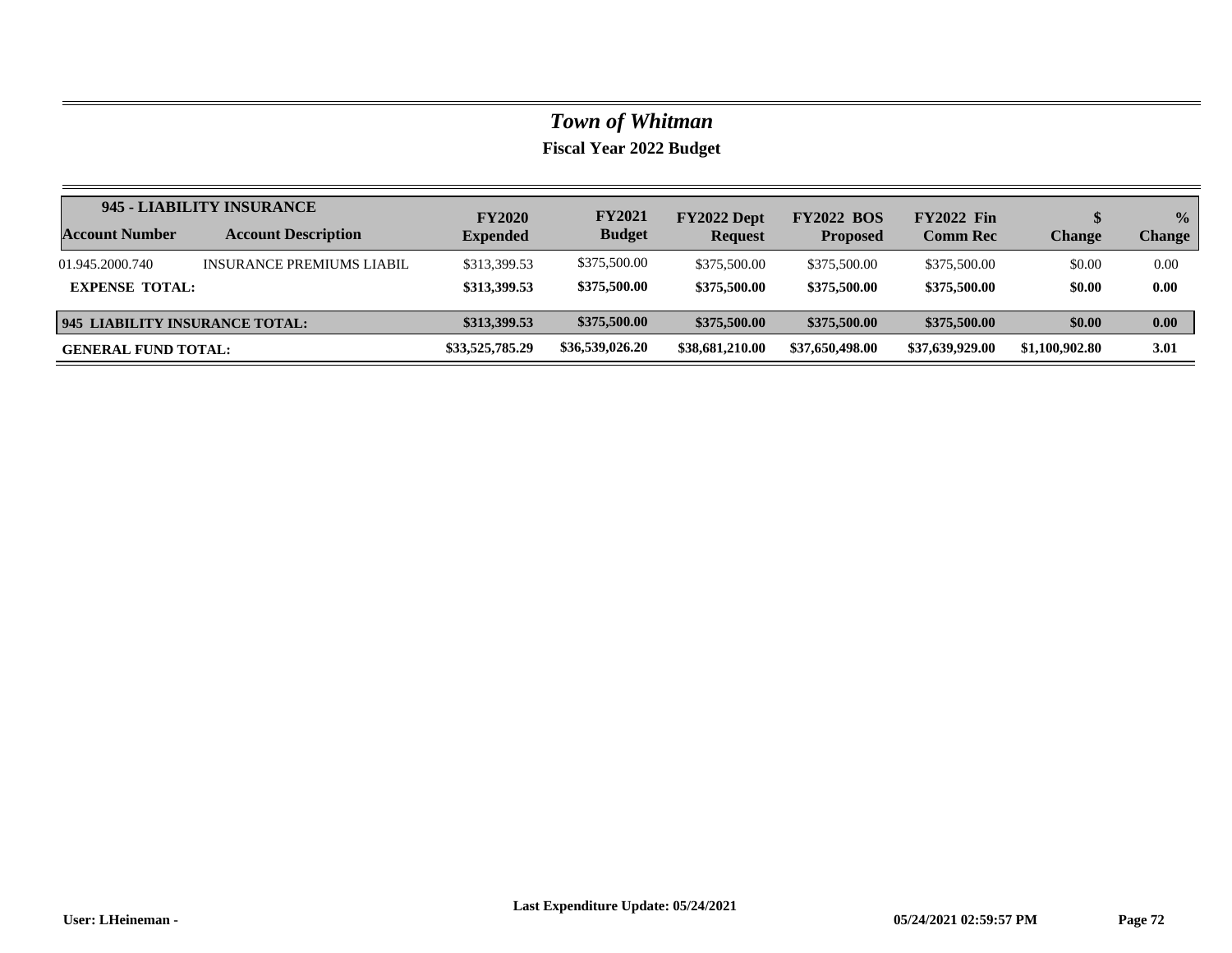## *Town of Whitman*

**Fiscal Year 2022 Budget**

| 440 - WATER/SEWER      |                                                | <b>FY2020</b>   | <b>FY2021</b>  | FY2022 Dept    | <b>FY2022 BOS</b> | <b>FY2022 Fin</b> | \$            | $\frac{0}{0}$ |
|------------------------|------------------------------------------------|-----------------|----------------|----------------|-------------------|-------------------|---------------|---------------|
| <b>Account Number</b>  | <b>Account Description</b>                     | <b>Expended</b> | <b>Budget</b>  | <b>Request</b> | <b>Proposed</b>   | <b>Comm Rec</b>   | <b>Change</b> | <b>Change</b> |
| 60.440.1000.111        | SALARIES-SUPERINTENDENT                        | \$99,371.00     | \$101,359.00   | \$103,386.00   | \$103,437.00      | \$103,437.00      | \$2,078.00    | 2.05          |
| 60.440.1000.113        | DIVISIONAL LABOR-REGULAR                       | \$410,426.24    | \$487,026.00   | \$496,767.00   | \$496,767.00      | \$496,767.00      | \$9,741.00    | 2.00          |
| 60.440.1000.114        | DIVISIONAL LABOR-O.T.                          | \$73,877.64     | \$0.00         | \$0.00         | \$0.00            | \$0.00            | \$0.00        | $0.00\,$      |
| 60.440.1000.116        | <b>CLERICAL SEWER</b>                          | \$43,779.40     | \$45,810.00    | \$46,726.00    | \$46,726.00       | \$46,726.00       | \$916.00      | 1.99          |
| 60.440.1000.136        | POLICE DETAILS                                 | \$14,577.00     | \$16,000.00    | \$16,000.00    | \$16,000.00       | \$16,000.00       | \$0.00        | 0.00          |
| 60.440.1000.144        | EDUCATION INCENTIVE SEWER                      | \$1,861.40      | \$0.00         | \$0.00         | \$0.00            | \$0.00            | \$0.00        | 0.00          |
| 60.440.1000.146        | SALARIES-LONGEVITY SEWER                       | \$2,100.00      | \$2,925.00     | \$2,925.00     | \$2,925.00        | \$2,925.00        | \$0.00        | 0.00          |
| 60.440.1000.222        | CDL LIC. / STIPEND-PERSONAL SERVICE \$2,160.00 |                 | \$2,510.00     | \$2,534.00     | \$2,534.00        | \$2,534.00        | \$24.00       | 0.95          |
| <b>SALARIES TOTAL:</b> |                                                | \$648,152.68    | \$655,630.00   | \$668,338.00   | \$668,389.00      | \$668,389.00      | \$12,759.00   | 1.94          |
| 60.440.2000.210        | <b>ELECTRICITY SEWER</b>                       | \$64,640.08     | \$75,000.00    | \$75,000.00    | \$75,000.00       | \$75,000.00       | \$0.00        | 0.00          |
| 60.440.2000.212        | <b>GAS (NATURAL)</b>                           | \$7,125.62      | \$15,000.00    | \$15,000.00    | \$15,000.00       | \$15,000.00       | \$0.00        | 0.00          |
| 60.440.2000.230        | <b>WATER PURCHASE</b>                          | \$1,382,620.17  | \$1,500,000.00 | \$1,530,000.00 | \$1,530,000.00    | \$1,530,000.00    | \$30,000.00   | 2.00          |
| 60.440.2000.340        | <b>TELEPHONE</b>                               | \$3,569.10      | \$10,000.00    | \$12,000.00    | \$12,000.00       | \$12,000.00       | \$2,000.00    | 20.00         |
| 60.440.2000.380        | <b>DISPOSAL COSTS SEWER</b>                    | \$0.00          | \$900,000.00   | \$923,653.00   | \$923,653.00      | \$923,653.00      | \$23,653.00   | 2.62          |
| 60.440.2000.430        | <b>BUILDING MAINTENANCE &amp; RE</b>           | \$44,329.43     | \$50,000.00    | \$50,000.00    | \$50,000.00       | \$50,000.00       | \$0.00        | 0.00          |
| 60.440.2000.481        | <b>GASOLINE</b>                                | \$1,500.00      | \$1,500.00     | \$1,500.00     | \$1,500.00        | \$1,500.00        | \$0.00        | 0.00          |
| 60.440.2000.530        | <b>CHEMICALS</b>                               | \$72,380.86     | \$80,000.00    | \$80,000.00    | \$80,000.00       | \$80,000.00       | \$0.00        | 0.00          |
| 60.440.2000.582        | <b>UNIFORMS SEWER</b>                          | \$51.80         | \$0.00         | \$0.00         | \$0.00            | \$0.00            | \$0.00        | 0.00          |
| 60.440.2000.585        | MISCELLANEOUS EXPENSE SEW                      | \$8,583.43      | \$15,000.00    | \$15,000.00    | \$15,000.00       | \$15,000.00       | \$0.00        | 0.00          |
| 60.440.2000.363        | CROSS CONN.TESTING EXPENSE                     | \$8,394.00      | \$8,500.00     | \$11,900.00    | \$11,900.00       | \$11,900.00       | \$3,400.00    | 40.00         |
| 60.440.2000.735        | <b>BANK CHARGES</b>                            | \$778.25        | \$3,800.00     | \$3,800.00     | \$3,800.00        | \$3,800.00        | \$0.00        | 0.00          |
| 60.440.2000.924        | <b>DEBT MISCELLANEOUS - WATER</b>              | \$3,923.21      | \$2,000.00     | \$2,000.00     | \$2,000.00        | \$2,000.00        | \$0.00        | 0.00          |
| 60.440.2000.915        | <b>INT.LONG TERM DEBT-SEWER</b>                | \$214,214.77    | \$195,000.00   | \$195,000.00   | \$175,000.00      | \$175,000.00      | $$-20,000.00$ | $-10.25$      |
| 60.440.2000.942        | MAT.PRIN.-L.T.DEBT 2030                        | \$736,974.45    | \$710,000.00   | \$710,000.00   | \$630,000.00      | \$630,000.00      | $$-80,000.00$ | $-11.26$      |
| 60.440.2000.960        | <b>INDIRECT COSTS-TO GENERAL FUND</b>          | \$512,300.00    | \$521,421.00   | \$521,421.00   | \$540,376.00      | \$540,376.00      | \$18,955.00   | 3.63          |
| <b>EXPENSE TOTAL:</b>  |                                                | \$3,061,385.17  | \$4,087,221.00 | \$4,146,274.00 | \$4,065,229.00    | \$4,065,229.00    | $$-21,992,00$ | $-0.53$       |